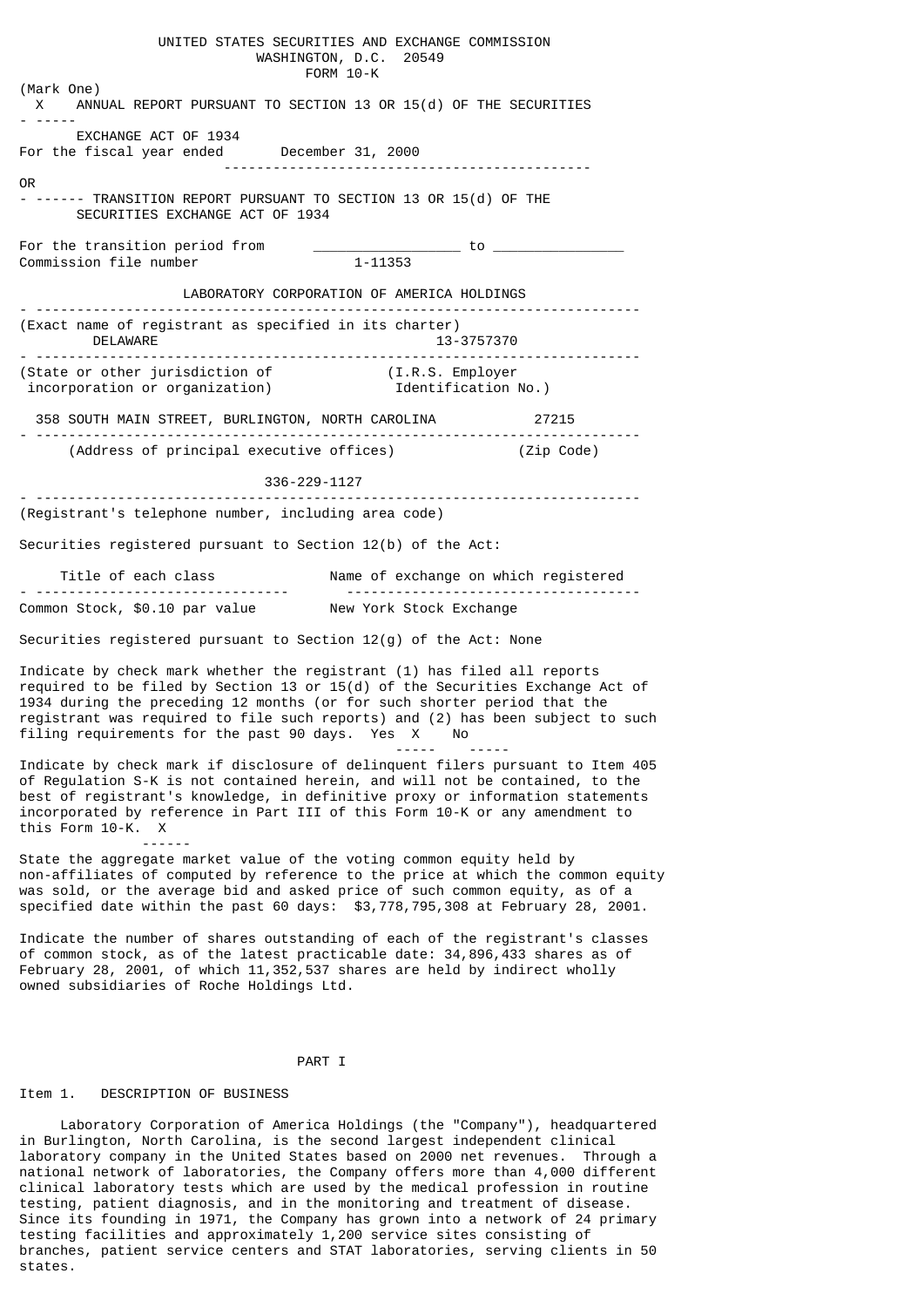### THE CLINICAL LABORATORY TESTING INDUSTRY

 Laboratory tests and procedures are used generally by hospitals, physicians and other health care providers and commercial clients to assist in the diagnosis, evaluation, detection, monitoring and treatment of diseases and other medical conditions through the examination of substances in the blood, tissues and other specimens. Clinical laboratory testing is generally categorized as either clinical testing, which is performed on body fluids including blood and urine, or anatomical pathology testing, which is performed on cytologic samples, tissue and other samples, including human cells. Clinical and anatomical pathology procedures are frequently ordered as part of regular physician office visits and hospital admissions in connection with the diagnosis and treatment of illnesses. Certain of these tests and procedures are used principally as tools in the diagnosis and treatment of a wide variety of medical conditions such as cancer, AIDS, endocrine disorders, cardiac disorders and genetic disease. The most frequently requested tests include blood chemistry analyses, urinalyses, blood cell counts, thin layer cytology Pap smears, HIV tests, microbiology cultures and procedures and alcohol and other substance-abuse tests.

 The clinical laboratory industry consists primarily of three types of providers: hospital-based laboratories, physician-office laboratories and independent clinical laboratories, such as those owned by the Company.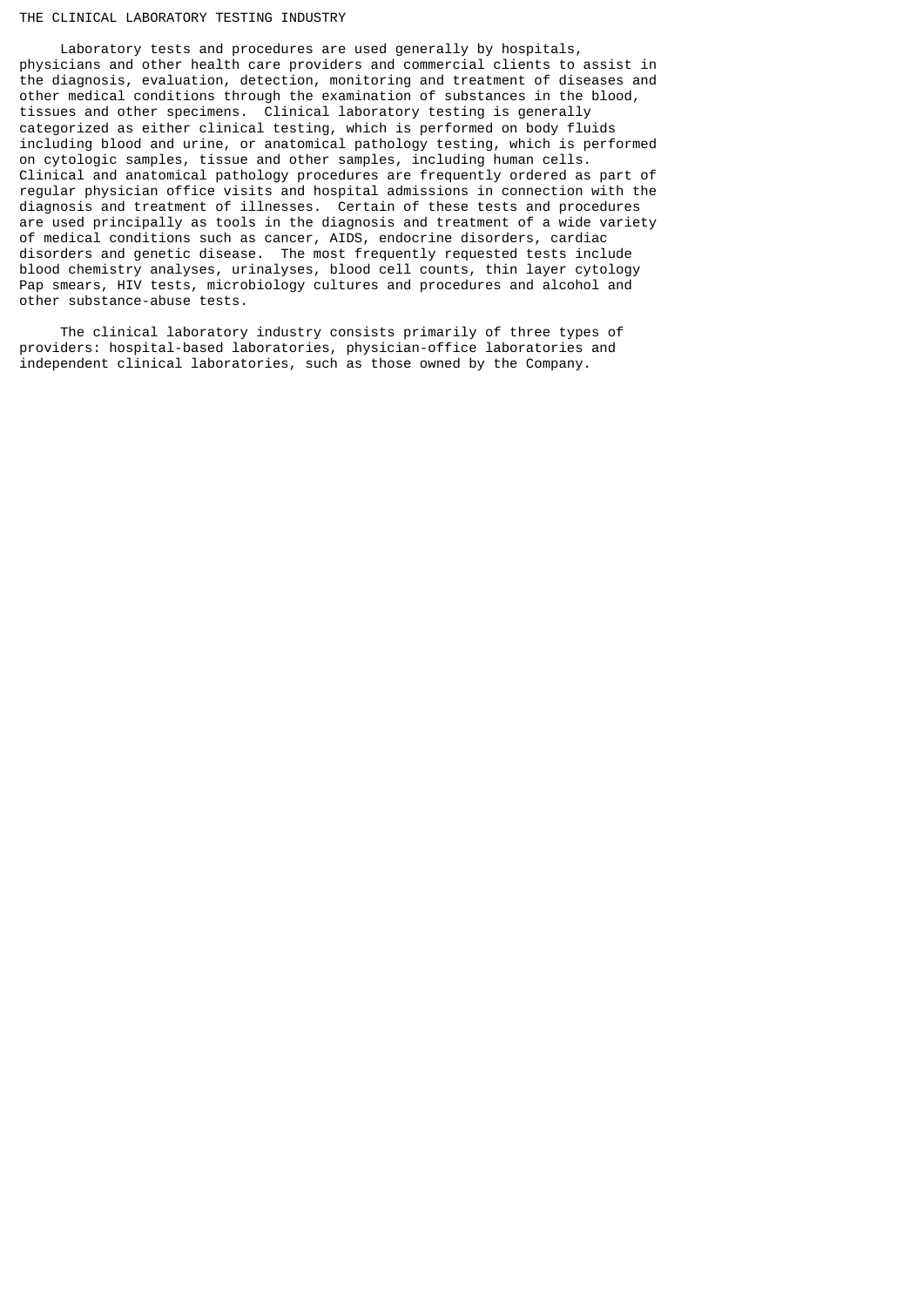The Company believes that in 2000 approximately 49% of the clinical testing revenues in the United States were derived by hospital-based laboratories, approximately 13% were derived by physicians in their offices and laboratories and approximately 38% were derived by independent clinical laboratories. The Health Care Financing Administration ("HCFA") of the Department of Health and Human Services ("HHS") has estimated that in 2000 there were over 5,000 independent clinical laboratories in the United States.

### EFFECT OF MARKET CHANGES ON THE CLINICAL LABORATORY BUSINESS

 Many market-based changes in the clinical laboratory business have occurred over the past ten years, primarily as a result of the shift away from traditional, fee-for-service medicine to managed-cost health care. The growth of the managed care sector presents various challenges to the Company and other independent clinical laboratories. Managed care organizations typically contract with a limited number of clinical laboratories and negotiate discounts to the fees charged by such laboratories in an effort to control costs. Such discounts have historically resulted in price erosion and have negatively impacted the Company's operating margins. In addition, managed care organizations have used capitated payment contracts in an attempt to fix the cost of laboratory testing services for their enrollees. Under a capitated payment contract, the clinical laboratory and the managed care organization agree to a per member, per month payment to cover all laboratory tests during the month, regardless of the number or cost of the tests actually performed. Such contracts shift the risks of additional testing beyond that covered by the capitated payment to the clinical laboratory. For the year ended December 31, 2000 such capitated contracts accounted for approximately \$101.9 million of the Company's net sales. The increase in managed care and insurance companies attempts to control utilization of medical services overall has also resulted in declines in the utilization of laboratory testing services.

 In addition, Medicare (which principally services patients 65 and older), Medicaid (which principally serves indigent patients) and insurers have increased their efforts to control the cost, utilization and delivery of health care services. Measures to regulate health care delivery in general and clinical laboratories in particular have resulted in reduced prices, added costs and decreased test utilization for the clinical laboratory industry by increasing complexity and adding new regulatory and administrative requirements. From time to time, Congress has also considered changes to the Medicare fee schedules in conjunction with certain budgetary bills. The Company believes that reductions in reimbursement for Medicare services will continue to be implemented from time to time. Reductions in the reimbursement rates of other third-party payors are likely to occur as well.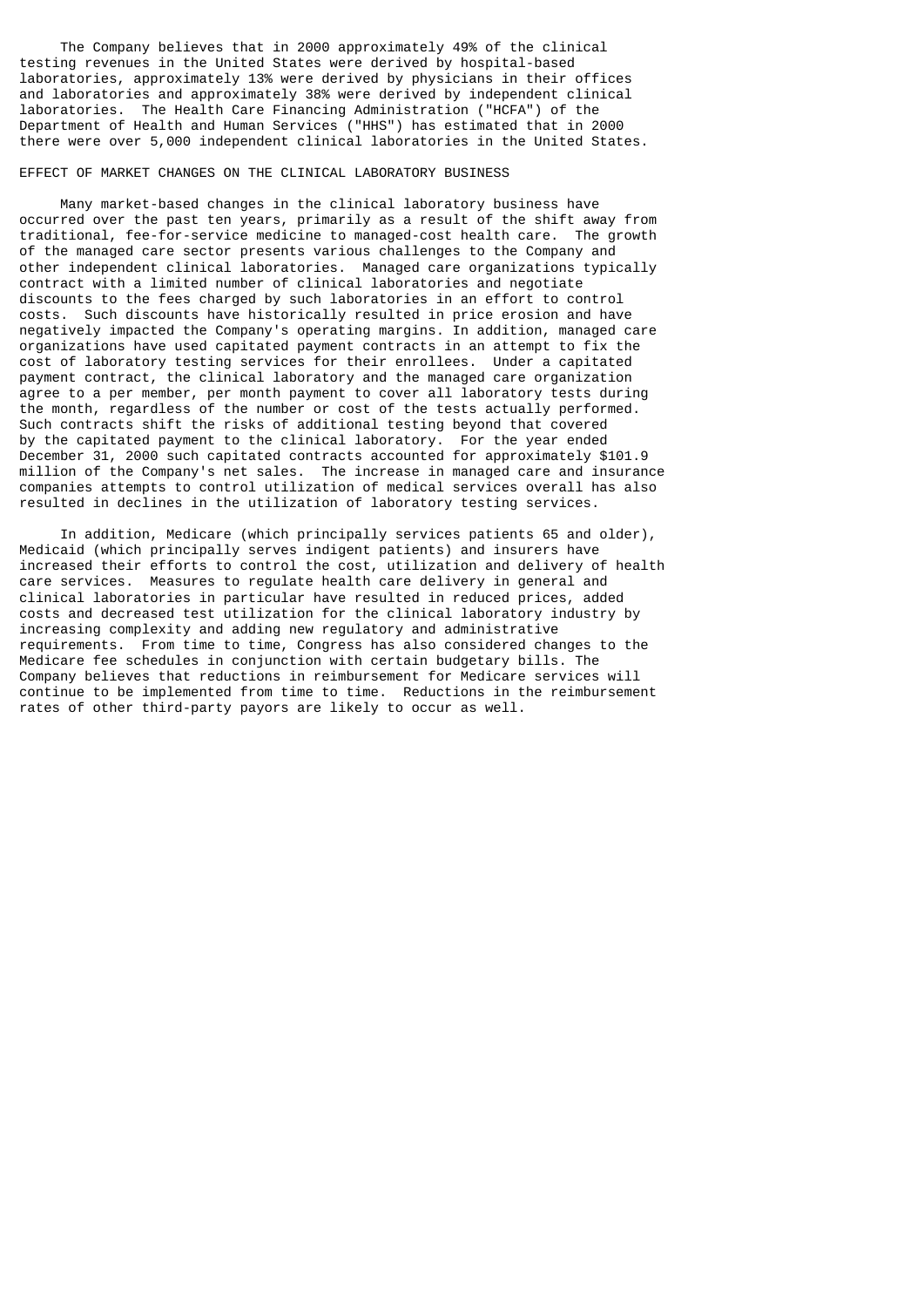Despite the market changes discussed above, the Company believes that the volume of clinical laboratory testing will be positively influenced by several factors, including: the expanded base of genomics knowledge which has led to an enhanced appreciation of the value of gene-based diagnostic assays for guiding both the development and stratification of patient-related data for new therapeutics as well as an increased awareness by physicians that clinical laboratory testing is a cost-effective means of prevention, early detection of disease and monitoring of treatment. Additional factors which may lead to future volume growth include: an increase in the number and types of tests which are, due to advances in technology and increased cost efficiencies, readily available on a more affordable basis to physicians; expanded substance-abuse testing by corporations and governmental agencies; increased testing for sexually transmitted diseases such as AIDS; and the general aging of the population in the United States. The impact of these factors is expected to be partially offset by declines in volume as a result of increased controls over the utilization of laboratory services by Medicare and other third-party payors, particularly managed care organizations.

# LABORATORY TESTING OPERATIONS AND SERVICES

 The Company has 24 primary testing facilities, and approximately 1,200 service sites consisting of branches, patient service centers and STAT laboratories. A "branch" is a central office which collects specimens in a region for shipment to one of the Company's laboratories for testing. Test results can be printed at a branch and conveniently delivered to the client.<br>A branch also is used as a base for sales staff. Generally, "patient service A branch also is used as a base for sales staff. Generally, center" is a facility maintained by the Company to serve the physicians in a medical professional building or other strategic location. The patient service center collects the specimens as requested by the physician. The specimens are sent, principally through the Company's in-house courier system (and, to a lesser extent, through independent couriers), to one of the Company's major laboratories for testing. Some of the Company's patient service centers also function as "STAT labs", which are laboratories that have the ability to perform certain routine tests quickly and report results to the physician immediately. The Company processed an average of approximately 260,000 patient specimens per day in 2000. Patient specimens are delivered to the Company accompanied by a test request form. These forms, which are completed by the client, indicate the tests to be performed and provide the necessary billing information.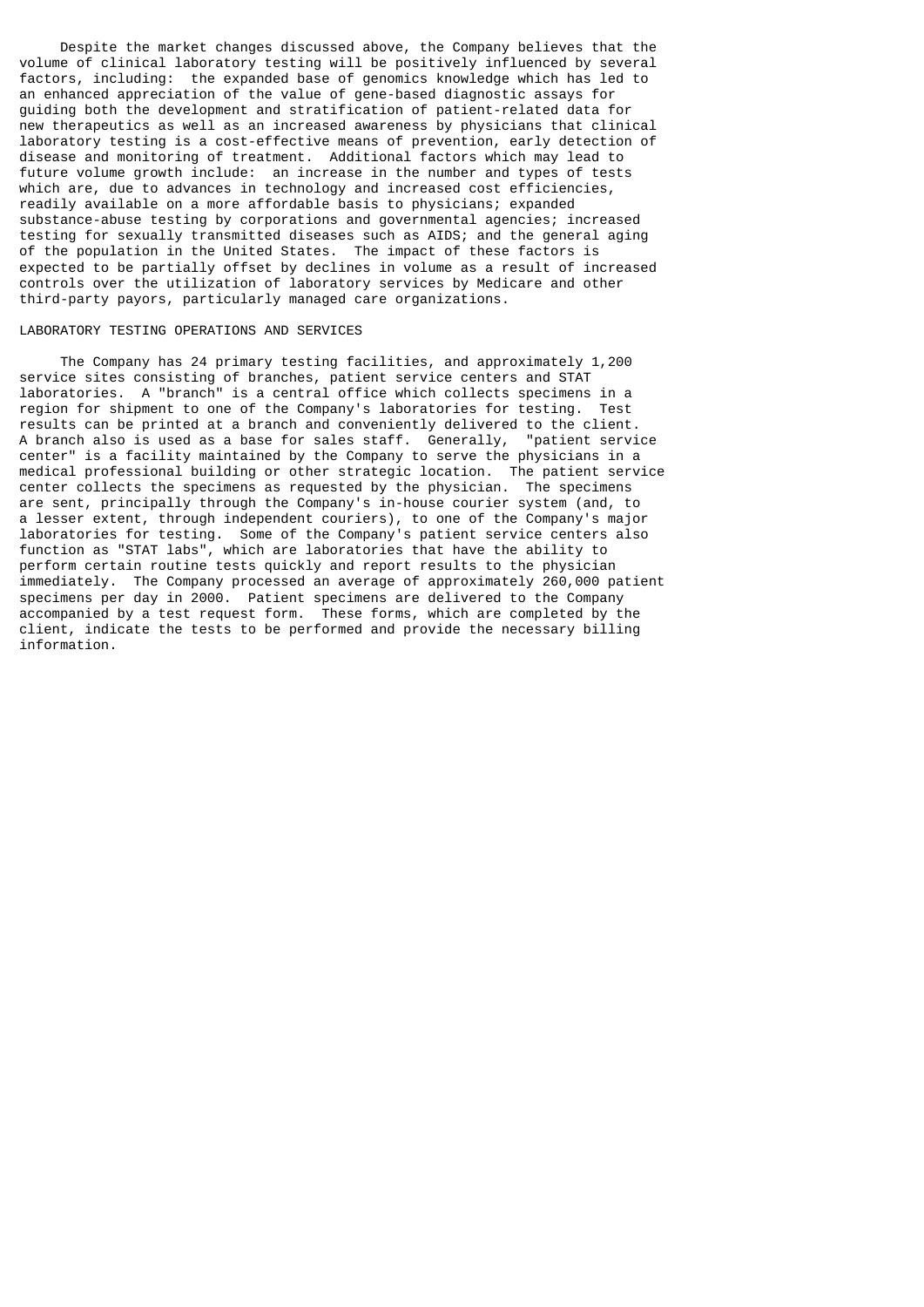Each specimen and related request form is checked for completeness and then given a unique identification number. The unique identification number assigned to each specimen helps to assure that the results are attributed to the correct patient. The test request forms are sent to a data entry terminal where a file is established for each patient and the necessary testing and billing information is entered. Once this information is entered into the computer system, the tests are performed and the results are entered through computer interface or manually, depending upon the tests and the type of equipment involved. Most of the Company's computerized testing equipment is directly linked with the Company's information systems. Most routine testing is completed by early the next morning, and test results are printed and prepared for distribution by service representatives that day. Some clients have local printer capability and have reports printed out directly in their offices. Clients who request that they be called with a result are so notified in the morning. It is Company policy to notify the client immediately if a life-threatening result is found at any point during the course of the testing process.

# TESTING SERVICES

#### Routine Testing

 The Company currently offers approximately 4,000 different clinical laboratory tests or procedures. Several hundred of these are frequently used in general patient care by physicians to establish or support a diagnosis, to monitor treatment or medication, or to search for an otherwise undiagnosed condition. The most frequently requested routine tests include blood chemistry analyses, urinalyses, blood cell counts, Pap smears and HIV tests. These routine procedures are most often used by practicing physicians in their outpatient office practices. Physicians may elect to send such procedures to an independent laboratory or they may choose to establish an in-house laboratory to perform some of the tests.

 The Company performs this core group of routine tests in each of its 24 primary testing facilities, which constitutes a majority of the testing performed by the Company. The Company generally performs and reports most routine procedures within 24 hours, utilizing a variety of sophisticated and computerized laboratory testing instruments.

## Specialty and Niche Testing

 While the information provided by many routine tests may be used by nearly all physicians, regardless of specialty, many other procedures are more specialized in nature. One of the primary growth strategies of the Company is the continued expansion of its specialty and niche businesses, which involve certain types of unique testing capabilities and/or client requirements. In general, the specialty and niche businesses are designed to serve two market segments: (i) markets which are not served by the routine clinical testing laboratory and therefore are subject to less stringent regulatory and reimbursement constraints; and (ii) markets which are served by the routine testing laboratory and offer the possibility of adding related services from the same supplier. The Company's research and development group continually seeks new and improved technologies for early diagnosis. For example, the Company's Center for Molecular Biology and Pathology (CMBP) is a leader in molecular diagnostics and polymerase chain reaction (PCR) technologies which are often able to provide earlier and more reliable information regarding HIV, genetic diseases, cancer and many other viral and bacterial diseases. In August 2000, the Company acquired Los Angeles-based National Genetics Institute, Inc. (NGI), a leader in the development of PCR assays for Hepatitis C (HCV). Management believes these technologies may represent a significant savings to managed care organizations by increasing the detection of early stage (treatable) diseases. The following are specialty and niche businesses in which the Company offers testing and related services: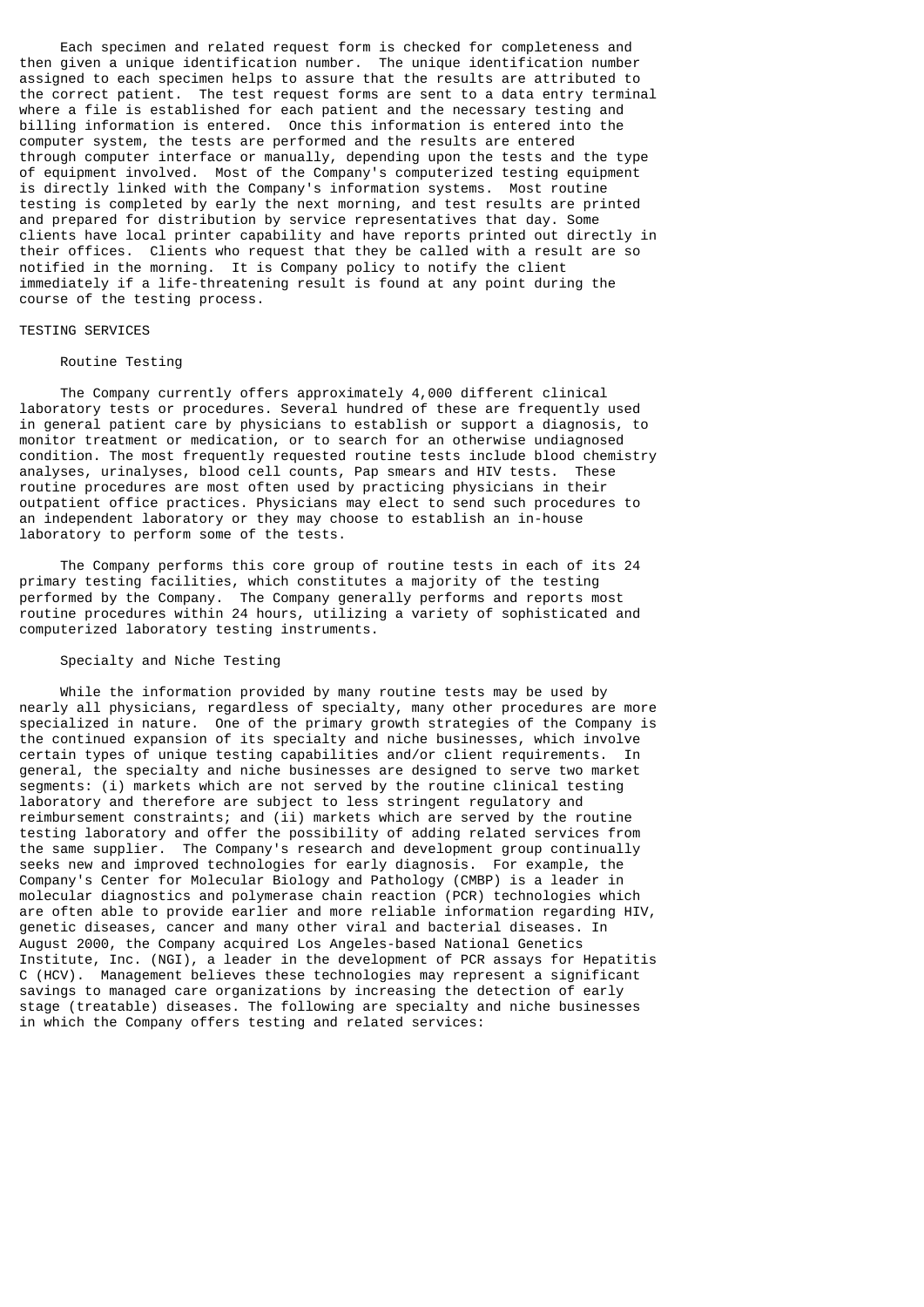Infectious Disease. The Company provides complete viral load testing as well as HIV genotyping and phenotyping. In 2000, the Company added HIV GenoSure-Trademark- to its portfolio of HIV resistance testing services. Additionally, the Company provides comprehensive testing for HCV including both PCR testing and genotyping at both CMBP and NGI. The Company's use of this leading-edge technology puts it in the forefront of HIV drug resistance testing-one of the most important issues surrounding the treatment of HIV.

 Allergy Testing. The Company offers an extensive range of allergen testing services as well as computerized analysis and a treatment program that enables primary care physicians to diagnose and treat many kinds of allergic disorders.

 Clinical Research Testing. The Company regularly performs clinical laboratory testing for pharmaceutical companies conducting clinical research trials on new drugs. This testing often involves periodic testing of patients participating in the trial over several years.

 Diagnostic Genetics. The Company offers cytogenetic, molecular cytogenetic, biochemical and molecular genetic tests.

 Identity Testing. The Company provides forensic identity testing used in connection with criminal proceedings and parentage evaluation services which are used to assist in the resolution of disputed parentage in child support litigation. Parentage testing involves the evaluation of immunological and genetic markers in specimens obtained from the child, the mother and the alleged father. Management believes it is now the largest provider of identity testing services in the United States.

 Oncology Testing. The Company offers an extensive series of testing technologies that aid in diagnosing and monitoring certain cancers and predicting the outcome of certain treatments. At NGI, scientists have novel assays for melanoma and breast cancer in varying stages of clinical trials.

 Occupational Testing Services. The Company provides urine testing for the detection of drugs of abuse for private and government customers, and also provides blood testing services for the detection of drug abuse and alcohol. These testing services are designed to produce "forensic" quality test results that satisfy the rigorous requirements for admissibility as evidence in legal proceedings. The Company also provides other analytical testing and a variety of management support services.

 The specialized or niche testing services noted above, as well as other complex procedures, are sent to designated facilities where the Company has concentrated the people, instruments and related resources for performing such procedures so that quality and efficiency can be most effectively monitored. CMBP and NGI also specialize in new test development and education and training related thereto.

### CLIENTS

 The Company provides testing services to a broad range of health care providers. During the year ended December 31, 2000, no client or group of clients under the same contract accounted for more than two percent of the Company's net sales. The primary client groups serviced by the Company include:

# Independent Physicians and Physician Groups

 Physicians requiring testing for their patients who are unaffiliated with a managed care plan are one of the Company's primary sources of testing services. Fees for clinical laboratory testing services rendered for these physicians are billed either to the physician, to the patient or the patient's third party payor such as insurance companies, Medicare and Medicaid. Billings are typically on a fee-for-service basis. If the billings are to the physician, they are based on the wholesale or customer fee schedule and subject to negotiation. Otherwise, the patient is billed at the laboratory's retail or patient fee schedule and subject to third party payor limitations and negotiation by physicians on behalf of their patients. Medicare and Medicaid billings are based on government-set fee schedules.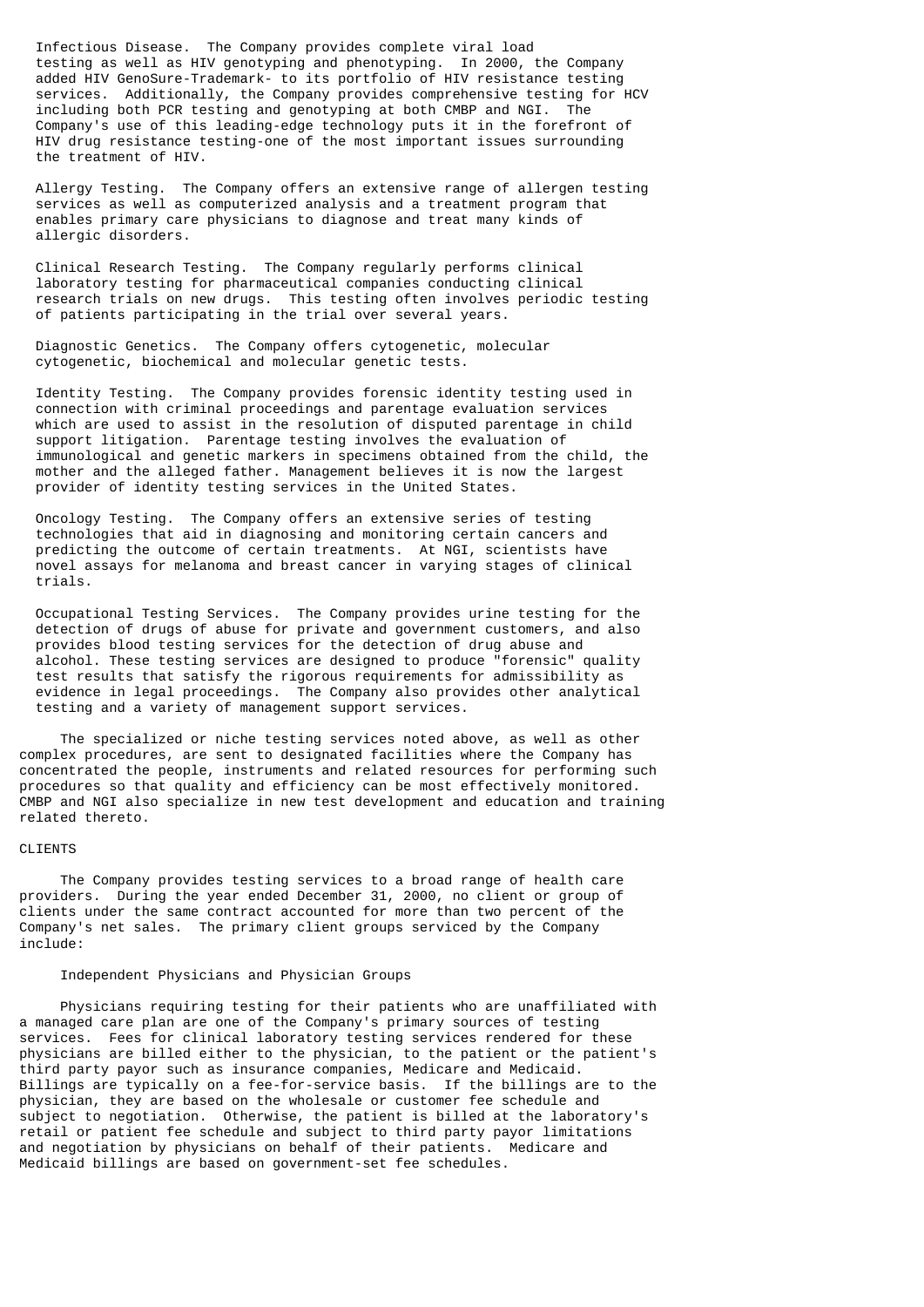#### Hospitals

 The Company provides hospitals with services ranging from routine and specialty testing to contract management services. Hospitals generally maintain an on-site laboratory to perform immediately needed testing on patients receiving care. However, they also refer less time sensitive procedures, less frequently needed procedures and highly specialized procedures to outside facilities, including independent clinical laboratories and larger medical centers. The Company typically charges hospitals for any such tests on a fee-for-service basis which is derived from the Company's customer fee schedule.

# HMOs and Other Managed Care Groups

 The Company serves HMOs and other managed care organizations. These medical service providers typically contract with a limited number of clinical laboratories and then designate the laboratory or laboratories to be used for tests ordered by participating physicians. The majority of the Company's managed care testing is negotiated on a fee-for-service basis. Testing is sometimes reimbursed on a capitated basis for managed care organizations. Under a capitated payment contract, the Company agrees to cover certain laboratory tests during a given month for which the managed care organization agrees to pay a flat monthly fee for each covered member. The tests covered under agreements of this type are negotiated for each contract, but usually include routine tests and exclude highly specialized tests. Many of the national and large regional managed care organizations prefer to use large independent clinical labs such as the Company because they can service them on a national basis.

#### Other Institutions

 The Company serves other institutions, including governmental agencies, large employers and other independent clinical laboratories that do not have the breadth of the Company's testing capabilities. The institutions typically pay on a negotiated fee-for-service basis.

#### PAYORS

 Most testing services are billed to a party other than the "client" that ordered the test. In addition, tests performed by a single physician may be billed to different payors depending on the medical benefits of a particular patient. Payors other than the direct patient, include, among others, insurance companies, managed care organizations, Medicare and Medicaid. Based on the year ended December 31, 2000 billings to the Company's respective payors based on the total volume of accessions are as follows: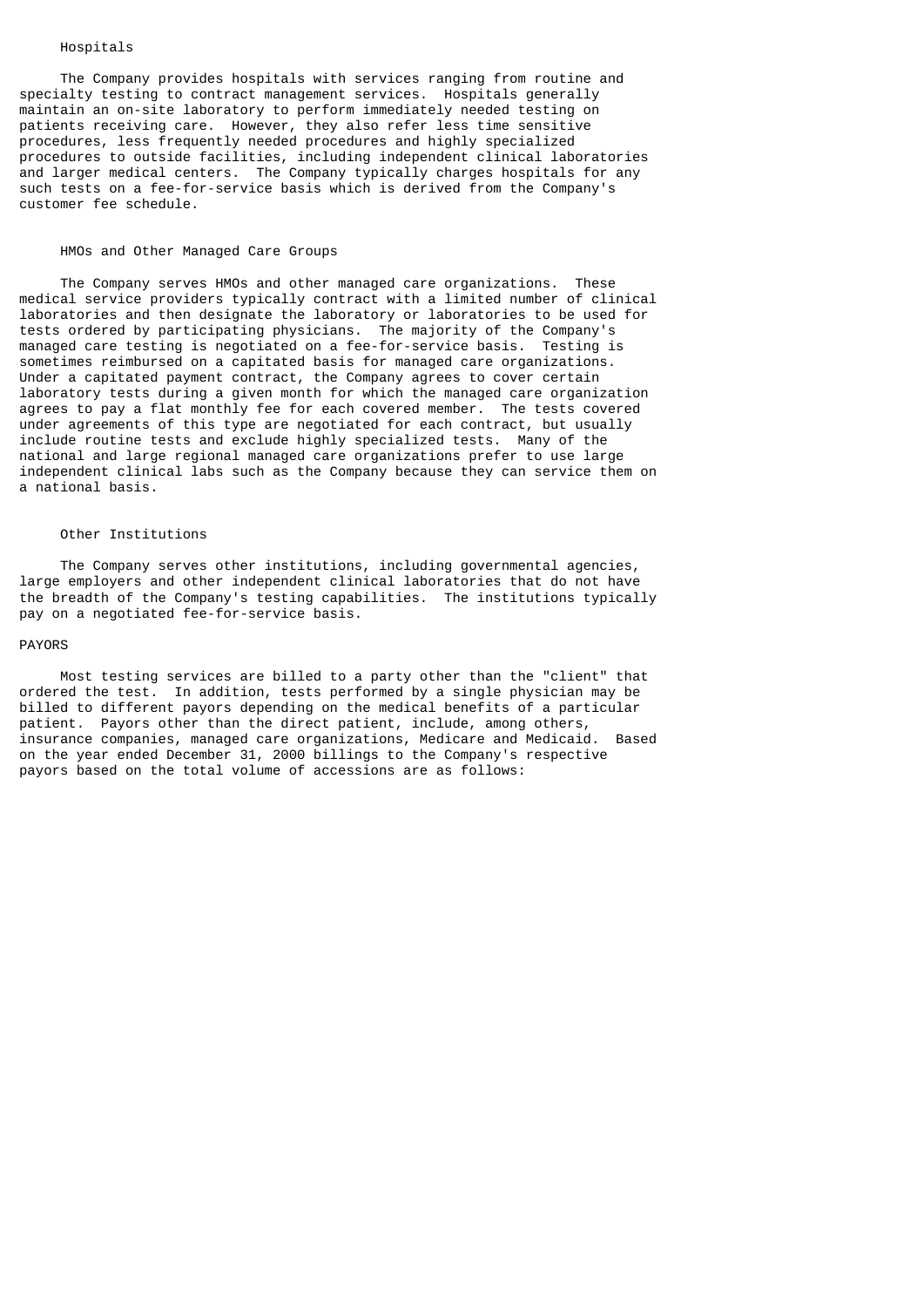|                                                 | Accession Volume as a %<br>of Total | Revenue<br>per<br>Accession   |
|-------------------------------------------------|-------------------------------------|-------------------------------|
| Private Patients<br>Medicare, Medicaid and      | 3.3%                                | \$102.87                      |
| Insurance<br>Commercial Clients<br>Managed Care | 15.6%<br>40.9%<br>40.2%             | \$29.80<br>\$22.42<br>\$29.25 |

## AFFILIATIONS AND ALLIANCES

 One of the Company's primary growth strategies is to develop an increasing number of hospital alliances. These alliances can take several different forms, including laboratory technical support (management) contracts, reference agreements and cooperative testing arrangements. As hospitals continue to be impacted by decreasing fee schedules from third party payors and managed care organizations, the Company believes that they will seek the most cost-effective laboratory services for their patients. Management believes the Company's economies of scale as well as its delivery system will enable it to assist hospitals in achieving these goals. These alliances allow both parties to take advantage of synergies and/or best practices to provide improved and cost effective services to the community. In 2000, the Company added 43 agreements with hospitals, physician groups and other health care provider organizations representing approximately \$25 million of annual sales associated with alliance activity.

 The Company provides technical support services in a variety of health care settings. In these relationships, the Company generally supplies the laboratory manager and other laboratory personnel, as well as equipment and testing supplies, to manage a laboratory that is owned by a hospital, managed care organization or other health care provider. Under the typical laboratory technical support agreement, the laboratory manager, who is employed by the Company, reports to the hospital or clinic administration. Thus, the hospital or clinic ("Provider") maintains control of the laboratory. A pathologist designated by the Provider serves as medical director for the laboratory.

 Reference agreements provide a means for hospitals to outsource patient laboratory testing services that are not time critical (e.g., test results reported within twenty-four hours of drawing the specimen as opposed to those requiring two to four hour turnaround). These agreements allow the hospital to maintain their own stat/emergency lab on-site, while eliminating certain costs of maintaining a full-service lab on their premises.

 Hospitals increasingly look beyond their in-house patient base and seek to provide services to outreach patients within their greater local community. The Company has focused on developing cooperative testing relationships with such hospitals in which the parties combine efforts to support the needs of a specific community. These relationships center around capitalizing on a partner hospital's ability to provide low cost, high quality esoteric testing. These shared service agreements create ventures that provide communities with synergistic high quality testing services within a single infrastructure.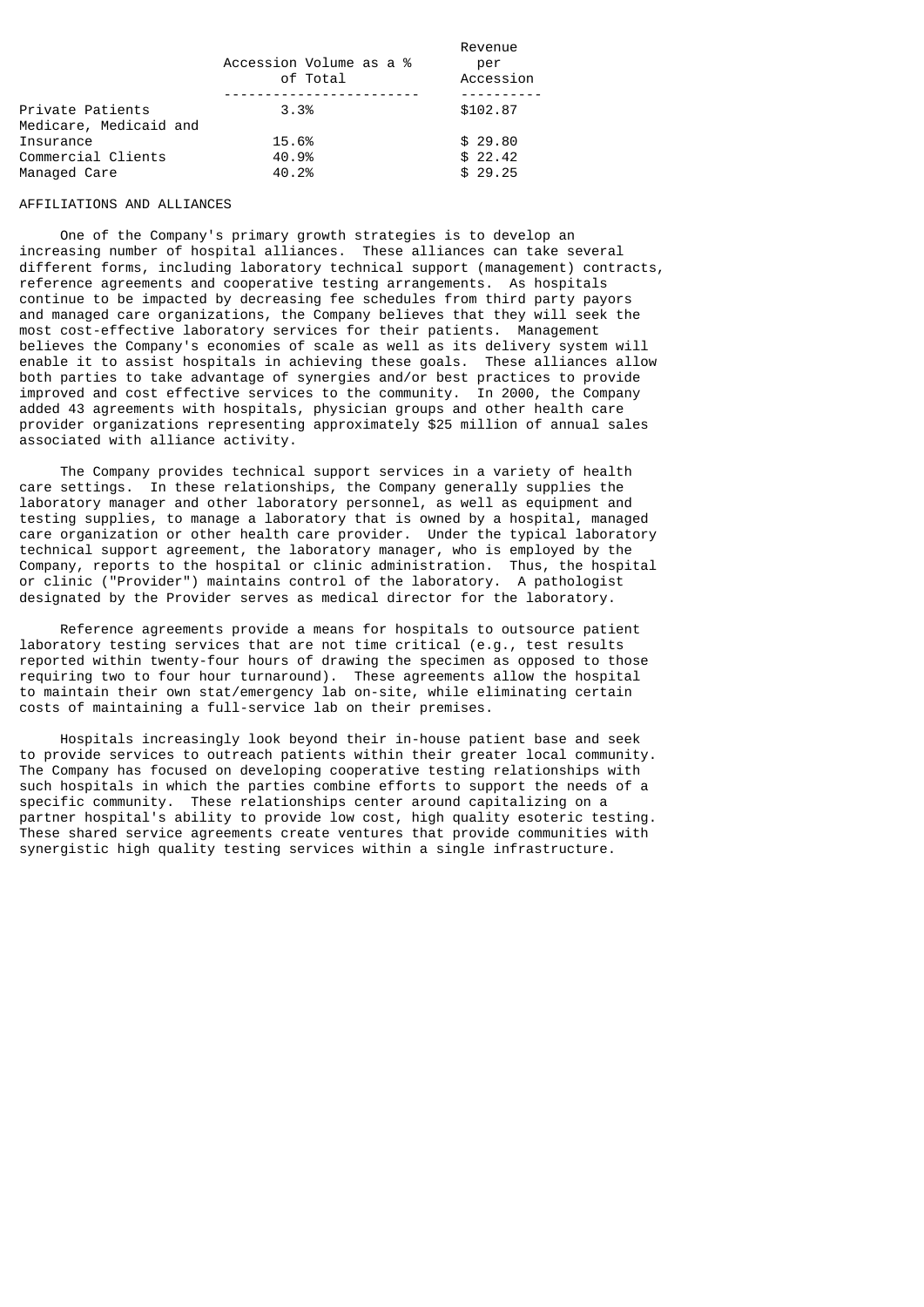An important advantage the Company offers to its clients is the flexibility of the Company's information systems used for contract management services and for creating bi-directional interfaces to support the Company's cooperative testing arrangements. In addition to the ability to be customized for a particular user's needs, the Company's information systems also interface with several hospital and clinic systems, giving the user more efficient and effective information flow.

 The Company's alliance contracts typically have terms between three and five years. However, most contracts contain a clause that permits termination prior to the contract expiration date. The termination terms vary but they generally fall into one of the following categories: (1) termination without cause by either the Company or the contracted Provider after written notice (generally 60 to 120 days prior to termination); (2) termination by the contracted Provider only if there are uncorrected deficiencies in the Company's performance under the contract after notice by the contracted Provider; (3) termination by the contracted Provider if there is a loss of accreditation held by any Company laboratory that services the contracted Provider, which accreditation is not reinstated within 30 days of the loss, or up to 30 days' notice if there is a decline in the quality of services provided under such contract which remains uncorrected after a 15-day period; or (4) should the Company or Provider's service requirements change to the extent that the new service requirements affect the profitability or stability of the alliance relationship and the terms cannot be re-negotiated to the satisfaction of both parties. While the Company believes that it will maintain and renew its existing contracts, there can be no assurance of such maintenance or renewal.

 The Company has developed several different pricing formulas under its alliance contracts. In certain cases, profitability may depend on the Company's ability to accurately predict test volumes, patient encounters or the number of admissions.

#### SALES AND MARKETING AND CLIENT SERVICE

 The Company offers its services through a combination of direct sales generalists and specialists. Sales generalists market the mainstream or traditional routine laboratory services primarily to physicians, while specialists concentrate on individual market segments, such as hospitals or managed care organizations, or on testing niches, such as identity testing or genetic testing. Specialist positions are established when an in-depth level<br>of expertise is necessary to effectively offer the specialized services. When of expertise is necessary to effectively offer the specialized services. the need arises, specialists and generalists work cooperatively to address specific opportunities. At December 31, 2000, the Company employed 229 generalists and 113 specialists. The Company's sales generalists and specialists are compensated through a combination of salaries, commissions and bonuses, at levels commensurate with each individual's qualifications and responsibilities. Commissions are primarily based upon the individual's productivity in generating new business for the Company.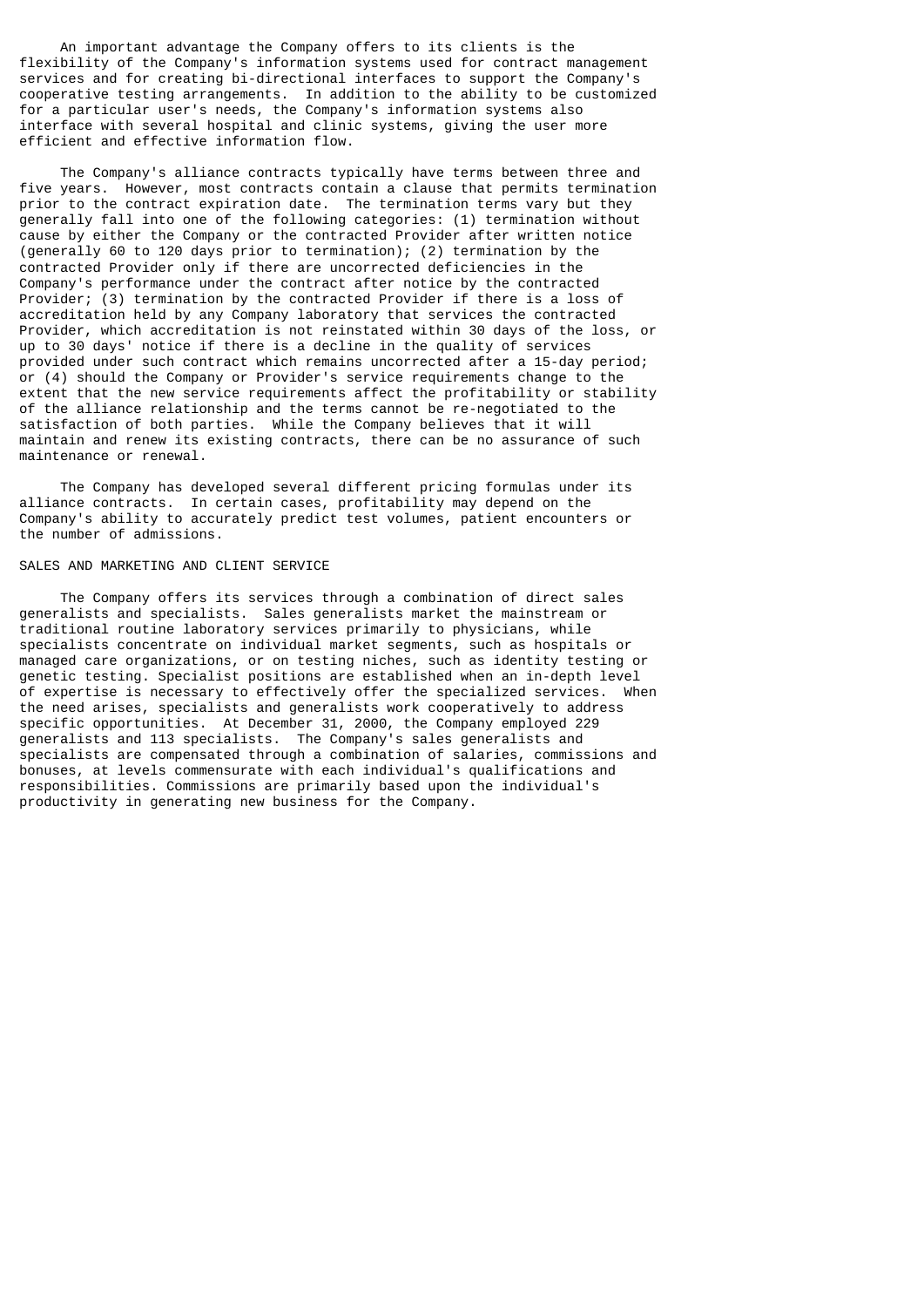The Company also employs regional service managers and account managers ("AMs") to interact with clients on an ongoing basis. AMs monitor the status of the services being provided to clients, act as problem-solvers, provide information on new testing developments and serve as the client's regular point of contact with the Company. At December 31, 2000, the Company employed 296 AMs. AMs are compensated through a combination of salaries and bonuses commensurate with each individual's qualifications and responsibilities.

 The Company believes that the clinical laboratory service business is shifting away from the traditional direct sales structure to one in which the purchasing decisions for laboratory services are increasingly being made by managed care organizations, insurance plans, employers and even by patients themselves. In view of these changes, the Company has adapted its sales and marketing structure to more appropriately address the opportunities presented by this shift.

 The Company competes primarily on the basis of the quality of its testing, reporting and information systems, its reputation in the medical community, the pricing of its services and its ability to employ qualified personnel. During 2000, one of the Company's goals has been to improve client service. An important factor in improving client service includes the Company's initiatives to improve its billing process. See "-Billing."

#### INFORMATION SYSTEMS

 The Company has developed and implemented management information systems to monitor operations and control costs. All financial functions are centralized in Burlington, North Carolina including purchasing and accounting. Management believes this provides greater control over spending as well as increased supervision and monitoring of results of operations.

 The Company believes that the health care provider's need for data will continue to place high demands on its information systems staff. The Company operates several systems to handle laboratory, billing and financial data and transactions. The Company believes that the efficient handling of information involving clients, patients, payors and other parties will be a critical factor in the Company's future success. The Company's Corporate Information Systems Division manages its information resources and programs on a consolidated basis in order to achieve greater efficiency and economies of scale. The Company employs a Chief Information Officer, whose responsibility is to integrate, manage and develop the Company's information systems.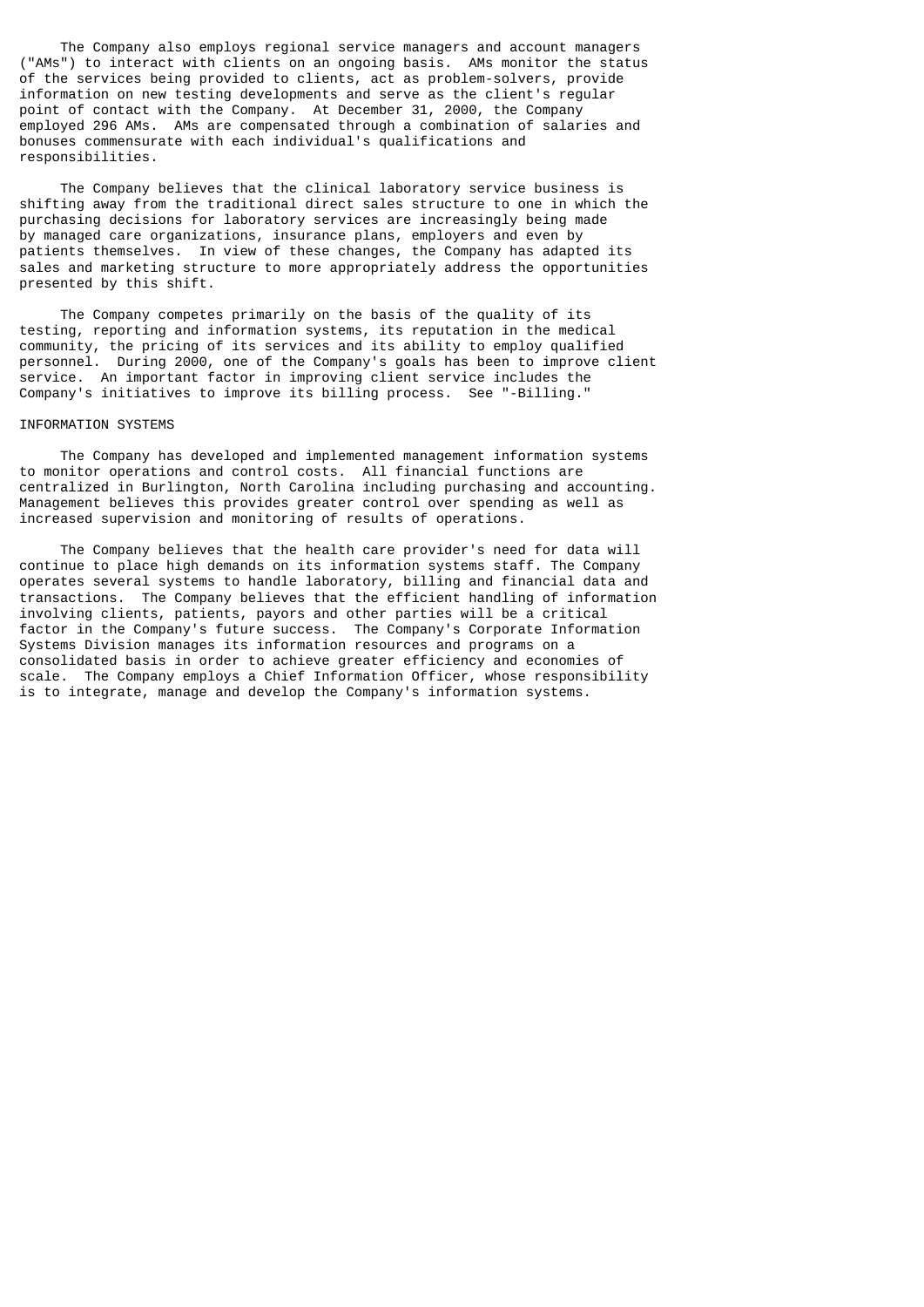In 2000, the Company continued to focus its information systems activities on the consolidation of the Company's multiple laboratory and billing systems to standardized laboratory testing and billing systems. The Company has established regional data centers to more effectively handle the information processing needs of the Company. The Company believes that benefits can be derived from the conversion of its multiple billing systems into a centralized system. Implementation of the billing systems conversion began in 1997 and is expected to be substantially completed during 2001 and 2002. During 2000, the Company capitalized approximately \$11.0 million in information systems development and implementation costs related directly or indirectly to billing systems. The Company anticipates capitalizing an additional \$7.0 to \$9.0 million in such development and implementation costs during 2001.

# BILLING

 Billing for laboratory services is a complex process. Laboratories must bill many different payors such as doctors, patients, hundreds of different insurance companies, Medicare, Medicaid and employer groups, all of whom have different billing requirements. The Company believes that a majority of its bad debt expense is the result of non-credit related issues which slow the billing process. A primary cause of bad debt expense is missing or incorrect billing information on requisitions. The Company believes that this experience is similar to that of its primary competitors. The Company performs the requested tests and returns back the test results regardless of whether billing information has been provided at all or has been provided incorrectly. The Company subsequently attempts to obtain any missing information or rectify any incorrect billing information received from the health care provider. Among the many other factors complicating the billing process are more intricate billing arrangements due to contracts with thirdparty administrators, disputes between payors as to the party responsible for payment of the bill and auditing for specific compliance issues.

 During 2000, the Company's days sales outstanding (DSO) were reduced 6 days from December 31, 1999 levels to 68 days as a result of Company-wide efforts to increase cash collections from all payors, as well as on-going improvements to claim submission processes. The Company is continuing to take the steps necessary to improve DSO and cash collections by:

- 1. Conversion of decentralized billing locations to a centralized<br>billing system. During 2000, the Tampa, Louisville and Hous system. During 2000, the Tampa, Louisville and Houston locations were converted.
- 2. Assigning focused, cross functional billing operations teams to implement best practices throughout the Company, with particular emphasis on geographic areas with higher DSO's, and identifying underlying causes for and solutions to payment delays.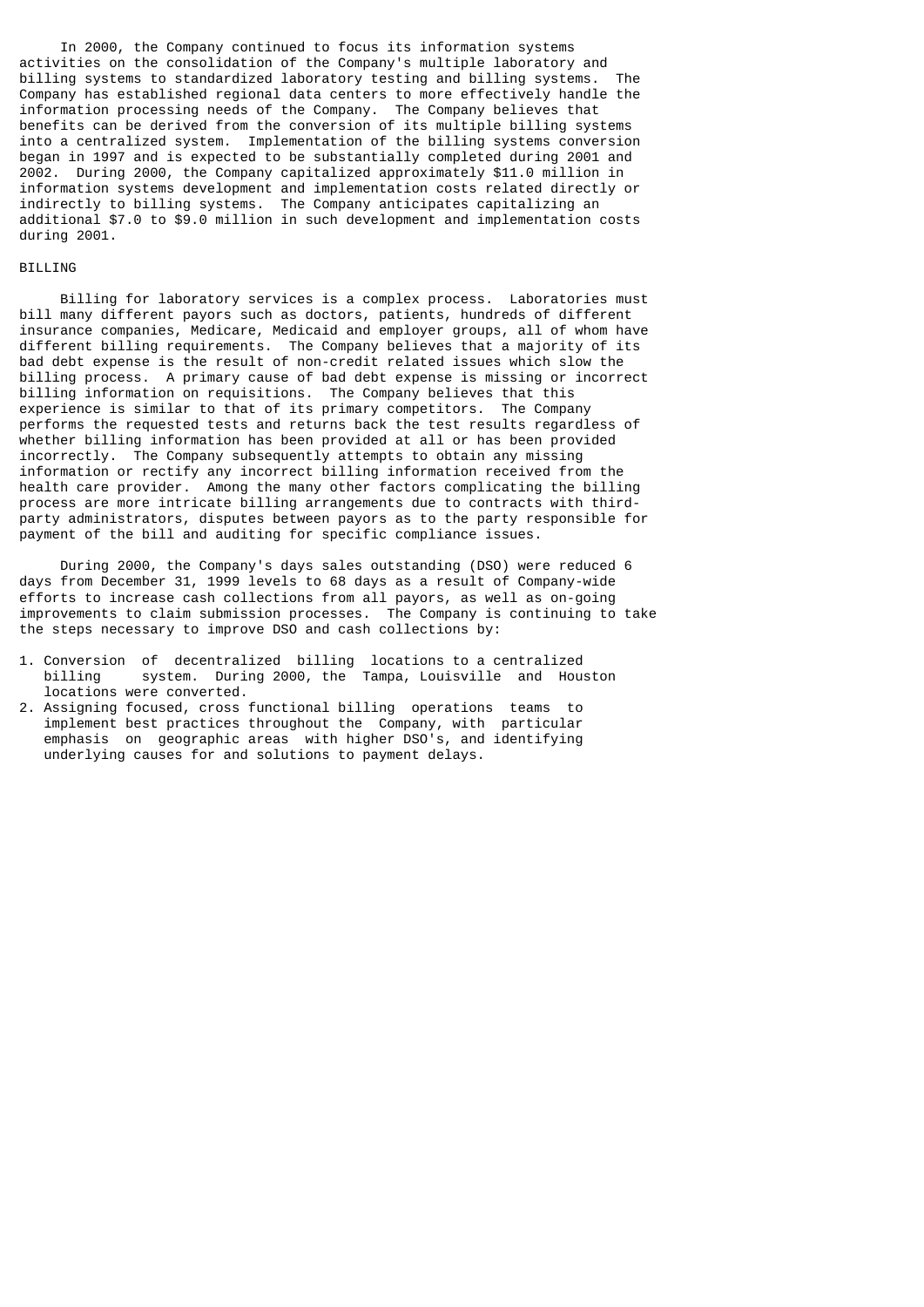3. During the first quarter of 2000, the Company implemented an initiative to reduce the number of requisitions received that are missing certain billing information. This initiative involves measuring the number of clinical requisitions received by ordering client, as well as what specific information was not provided. The Company then identifies root causes of why the information was missing and takes steps to ensure that information is provided in the future. These steps include re-educating clients as to what information is needed in order for the Company to bill and collect for the test. During the year, the percentage of requisitions received which were missing billing information decreased by over 20%.

 Although there can be no assurance of success, the Company has developed a number of initiatives to address the complexity of the billing process and to improve collection rates. These initiatives include: 1) installation of personal computer based products in client offices and Company locations to help with the accuracy and completeness of billing information captured on the front-end; 2) establishment of a project group to focus on improvements in order entry; and 3) development and implementation of enhanced eligibility checking to compare information to payor records before billing. Additionally, the Company believes that it can benefit from the conversion of its multiple billing systems into a centralized system. Currently, 80% of the Company's billing is performed on this centralized system. By the end of 2001, the Company plans to have approximately 90% of its billing performed on the centralized system.

### QUALITY ASSURANCE

 The Company considers the quality of its tests to be of critical importance, and it has established a comprehensive quality assurance program for all of its laboratories and other facilities, designed to help assure accurate and timely test results. In addition to the compulsory external inspections and proficiency programs demanded by HCFA and other regulatory agencies, Company-wide systems and procedures are in place to emphasize and monitor quality assurance. All of the Company's regional laboratories are subject to on-site evaluations, the College of American Pathologists ("CAP") proficiency testing program, state surveys and the Company's own internal quality control programs.

 External Proficiency/ Accreditations. The Company participates in numerous externally-administered, blind quality surveillance programs, including the CAP program. The blind programs supplement all other quality assurance procedures and give Company management the opportunity to review its technical and service performance from the client's perspective.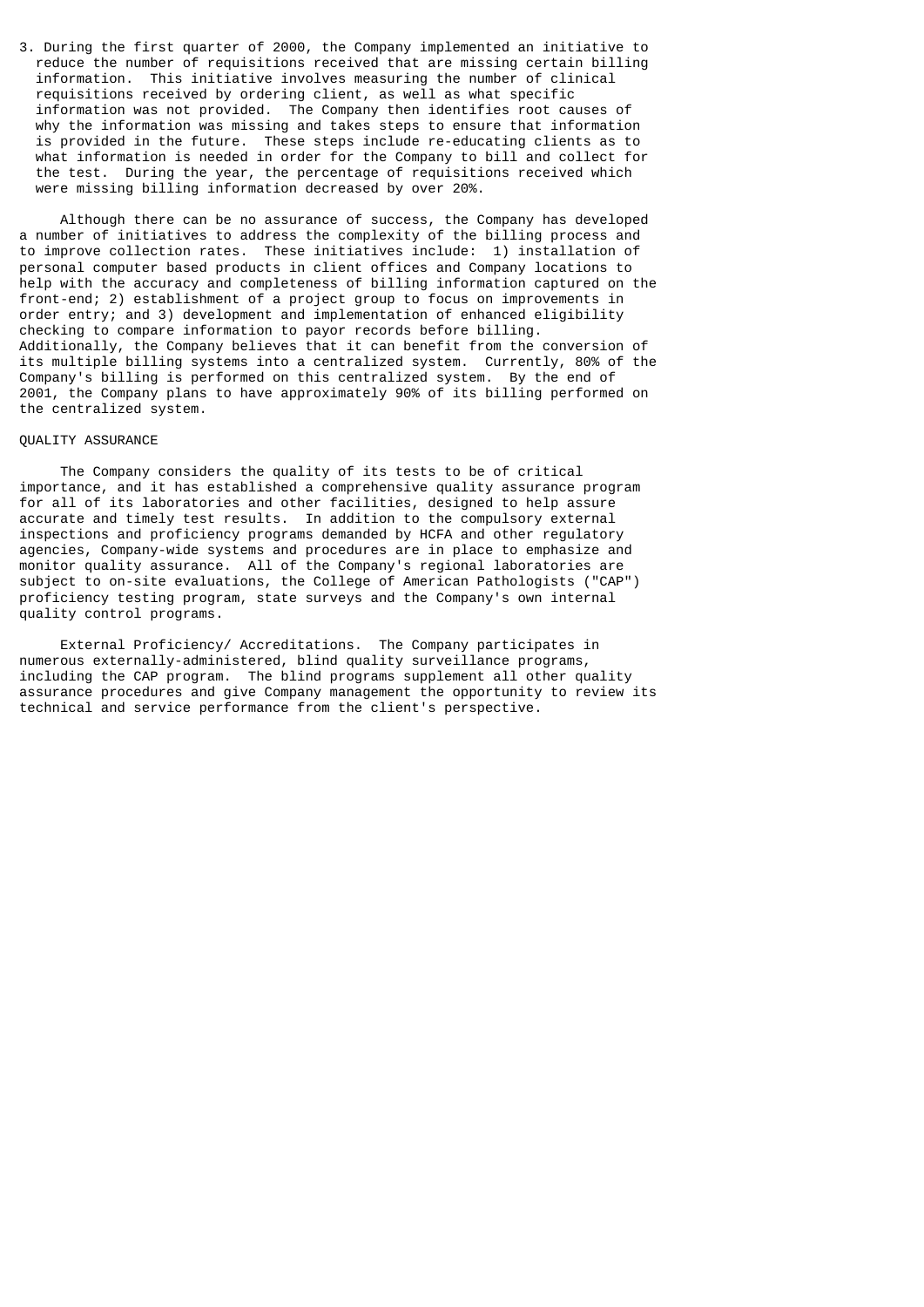Internal Quality Control. The Company regularly performs internal quality control testing by running quality control samples with known values with patient samples submitted for testing. All quality control sample test results are entered into the Company's national laboratory computer, which connects the Company's facilities nationwide to a common on-line quality control database. This system helps technologists and technicians check quality control values and requires further prompt verification if any quality control value is out of range. The Company has an extensive, internally administered program of blind sample proficiency testing (i.e. the testing laboratory does not know the sample being tested is a quality control sample), as part of which the Company's locations receive specimens from the Company's Quality Assurance and Corporate Technical Services departments for analysis.

 The CAP accreditation program involves both on-site inspections of the laboratory and participation in the CAP's proficiency testing program for all categories in which the laboratory is accredited by the CAP. The CAP is an independent non-governmental organization of board-certified pathologists which offers an accreditation program to which laboratories can voluntarily subscribe. The CAP has been accredited by HCFA to inspect clinical laboratories to determine adherence to the Clinical Laboratory Improvement Act of 1967, and the Clinical Laboratory Improvement Amendments of 1988 (collectively, as amended, "CLIA") standards. A laboratory's receipt of accreditation by the CAP satisfies the Medicare requirement for participation in proficiency testing programs administered by an external source. All of the Company's major laboratories are accredited by the CAP.

 During 1998, the Company's forensic crime laboratory, located at CMBP, was accredited by the American Society of Crime Laboratory Directors, Laboratory Accreditation Board ("ASCLD/LAB") in the category of DNA testing. Under the Crime Laboratory Accreditation Program managed by the ASCLD/LAB, a crime laboratory undergoes a comprehensive and in-depth inspection to demonstrate that its management, operations, employees, procedures and instruments, physical plant and security, and personnel safety procedures meet stringent quality standards. The Company is one of 207 ASCLD accredited crime laboratories worldwide, and is one of only four private crime laboratories holding the accreditation. Accreditation is granted for a period of five years provided that a laboratory continues to meet the standards during that period.

# COMPETITION

 The clinical laboratory business is intensely competitive. The Company believes that in 2000 the entire United States clinical laboratory testing industry had revenues exceeding \$32 billion; approximately 49% of such revenues were attributable to hospital-affiliated laboratories, approximately 39% were attributable to independent clinical laboratories and approximately 13% were attributable to physicians in their offices and laboratories. There are presently two national independent clinical laboratories: the Company, and Quest Diagnostics Incorporated ("Quest"), which had approximately \$3.4 billion in revenues from clinical laboratory testing in 2000.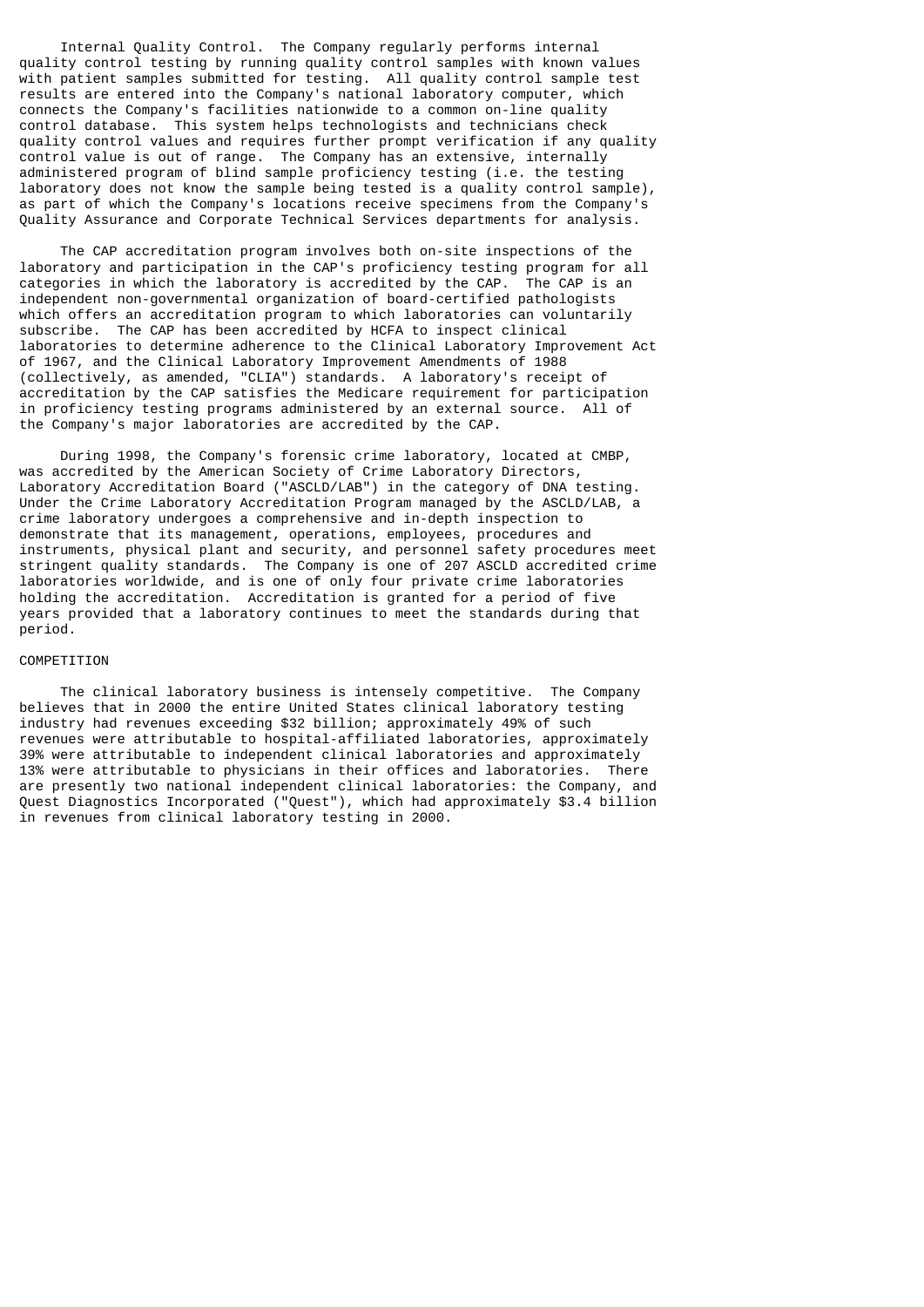In addition to the other national clinical laboratory, the Company competes on a regional basis with many smaller regional independent clinical laboratories as well as laboratories owned by hospitals and physicians. The Company believes that the following factors, among others, are often used by health care providers in selecting a laboratory: 1) pricing of the laboratory's test services; 2) accuracy, timeliness and consistency in reporting test results; 3) number and type of tests performed; 4) service capability and convenience offered by the laboratory; and 5) its reputation in the medical community. The Company believes that it competes favorably with its principal competitors in each of these areas and is currently implementing strategies to improve its competitive position.

 The Company believes that consolidation will continue in the clinical laboratory testing business. In addition, the Company believes that it and the other large independent clinical laboratory testing companies will be able to increase their share of the overall clinical laboratory testing market due to a number of external factors including cost efficiencies afforded by largescale automated testing, Medicare reimbursement reductions and the growth of managed health care entities which require low-cost testing services and large service networks. In addition, legal restrictions on physician referrals and the ownership of laboratories as well as increased regulation of laboratories are expected to contribute to the continuing consolidation of the industry.

#### Employees

 At February 28, 2001, the Company had approximately 18,850 full-time equivalent employees. A subsidiary of the Company has one collective bargaining agreement which covers approximately 23 employees. The Company believes that its overall relations with its employees are good.

## Regulation and Reimbursement

#### General

 The clinical laboratory industry is subject to significant governmental regulation at the federal, state and sometimes local levels. As described below, these regulations concern licensure and operation of clinical laboratories, payment for laboratory services, health care fraud and abuse, security and confidentiality of health information, and environmental and occupational safety.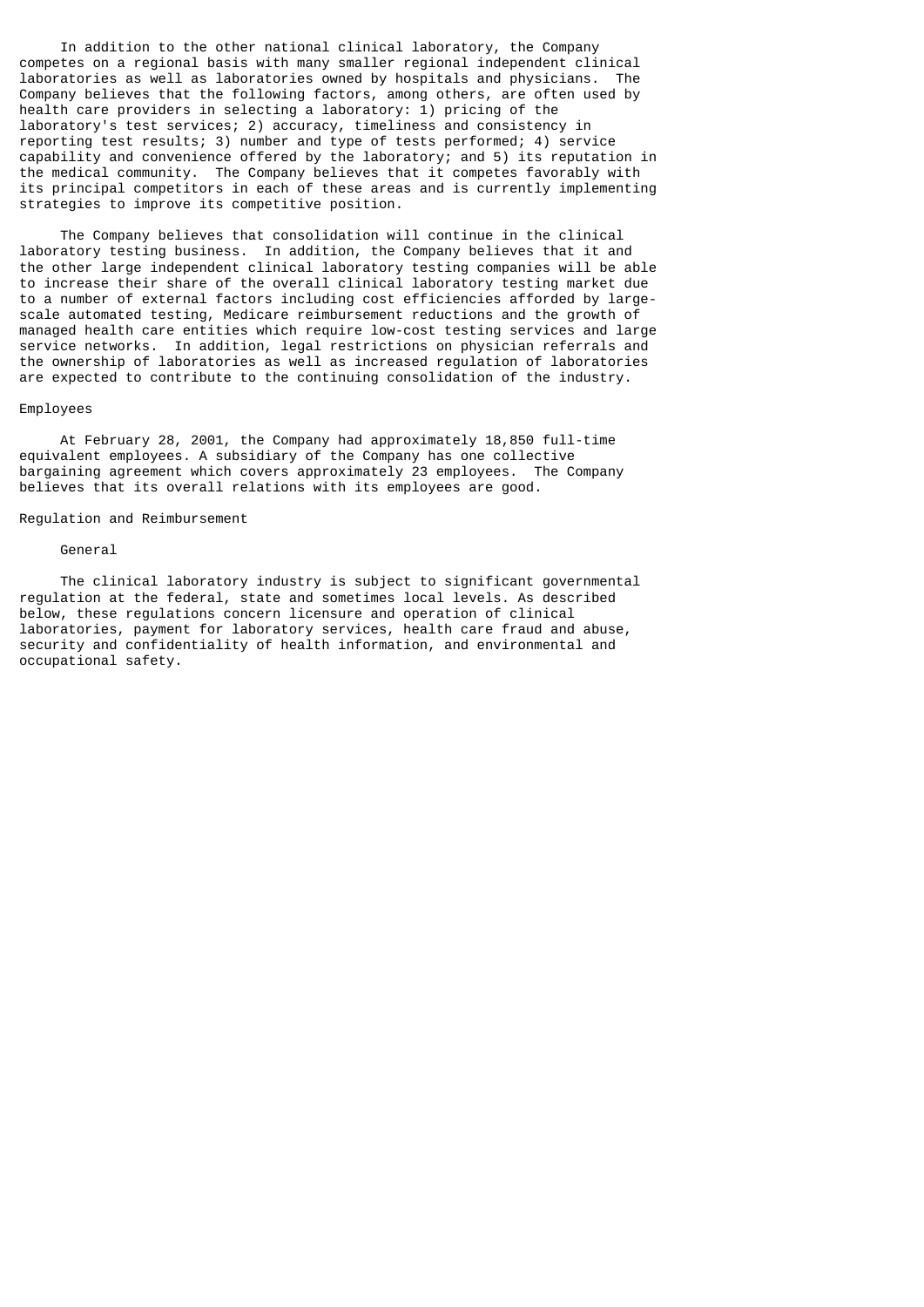## Regulation of Clinical Laboratories

 The Clinical Laboratory Improvement Amendments of 1988 ("CLIA") extends federal oversight to virtually all clinical laboratories by requiring that they be certified by the federal government or by a federally-approved accreditation agency. Pursuant to CLIA, clinical laboratories must meet quality assurance, quality control and personnel standards. Laboratories also must undergo proficiency testing and are subject to inspections.

 Standards for testing under CLIA are based on the complexity of the tests performed by the laboratory, with all tests classified as either high complexity, moderate complexity, or waived. Laboratories categorized as high complexity are required to meet more stringent requirements than moderate complexity laboratories. Labs performing only waived tests, which are tests determined to have a low potential for error and requiring little or no oversight, may apply for a certificate of waiver indicating that they need not comply with most of the requirements of CLIA. All major and many smaller Company facilities hold CLIA certificates to perform high complexity testing. The Company's remaining smaller testing sites hold CLIA certificates to perform moderate complexity testing or have a certificate of waiver.

 The sanction for failure to comply with CLIA requirements may be suspension, revocation or limitation of a laboratory's CLIA certificate, which is necessary to conduct business, as well as significant fines and/or criminal penalties. The loss or suspension of a license, imposition of a fine or other penalties, or future changes in the CLIA law or regulations (or interpretation of the law or regulations) could have a material adverse effect on the Company.

 The Company also is subject to state regulation in some states. CLIA provides that a state may adopt regulations different from or more stringent than those under federal law, and a number of states do have their own laboratory regulatory schemes. State laws may require that laboratory personnel meet certain qualifications, specify certain quality controls, or require maintenance of certain records. For example, some of the Company's laboratories are subject to the State of New York's clinical laboratory regulations, which contain provisions that are more stringent than those under federal law.

 The Company believes it is in compliance with federal and state laboratory requirements, and the Company's laboratories have continuing programs to ensure that their operations meet all applicable regulatory requirements, but no assurances can be given that the Company's laboratories will pass all future licensure or certification inspections.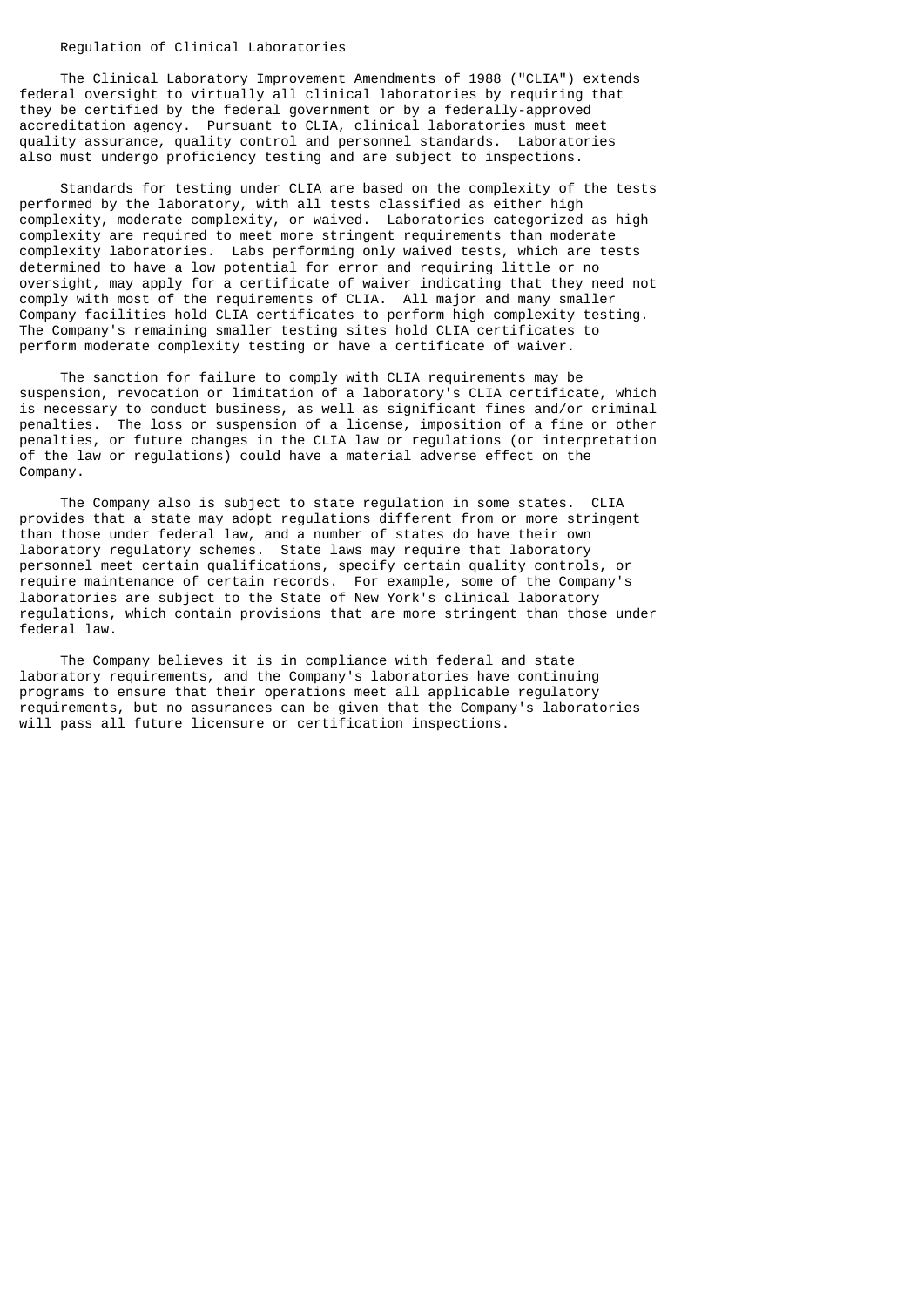### Reimbursement of Clinical Laboratory Services

 In 2000 and 1999, the Company derived approximately 16% and 19%, respectively, of its net sales from tests performed for beneficiaries of the Medicare and Medicaid programs. In addition, the Company's other business depends significantly on continued participation in these programs because clients often want a single laboratory to perform all of their testing services. Both governmental and private sector payors have made efforts to contain or reduce health care costs, including reimbursement for clinical laboratory services, in recent years.

 In 1984, Congress established a Medicare fee schedule for clinical laboratory services performed for patients covered under Part B of the Medicare program. Subsequently, Congress imposed a national ceiling on the amount that can be paid under the fee schedule. Laboratories bill the program directly and must accept the scheduled amount as payment in full for covered tests performed on behalf of Medicare beneficiaries. In addition, state Medicaid programs are prohibited from paying more than the Medicare fee schedule amount for clinical laboratory services furnished to Medicaid recipients.

 Since 1984, Congress has periodically reduced the ceilings on Medicare reimbursement to clinical laboratories from previously authorized levels. In 1993, pursuant to provisions in the Omnibus Budget and Reconciliation Act of 1993 ("OBRA '93"), Congress reduced, effective January 1, 1994, the Medicare national limitations from 88% of the 1984 national median to 76% of the 1984 national median, which reductions were implemented on a phased-in basis from 1994 through 1996 (to 84% in 1994, 80% in 1995 and 76% in 1996). The 1996 reduction to 76% was implemented as scheduled on January 1, 1996. OBRA '93 also eliminated the provision for annual fee schedule increases based upon the Consumer Price Index for 1994 and 1995. These reductions were partially offset, however, by annual Consumer Price Index fee schedule increases of 3.2% and 2.7% in 1996 and 1997, respectively.

 In August 1997, Congress passed and the President signed the Balanced Budget Act of 1997 ("BBA"), which included a provision that reduced, effective January 1, 1998, the Medicare national limitations from 76% of the 1984 national median to 74% of the 1984 national median. An additional provision in the BBA freezes the Consumer Price Index update for five years.

 Because a significant portion of the Company's costs are relatively fixed, Medicare reimbursement reductions have a direct adverse effect on the Company's net earnings and cash flows. The Company cannot predict whether additional Medicare reductions will be implemented.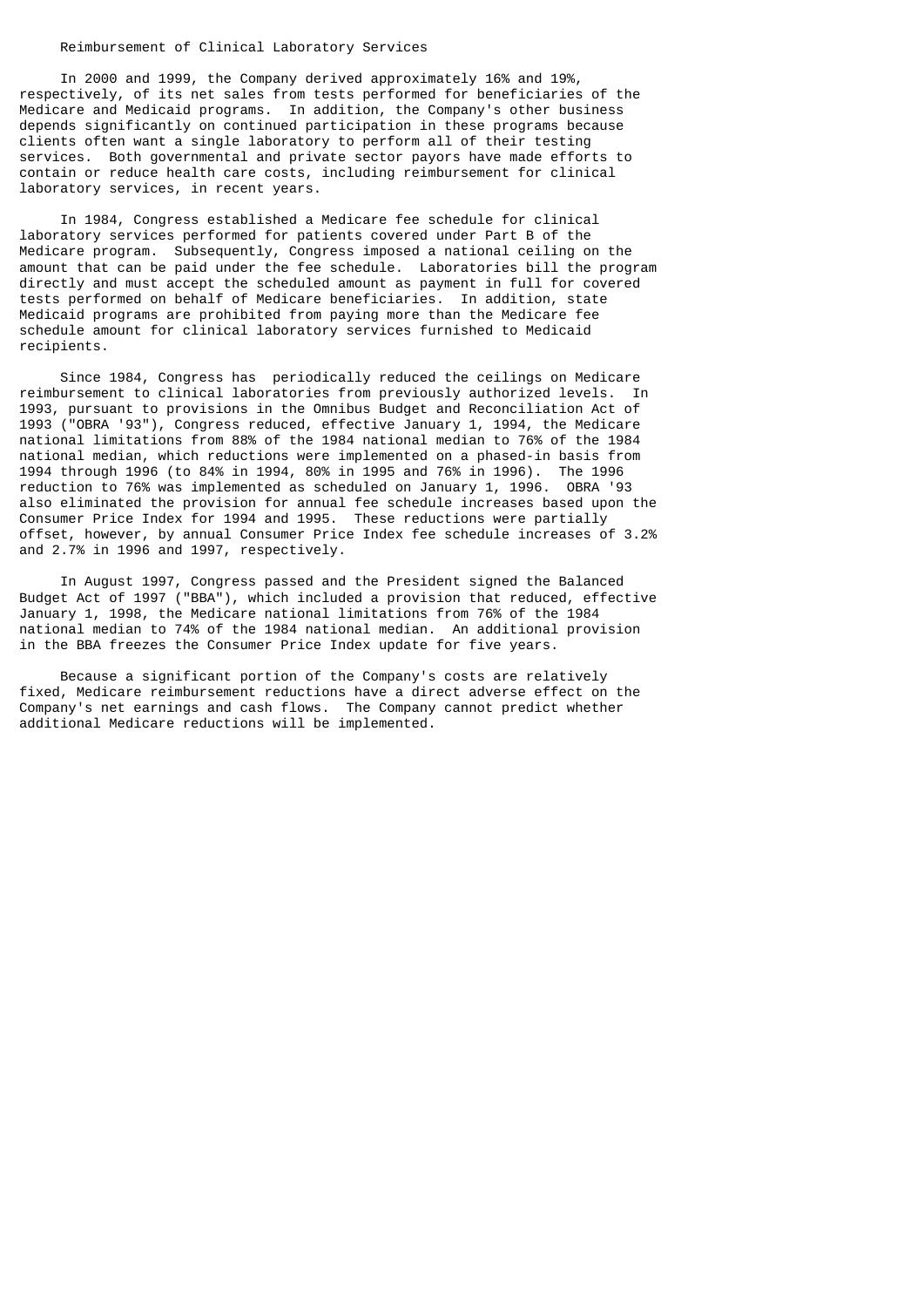On April 1, 1997, Medicare's new policy for billing of automated chemistry profiles went into effect. The policy, which was developed by the Health Care Financing Administration ("HCFA") working with the American Medical Association, eliminates the old commonly used "19-22 test" automated chemistry profile, sometimes referred to as a "SMAC" and replaces it with four new panels of "clinically relevant" automated tests (each containing from four to twelve chemistry tests). As a result of this new policy, all major laboratory companies, including the Company, were required to eliminate the old chemistry profiles from their standard test requisition forms and standard test offerings by July 1, 1998. The Company developed and implemented a new "universal" test requisition and "standard test offerings" which successfully incorporated all required changes by the July 1, 1998 deadline.

 The new automated chemistry profile billing policy is intended to reduce the number of non-Medicare covered "screening tests" which Medicare believes have in the past been inappropriately billed to Medicare. The BBA also required the Department of Health and Human Services to adopt uniform coverage, administration and payment policies for lab tests using a negotiated rulemaking process. Consensus was reached by the negotiated rulemaking committee which, among other things, established policies limiting Medicare coverage for certain tests to patients with specified medical conditions or diagnoses. These uniform policies will replace local Medicare coverage policies. The proposed rules were published on March 10, 2000. However, the rules will not be effective until one year after publication of final rules, and it is uncertain when final rules will be published. Due to the variety of new rules (including limited coverage rules) which have been adopted or proposed recently to address these issues, the Company does not believe a meaningful estimate of the potential revenue impact of these developments can be made at this time. The Company will continue to monitor this issue going forward.

 Future changes in federal, state and local regulations (or in the interpretation of current regulations) affecting governmental reimbursement for clinical laboratory testing could have a material adverse effect on the Company. However, based on currently available information, the Company is unable to predict what type of legislation, if any, will be enacted into law.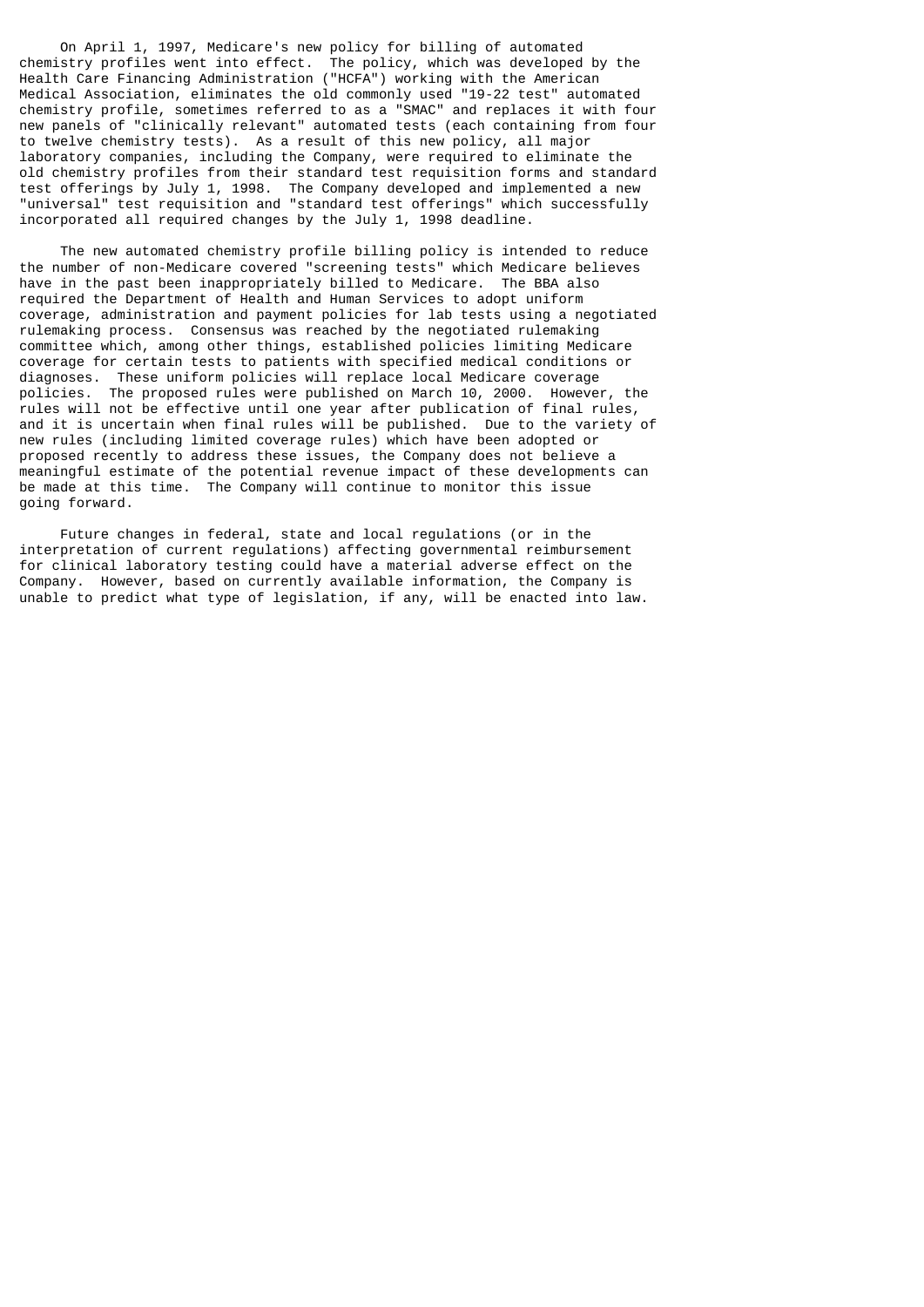### Security and Confidentiality of Health Information

 The Health Insurance Portability and Accountability Act of 1996 ("HIPAA") includes provisions that affect how electronically transmitted patient information and claims are to be handled. The reach of these provisions is quite broad because they apply to all health information that is or ever has been electronically transmitted or electronically maintained by a health plan, health care provider or health care data clearinghouse. Pursuant to HIPAA, proposed rules have been published addressing standards for electronic data formatting, the security of electronic transmission and maintenance of health information, and protecting the privacy of health information. The Company is currently performing a detailed evaluation of the recently published federal regulations in order to establish resource and financial projections necessary to meet the two-year implementation requirements after the date of publication. Failure to comply could result in significant civil and/or criminal penalties. As will be the case for virtually all healthcare-related organizations, complying with the various HIPAA requirements will be a multiyear, entity-wide effort requiring capital and personnel time and effort. However, until the final regulations are published, the Company is unable to estimate the total cost of compliance.

 In addition to the HIPAA provisions described above, which have not yet been implemented, there are a number of state laws regarding the confidentiality of medical information, some of which apply to clinical laboratories. These laws vary widely, and new laws in this area are pending, but they most commonly restrict the use and disclosure of medical information without patient consent. Penalties for violation of these laws include sanctions against a laboratory's state licensure, as well as civil and/or criminal penalties.

# Fraud and Abuse Regulations

 Existing federal laws governing Medicare and Medicaid, as well as similar state laws, impose a variety of broadly described fraud and abuse prohibitions on healthcare providers, including clinical laboratories. These laws are interpreted liberally and enforced aggressively by multiple government agencies, including the U.S. Department of Justice, the U.S. Department of Health and Human Services Office of the Inspector General ("OIG"), and the states. The federal government's enforcement efforts have been increasing, in part as a result of the enactment of the Health Insurance Portability and Accountability Act of 1996, which, among other things, provided for the establishment of a program to coordinate federal, state and local law enforcement programs, and to conduct investigations, audits and inspections relating to payment for healthcare, and for the establishment of a federal anti-fraud and abuse account for enforcement efforts, funded through collection of penalties and fines for violations of the healthcare anti-fraud and abuse laws. Moreover, over the last several years, the clinical laboratory industry has been the focus of major governmental enforcement initiatives.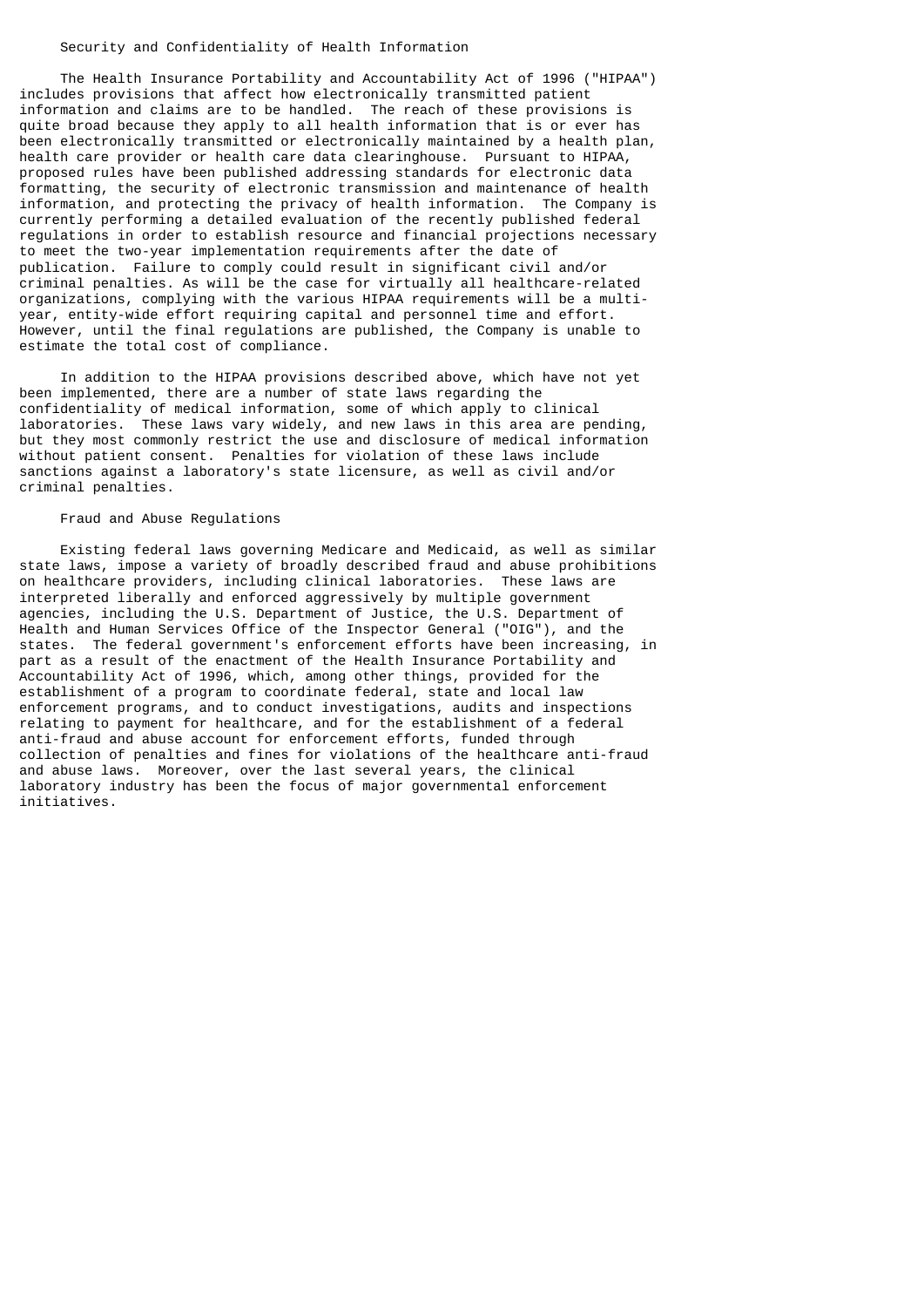The Medicare and Medicaid anti-kickback laws prohibit intentionally providing anything of value to influence the referral of Medicare and Medicaid business. HHS has published safe harbor regulations which specify certain business activities that, although literally covered by the laws, will not violate the Medicare/Medicaid anti-kickback laws if all conditions of the safe harbor are met. Failure to fall within a safe harbor does not constitute a violation of the anti-kickback laws; rather, the arrangement would remain subject to scrutiny by HHS. Most states have their own Medicaid anti-kickback laws, and several states also have anti-kickback laws that apply to referral of all patients.

 In October 1994, the Office of the Inspector General ("OIG") of HHS issued a Special Fraud Alert, which set forth a number of practices allegedly engaged in by clinical laboratories and health care providers that the OIG believes violate the federal anti-kickback laws. These practices include providing employees to collect patient samples at physician offices if the employees perform additional services for physicians that are typically the responsibility of the physicians' staff; selling laboratory services to renal dialysis centers at prices that are below fair market value in return for referrals of Medicare tests which are billed to Medicare at higher rates; providing free testing to a physician's HMO patients in situations where the referring physicians benefit from such lower utilization; providing free pickup and disposal of bio-hazardous waste for physicians for items unrelated to a laboratory's testing services; providing facsimile machines or computers to physicians that are not exclusively used in connection with the laboratory services performed; and providing free testing for health care providers, their families and their employees (professional courtesy testing). The OIG stressed in the Special Fraud Alert that when one purpose of the arrangements is to induce referral of program-reimbursed laboratory testing, both the clinical laboratory and the health care provider or physician may be liable under the anti-kickback laws and may be subject to criminal prosecution and exclusion from participation in the Medicare and Medicaid programs.

 Recently, the OIG has provided additional guidance regarding arrangements that may violate the anti-kickback laws. In a 1999 Advisory Opinion, the OIG concluded that a proposed arrangement whereby a laboratory would offer physicians significant discounts on laboratory tests billed to the physician might violate the anti-kickback act. The OIG reasoned that if the discounts were greater than could otherwise be justified, the proposed arrangement could be viewed as the laboratory providing discounts to the physician in exchange for referral by the physician of non-discounted Medicare program business. Similarly, in a 1999 correspondence, the OIG stated that if any direct or indirect link exists between a price discount that a laboratory offers to a skilled nursing facility ("SNF") for Prospective Payment System ("PPS") covered services and referrals of Medicare Part B business, the anti-kickback statute would be implicated. Moreover, the OIG concluded that it is continuing to monitor the situation regarding potentially unlawful contracts between SNFs and service providers, including laboratories.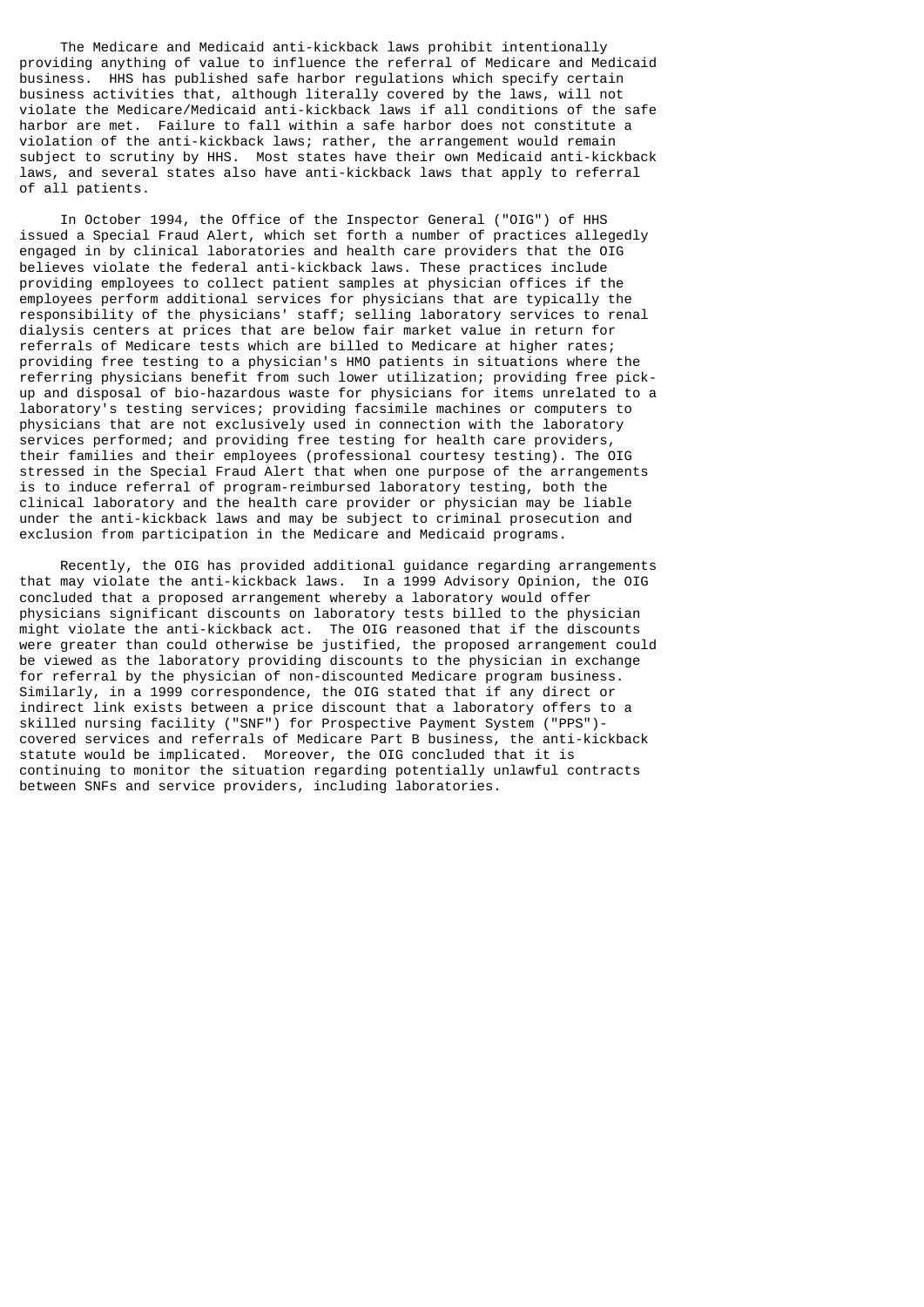Under another federal provision, known as the "Stark" law or "selfreferral" prohibition, physicians who have an investment or compensation relationship with a clinical laboratory may not, unless a statutory exception applies, refer Medicare or Medicaid patients for testing to the laboratory, regardless of the intent of the parties. Similarly, laboratories may not bill Medicare or Medicaid or any other party for services furnished pursuant to a prohibited referral. There are federal Stark law exceptions for fair market value compensation to a physician for reasonable and necessary services, and for discounts to physicians purchasing laboratory services. There is also an exception for physician investment in a laboratory company so long as the company's stock is traded on a public exchange, the company has stockholder equity exceeding \$75,000,000, and the physician's shares may be purchased on terms generally available to the public. State self-referral laws exist as well, which apply to all patient referrals, not just Medicare and Medicaid.

 There are a variety of other types of federal and state anti-fraud and abuse laws, including laws prohibiting submission of false or otherwise improper claims to federal healthcare programs, and laws limiting the extent of any differences between the Company's charges to Medicare and Medicaid and its charges to other parties. The Company seeks to structure its business to comply with the federal and state anti-fraud and abuse laws. However, the Company is unable to predict how these laws will be applied in the future, and no assurances can be given that its arrangements will not be subject to scrutiny under them. Sanctions for violations of these laws may include exclusion from participation in Medicare, Medicaid and other federal healthcare programs, significant criminal and civil fines and penalties, and loss of licensure. Any exclusion from participation in a federal healthcare program, or any loss of licensure, arising from any action by any federal or state regulatory or enforcement authority, would have a material adverse affect on the Company's business. In addition, significant criminal or civil penalty resulting from such proceedings could have a material adverse affect on the Company's business.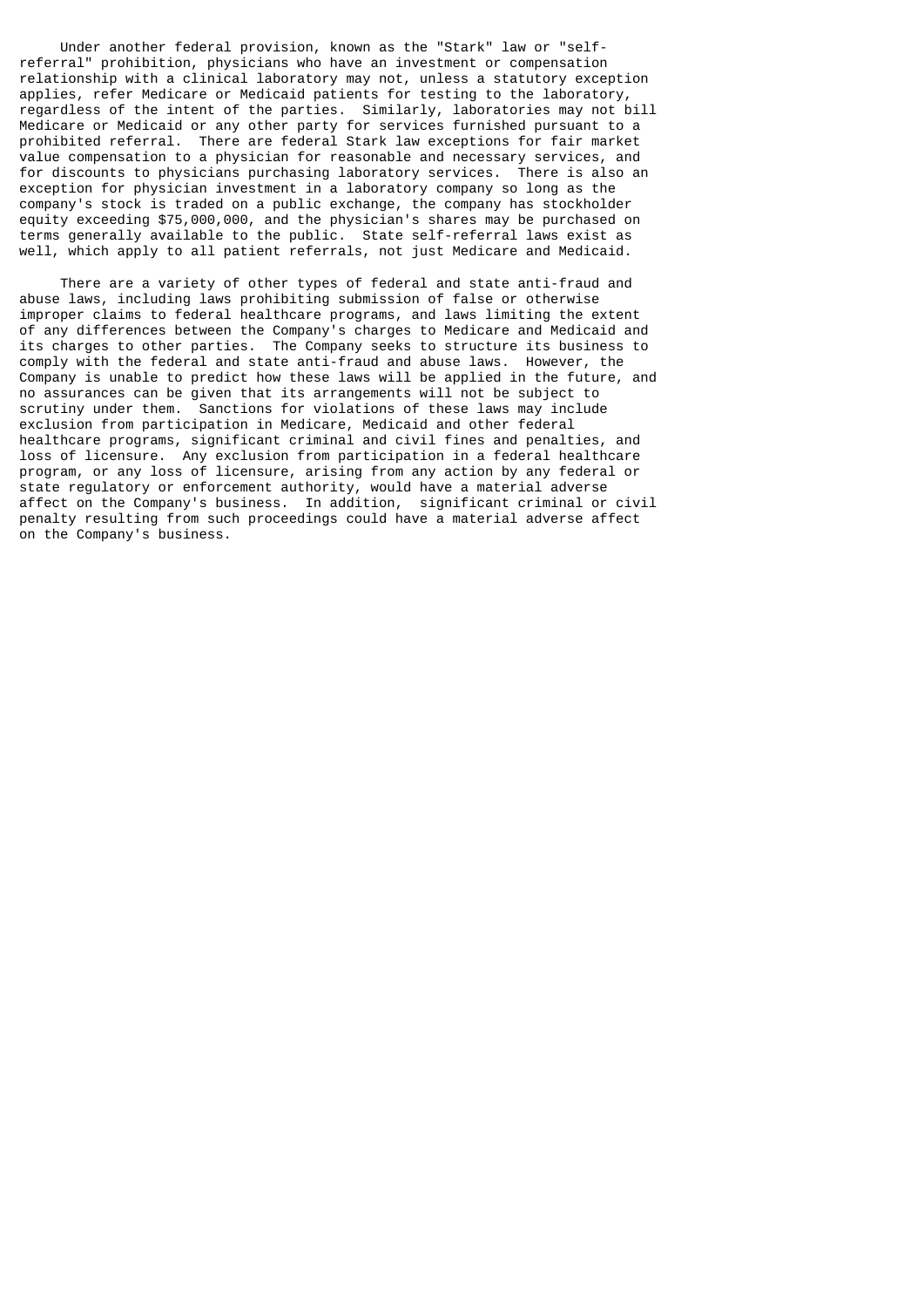## Environmental and Occupational Safety

 The Company is subject to licensing and regulation under Federal, state and local laws and regulations relating to the protection of the environment and human health and safety, including laws and regulations relating to the handling, transportation and disposal of medical specimens, infectious and hazardous waste and radioactive materials as well as to the safety and health of laboratory employees. All Company laboratories are subject to applicable Federal and state laws and regulations relating to biohazard disposal of all laboratory specimens and the Company utilizes outside vendors for disposal of such specimens. In addition, the Federal Occupational Safety and Health Administration ("OSHA") has established extensive requirements relating to workplace safety for health care employers, including clinical laboratories, whose workers may be exposed to blood-borne pathogens such as HIV and the hepatitis B virus. These regulations, among other things, require work practice controls, protective clothing and equipment, training, medical follow-up, vaccinations and other measures designed to minimize exposure to, and transmission of, blood-borne pathogens. In addition, on November 6, 2000, Congress passed the Needlestick Safety and Prevention Act which required among other things that companies include in their safety programs, the evaluation and use of engineering controls such as safety needles if found to be effective at reducing the risk of needlestick injuries in the workplace. Although the Company is not aware of any current material non-compliance with such Federal, state and local laws and regulations, failure to comply could subject the Company to denial of the right to conduct business, fines, criminal penalties and/or other enforcement actions.

# Drug Testing

 Drug testing for public sector employees is regulated by the Substance Abuse and Mental Health Services Administration ("SAMSHA") (formerly the National Institute on Drug Abuse), which has established detailed performance and quality standards that laboratories must meet in order to be approved to perform drug testing on employees of Federal government contractors and certain other entities. To the extent that the Company's laboratories perform such testing, each must be certified as meeting SAMSHA standards. The Company's Research Triangle Park, North Carolina; Raritan, New Jersey; Seattle, Washington; Herndon, Virginia and Reno, Nevada laboratories are SAMSHA certified.

# Controlled Substances

 The use of controlled substances in testing for drugs of abuse is regulated by the Federal Drug Enforcement Administration.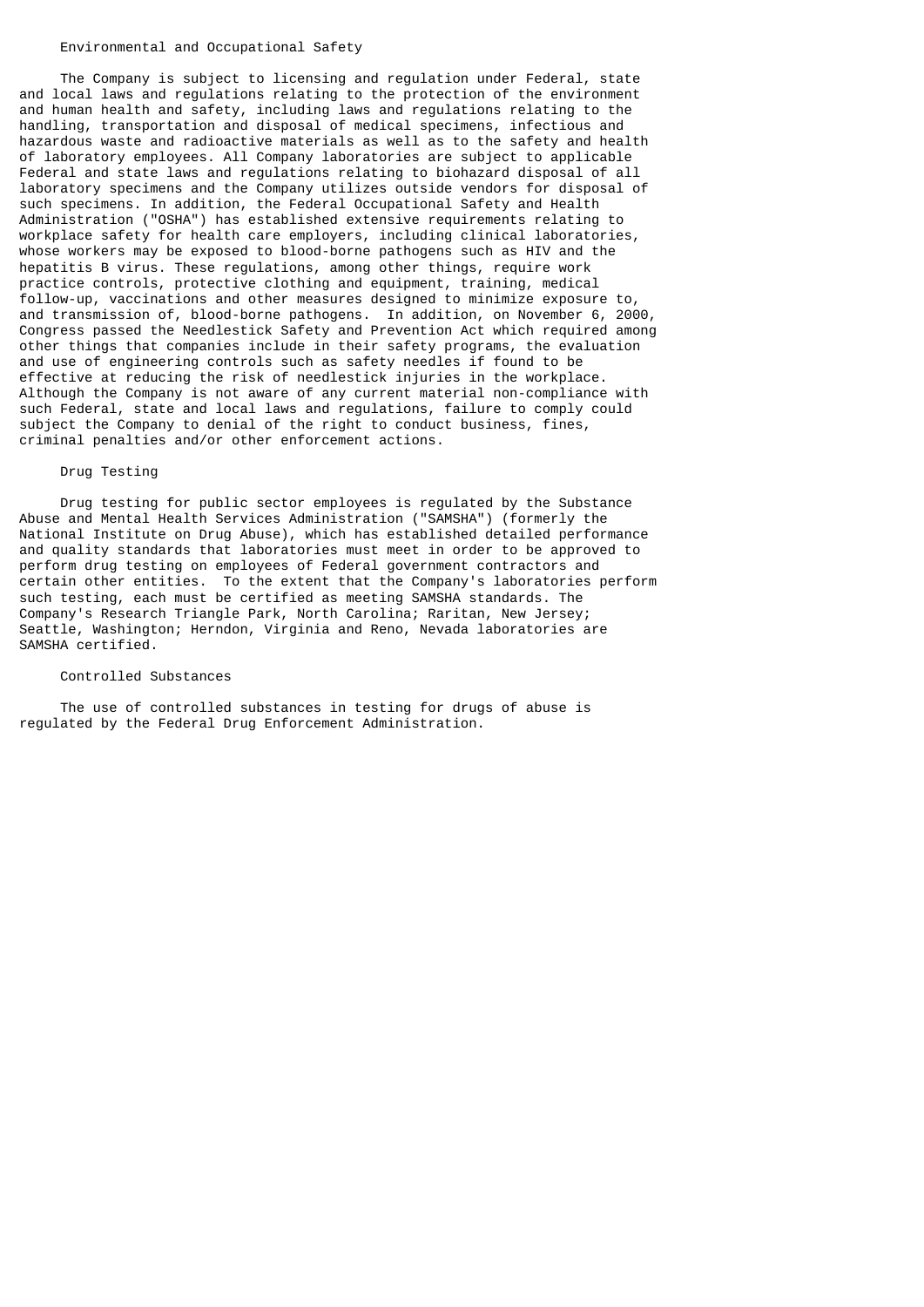# Compliance Program

 Because of evolving interpretations of regulations and the national debate over health care fraud and abuse, compliance with all Medicare, Medicaid and other government-established rules and regulations has become a significant factor throughout the clinical laboratory industry. The Company has implemented a comprehensive company-wide compliance program, in part mandated by a comprehensive five-year Corporate Integrity Agreement with the federal government. This agreement was part of the Company's 1996 settlement of federal and state claims related to billings to Medicare and other federal programs for tests performed by the Company and its predecessors (the "1996 government settlement"). The agreement is similar to corporate integrity agreements arising out of settlements of similar claims by a number of other clinical laboratories following a broad-based government investigation and enforcement initiative. The objective of the Company's compliance program is to develop, implement, and update as necessary compliance safeguards. Emphasis is placed on developing personnel training programs and various monitoring procedures to attempt to achieve implementation of all rules and regulations.

 The Company seeks to structure its business to comply in all material respects with all statutes, regulations, and other requirements applicable to its clinical laboratory operations. The clinical laboratory testing industry is, however, subject to extensive regulation, and many of these statutes and regulations have not been interpreted by the courts. There can be no assurance therefore that applicable statutes and regulations might not be interpreted or applied by a prosecutorial, regulatory or judicial authority in a manner that would adversely affect the Company. Potential sanctions for violation of these statutes and regulations include significant fines and the loss of various licenses, certificates, and authorizations, which could have a material adverse affect on the Company's business.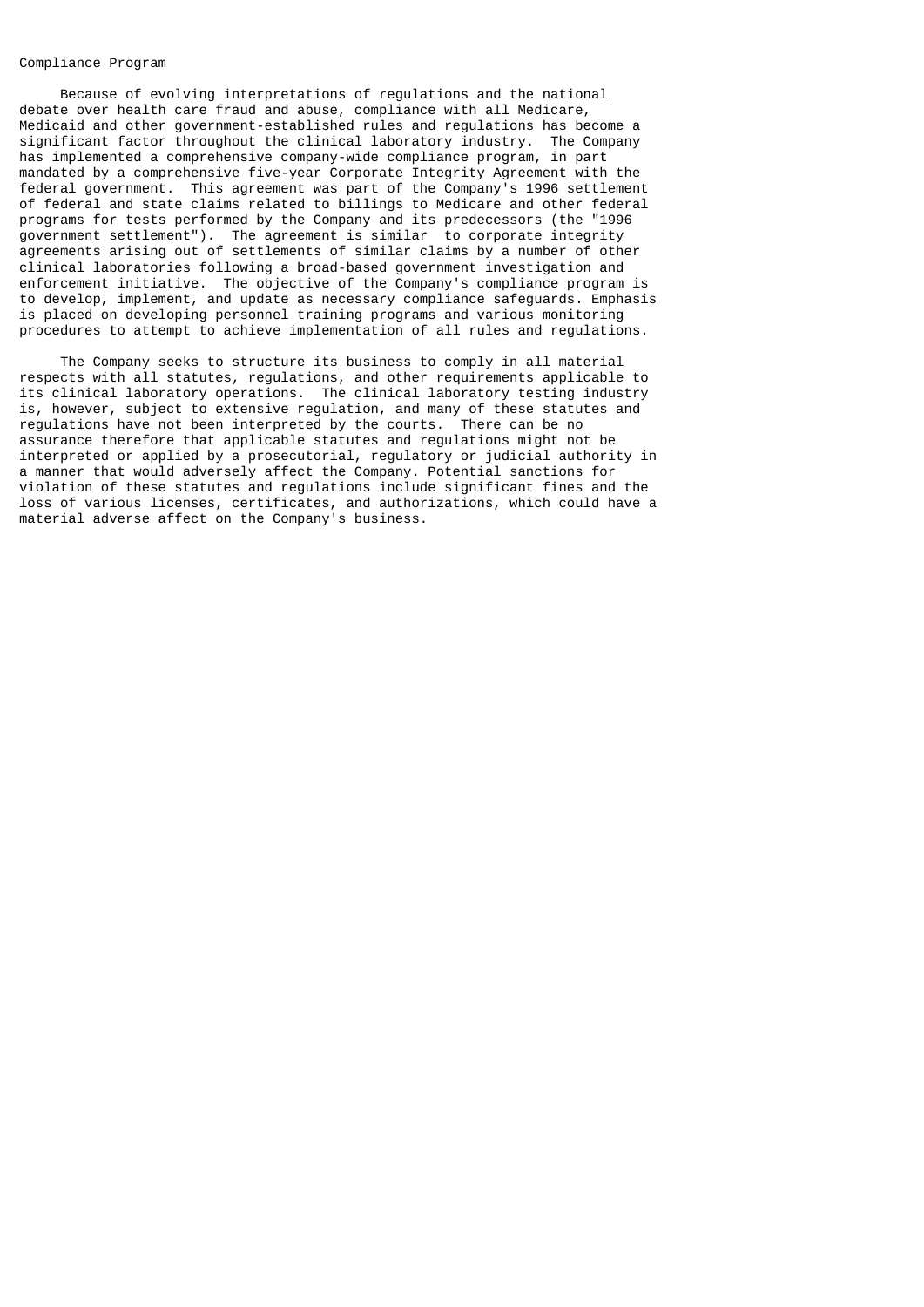# Item 2. PROPERTIES

 The following table summarizes certain information as to the Company's principal operating and administrative facilities as of December 31, 2000.

|                                           | Approximate              |                                                     |
|-------------------------------------------|--------------------------|-----------------------------------------------------|
| Location                                  | Area<br>(in square feet) | Nature of                                           |
|                                           | ----------------         | Occupancy<br>---------                              |
| Operating Facilities:                     |                          |                                                     |
| Birmingham, Alabama                       | 100,000                  | Lease expires 2005                                  |
| Phoenix, Arizona                          | 55,000                   | Lease expires 2009;                                 |
|                                           |                          | two 5 year renewal<br>options                       |
| Los Angeles, California                   | 16,000                   | Lease expires 2002;                                 |
|                                           |                          | one 5 year renewal                                  |
| San Diego, California                     | 48,000                   | option<br>Lease expires 2007                        |
|                                           | 14,000                   | Lease expires 2002                                  |
| Denver, Colorado                          | 20,000                   | Lease expires 2001;                                 |
|                                           |                          | two 5 year renewal                                  |
| Tampa, Florida                            | 95,000                   | options<br>Lease expires 2009;                      |
|                                           |                          | one 5 year renewal                                  |
|                                           |                          | option                                              |
| Chicago, Illinois                         | 45,000                   | Lease expires 2003;                                 |
|                                           |                          | two 5 year renewal<br>options                       |
| Louisville, Kentucky                      | 60,000                   | Lease expires 2002;                                 |
|                                           |                          | three 5 year                                        |
|                                           |                          | renewal options<br>Lease expires 2004;              |
| Detroit, Michigan                         | 32,000                   | one 10 year renewal                                 |
|                                           |                          | option                                              |
| Kansas City, Missouri                     | 78,000                   | Owned                                               |
| Reno, Nevada                              | 16,000                   | Owned                                               |
|                                           | 14,000                   | Lease expires 2003;<br>one 2 year renewal           |
|                                           |                          | option                                              |
| Raritan, New Jersey                       | 187,000                  | Owned                                               |
| Uniondale, New York                       | 108,000                  | Lease expires 2007;<br>two 5 year renewal           |
|                                           |                          | options                                             |
| Burlington, North Carolina                | 275,000                  | Owned                                               |
| Charlotte, North Carolina                 | 25,000                   | Lease expires 2003                                  |
| Research Triangle Park,<br>North Carolina | 71,000                   | Lease expires 2008;                                 |
|                                           |                          | three 5 year renewal                                |
|                                           |                          | options                                             |
|                                           | 111,000                  | Lease expires 2011;<br>three 5 year renewal         |
|                                           |                          | options                                             |
| Memphis, Tennessee                        | 45,000                   | Lease expires 2001                                  |
| Dublin, Ohio                              | 82,000                   | Owned                                               |
|                                           |                          |                                                     |
| Southaven, Mississippi                    | 17,000                   | Owned                                               |
| Dallas, Texas                             | 56,000                   | Lease expires 2004; one                             |
|                                           |                          | 5 year renewal option                               |
| Houston, Texas                            | 70,000                   | Lease expires 2012; two                             |
|                                           |                          | 5 year renewal options                              |
| San Antonio, Texas                        | 44,000                   | Lease expires 2004; two<br>5 year renewal option    |
| Salt Lake City, Utah                      | 20,000                   | Lease expires 2002; two                             |
|                                           |                          | 5 year renewal options                              |
| Chesapeake, Virginia                      | 21,000                   | Lease expires 2002; three<br>5 year renewal options |
| Herndon, Virginia                         | 80,000                   | Lease expires 2004;                                 |
|                                           |                          | one 5 year renewal                                  |
| Richmond, Virginia                        | 34,000                   | option<br>Lease Expires 2001; one                   |
|                                           |                          | 5 year renewal option                               |
| Kent, Washington                          | 42,000                   | Lease expires 2005                                  |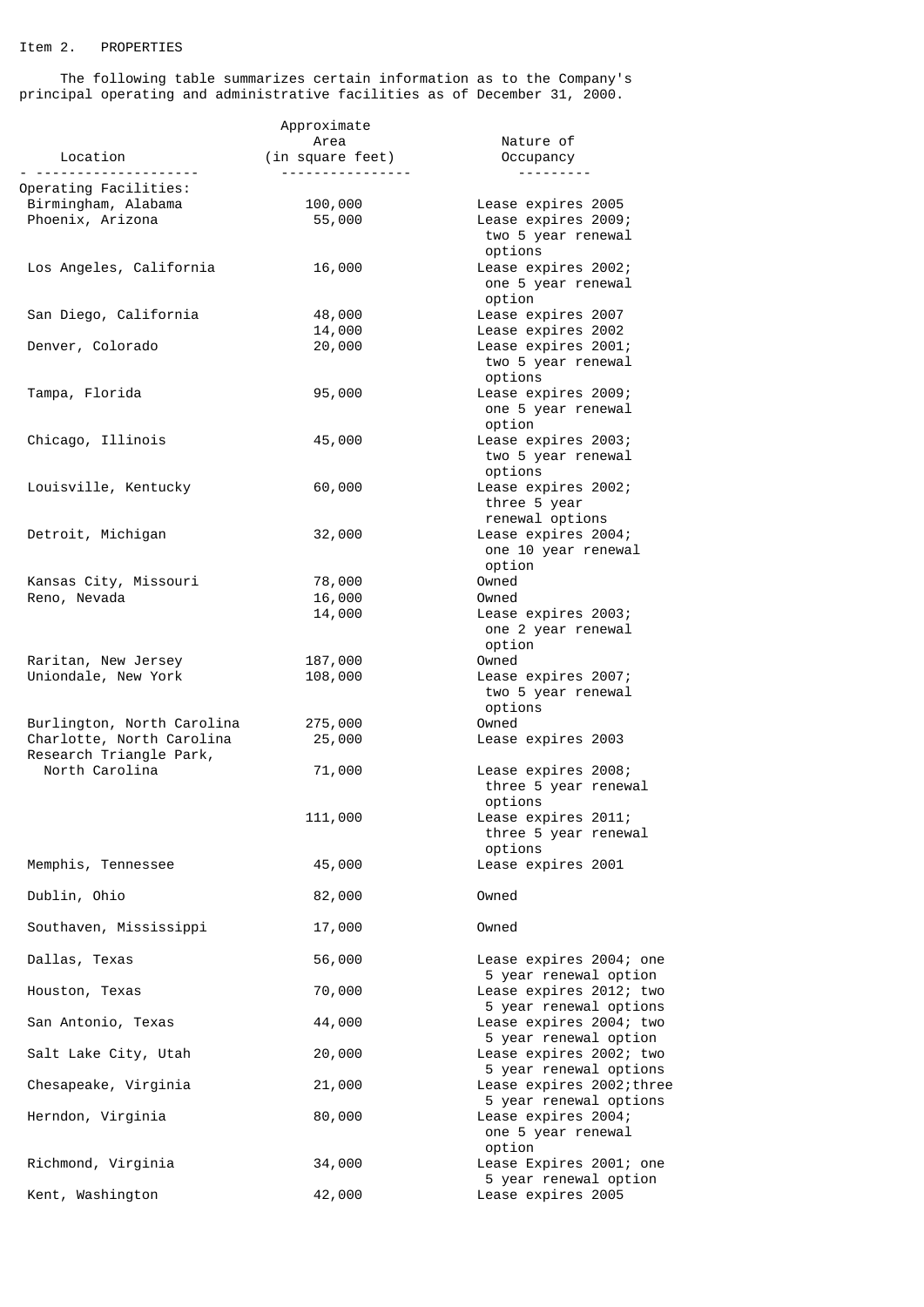|                             | Approximate      |                                                                      |
|-----------------------------|------------------|----------------------------------------------------------------------|
|                             | Area             | Nature of                                                            |
| Location                    | (in square feet) | Occupancy                                                            |
|                             |                  |                                                                      |
| Occupancy                   |                  |                                                                      |
| Operating Facilities cont.: |                  |                                                                      |
| Fairmont, West Virginia     | 25,000           | Lease expires 2005; three<br>5 year renewal options                  |
| Mechelen, Belgium           | 20,000           | Lease expires 2007                                                   |
| Administrative facilities:  |                  |                                                                      |
| Raritan, New Jersey         | 53,000           | Owned                                                                |
| Burlington, North Carolina  | 293,000          | Owned                                                                |
|                             | 235,000          | Leases expire 2001- 2010;<br>various options<br>to purchase or renew |

 All of the Company's major laboratory facilities have been built or improved for the single purpose of providing clinical laboratory testing services. The Company believes that these facilities are suitable and adequate and have sufficient production capacity for its currently foreseeable level of operations. The Company believes that if it were to lose the lease on any of the facilities it presently leases, it could find alternate space at competitive market rates and readily relocate its operations to such new locations without material disruption to its operations.

### Item 3. LEGAL PROCEEDINGS

 The Company is involved in litigation one of which purports to be a class action brought on behalf of certain patients, private insurers and benefit plans that paid for laboratory testing services during the time frame covered by the 1996 government settlement. The Company has also received certain similar claims brought on behalf of certain other insurance companies and individuals, some of which have been resolved for immaterial amounts. These claims for private reimbursement are similar to the government claims settled The Company is carefully evaluating these claims and has entered into settlement negotiations with the representatives of the parties. Based upon these discussions, Management does not believe that the ultimate outcome of these claims will exceed existing reserves or have a material adverse affect on the Company. On January 9, 2001, the Company was served with a complaint in North Carolina which purports to be a class action and makes claims similar to those referred to above. The Company is carefully evaluating this claim. Due to the early stage of the claim, its outcome cannot be presently predicted.

 The Company is also involved in various claims and legal actions arising in the ordinary course of business. These matters include, but are not limited to, professional liability, employee related matters, inquiries from governmental agencies and Medicare or Medicaid carriers requesting comment on allegations of billing irregularities that are brought to their attention through billing audits or third parties. In the opinion of management, based upon the advice of counsel and consideration of all facts available at this time, the ultimate disposition of these matters is not expected to have a material adverse effect on the financial position, results of operations or liquidity of the Company.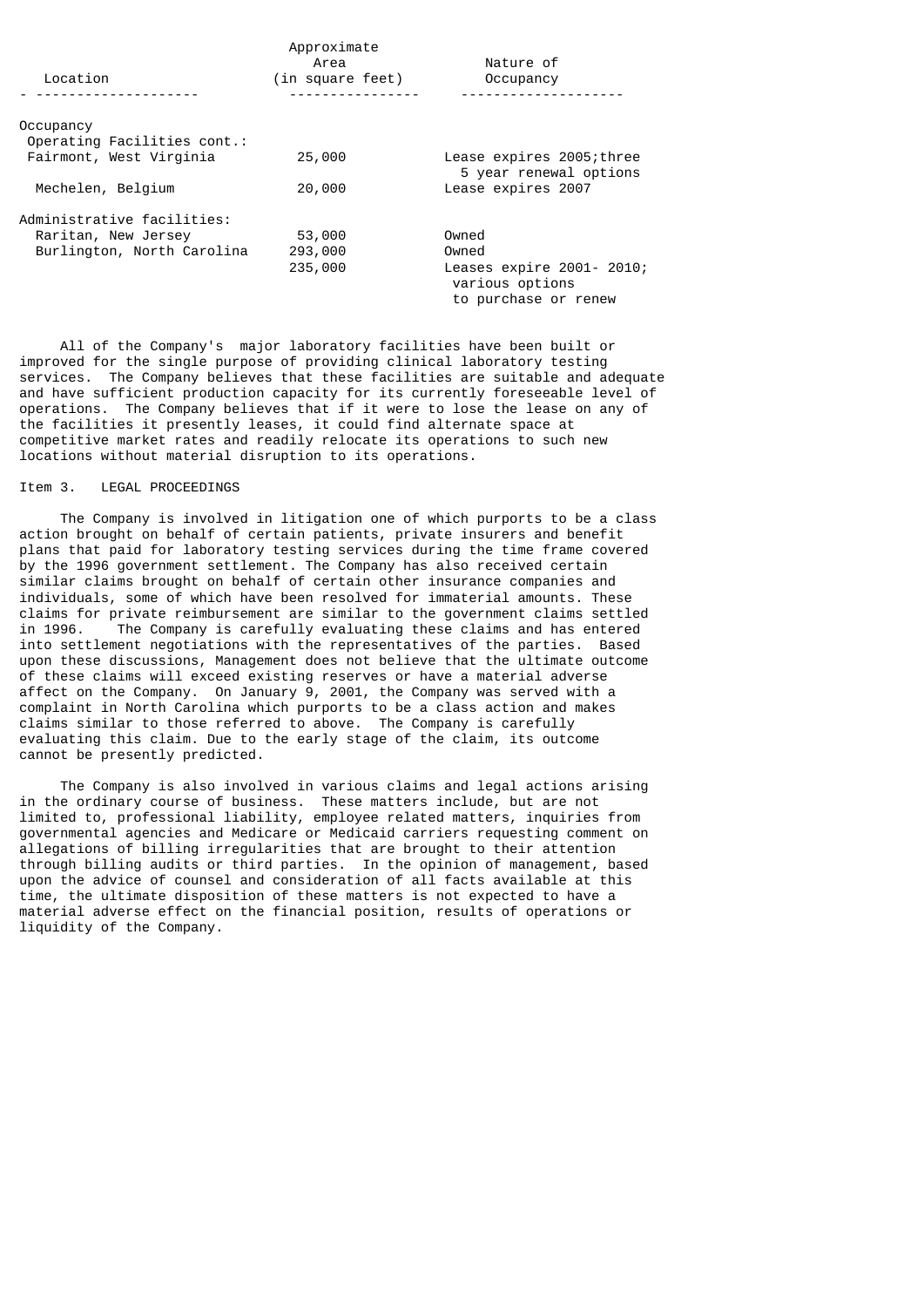Item 4. SUBMISSION OF MATTERS TO A VOTE OF SECURITY HOLDERS

 No matter was submitted to a vote of security holders during the fourth quarter of the fiscal year covered by this report.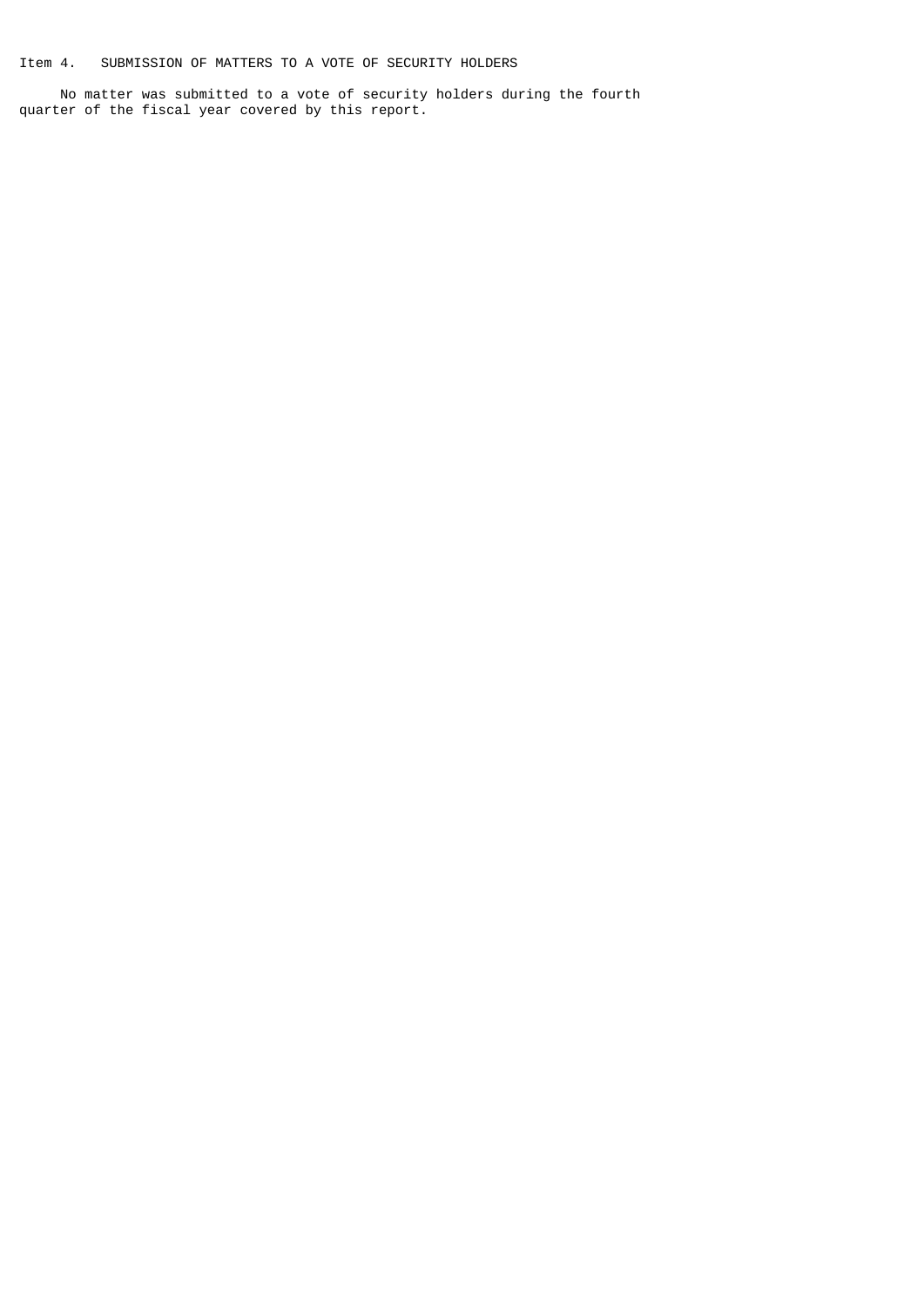#### Item 5. MARKET FOR REGISTRANT'S COMMON EQUITY AND RELATED STOCKHOLDER MATTERS

 The Common Stock trades on the New York Stock Exchange ("NYSE") under the symbol "LH". The following table sets forth for the calendar periods indicated the high and low sales prices for the Common Stock reported on the NYSE Composite Tape.

|                | High    | Low     |
|----------------|---------|---------|
|                |         |         |
| 1999           |         |         |
| First Quarter  | 23,125  | 12.500  |
| Second Quarter | 29,375  | 16.875  |
| Third Quarter  | 32.500  | 22.500  |
| Fourth Quarter | 38,750  | 24,375  |
|                | High    | Low     |
|                |         |         |
| 2000           |         |         |
| First Quarter  | 46.875  | 31,250  |
| Second Quarter | 81,000  | 39,375  |
| Third Quarter  | 132.500 | 76.250  |
| Fourth Quarter | 183,000 | 108,250 |
|                | High    | Low     |
|                |         |         |
| 2001           |         |         |

First Quarter (through February 28, 2001) 162.000 119.500

 During May 2000, the Company's shareholders approved a 1-for-10 reverse stock split. The reported sales prices reflect such reverse stock split.

 On February 28, 2001 there were 713 holders of record of the Common Stock.

 In 1994, the Company discontinued its dividend payments for the foreseeable future in order to increase its flexibility with respect to its acquisition strategy. In addition, the Company's credit agreement, as amended, places certain restrictions, as defined in the credit agreement, on the payment of dividends.

# Item 6. SELECTED FINANCIAL DATA

 The selected financial data presented below under the captions "Statement of Operations Data" and "Balance Sheet Data" as of and for the four-year period ended December 31, 2000 are derived from consolidated financial statements of the Company, which have been audited by PricewaterhouseCoopers LLP, independent accountants. The selected financial data presented below under the captions "Statement of Operations Data" and "Balance Sheet Data" as of and for the period ended December 31, 1996 is derived from consolidated financial statements of the Company, which has been audited by other independent accountants. This data should be read in conjunction with the accompanying notes, the Company's consolidated financial statements and the related notes thereto, and "Management's Discussion and Analysis of Financial Condition and Results of Operations," all included elsewhere herein.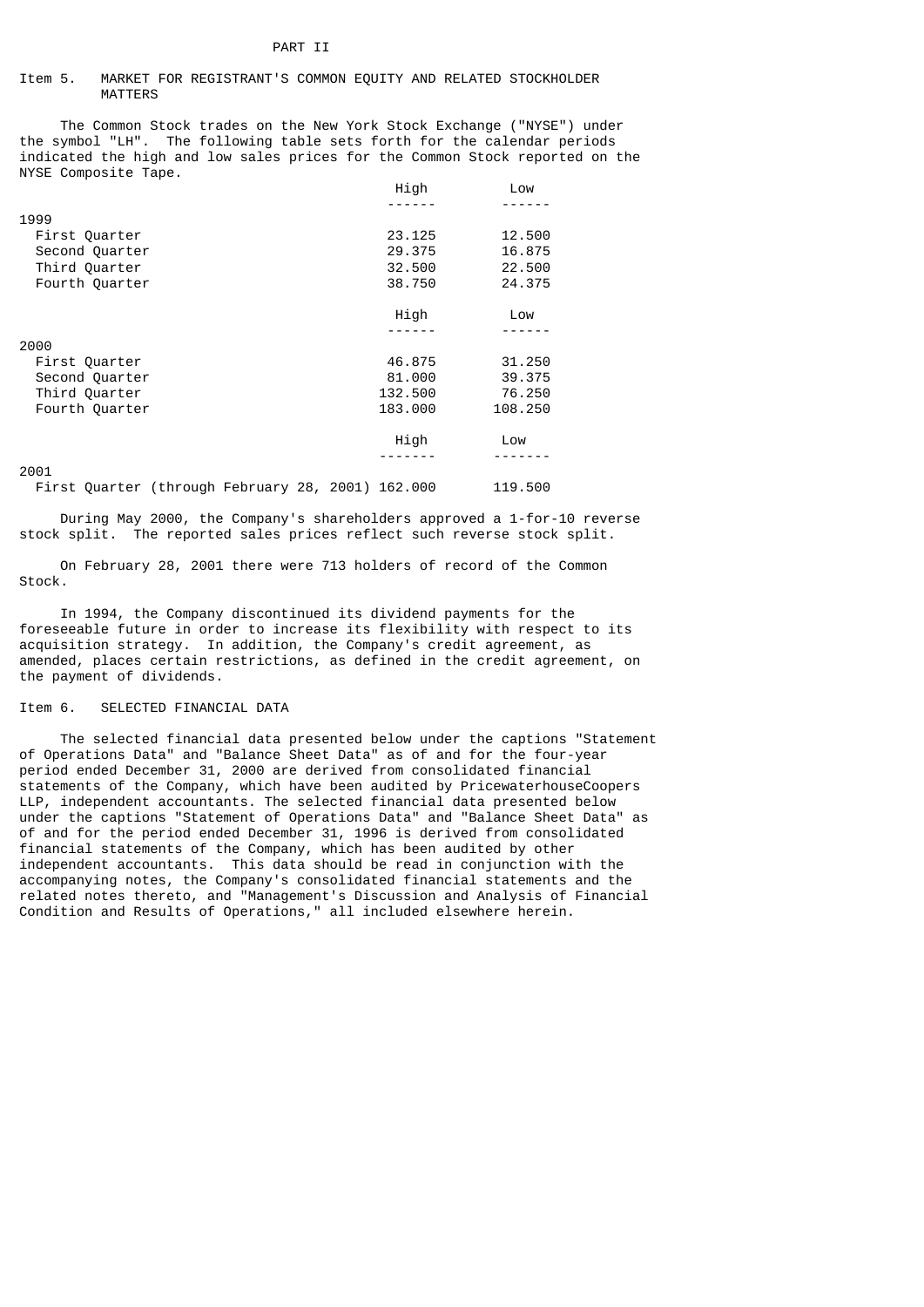|                                                                              | Year Ended December 31, |                 |                                   |                                                 |  |
|------------------------------------------------------------------------------|-------------------------|-----------------|-----------------------------------|-------------------------------------------------|--|
|                                                                              | 2000                    |                 | 1999<br><u> - - - - - - - - -</u> | 1998                                            |  |
| Statement of Operations Data:                                                |                         |                 |                                   | (Dollars in millions, except per share amounts) |  |
| Net sales                                                                    |                         |                 |                                   | $$1,919.3$ $$1,698.7$ $$1,612.6$                |  |
| Gross profit                                                                 |                         |                 |                                   | 766.6 629.1 563.4                               |  |
| Operating income (loss)                                                      |                         | 245.6 (a) 149.7 |                                   | 127.6                                           |  |
| Net earnings (loss)                                                          | 112.1                   |                 | 65.4                              | 68.8                                            |  |
| Basic earnings (loss) per<br>common share                                    | $\mathbf{f}$<br>3.29    |                 | 1.18<br>$\mathbb{S}$              | $\mathsf{s}$<br>1.95                            |  |
|                                                                              |                         |                 |                                   |                                                 |  |
| Diluted earnings (loss) per<br>common share<br>Basic weighted average common | 3.22<br>\$              |                 | 1.16<br>$\mathbb{S}$              | 1.95<br>\$                                      |  |
| shares outstanding<br>(in thousands)                                         | 23,540                  |                 | 12,666                            | 12,485                                          |  |
| Diluted weighted average common<br>shares outstanding<br>(in thousands)      | 24,075                  |                 | 12,877                            | 12,485                                          |  |
| Balance Sheet Data:                                                          |                         |                 |                                   |                                                 |  |
| Cash and cash equivalents                                                    | \$ 48.8                 |                 | \$40.3                            | \$22.7                                          |  |
| Intangible assets, net                                                       | 865.7                   |                 | 803.9                             | 836.2                                           |  |
| Total assets                                                                 | 1,666.9                 |                 | 1,590.2                           | 1,640.9                                         |  |
| Long-term obligations and                                                    |                         |                 |                                   |                                                 |  |
| redeemable preferred stock (c)                                               | 355.8                   |                 | 1,041.5                           | 1,110.0                                         |  |
| Due to affiliates (d)                                                        | 1.4                     |                 | 3.5                               | 1.7                                             |  |
| Total shareholders' equity                                                   | 877.4                   |                 | 175.5                             | 154.4                                           |  |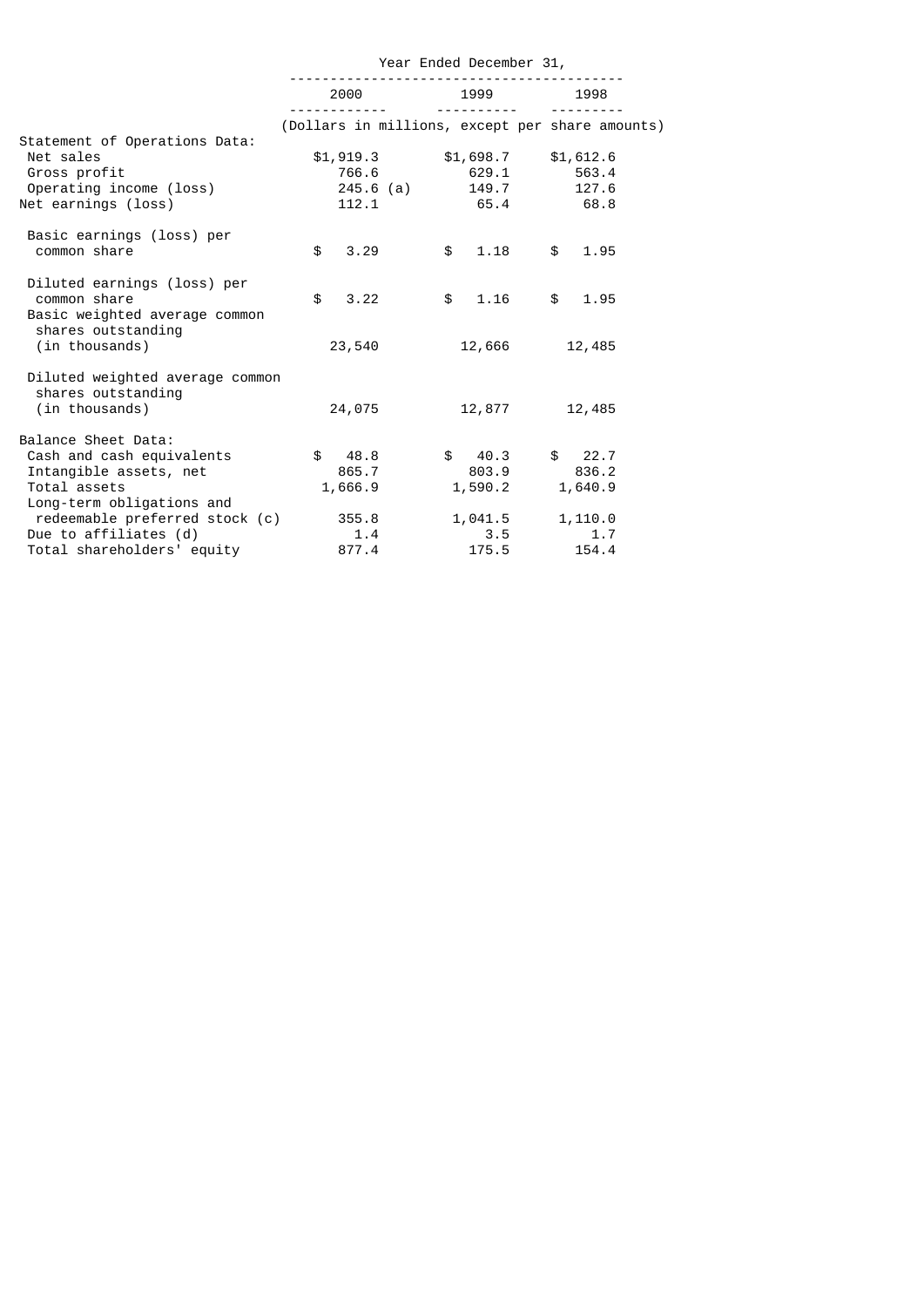| YEAR ENDED DECEMBER 31,                          |                                                             |
|--------------------------------------------------|-------------------------------------------------------------|
| 1997 — 1997                                      | 1996                                                        |
| \$1,579.9<br>499.4<br>(92.0)(e)<br>(106.9)       | \$1,676.2<br>492.3<br>(118.8)(b)<br>(153.5)                 |
| \$<br>(10.61)                                    | \$<br>(12.49)                                               |
| \$<br>(10.61)                                    | \$<br>(12.49)                                               |
| 12,324<br><b>NA</b>                              | 12,292<br>12,292<br>NA                                      |
| \$<br>23.3<br>851.3<br>1,658.5<br>1,200.1<br>2.2 | 29.3<br>\$<br>891.1<br>1,917.0<br>1,089.4<br>190.5<br>258.1 |
|                                                  | .<br>12,324<br>129.1                                        |

(a) In the fourth quarter of 2000, the Company recorded a \$4.5 million restructuring charge relating to the closing of its Memphis drug testing facility.

(b) In the second quarter of 1996, the Company recorded certain pre-tax charges of a non-recurring nature including additional charges related to the restructuring of operations following the merger of the Company in 1995 with Roche Biomedical Laboratories, Inc. (the "Merger"). The Company recorded a restructuring charge totaling \$13.0 million for the shutdown of its La Jolla, California administrative facility and other workforce reductions. In addition, the Company recorded \$10.0 million in non-recurring charges in the second quarter of 1996 related to the integration of its operations following the Merger. As a result of negotiations with the Office of the Inspector General of the Department of Health and Human Services and the Department of Justice related to the 1996 government settlement, the Company recorded a settlement charge of \$185.0 million in the third quarter of 1996 to increase accruals for settlements and related expenses of government and private claims resulting from these investigations.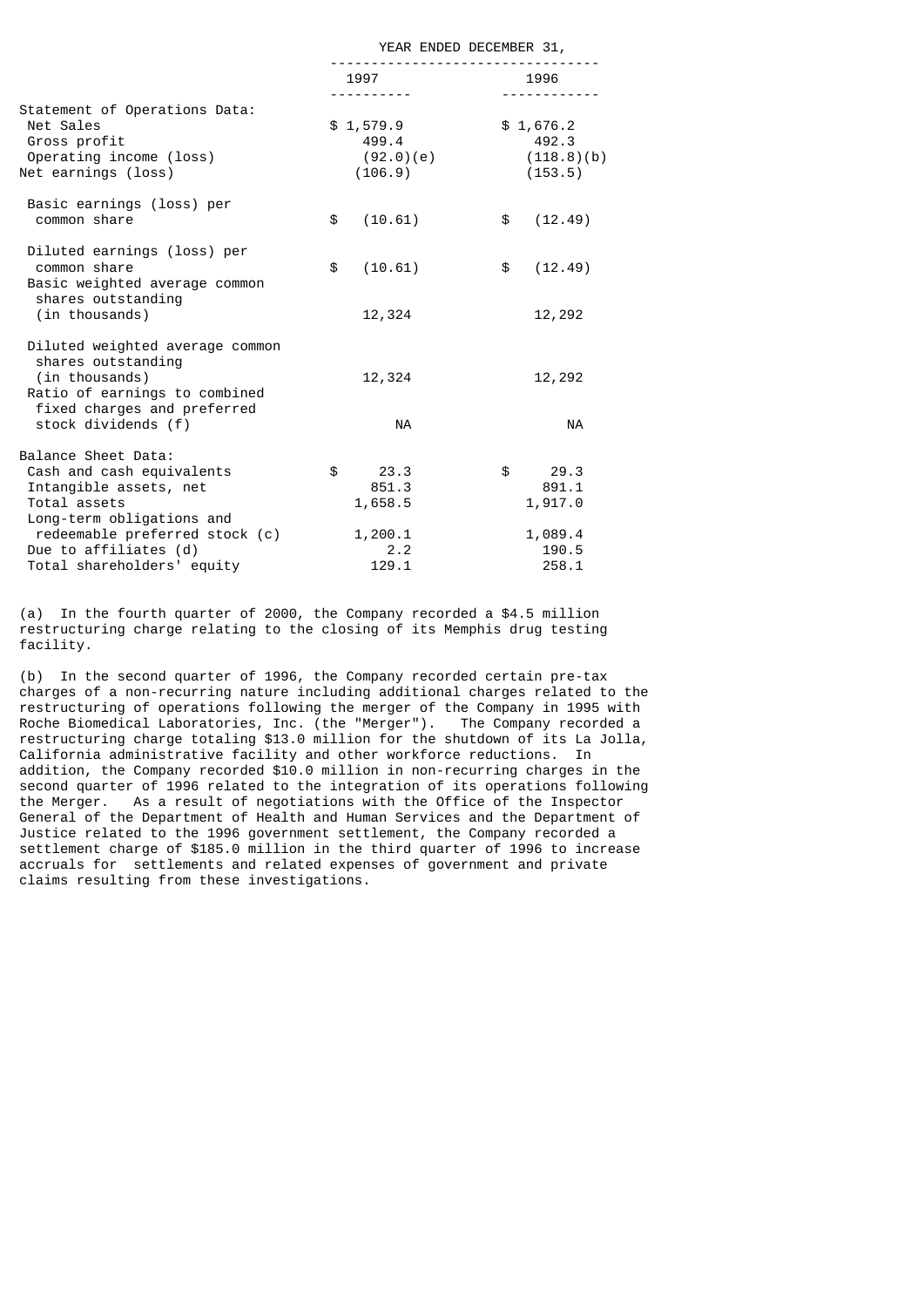(c) Long-term obligations include capital lease obligations of \$7.2 million, \$4.4 million, \$4.2 million, \$5.8 million and \$9.8 million at December 31, 2000, 1999, 1998, 1997 and 1996, respectively. Long-term obligations also include the long-term portion of the expected value of future contractual amounts to be paid to the former principals of acquired laboratories. Such payments are principally based on a percentage of future revenues derived from the acquired customer lists or specified amounts to be paid over a period of time. At December 31, 2000, 1999, 1998, 1997 and 1996, such amounts were \$2.1 million, \$0.0 million, \$7.7 million, \$9.6 million and \$14.8 million, respectively. Long-term obligations exclude amounts due to affiliates. On June 6, 2000, the Company called for redemption all of its outstanding redeemable preferred stock, resulting in the conversion of substantially all of the preferred stock into common stock.

(d) In December 1996, Roche loaned \$187.0 million to the Company to fund the 1996 government settlement in the form of a promissory note. Such note bore interest at a rate of 6.625% per annum and was repaid in June, 1997 with proceeds from the offering of preferred stock.

(e) During the fourth quarter of 1997 the Company recorded a provision for doubtful accounts of \$182.0 million, which was approximately \$160.0 million greater than the amount recorded in the fourth quarter of 1996 and a \$22.7 million provision for restructuring certain laboratory operations.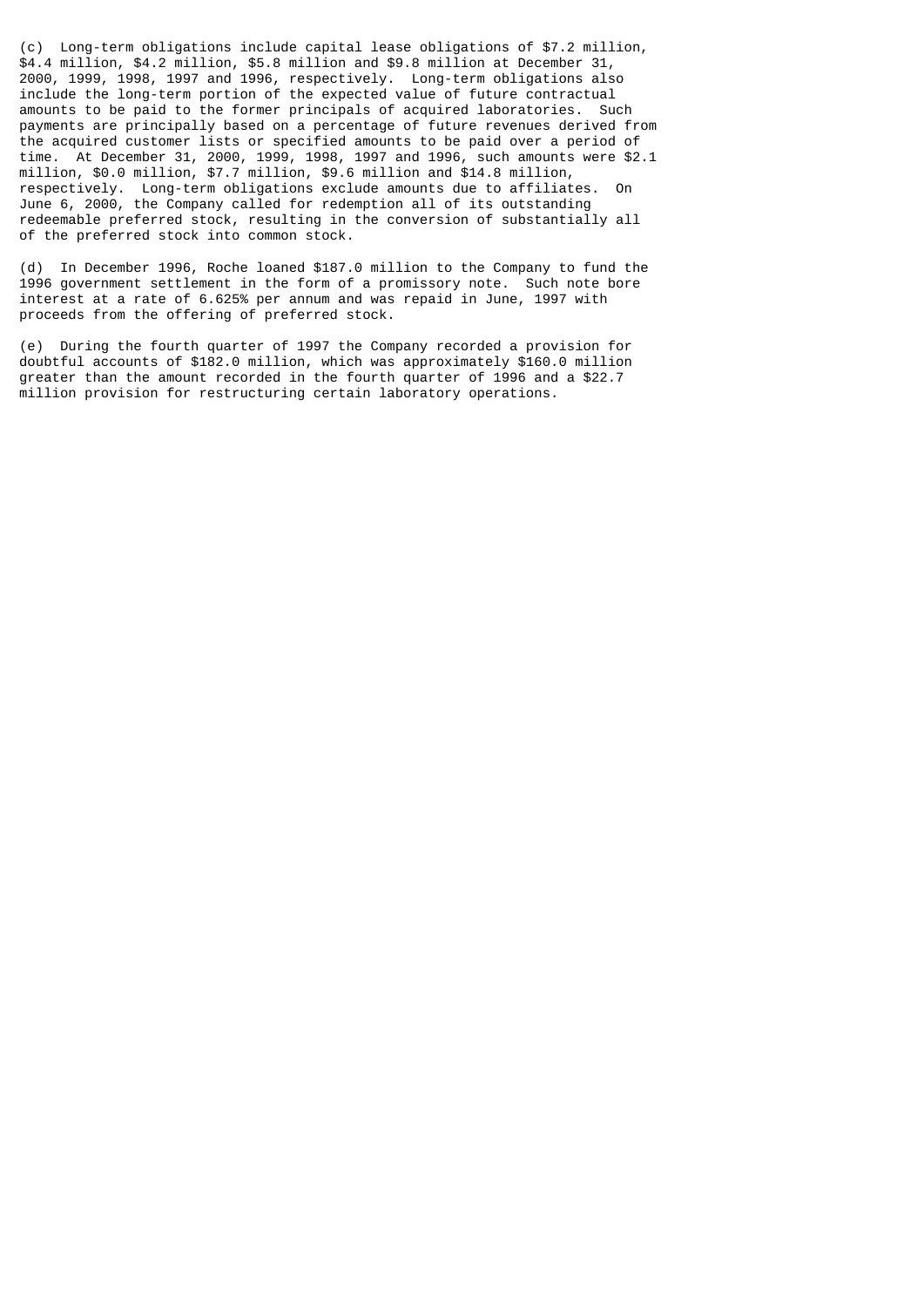# Item 7. MANAGEMENT'S DISCUSSION AND ANALYSIS OF FINANCIAL CONDITION AND RESULTS OF OPERATIONS

#### General

 During 2000, the Company experienced strong growth primarily as a result of continued implementation of its strategic plan. The Company continues to emphasize customer satisfaction and expanding those laboratory services which offer the greatest benefit to patients, clinicians, and the Company. While the Company experienced solid growth in all areas, particular growth was noted in the areas of molecular testing for HIV and hepatitis C, genetic testing and oncology testing.

 The Company implemented important new contracts with CIGNA Healthcare, Aetna and UnitedHealthcare, the three largest national managed care companies. These agreements provide the Company expanded opportunities to increase business in new products and key markets. In addition, the Company's agreements with HealthTrust Purchasing Group and AmeriNet expand its reach to many new hospitals, surgery centers, clinics, and physicians, representing a significant revenue opportunity.

 The Company completed several laboratory acquisitions during 2000 which contributed to the strong growth. The largest acquisition was National Genetics Institute (NGI) in Los Angeles, which was acquired at the end of July and has enhanced our leadership position in genomic testing. The Company believes that NGI's reputation with leading biotech and pharmaceutical firms will continue to play an important role helping to expand the Company's clinical testing opportunities. In addition to hepatitis C, NGI is developing assays for melanoma and breast cancer, two areas targeted by many companies for new drug development.

 In addition to the new contracts and relationships discussed above, the Company believes future performance will be positively affected by the following factors:

- 1. As noted in the latest census information, the South, Southwest and West all had sizeable gains in overall population. With this population growth, increased demand for testing is anticipated in these areas and management believes the Company is well positioned to benefit from this increased demand.
- 2. The aging of America and the increase in life expectancy is expected to lead to more testing, both routine and esoteric.
- 3. Over the past year and a half, managed-care providers have been shifting their approach to delivering health care by more frequently using diagnostic testing to improve outcomes and achieve greater economic benefit. Approximately 40% of the Company's revenues are derived from managed care. As a result, this recognition of the predictive value of early diagnostic testing should positively impact our volumes in both routine and esoteric testing.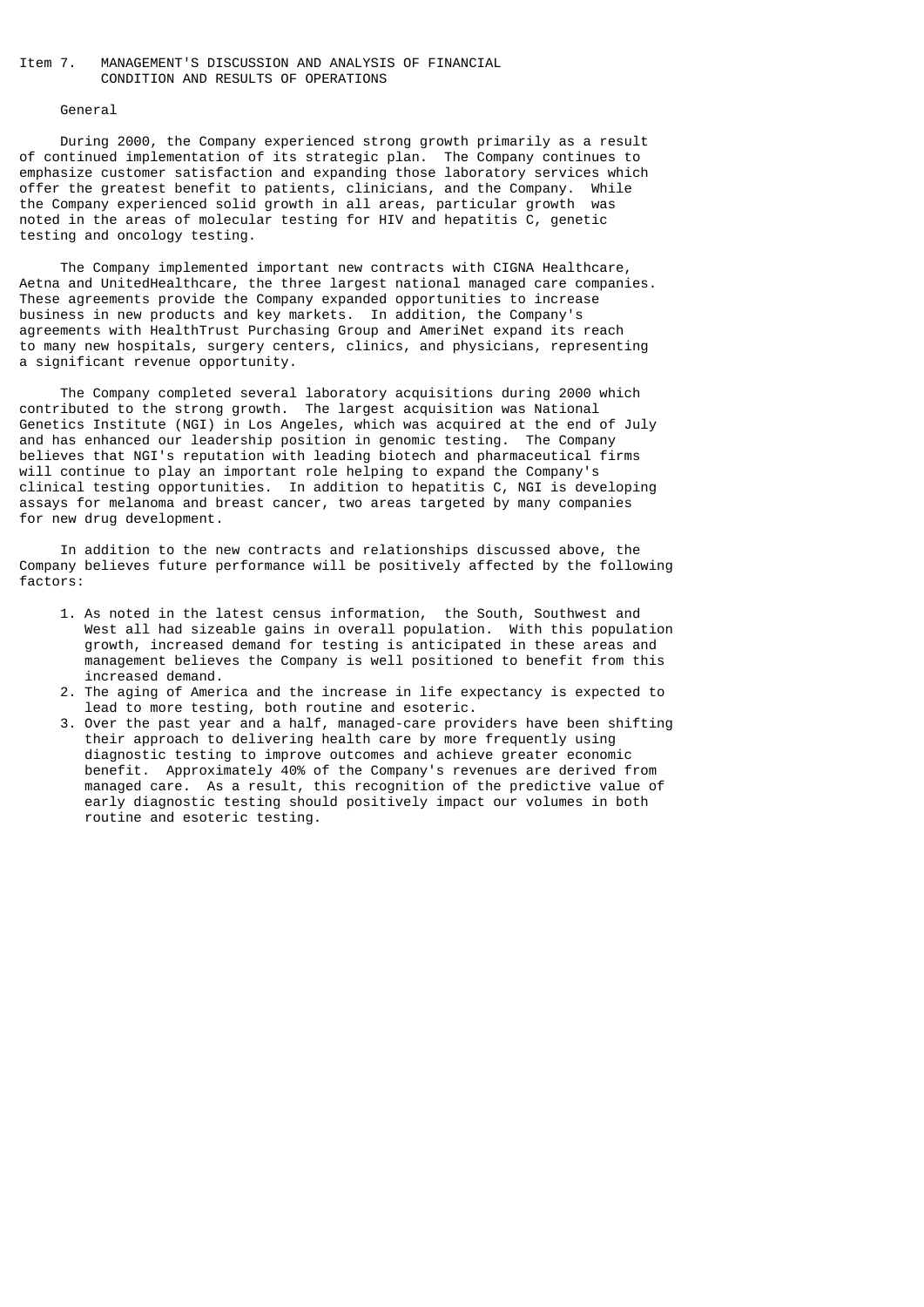During the first half of the year, the Company was involved in several transactions affecting its capital structure. During May 2000, the Company's stockholders approved a 1-for-10 reverse stock split. On June 6, the Company called for redemption all of its outstanding Series A and Series B Preferred Stock resulting in the conversion of substantially all of the preferred stock into common stock. The Company also assisted in the successful placement of 6.5 million shares of the Company's stock formerly owned by Roche, and increased the number of shares traded in the open market and available for purchase by other investors.

 In November 2000, Standard & Poor's upgraded the Company's corporate credit and bank loan ratings two levels, from BB+ to BBB. This investmentgrade rating offers the Company additional financial flexibility as growth opportunities are identified.

# Seasonality

 Volume of testing generally declines during the summer months, year-end holiday periods and other major holidays, resulting in net revenues and cash flows in the third and fourth quarters below the annual average. In addition, volume declines due to inclement weather may reduce net revenues and cash flows. Therefore, comparison of the results of successive quarters may not accurately reflect trends or results for the full year.

 The Company experienced positive growth in both its net revenues and operating cash flows during the third and fourth quarters of 2000 in comparison to the prior year. However, there can be no assurances that this trend will extend into the future.

### Results of Operations

Year ended December 31, 2000 compared with Year ended December 31, 1999.

 Net sales for 2000 were \$1,919.3 million, an increase of 13.0% from \$1,698.7 million reported in the comparable 1999 period. Sales increased approximately 9.0% due to an increase in volume and 4.0% due to an increase in price per accession (which reflects actual price increases and changes in the mix of tests performed). These increases occurred as a result of the Company's ability to win new business and successfully retain and increase business from existing customers. Excluding acquisitions, revenues would have increased 11.6%.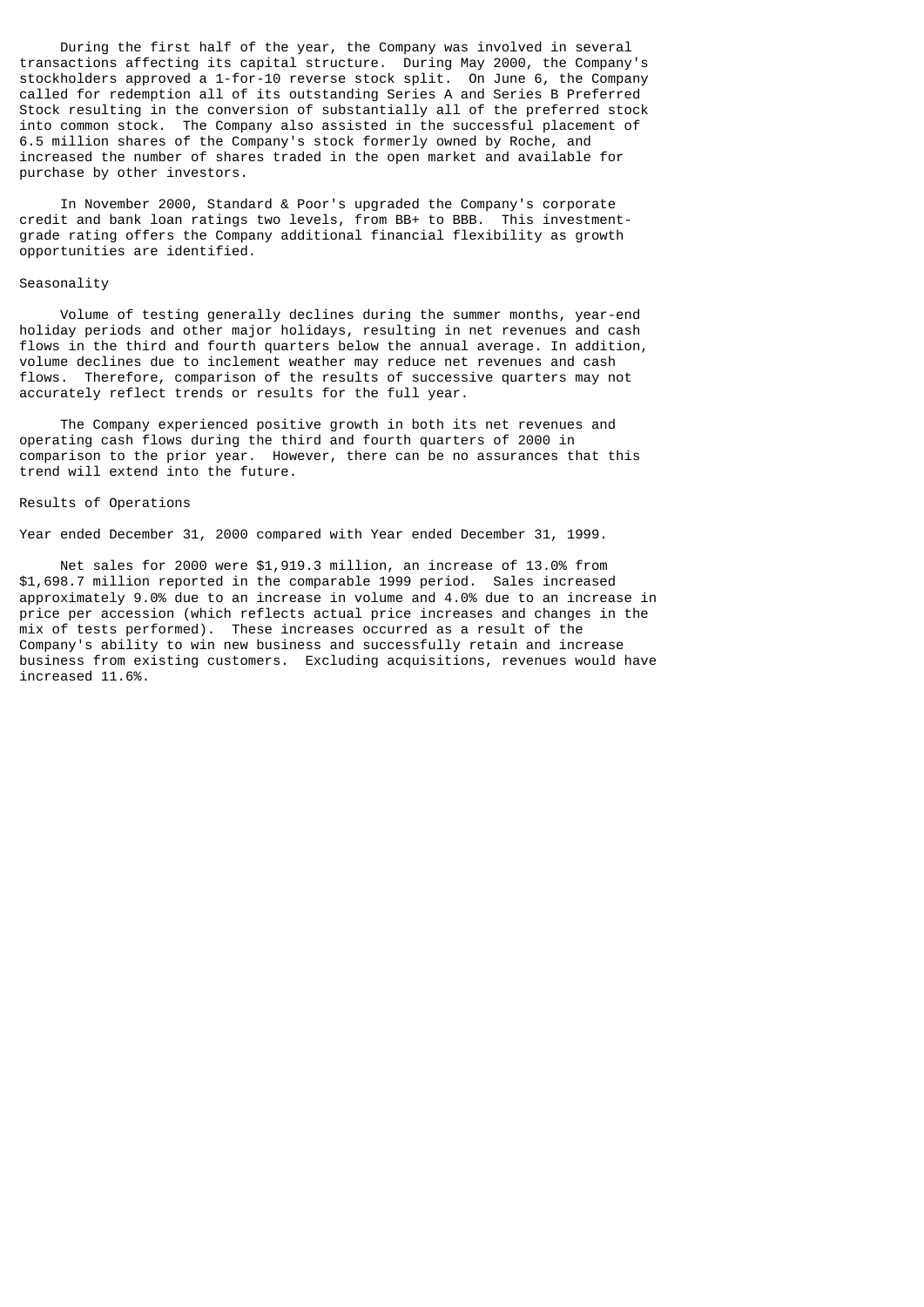Cost of sales, which includes primarily laboratory and distribution costs, was \$1,152.7 million for 2000 compared to \$1,069.6 million in the corresponding 1999 period, an increase of 7.8%. Cost of sales increased approximately \$91.0 million due to an increase in volume offset by labor efficiencies due to streamlining of operations. Cost of sales as a percentage of net sales was 60.0% for 2000 and 63.0% in the corresponding 1999 period. The decrease in the cost of sales as a percentage of net sales primarily resulted from continued cost reduction efforts and economies of scale achieved through volume growth.

 Selling, general and administrative expenses increased to \$483.0 million in 2000 from \$448.2 million in the same period in 1999 representing an increase of \$34.8 million or 7.8%. Selling, general and administrative expenses were 25.2% and 26.4% as a percentage of net sales in 2000 and 1999, respectively. The increase in selling, general and administrative expenses is primarily the result of the Company's acquisitions during the year combined with billing conversion-related costs such as salaries and telephone expenses.

 During the fourth quarter of 2000, the Company recorded a \$4.5 million restructuring charge relating to the closing of its Drug Testing laboratory in Memphis, Tennessee. These operations are being absorbed by other Company facilities. This restructuring is expected to be completed by the second quarter of 2001 and is expected to result in annualized savings of approximately \$7.0 million.

 Interest expense was \$38.5 million in 2000 compared to \$41.6 million in 1999. This decrease is related to the Company's reduction in its outstanding debt of approximately \$95.0 million. See "Liquidity and Capital Resources.

 Provision for income taxes was \$95.5 million in 2000 compared to \$40.1 million in 1999. See "Note 11 to Consolidated Financial Statements" for a further discussion of income taxes.

Year ended December 31, 1999 compared with Year ended December 31, 1998.

 Net sales for 1999 were \$1,698.7 million, an increase of 5.3% from \$1,612.6 million reported in the comparable 1998 period. Sales increased 3.1% due to an increase in price per accession (which reflects actual price increases and changes in the mix of tests performed) and 2.2% due to an increase in volume. These increases occurred as a result of specific initiatives in the Company's strategic plan that has created an improved business climate.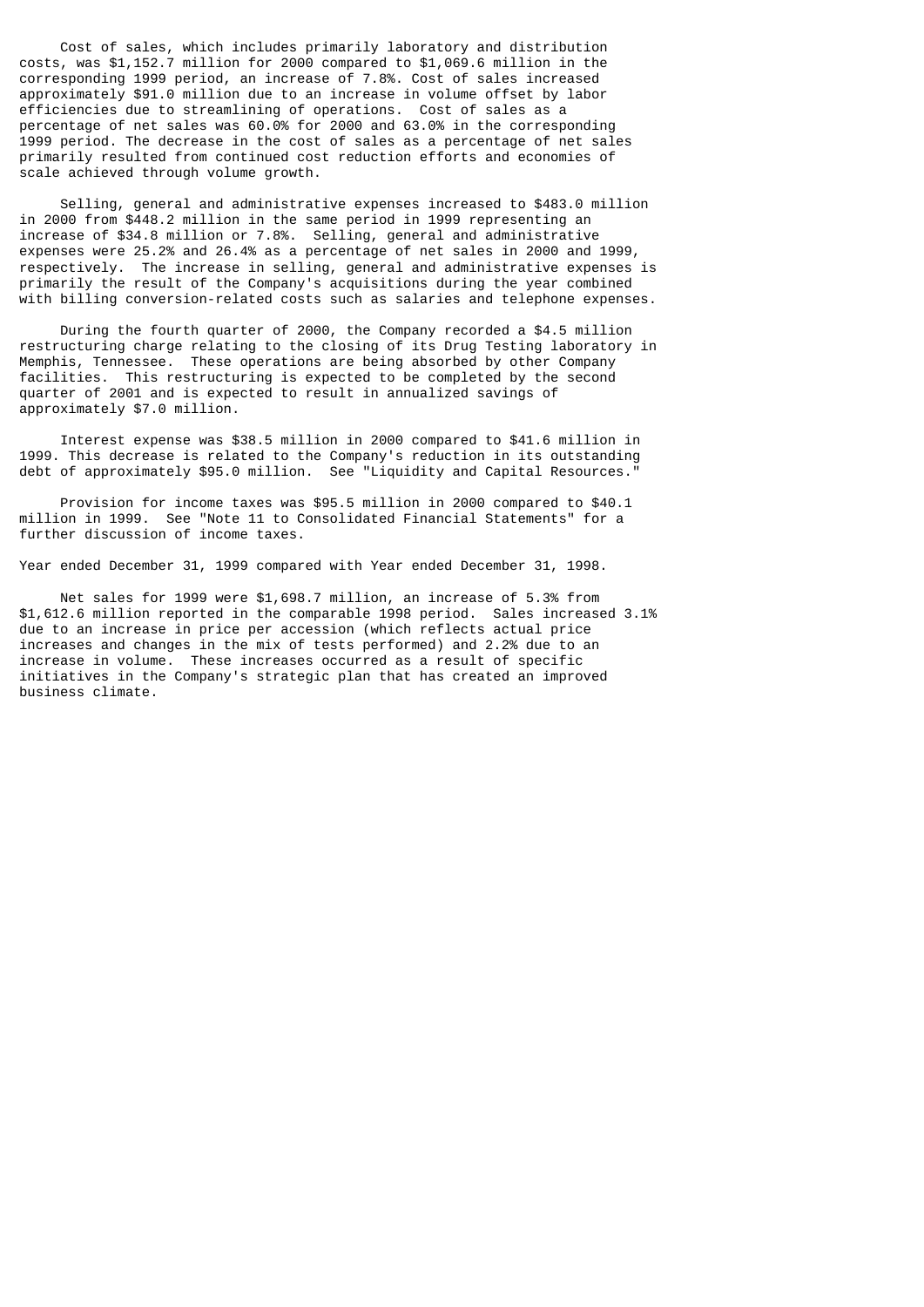Cost of sales was \$1,069.6 million for 1999 compared to \$1,049.2 million in the corresponding 1998 period, an increase of 1.9%. Cost of sales increased approximately \$23.0 million due to an increase in volume, approximately \$2.0 million due to an increase in medical consulting fees and approximately \$5.6 million due to an increase in testing supplies. These increases were offset by a decrease in salaries of \$2.5 million due to streamlining of operations, and decreases in insurance (\$2.6 million), telephone (\$3.8 million) and freight (\$1.3 million) expenses as a result of continued cost control measures. Cost of sales as a percentage of net sales was 63.0% for 1999 and 65.1% in the corresponding 1998 period. The decrease in the cost of sales percentage of net sales primarily resulted from the cost reduction efforts mentioned above and economies of scale achieved through volume growth.

 Selling, general and administrative expenses increased to \$448.2 million in 1999 from \$405.0 million in the same period in 1998 representing an increase of  $$43.2$  million or 10.7%. expenses were 26.4% and 25.1% as a percentage of net sales in 1999 and 1998, respectively. The increase in selling, general and administrative expenses is primarily the result of the increase in the provision for doubtful accounts of \$27.2 million from the amount recorded in 1998 and increases of approximately \$14.2 in sales incentives and commissions.

 Interest expense was \$41.6 million in 1999 compared to \$48.7 million in 1998. This decrease is related to the Company's overall reduction in its outstanding debt. See "Liquidity and Capital Resources."

 Provision for income taxes was \$40.1 million in 1999 compared to \$12.7 million in 1998. See "Note 11 to Consolidated Financial Statements" for a further discussion of income taxes.

# Liquidity and Capital Resources

 Net cash provided by operating activities was \$246.7 million, \$180.5 million and \$125.1 million, in 2000, 1999 and 1998, respectively. The increase in cash flow from operations in 2000 primarily resulted from improved earnings and improved days sales outstanding (DSO).

 Capital expenditures were \$55.5 million, \$69.4 million and \$58.7 million for 2000, 1999 and 1998, respectively. The Company expects capital expenditures to be between \$70.0 million and \$75.0 million in 2001. These expenditures are intended to continue to improve billing systems and further automate laboratory processes. Such expenditures are expected to be funded by cash flow from operations as well as borrowings under the Company's credit facilities.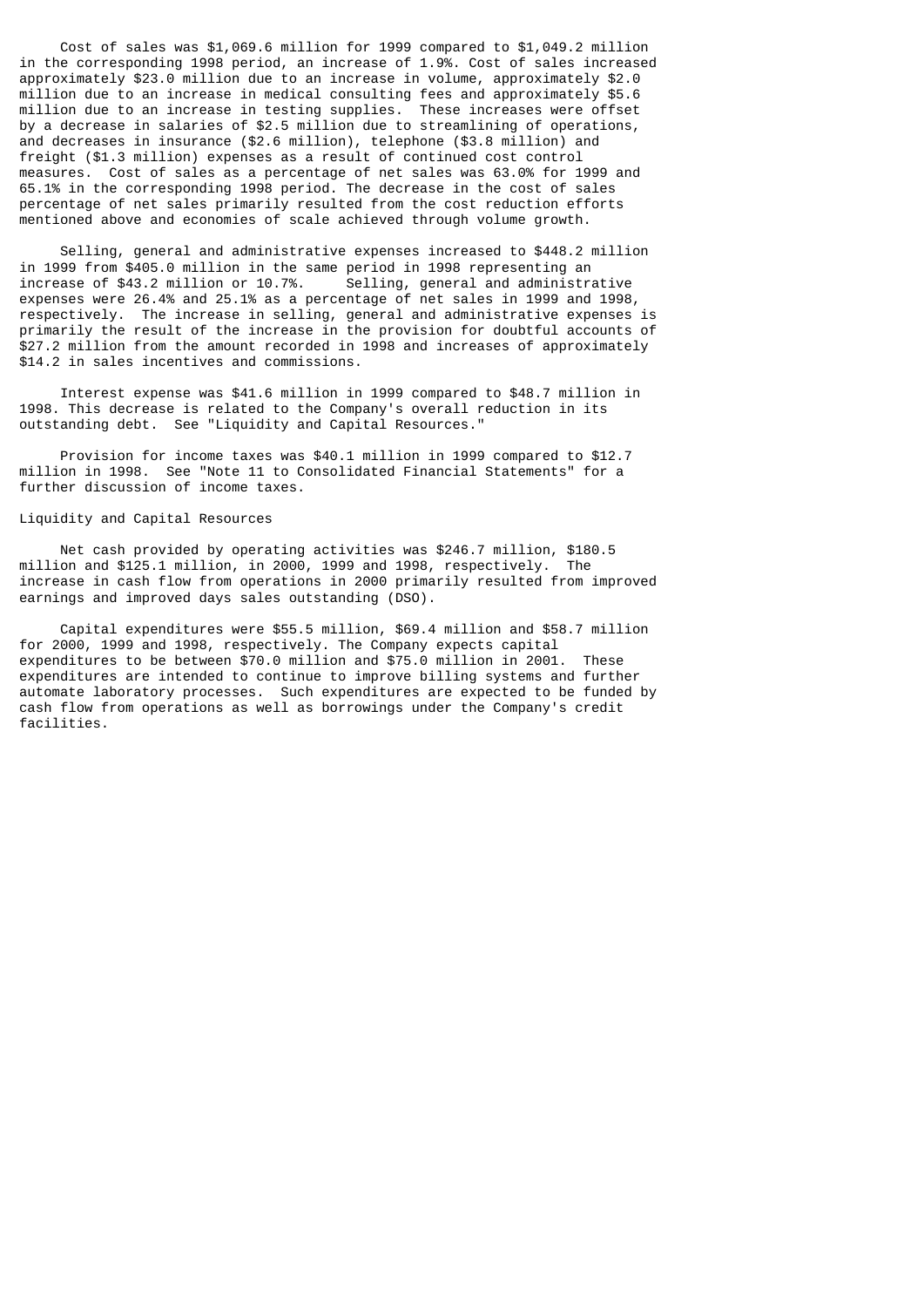The Company's DSO at the end of 2000 improved to 68 days as compared to 74 days at the end of 1999. This improvement was due to Company-wide efforts to increase cash collections from all payors, as well as on-going improvements to claim submission processes. In addition, the Company is continuing to take the steps necessary to improve DSO and cash collections by:

- 1. Converting decentralized billing locations to a centralized billing system. During 2000, the Tampa, Louisville, and Houston locations were converted.
- 2. Assigning focused, cross functional billing operations teams to implement best practices throughout the Company, with particular emphasis on geographic areas with higher DSO's, and identifying underlying causes for and solutions to payment delays.
- 3. Implementing an initiative to reduce the number of requisitions received that are missing certain billing information.

 With the completion of the conversion of the Tampa, Louisville, and Houston facilities, approximately 80% of the Company's billings are performed on the Company's centralized system. By the end of the year 2001, management anticipates that approximately 90% of billings will be performed on that system with the remainder converted during 2002. The billing system conversions, combined with improvements in front-end processes, that enhance data capture for billing, are expected to reduce DSO to the mid 60s by the end of 2001.

 The Company expects that these conversions will lower DSO and have a positive impact on the timing of cash collections. The positive effects of these conversions will most likely be realized some time after the completion of the conversions. There can be no assurance that the planned billing conversions will improve the Company's DSO and cash collections.

 During 2000, the Company repaid approximately \$95.0 million on its term loan facility. There were no outstanding balances due on its revolving credit facility at the end of 2000 and 1999.

 Based on current and projected levels of operations, coupled with availability under its revolving credit facility, the Company believes it has sufficient liquidity to meet both its short-term and long-term cash needs. For a discussion of the Company's long-term debt and revolving credit facility, see "Note 9 to Consolidated Financial Statements."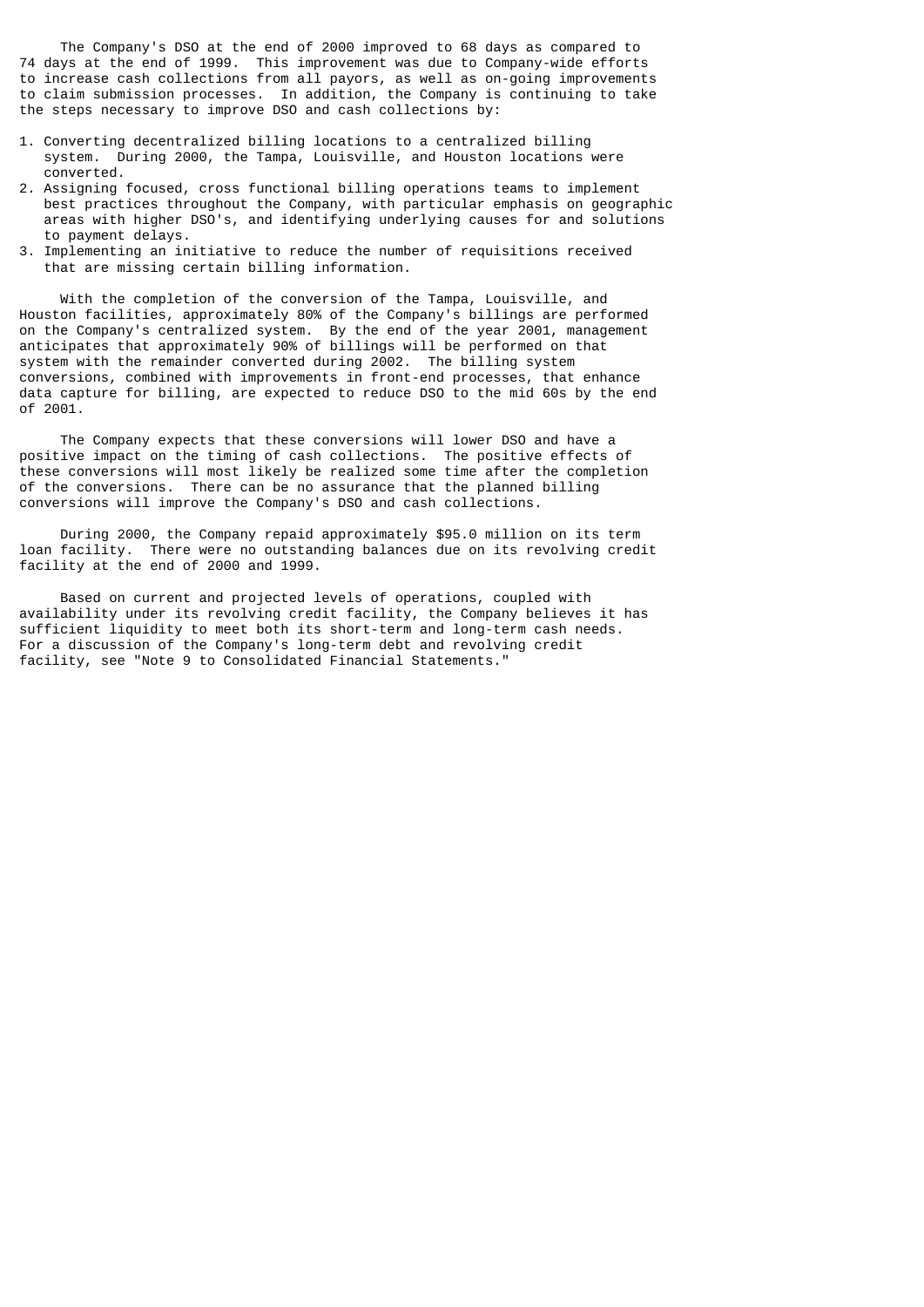# FORWARD-LOOKING STATEMENTS

 The Company has made in this report, and from time to time may otherwise make in its public filings, press releases and discussions with Company management, forward-looking statements concerning the Company's operations, performance and financial condition, as well as its strategic objectives. Some of these forward-looking statements can be identified by the use of forwardlooking words such as "believes", "expects", "may", "will", "should", "seeks", "approximately", "intends", "plans", "estimates", or "anticipates" or the negative of those words or other comparable terminology. Such forward-looking statements are subject to various risks and uncertainties and the Company claims the protection afforded by the safe harbor for forward-looking statements contained in the Private Securities Litigation Reform Act of 1995. Actual results could differ materially from those currently anticipated due to a number of factors in addition to those discussed elsewhere herein and in the Company's other public filings, press releases and discussions with Company management, including:

- 1) future changes in federal, state, local and third-party payor regulations or policies (or in the interpretation of current regulations) affecting governmental and third-party reimbursement for clinical laboratory testing.
- 2) adverse results from investigations of clinical laboratories by the government, which may include significant monetary damages and/or exclusion from the Medicare and Medicaid programs.
- 3) loss or suspension of a license or imposition of a fine or penalties under, or future changes in, the law or regulations of the Clinical Laboratory Improvement Act of 1967, and the Clinical Laboratory Improvement Amendments of 1988, or those of Medicare, Medicaid or other federal, state or local agencies.
	- 4) failure to comply with the Federal Occupational Safety and Health Administration requirements and the recently passed Needlestick Safety and Prevention Act which may result in penalties and loss of licensure.
	- 5) increased competition, including price competition.
	- 6) changes in payor mix, including an increase in capitated managed-cost health care.
	- 7) our failure to obtain and retain new customers and alliance partners, or a reduction in tests ordered or specimens submitted by existing customers.
	- 8) our failure to integrate newly acquired businesses and the cost related to such integration.
	- 9) adverse results in litigation matters.
	- 10) our ability to attract and retain experienced and qualified personnel.
	- 11) failure to maintain our days sales outstanding levels.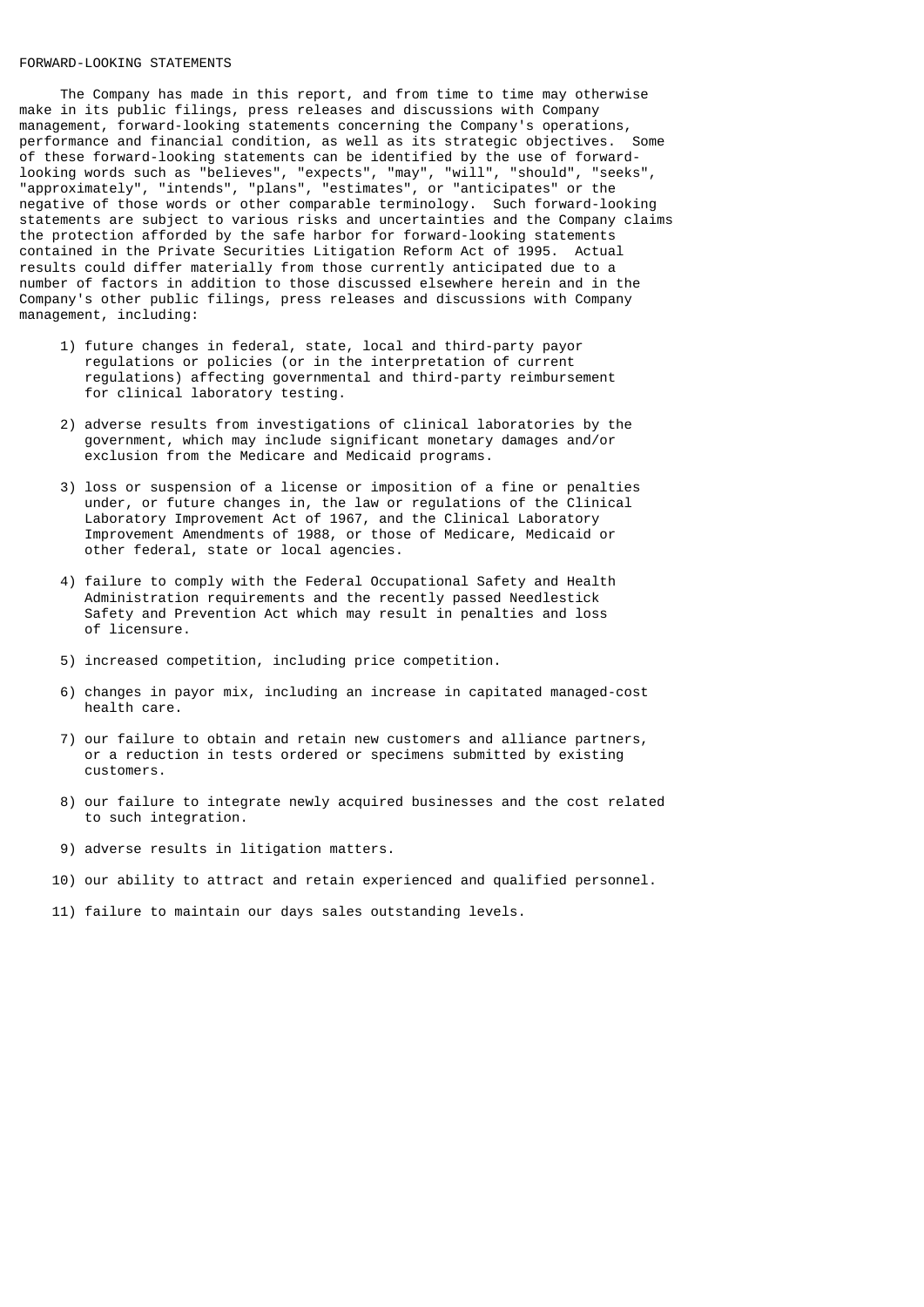# Item 7A. QUANTITATIVE AND QUALITATIVE DISCLOSURE ABOUT MARKET RISK

 The Company addresses its exposure to market risks, principally the market risk of changes in interest rates, through a controlled program of risk management that includes the use of derivative financial instruments. The Company does not hold or issue derivative financial instruments for trading purposes. The Company enters into interest rate swap agreements to mitigate the risk of changes in interest rates associated with its variable rate bank debt in accordance with the terms of the Company's Credit Agreement. The Company does not believe that its exposure to market risk is material to the Company's financial position or results of operations.

Item 8. FINANCIAL STATEMENTS AND SUPPLEMENTARY DATA

 Reference is made to the Index on Page F-1 of the Financial Report included herein.

Item 9. CHANGES IN AND DISAGREEMENTS WITH ACCOUNTANTS ON ACCOUNTING AND FINANCIAL DISCLOSURE

Not Applicable.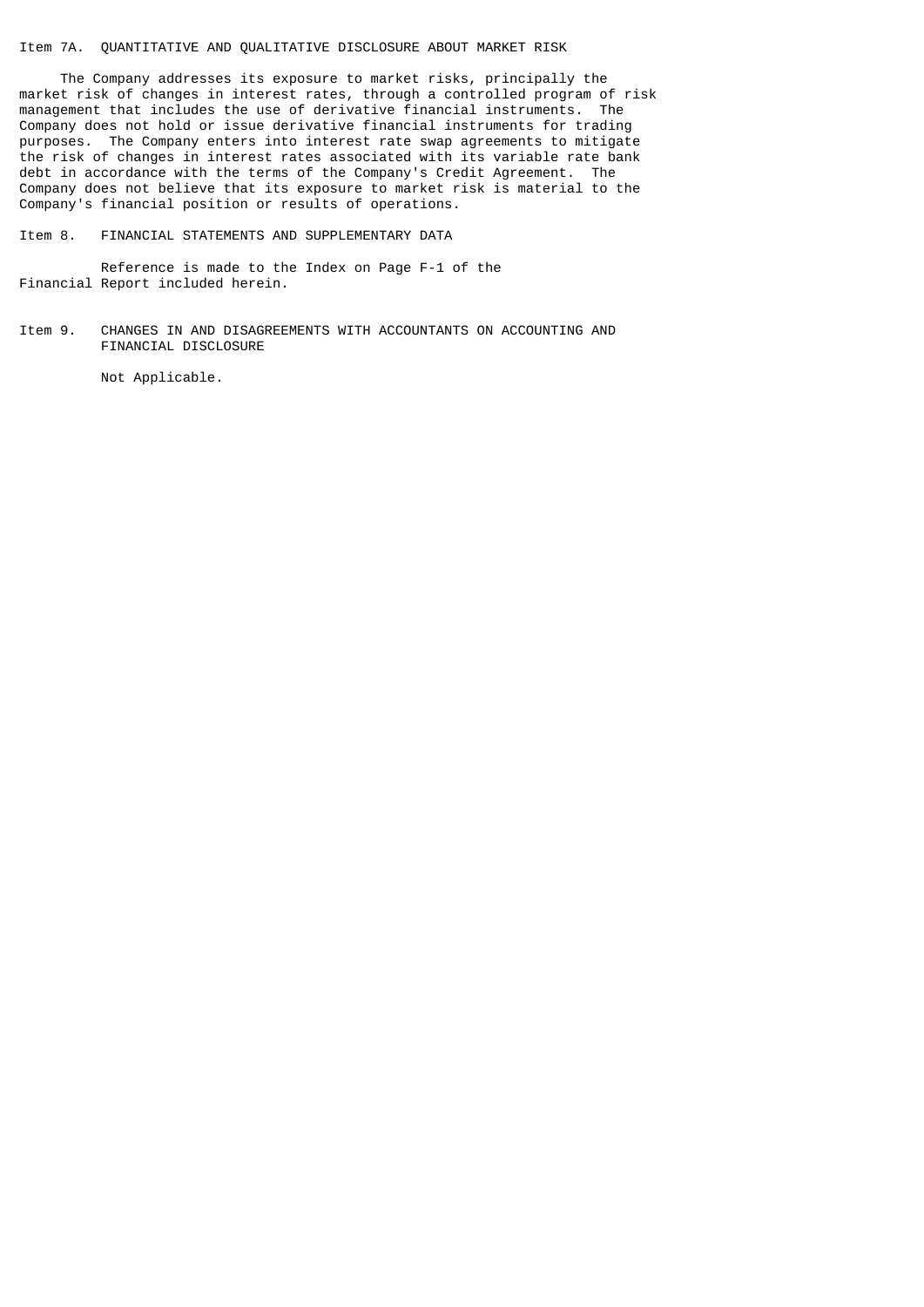# PART TIT

 The information required by Part III, Items 10 through 13, of Form 10-K is incorporated by reference to the registrant's definitive proxy statement for its 2001 annual meeting of stockholders, which is to be filed pursuant to Regulation 14A not later than April 30, 2001.

PART IV

Item 14. EXHIBITS, FINANCIAL STATEMENT SCHEDULES AND REPORTS ON FORM 8-K

(a) List of documents filed as part of this Report:

 (1) Consolidated Financial Statements and Independent Auditors' Reports included herein:

See Index on page F-1

(2) Financial Statement Schedules:

See Index on page F-1

 All other schedules are omitted as they are inapplicable or the required information is furnished in the Consolidated Financial Statements or notes thereto.

(3) Index to and List of Exhibits

Exhibits:

 Exhibits 10.1 through 10.8 and 10.16 through 10.20 are management contracts or compensatory plans or arrangements.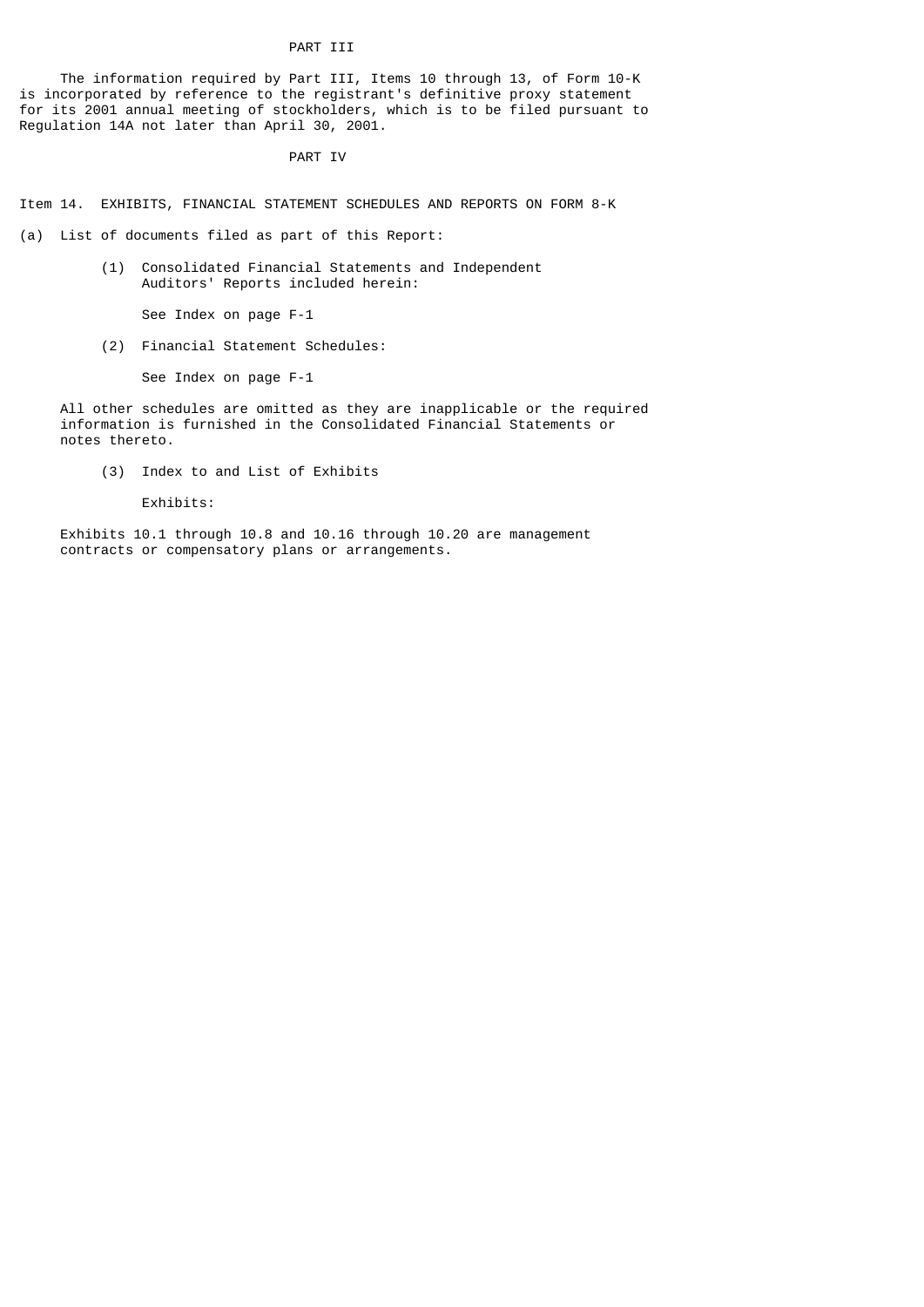- 3.1 Certificate of Incorporation of the Company (amended pursuant to a Certificate of Merger filed on April 28, 1995) (incorporated by reference herein to the report on Form 8-K dated April 28, 1995, filed with the Commission on May 12,
- 1995, File No. 1-11353 (the "April 28, 1995 Form 8-K")). Certificate of Amendment to the Certificate of Incorporation of the Company (incorporated herein by reference to Annex II of the Company's 2000 Annual Proxy Statement filed with the Commission on April 7, 2000).<br>3.3 - Amended and Restated By-Laws of t
- Amended and Restated By-Laws of the Company (incorporated herein by reference to the April 28, 1995 Form 8-K).
- 4.1 Specimen of the Company's Common Stock Certificate (incorporated herein by reference to the April 28, 1995 Form 8-K).<br>10.1 - Natio
- National Health Laboratories Incorporated Pension Equalization Plan (incorporated herein by reference to the .(1992 10-K<br>10.2 - Settlement
- Settlement Agreement dated November 21, 1996 between the Company and the United States of America.<br>10.3 - National Health Laboratories 1988 Stock O
- National Health Laboratories 1988 Stock Option Plan, as amended (incorporated herein by reference to the Company's Registration Statement on Form S-1 (No. 33-35782) filed with the Commission on July 9, 1990 (the "1990 S-1")).
- 10.4 National Health Laboratories 1994 Stock Option Plan (incorporated herein by reference to the Company's Registration Statement on Form S-8 filed with the Commission
- on August 12, 1994, File No. 33-55065).<br>10.5 Laboratory Corporation of America Holdi Laboratory Corporation of America Holdings Master Senior Executive Severance Plan (incorporated herein by reference to the report on Form 8-K dated October 24, 1996 (the "October 24, 1996 8-K") filed with the Commission on October 24, 1996, File No. 1-11353).<br>10.6 - Special Severance Agreement
- Special Severance Agreement dated June 28, 1996 between the Company and Timothy J. Brodnik (incorporated herein by reference to the October 24, 1996 8-K).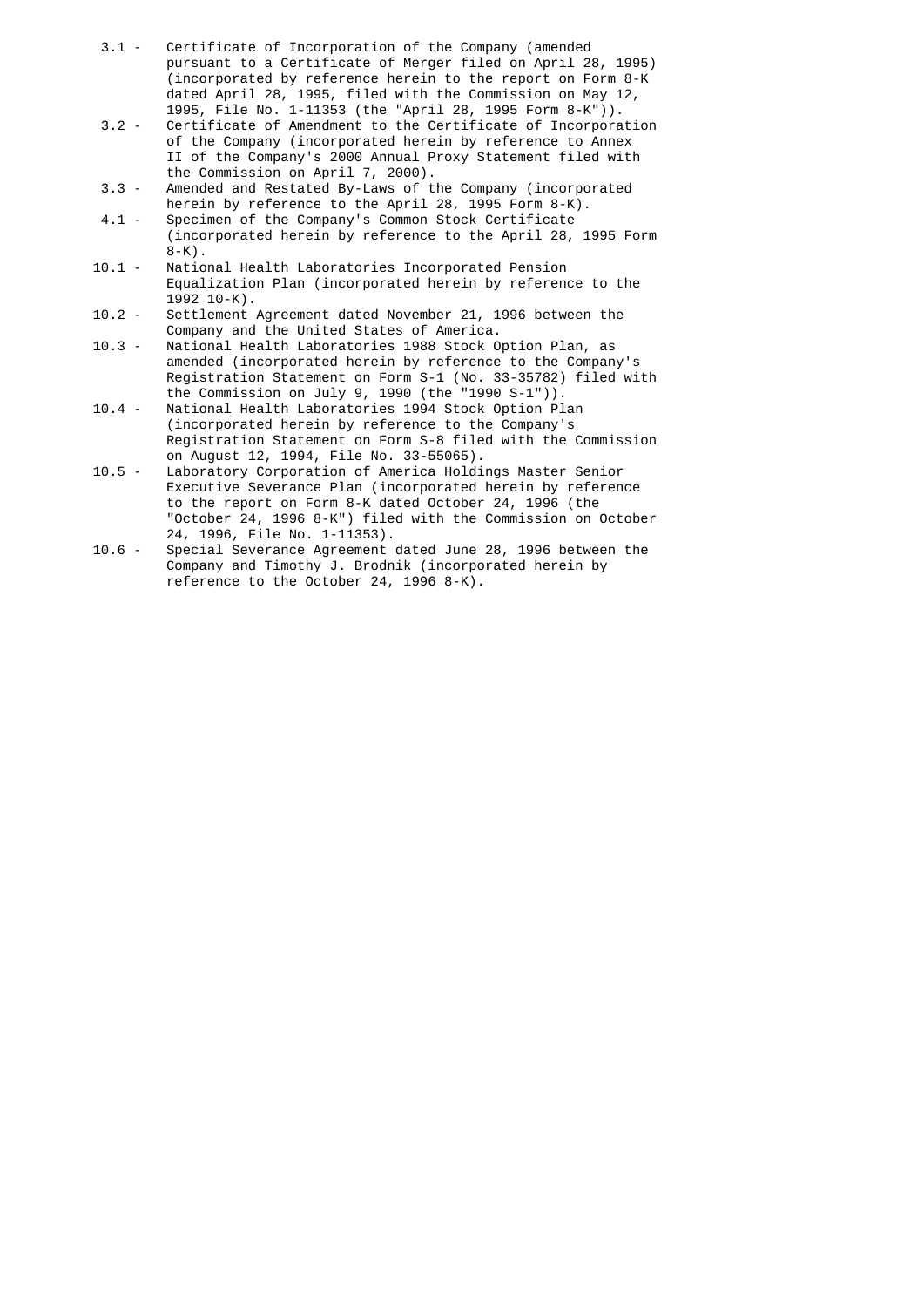- 10.7 Special Severance Agreement dated July 12, 1996 between the Company and John F. Markus (incorporated herein by reference to the October 24, 1996 8-K).
	- 10.8 Special Severance Agreement dated June 28, 1996 between the Company and Robert E. Whalen (incorporated herein by reference to the October 24, 1996 8-K).<br>10.9 - Tax Allocation Agreement dated as of Ju
	- Tax Allocation Agreement dated as of June 26, 1990 between MacAndrews & Forbes Holding Inc., Revlon Group Incorporated, New Revlon Holdings, Inc. and the subsidiaries of Revlon set forth on Schedule A thereto (incorporated herein by reference to the 1990 S-1).<br>10.10 - Stockholder Agreement dated
	- Stockholder Agreement dated as of April 28, 1995 among the Company, HLR Holdings Inc., Hoffmann-La Roche Inc. and Roche Holdings, Inc. (incorporated herein by reference to the April 28, 1995 Form 8-K).<br>10.11 - Exchange Agent Agreement
	- Exchange Agent Agreement dated as of April 28, 1995 between the Company and American Stock Transfer & Trust Company (incorporated herein by reference to the April 28, 1995 Form 8-K).<br>10.12 - Amend
	- Amended and Restated Credit Agreement dated as of March 31, 1997 among the Company, the banks named therein and Credit Suisse First Boston as Administrative Agent (incorporated herein by reference to the Company's Annual Report on Form 10-K for the year ended December 31, 1996 filed with the Commission on April 11, 1997, File No. 1-11353).<br>10.13 - Second Amendment to the Amended and Restated Cre
	- Second Amendment to the Amended and Restated Credit Agreement dated as of February 25, 1998 among the Company, the banks named therein and Credit Suisse First Boston as Administrative Agent (incorporated herein by reference to the Company's Annual Report on Form 10-K for the year ended December 31, 1997 filed with the Commission on March 30, 1998, File No. 1-11353).<br>10.14 - Third Amendment to
- Third Amendment to the Amended and Restated Credit Agreement dated as of May 7, 1999 among the Company, the banks named therein and Credit Suisse First Boston as Administrative Agent (incorporated herein by reference to the Company's quarterly report on Form 10-Q for the quarter ended June 30, 1999 filed with the Commission on August 16, 1999, File No. 1-11353).<br>10.15 - Fourth Amendment t
	- Fourth Amendment to the Amended and Restated Credit Agreement dated as of June 7, 2000 among the Company, the banks named therein and Credit Suisse First Boston as Administrative Agent (incorporated herein by reference to the Company's quarterly report on Form 10-Q for the quarter ended June 30, 2000 filed with the Commission on August 14, 2000, File No. 1-11353).<br>10.16 - Laboratory Corpora
	- Laboratory Corporation of America Holdings 1995 Stock Plan for Non-Employee Directors (incorporated herein by reference to the report of Form S-8 dated September 26, 1995, filed with the Commission on September 26, 1995).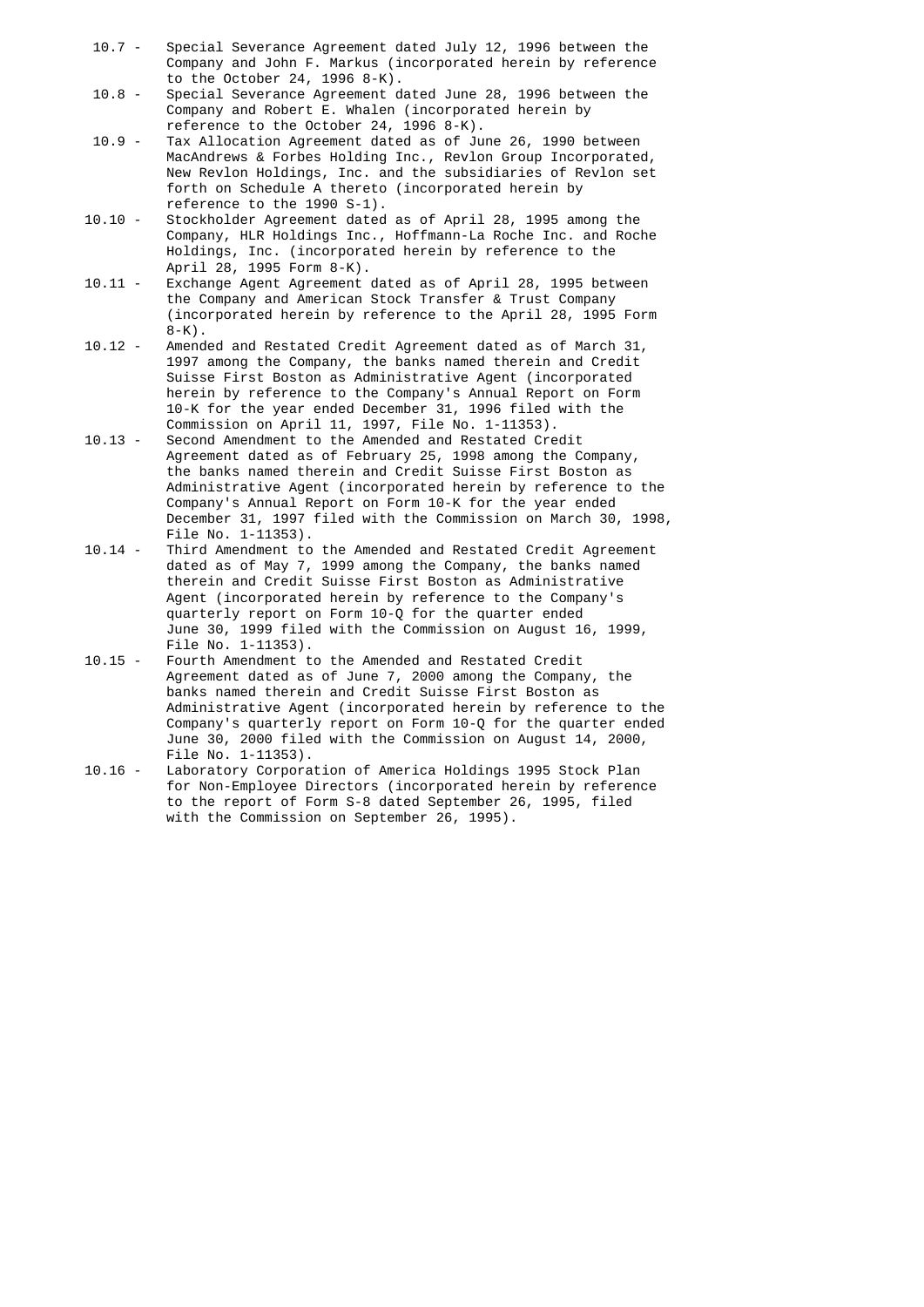- 10.17 Laboratory Corporation of America Holdings 1997 Employee Stock Purchase Plan (incorporated herein by reference to Annex I of the Company's 1996 Annual Proxy Statement filed with the Commission on October 25, 1996).<br>10.18 - Amendments to the Laboratory Corporation
- Amendments to the Laboratory Corporation of America Holdings 1997 Employee Stock Purchase Plan (incorporated herein by reference to Annex II of the Company's 1999 Annual Proxy Statement filed with the Commission on June 16, 1999).
- 10.19 Laboratory Corporation of America Holdings Amended and Restated 1999 Stock Incentive Plan (incorporated herein by reference to Annex I of the Company's 1999 Annual Proxy
- Statement filed with the Commission of June 16, 1999). Laboratory Corporation of America Holdings 2000 Stock Incentive Plan (incorporated herein by reference to Annex I of the Company's 2000 Annual Proxy Statement filed with the Commission on April 7, 2000).
- 10.21 Support Agreement between Roche Biomedical Laboratories,
- Inc. and Hoffmann-La Roche Inc., dated as of April 27, 1995.<br>10.22 First Amendment to Support Agreement between Roche Biomedica First Amendment to Support Agreement between Roche Biomedical Laboratories, Inc. and Hoffmann-La Roche Inc., dated as of July 26, 1995.
- 10.23 Second Amendment to Support Agreement between Laboratory Corporation of America Holdings, Hoffmann-La Roche Inc., Roche Molecular Systems, Inc. and Roche Diagnostic Systems, Inc., dated as of January 1, 1997.<br>10.24 - Third Amendment to Support Agreeme
- Third Amendment to Support Agreement between Laboratory Corporation of America Holdings, Hoffmann-La Roche Inc., Roche Molecular Systems, Inc. and Roche Diagnostic Systems, Inc., dated as of October 1, 1997.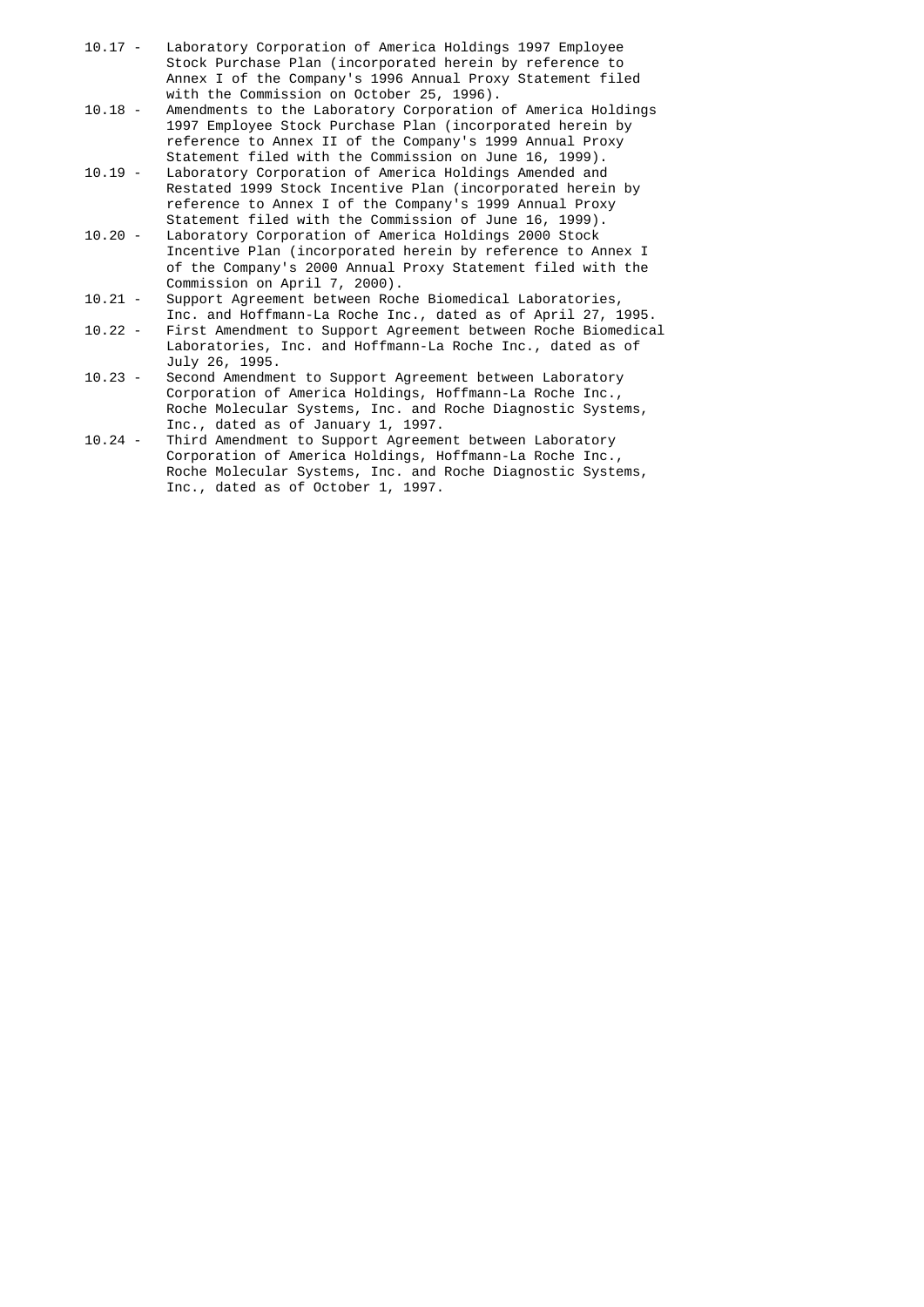21\* - List of Subsidiaries of the Company 23.1\* - Consent of PricewaterhouseCoopers LLP  $24.1*$  - Power of Attorney of Jean-Luc Belingard<br> $24.2*$  - Power of Attorney of Wendy E. Lane  $24.2^*$  - Power of Attorney of Wendy E. Lane<br> $24.3^*$  - Power of Attorney of Robert E. Mit  $24.3*$  - Power of Attorney of Robert E. Mittelstaedt, Jr.<br> $24.4*$  - Power of Attorney of James B. Powell, M.D. 24.4\* - Power of Attorney of James B. Powell, M.D. 24.5\* - Power of Attorney of David B. Skinner 24.6\* - Power of Attorney of Andrew G. Wallace, M.D.

- Filed herewith.
- (b) Reports on Form 8-K
	- (1) A current report on Form 8-K dated November 14, 2000 was filed on November 15, 2000 by the registrant, in connection with the press release dated November 14, 2000 announcing that the Company had entered into a multi-year contract extension with UnitedHealthcare as a national provider of its clinical laboratory testing.
	- (2) A current report on Form 8-K date December 12, 2000 was filed on December 12, 2000 by the registrant, in connection with the press release dated December 12, 2000 announcing the introduction of HIV GENOSURE, a new genotypic resistance assay, to its portfolio of HIV resistance testing services.
	- (3) A current report on Form 8-K date February 14, 2001 was filed on February 14, 2001 by the registrant, in connection with the press release dated February 14, 2001 announcing the results for the quarter and twelve-months ended December 31, 2000.
	- (4) A current report on Form 8-K date February 14, 2001 was filed on February 14, 2001 by the registrant, in connection with summary information of the Company dated February 14, 2001.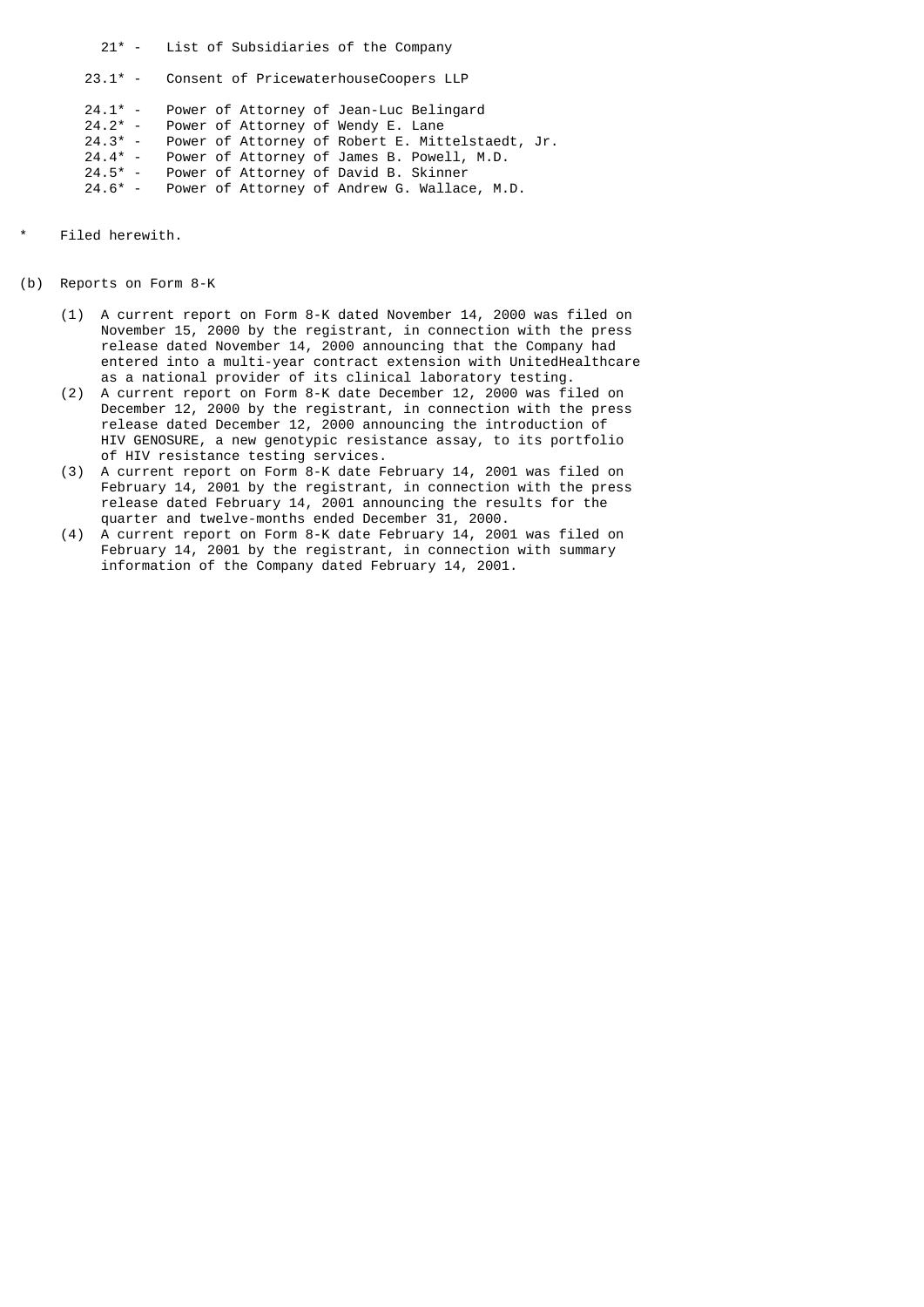Pursuant to the requirements of Section 13 or 15(d) of the Securities Exchange Act of 1934, the Company has duly caused this report to be signed on its behalf by the undersigned, thereunto duly authorized.

#### LABORATORY CORPORATION OF AMERICA HOLDINGS ------------------------------------------

Registrant

By: /s/ THOMAS P. MAC MAHON

 ------------------------ Thomas P. Mac Mahon Chairman of the Board, President and Chief Executive Officer

Dated: March 9, 2001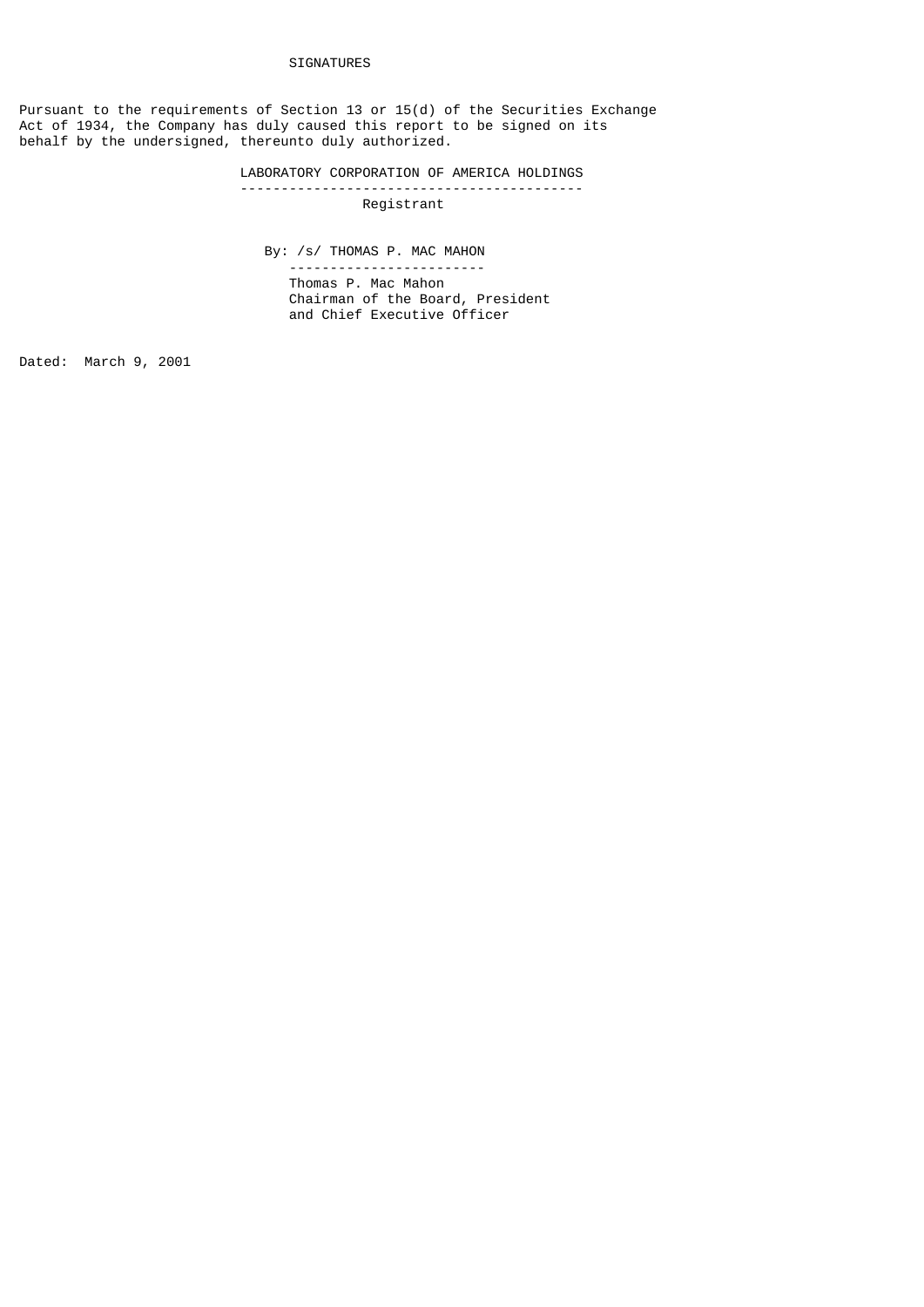Pursuant to the requirements of the Securities Exchange Act of 1934, this report has been signed by the following persons on March 9, 2001 in the capacities indicated.

| Signature                                                                                    | Title                                                                                                                                      |
|----------------------------------------------------------------------------------------------|--------------------------------------------------------------------------------------------------------------------------------------------|
| /s/ THOMAS P. MAC MAHON<br>Thomas P. Mac Mahon                                               | Chairman of the Board,<br>President and Chief<br>Executive Officer<br>(Principal Executive Officer)                                        |
| /s/ WESLEY R. ELINGBURG<br>- ----------------------------------<br>Wesley R. Elingburg       | Executive Vice President,<br>Chief Financial Officer<br>and Treasurer<br>(Principal Financial Officer and<br>Principal Accounting Officer) |
| /s/ JEAN-LUC BELINGARD*<br>Jean-Luc Belingard                                                | Director                                                                                                                                   |
| /s/ WENDY E. LANE*<br>----------------------------------<br>Wendy E. Lane                    | Director                                                                                                                                   |
| /s/ ROBERT E. MITTELSTAEDT, JR.*<br>Robert E. Mittelstaedt, Jr.                              | Director                                                                                                                                   |
| /s/ JAMES B. POWELL, M.D.*<br>James B. Powell, M.D.                                          | Director                                                                                                                                   |
| /s/ DAVID B. SKINNER, M.D.*<br>.<br>David B. Skinner, M.D.                                   | Director                                                                                                                                   |
| /s/ ANDREW G. WALLACE, M.D.*<br>---------------------------------<br>Andrew G. Wallace, M.D. | Director                                                                                                                                   |

\* Bradford T. Smith, by his signing his name hereto, does hereby sign this report on behalf of the directors of the Registrant after whose typed names asterisks appear, pursuant to powers of attorney duly executed by such directors and filed with the Securities and Exchange Commission.

By:/s/ BRADFORD T. SMITH

 ------------------------------ Bradford T. Smith Attorney-in-fact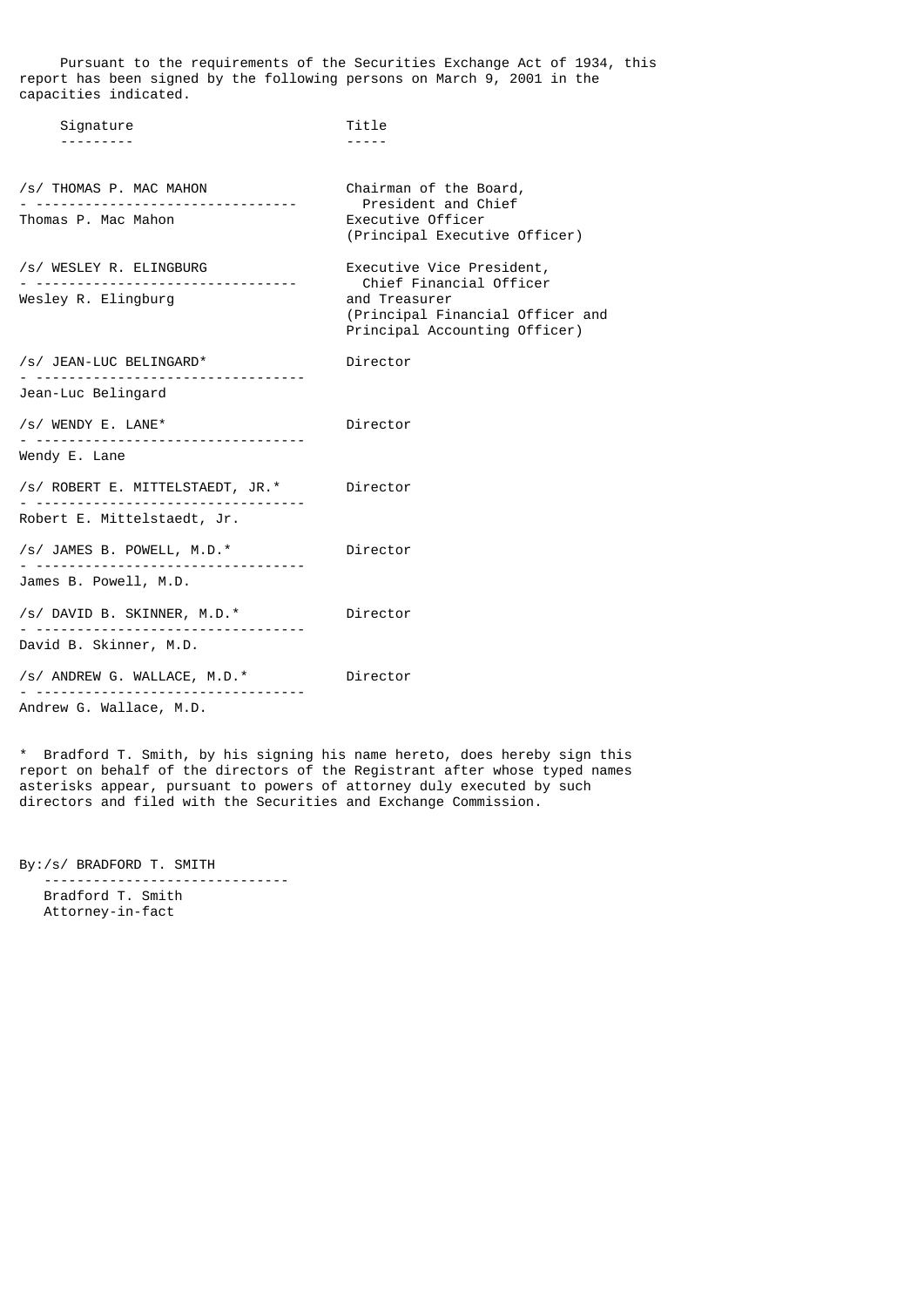# INDEX TO CONSOLIDATED FINANCIAL STATEMENTS AND SCHEDULE

|                                                                                                                    | Page     |
|--------------------------------------------------------------------------------------------------------------------|----------|
| Report of Independent Accountants                                                                                  | $F - 2$  |
| Consolidated Financial Statements:                                                                                 |          |
| Consolidated Balance Sheets as of<br>December 31, 2000 and 1999                                                    | $F - 3$  |
| Consolidated Statements of Operations for<br>the three-year period ended December 31, 2000.                        | $F - 4$  |
| Consolidated Statements of Changes in Shareholders'<br>Equity for the three-year period ended<br>December 31, 2000 | $F - 5$  |
| Consolidated Statements of Cash Flows for the<br>three-year period ended December 31, 2000.                        | $F - 6$  |
| Notes to Consolidated Financial Statements                                                                         | $F - 8$  |
| Financial Statement Schedule:                                                                                      |          |
| II - Valuation and Qualifying Accounts and Reserves                                                                | $F - 29$ |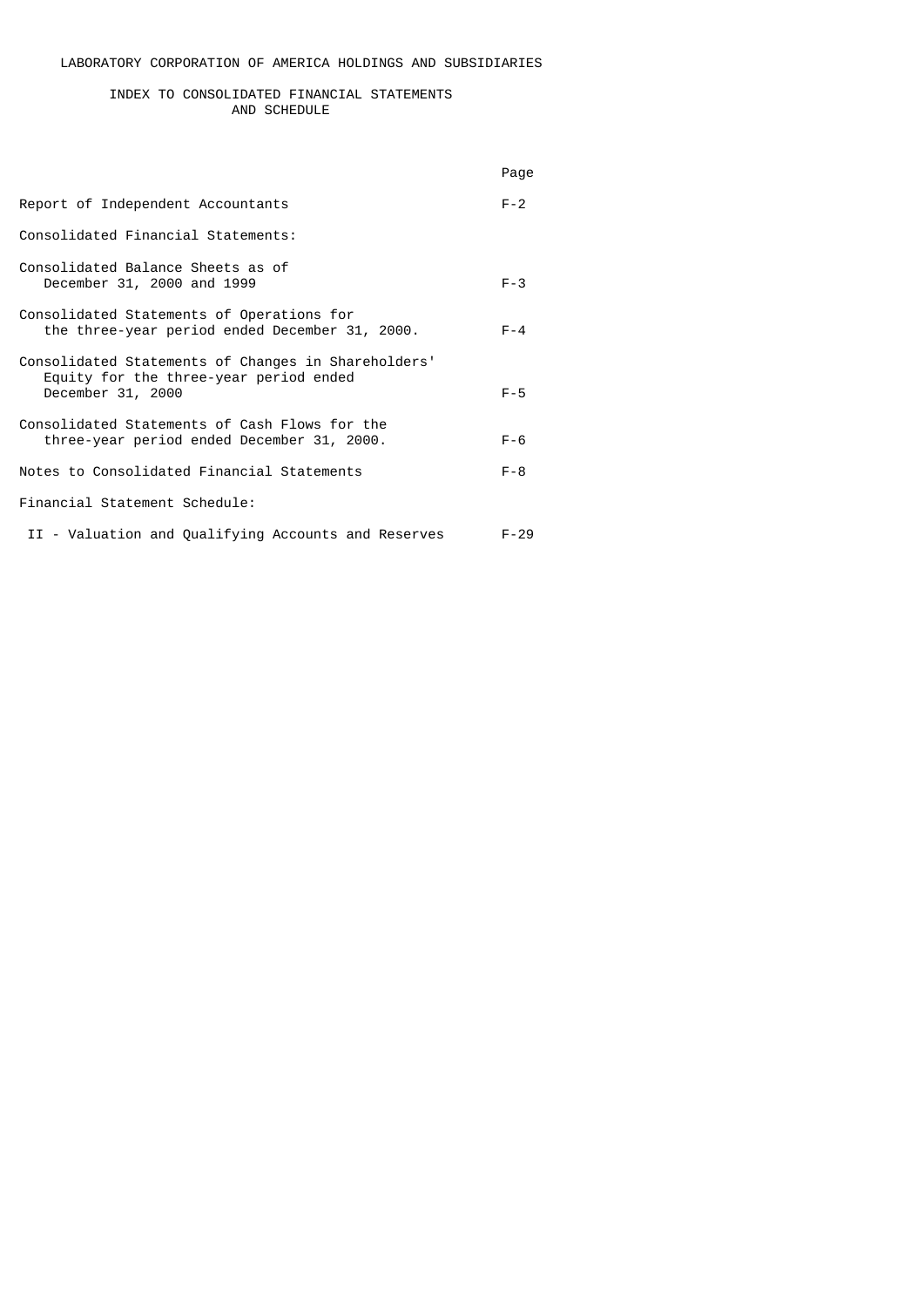To the Board of Directors and Shareholders of Laboratory Corporation of America Holdings

 In our opinion, the consolidated financial statements listed in the accompanying index present fairly, in all material respects, the financial position of Laboratory Corporation of America Holdings and its subsidiaries (the Company) at December 31, 2000 and 1999, and the results of their operations and their cash flows for each of the three years in the period ended December 31, 2000, in conformity with accounting principles generally accepted in the United States of America. In addition, in our opinion, the financial statement schedule listed in the accompanying index presents fairly, in all material respects, the information set forth therein when read in conjunction with the related consolidated financial statements. These financial statements and financial statement schedule are the responsibility of the Company's management; our responsibility is to express an opinion on these financial statements and financial statement schedule based on our audits. We conducted our audits of these statements in accordance with auditing standards generally accepted in the United States of America, which require that we plan and perform the audit to obtain reasonable assurance about whether the financial statements are free of material misstatement. An audit includes examining, on a test basis, evidence supporting the amounts and disclosures in the financial statements, assessing the accounting principles used and significant estimates made by management, and evaluating the overall financial statement presentation. We believe that our audits provide a reasonable basis for our opinion.

PricewaterhouseCoopers LLP Charlotte, North Carolina February 9, 2001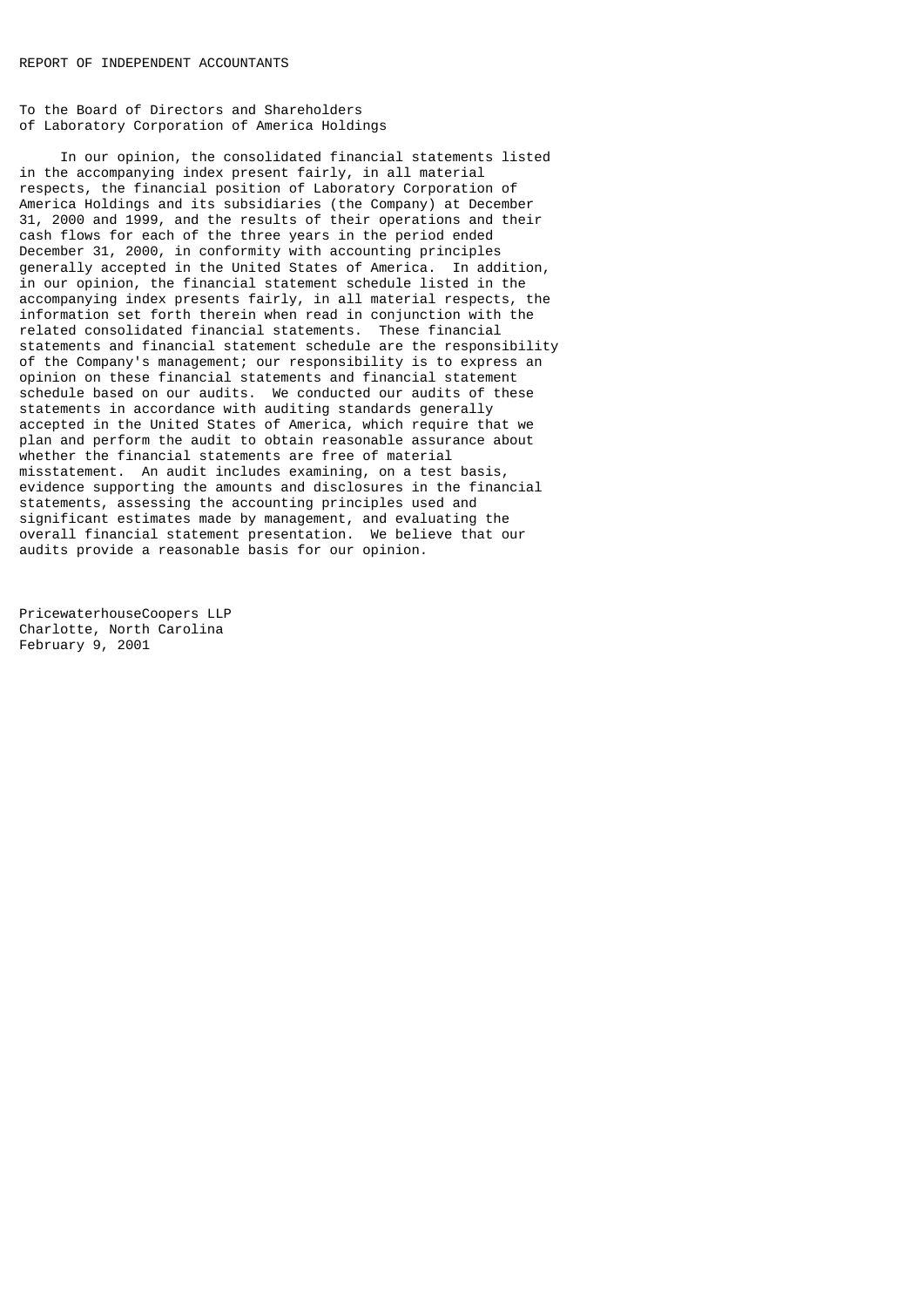## LABORATORY CORPORATION OF AMERICA HOLDINGS AND SUBSIDIARIES CONSOLIDATED BALANCE SHEETS (Dollars in millions, except share data)

|                                                                                                                                                                                                                                                                                  |                                    | December 31,          |
|----------------------------------------------------------------------------------------------------------------------------------------------------------------------------------------------------------------------------------------------------------------------------------|------------------------------------|-----------------------|
|                                                                                                                                                                                                                                                                                  | 2000<br>------                     | 1999<br>$\frac{1}{2}$ |
|                                                                                                                                                                                                                                                                                  |                                    |                       |
| <b>ASSETS</b>                                                                                                                                                                                                                                                                    |                                    |                       |
| Current assets:                                                                                                                                                                                                                                                                  |                                    |                       |
| Cash and cash equivalents<br>Accounts receivable, net                                                                                                                                                                                                                            | \$<br>48.8<br>368.0                | \$<br>40.3<br>348.0   |
| Inventories                                                                                                                                                                                                                                                                      | 31.6                               | 29.1                  |
| Prepaid expenses and other                                                                                                                                                                                                                                                       | 18.5                               | 37.5                  |
| Deferred income taxes                                                                                                                                                                                                                                                            | 44.8                               | 44.6                  |
|                                                                                                                                                                                                                                                                                  |                                    |                       |
| Total current assets                                                                                                                                                                                                                                                             | 511.7                              | 499.5                 |
| Property, plant and equipment, net                                                                                                                                                                                                                                               | 272.8                              | 273.2                 |
| Intangible assets, net                                                                                                                                                                                                                                                           | 865.7                              | 803.9                 |
| Other assets, net                                                                                                                                                                                                                                                                | 16.7                               | 13.6                  |
|                                                                                                                                                                                                                                                                                  |                                    | <u>.</u>              |
|                                                                                                                                                                                                                                                                                  | \$1,666.9                          | \$1,590.2             |
|                                                                                                                                                                                                                                                                                  | =========                          | $=$ =========         |
| LIABILITIES AND SHAREHOLDERS' EQUITY                                                                                                                                                                                                                                             |                                    |                       |
| Current liabilities:                                                                                                                                                                                                                                                             |                                    |                       |
| Accounts payable                                                                                                                                                                                                                                                                 | \$<br>52.8                         | \$<br>43.6            |
| Accrued expenses and other                                                                                                                                                                                                                                                       | 127.1                              | 107.0                 |
| Current portion of long-term debt                                                                                                                                                                                                                                                | 132.0                              | 95.0                  |
| Total current liabilities                                                                                                                                                                                                                                                        | <u> - - - - - - - - -</u><br>311.9 | 245.6                 |
|                                                                                                                                                                                                                                                                                  |                                    |                       |
| Revolving credit facility                                                                                                                                                                                                                                                        | $- -$                              | $ -$                  |
| Long-term debt, less current portion                                                                                                                                                                                                                                             | 346.5                              | 478.4                 |
| Capital lease obligations                                                                                                                                                                                                                                                        | 7.2                                | 4.4                   |
| Other liabilities                                                                                                                                                                                                                                                                | 123.9                              | 127.6                 |
| Commitments and contingent liabilities                                                                                                                                                                                                                                           | $\sim$ $-$                         | $ -$                  |
| Mandatorily redeemable preferred stock<br>$(30,000,000$ shares authorized):<br>Series A 8 1/2% Convertible<br>Exchangeable Preferred Stock,<br>\$0.10 par value, 4,363,178 shares<br>issued and outstanding at<br>December 31, 1999 (aggregate<br>preference value of \$218.2 at |                                    |                       |
| December 31, 1999)                                                                                                                                                                                                                                                               | - -                                | 213.4                 |
| Series B 8 1/2% Convertible Pay-in-Kind<br>Preferred Stock, \$0.10 par value,<br>6,971,970 shares issued and outstanding<br>at December 31, 1999 (aggregate<br>preference value of \$348.6 at<br>December 31, 1999)                                                              |                                    | 345.3                 |
| Shareholders' equity:                                                                                                                                                                                                                                                            |                                    |                       |
| Common stock, \$0.10 par value; 52,000,000<br>shares authorized; 34,869,623<br>and 12,878,958 shares issued and<br>outstanding at December 31,                                                                                                                                   |                                    |                       |
| 2000 and 1999, respectively<br>Additional paid-in capital                                                                                                                                                                                                                        | 3.5<br>1,051.7                     | 1.3<br>423.9          |
| Accumulated deficit                                                                                                                                                                                                                                                              | (168.0)                            | (245.5)               |
| Unearned restricted stock compensation                                                                                                                                                                                                                                           | (9.4)                              | (4.1)                 |
| Accumulated other comprehensive loss                                                                                                                                                                                                                                             | (0.4)                              | (0.1)                 |
|                                                                                                                                                                                                                                                                                  |                                    | ------                |
| Total shareholders' equity                                                                                                                                                                                                                                                       | 877.4<br>. <u>.</u>                | 175.5<br>.            |
|                                                                                                                                                                                                                                                                                  | \$1,666.9                          | \$1,590.2             |
|                                                                                                                                                                                                                                                                                  | =========                          | =========             |

The accompanying notes are an integral part of these consolidated financial statements.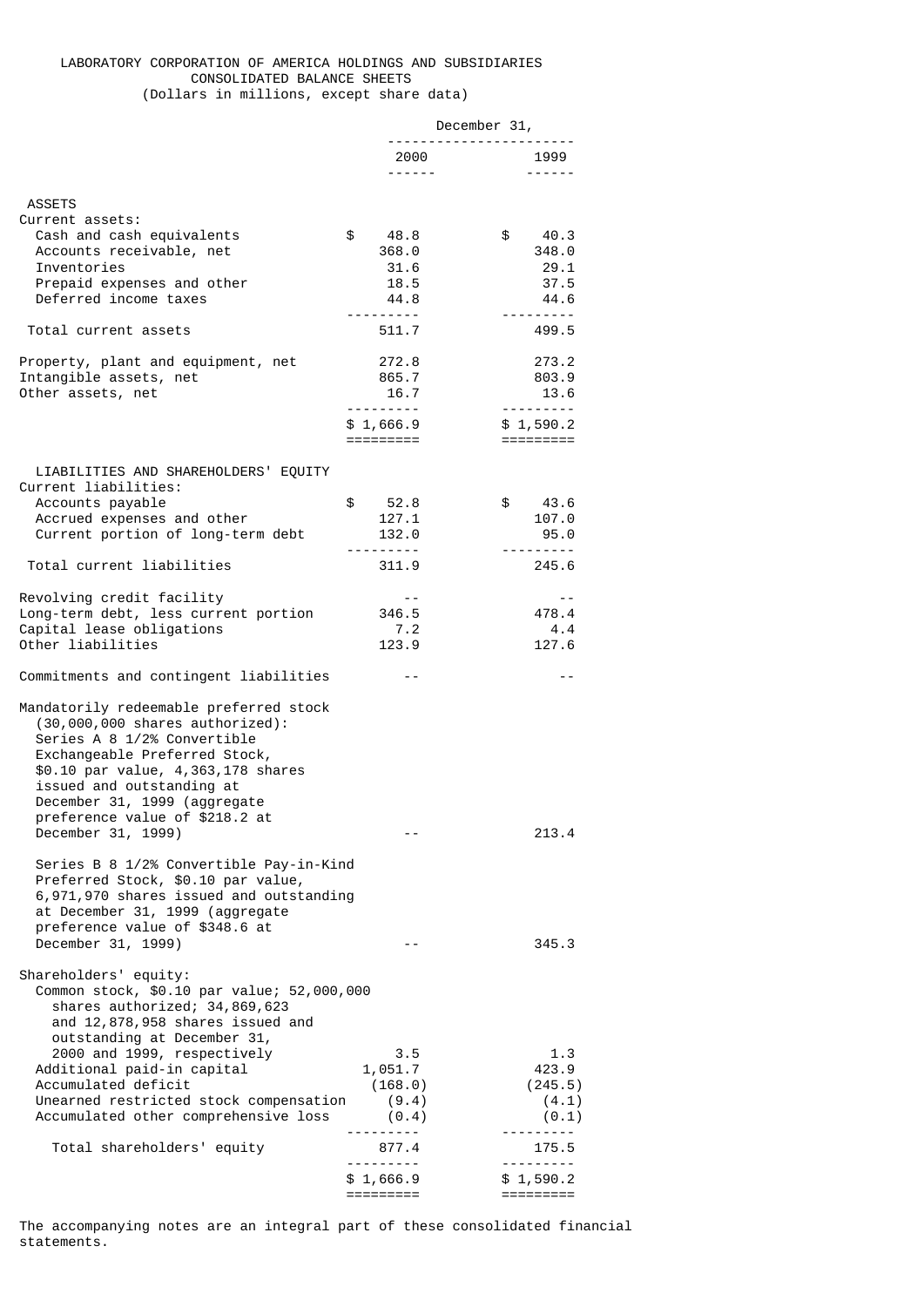# LABORATORY CORPORATION OF AMERICA HOLDINGS AND SUBSIDIARIES CONSOLIDATED STATEMENTS OF OPERATIONS (Dollars in millions, except per share data)

|                                                                                                               | Years Ended December 31,<br>------------------------------- |                                                                                                                                     |                   |  |
|---------------------------------------------------------------------------------------------------------------|-------------------------------------------------------------|-------------------------------------------------------------------------------------------------------------------------------------|-------------------|--|
|                                                                                                               |                                                             | 2000 1999 1998<br><u> - - - - - - - - - -</u>                                                                                       |                   |  |
| Net sales                                                                                                     |                                                             | $$1,919.3$ $$1,698.7$ $$1,612.6$                                                                                                    |                   |  |
| Cost of sales                                                                                                 |                                                             | $1,152.7$ $1,069.6$ $1,049.2$                                                                                                       | <u> 111111111</u> |  |
| Gross profit                                                                                                  |                                                             | 766.6 629.1 563.4                                                                                                                   |                   |  |
| Selling, general and<br>administrative expenses                                                               | 483.0                                                       | 448.2                                                                                                                               | 405.0             |  |
| Amortization of intangibles<br>and other assets                                                               | 33.5                                                        | $31.2$ $30.8$                                                                                                                       |                   |  |
| Restructuring charges                                                                                         | 4.5                                                         | and the state of<br>----------                                                                                                      |                   |  |
| Operating income                                                                                              | 245.6                                                       | 149.7 127.6                                                                                                                         |                   |  |
| Other income (expenses):<br>Gain (loss) on sale of assets<br>Net investment income (loss)<br>Interest expense |                                                             | $(1.0)$ $(1.7)$ $1.6$<br>$1.5$ $(0.9)$ $1.0$<br>$(38.5)$ $(41.6)$ $(48.7)$                                                          |                   |  |
| Earnings before income taxes                                                                                  |                                                             | <br>207.6 105.5                                                                                                                     | 81.5              |  |
| Provision for income taxes                                                                                    | 95.5                                                        | 40.1 12.7                                                                                                                           |                   |  |
| Net earnings                                                                                                  | $\frac{1}{2}$<br>112.1                                      |                                                                                                                                     | 65.4 68.8         |  |
| Less preferred stock dividends<br>Less accretion of mandatorily                                               |                                                             | $(34.3)$ $(49.6)$ $(43.6)$                                                                                                          |                   |  |
| redeemable preferred stock                                                                                    | (0.3)                                                       | $(0.8)$ $(0.8)$<br><u> - - - - - - - - - - - -</u>                                                                                  |                   |  |
| Net earnings attributable to<br>common shareholders                                                           |                                                             | $$77.5$ $$15.0$ $$24.4$<br>$$77.5$ $$15.0$ $$24.4$<br>$$77.5$ $$15.0$ $$24.4$<br>$$77.5$ $$15.0$ $$24.4$<br>$$77.5$ $$15.0$ $$24.4$ |                   |  |
| Basic earnings per common share:                                                                              |                                                             | ---------- --------- ---------                                                                                                      |                   |  |
| Diluted earnings per common share                                                                             | ==========                                                  | $$3.22$ \$ 1.16 \$ 1.95<br>==========                                                                                               |                   |  |

The accompanying notes are an integral part of these consolidated financial statements.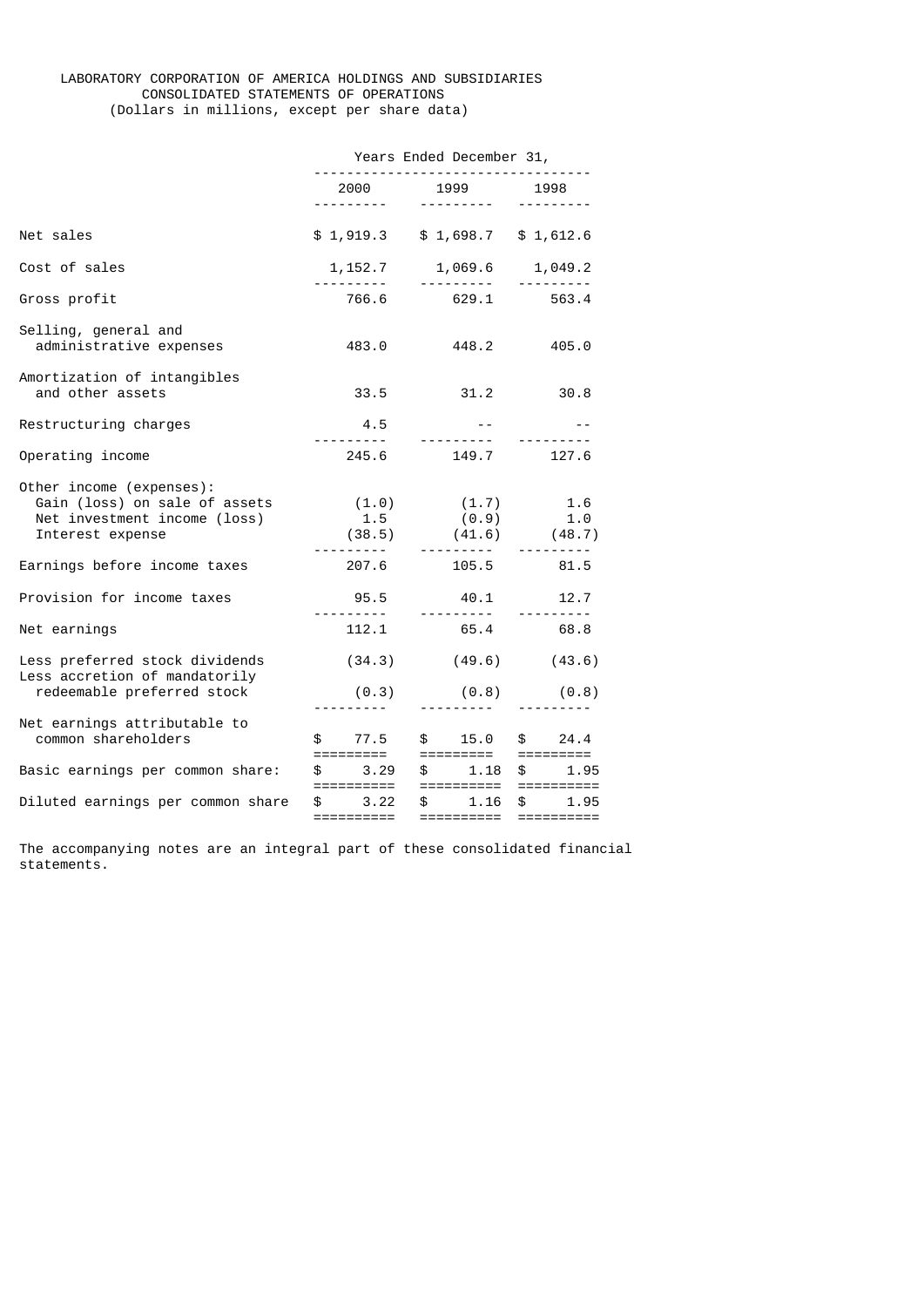# LABORATORY CORPORATION OF AMERICA HOLDINGS AND SUBSIDIARIES CONSOLIDATED STATEMENTS OF CHANGES IN SHAREHOLDERS' EQUITY (DOLLARS IN MILLIONS, EXCEPT PER SHARE DATA)

|                                                                                                  | Additional |               |  |                             |             |                      |
|--------------------------------------------------------------------------------------------------|------------|---------------|--|-----------------------------|-------------|----------------------|
|                                                                                                  | Common     |               |  | Paid-in                     | Accumulated |                      |
|                                                                                                  |            | Stock         |  | Capital                     |             | Deficit              |
|                                                                                                  |            | .             |  |                             |             |                      |
|                                                                                                  |            |               |  |                             |             |                      |
| BALANCE AT DECEMBER 31, 1997<br>Comprehensive earnings:                                          | \$         | 1.2           |  | \$ 412.8                    | \$          | (284.9)              |
| Net earnings<br>Other comprehensive earnings:<br>Change in valuation<br>allowance on securities, |            |               |  |                             |             | 68.8                 |
| net of tax                                                                                       |            |               |  |                             |             |                      |
| Comprehensive earnings                                                                           |            |               |  | ----------<br>$ -$          |             | 68.8                 |
| Issuance of common stock                                                                         |            | $- -$         |  | 2.9                         |             | $- -$                |
| Preferred stock dividends<br>Accretion of mandatorily                                            |            | $- -$         |  | $\sim$ $\sim$               |             | (43.6)               |
| redeemable preferred stock                                                                       |            | $- -$         |  | <u>.</u>                    |             | (0.8)                |
|                                                                                                  |            |               |  |                             |             |                      |
| BALANCE AT DECEMBER 31, 1998<br>Comprehensive earnings:                                          |            | 1.2           |  | 415.7                       |             | (260.5)              |
| Net earnings<br>Other comprehensive earnings:                                                    |            |               |  | $- -$                       |             | 65.4                 |
| Foreign currency translation                                                                     |            | $- -$         |  | $- -$                       |             |                      |
| adjustments<br>Change in valuation allowance                                                     |            |               |  |                             |             | - -                  |
| on securities, net of tax                                                                        |            |               |  |                             |             |                      |
|                                                                                                  |            |               |  | ---------                   |             |                      |
| Comprehensive earnings                                                                           |            | $- -$         |  | $\sim$ $-$                  |             | 65.4                 |
| Issuance of common stock                                                                         |            | 0.1           |  | 3.7                         |             |                      |
| Issuance of restricted stock awards<br>Amortization of unearned                                  |            | $\sim$ $\sim$ |  | 4.5                         |             | $ -$                 |
| restricted stock compensation                                                                    |            | $- -$         |  | $- -$                       |             | $- -$                |
| Preferred stock dividends                                                                        |            | $ -$          |  |                             |             | (49.6)               |
| Accretion of mandatorily                                                                         |            |               |  |                             |             |                      |
| redeemable preferred stock                                                                       | --------   | $- -$         |  |                             |             | (0.8)                |
| BALANCE AT DECEMBER 31, 1999<br>Comprehensive earnings:                                          |            | 1.3           |  | 423.9                       |             | (245.5)              |
| Net earnings<br>Other comprehensive earnings:                                                    |            |               |  |                             |             | 112.1                |
| Foreign currency translation                                                                     |            |               |  |                             |             |                      |
| adjustments                                                                                      |            |               |  |                             |             |                      |
|                                                                                                  | --------   |               |  | <u> - - - - - - - - - -</u> |             | ---------            |
| Comprehensive earnings                                                                           |            |               |  |                             |             | 112.1                |
| Issuance of common stock                                                                         |            | 0.1           |  | 17.7                        |             | $ -$                 |
| Issuance of restricted stock awards<br>Amortization of unearned                                  |            | $ -$          |  | 9.3                         |             | $-$                  |
| restricted stock compensation<br>Income tax benefit from stock                                   |            |               |  | - -                         |             | - -                  |
| options exercised<br>Conversion of preferred stock                                               |            |               |  | 19.0                        |             |                      |
| into common stock                                                                                |            | 2.1           |  | 581.8                       |             |                      |
| Preferred stock dividends                                                                        |            | $ -$          |  | - -                         |             | (34.3)               |
| Accretion of mandatorily<br>redeemable preferred stock                                           |            |               |  |                             |             | (0.3)                |
|                                                                                                  |            |               |  |                             |             |                      |
| BALANCE AT DECEMBER 31, 2000                                                                     | =========  | 3.5           |  | \$1,051.7<br>=========      | \$          | (168.0)<br>========= |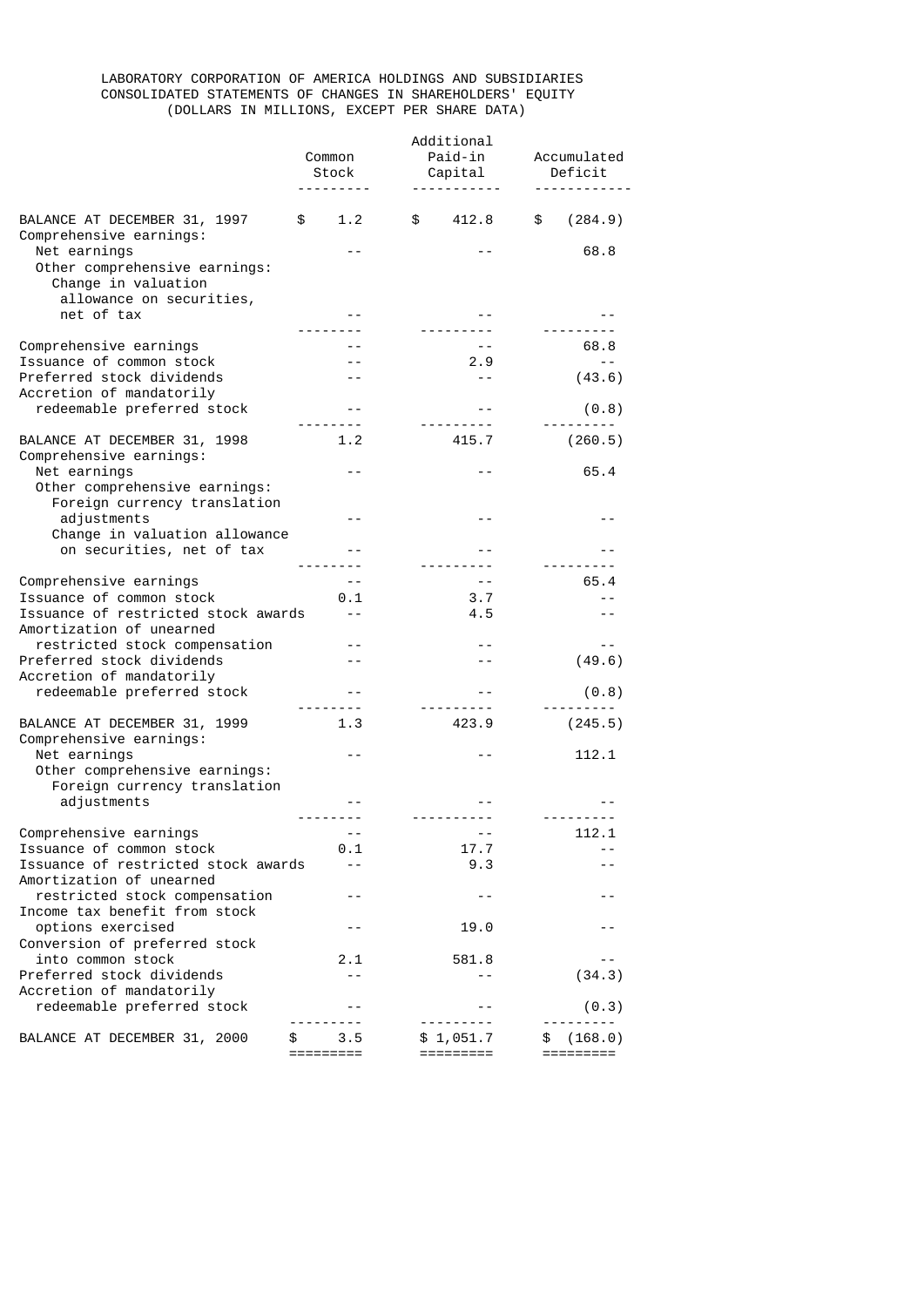|                                                                                        | Unearned<br>Restricted | Accumulated<br>Other<br>Comprehensive<br>Stock Comprehensive<br>Compensation Income (loss)<br>-------------                                                                                                                                                                                                                                                                                                                                                                       | Total<br>Shareholders'<br>Equity<br>------------                                                                                                                                                                                                                                                                                                                                                                                                                                               |
|----------------------------------------------------------------------------------------|------------------------|-----------------------------------------------------------------------------------------------------------------------------------------------------------------------------------------------------------------------------------------------------------------------------------------------------------------------------------------------------------------------------------------------------------------------------------------------------------------------------------|------------------------------------------------------------------------------------------------------------------------------------------------------------------------------------------------------------------------------------------------------------------------------------------------------------------------------------------------------------------------------------------------------------------------------------------------------------------------------------------------|
| BALANCE AT DECEMBER 31, 1997<br>Comprehensive income:                                  | \$<br>$ -$             | \$                                                                                                                                                                                                                                                                                                                                                                                                                                                                                | 129.1<br>\$                                                                                                                                                                                                                                                                                                                                                                                                                                                                                    |
| Net income<br>Other comprehensive income:                                              |                        |                                                                                                                                                                                                                                                                                                                                                                                                                                                                                   | 68.8                                                                                                                                                                                                                                                                                                                                                                                                                                                                                           |
| Change in valuation allowance<br>on securities, net of tax                             | $- -$                  | (2.0)<br>-------                                                                                                                                                                                                                                                                                                                                                                                                                                                                  | (2.0)                                                                                                                                                                                                                                                                                                                                                                                                                                                                                          |
| Comprehensive income                                                                   | $- -$                  | (2.0)                                                                                                                                                                                                                                                                                                                                                                                                                                                                             | 66.8                                                                                                                                                                                                                                                                                                                                                                                                                                                                                           |
| Issuance of common stock<br>Preferred stock dividends<br>Accretion of mandatorily      | $- -$                  | $- -$                                                                                                                                                                                                                                                                                                                                                                                                                                                                             | 2.9<br>(43.6)                                                                                                                                                                                                                                                                                                                                                                                                                                                                                  |
| redeemable preferred stock                                                             | $- -$                  | $- -$                                                                                                                                                                                                                                                                                                                                                                                                                                                                             | (0.8)                                                                                                                                                                                                                                                                                                                                                                                                                                                                                          |
|                                                                                        |                        |                                                                                                                                                                                                                                                                                                                                                                                                                                                                                   |                                                                                                                                                                                                                                                                                                                                                                                                                                                                                                |
| BALANCE AT DECEMBER 31, 1998<br>Comprehensive income:                                  | $- -$                  | (2.0)                                                                                                                                                                                                                                                                                                                                                                                                                                                                             | 154.4                                                                                                                                                                                                                                                                                                                                                                                                                                                                                          |
| Net income<br>Other comprehensive income:                                              | $- -$                  |                                                                                                                                                                                                                                                                                                                                                                                                                                                                                   | 65.4                                                                                                                                                                                                                                                                                                                                                                                                                                                                                           |
| Foreign currency translation<br>adjustments<br>Change in valuation allowance           | $- -$                  | (0.1)                                                                                                                                                                                                                                                                                                                                                                                                                                                                             | (0.1)                                                                                                                                                                                                                                                                                                                                                                                                                                                                                          |
| on securities, net of tax                                                              | $- -$                  | 2.0                                                                                                                                                                                                                                                                                                                                                                                                                                                                               | 2.0                                                                                                                                                                                                                                                                                                                                                                                                                                                                                            |
| Comprehensive income                                                                   |                        | $\frac{1}{2} \left( \frac{1}{2} \right) \left( \frac{1}{2} \right) \left( \frac{1}{2} \right) \left( \frac{1}{2} \right) \left( \frac{1}{2} \right) \left( \frac{1}{2} \right) \left( \frac{1}{2} \right) \left( \frac{1}{2} \right) \left( \frac{1}{2} \right) \left( \frac{1}{2} \right) \left( \frac{1}{2} \right) \left( \frac{1}{2} \right) \left( \frac{1}{2} \right) \left( \frac{1}{2} \right) \left( \frac{1}{2} \right) \left( \frac{1}{2} \right) \left( \frac$<br>1.9 | $\begin{array}{cccccccccccccc} \multicolumn{2}{c}{} & \multicolumn{2}{c}{} & \multicolumn{2}{c}{} & \multicolumn{2}{c}{} & \multicolumn{2}{c}{} & \multicolumn{2}{c}{} & \multicolumn{2}{c}{} & \multicolumn{2}{c}{} & \multicolumn{2}{c}{} & \multicolumn{2}{c}{} & \multicolumn{2}{c}{} & \multicolumn{2}{c}{} & \multicolumn{2}{c}{} & \multicolumn{2}{c}{} & \multicolumn{2}{c}{} & \multicolumn{2}{c}{} & \multicolumn{2}{c}{} & \multicolumn{2}{c}{} & \multicolumn{2}{c}{} & \$<br>67.3 |
| Issuance of common stock                                                               | $- -$                  | $- -$                                                                                                                                                                                                                                                                                                                                                                                                                                                                             | 3.8                                                                                                                                                                                                                                                                                                                                                                                                                                                                                            |
| Issuance of restricted stock awards<br>Amortization of unearned                        | (4.5)                  | $\sim$ $\sim$                                                                                                                                                                                                                                                                                                                                                                                                                                                                     | $\sim$ $\sim$                                                                                                                                                                                                                                                                                                                                                                                                                                                                                  |
| restricted stock compensation<br>Preferred stock dividends<br>Accretion of mandatorily | $\theta$ .4<br>$- -$   | $- -$                                                                                                                                                                                                                                                                                                                                                                                                                                                                             | 0.4<br>(49.6)                                                                                                                                                                                                                                                                                                                                                                                                                                                                                  |
| redeemable preferred stock                                                             | $- -$                  |                                                                                                                                                                                                                                                                                                                                                                                                                                                                                   | (0.8)                                                                                                                                                                                                                                                                                                                                                                                                                                                                                          |
|                                                                                        |                        |                                                                                                                                                                                                                                                                                                                                                                                                                                                                                   |                                                                                                                                                                                                                                                                                                                                                                                                                                                                                                |
| BALANCE AT DECEMBER 31, 1999<br>Comprehensive income:                                  | (4.1)                  | (0.1)                                                                                                                                                                                                                                                                                                                                                                                                                                                                             | 175.5                                                                                                                                                                                                                                                                                                                                                                                                                                                                                          |
| Net income<br>Other comprehensive income:                                              |                        |                                                                                                                                                                                                                                                                                                                                                                                                                                                                                   | 112.1                                                                                                                                                                                                                                                                                                                                                                                                                                                                                          |
| Foreign currency translation<br>adjustments                                            | $- -$                  | (0.3)<br>------                                                                                                                                                                                                                                                                                                                                                                                                                                                                   | (0.3)<br>-------                                                                                                                                                                                                                                                                                                                                                                                                                                                                               |
| Comprehensive income                                                                   |                        | (0.3)                                                                                                                                                                                                                                                                                                                                                                                                                                                                             | 111.8                                                                                                                                                                                                                                                                                                                                                                                                                                                                                          |
| Issuance of common stock<br>Issuance of restricted stock awards                        | (9.3)                  |                                                                                                                                                                                                                                                                                                                                                                                                                                                                                   | 17.8<br>$- -$                                                                                                                                                                                                                                                                                                                                                                                                                                                                                  |
| Amortization of unearned                                                               |                        |                                                                                                                                                                                                                                                                                                                                                                                                                                                                                   |                                                                                                                                                                                                                                                                                                                                                                                                                                                                                                |
| restricted stock compensation<br>Income tax benefit from stock                         | 4.0                    |                                                                                                                                                                                                                                                                                                                                                                                                                                                                                   | 4.0                                                                                                                                                                                                                                                                                                                                                                                                                                                                                            |
| options exercised<br>Conversion of preferred stock                                     | - -                    | $- -$                                                                                                                                                                                                                                                                                                                                                                                                                                                                             | 19.0                                                                                                                                                                                                                                                                                                                                                                                                                                                                                           |
| into common stock                                                                      |                        |                                                                                                                                                                                                                                                                                                                                                                                                                                                                                   | 583.9                                                                                                                                                                                                                                                                                                                                                                                                                                                                                          |
| Preferred stock dividends<br>Accretion of mandatorily                                  |                        |                                                                                                                                                                                                                                                                                                                                                                                                                                                                                   | (34.3)                                                                                                                                                                                                                                                                                                                                                                                                                                                                                         |
| redeemable preferred stock                                                             |                        |                                                                                                                                                                                                                                                                                                                                                                                                                                                                                   | (0.3)                                                                                                                                                                                                                                                                                                                                                                                                                                                                                          |
| BALANCE AT DECEMBER 31, 2000                                                           | (9.4)<br>====          | (0.4)                                                                                                                                                                                                                                                                                                                                                                                                                                                                             | 877.4<br>=======                                                                                                                                                                                                                                                                                                                                                                                                                                                                               |

The accompanying notes are an integral part of these consolidated financial statements.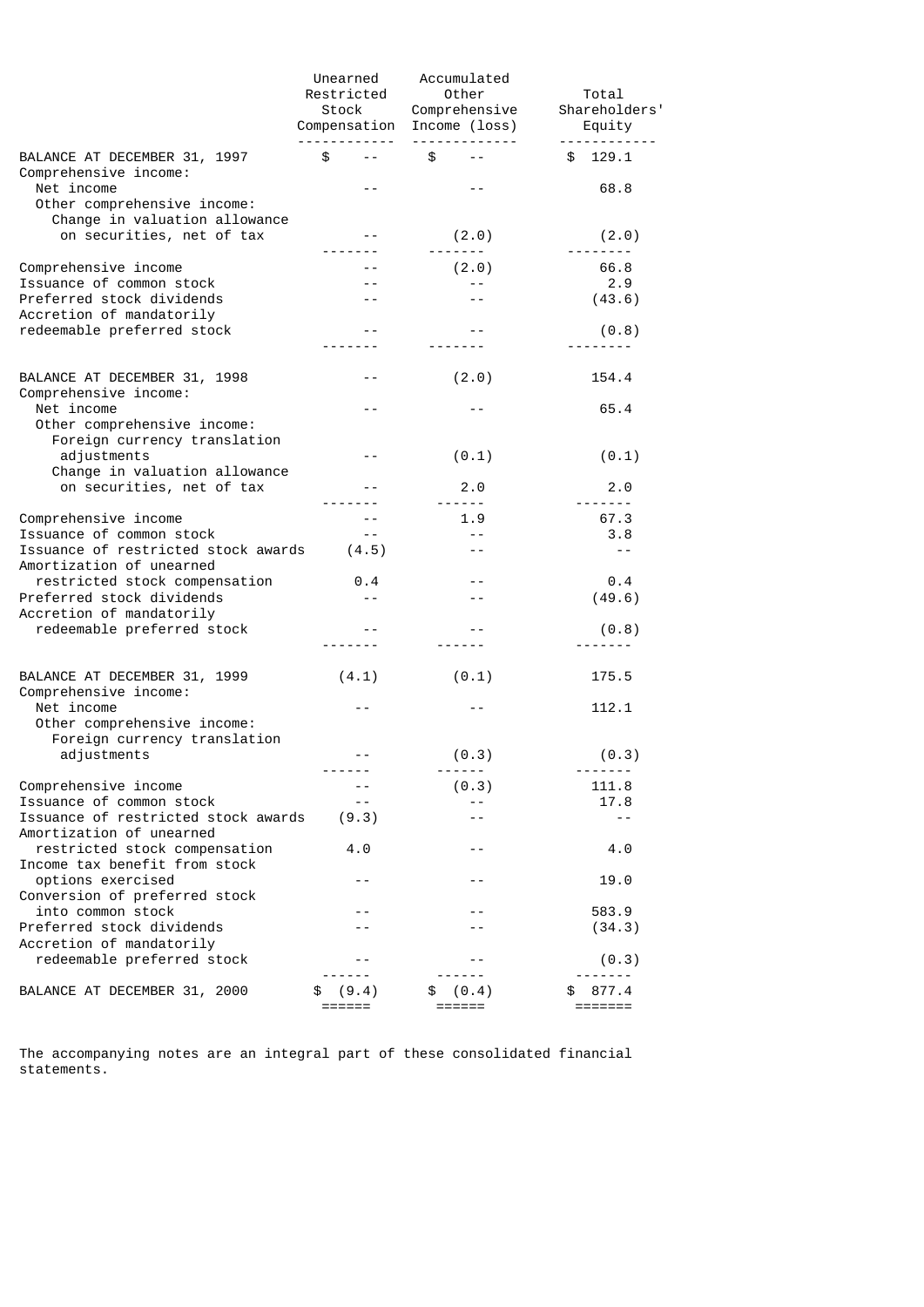# LABORATORY CORPORATION OF AMERICA HOLDINGS AND SUBSIDIARIES CONSOLIDATED STATEMENTS OF CASH FLOWS (Dollars in millions, except per share data)

|                                                                                           | Years Ended December 31,<br>------------------------------- |                             |                       |
|-------------------------------------------------------------------------------------------|-------------------------------------------------------------|-----------------------------|-----------------------|
|                                                                                           |                                                             |                             | $- - - - - - -$       |
| CASH FLOWS FROM OPERATING ACTIVITIES:                                                     |                                                             |                             |                       |
| Net earnings                                                                              | \$112.1                                                     | \$65.4                      | $\frac{1}{2}$<br>68.8 |
| Adjustments to reconcile net earnings<br>to net cash provided by<br>operating activities: |                                                             |                             |                       |
| Net (gains) losses on disposals                                                           | 1.0                                                         | 1.7                         | (1.6)                 |
| Depreciation and amortization                                                             | 89.6                                                        | 83.8                        | 82.8                  |
| Deferred compensation                                                                     | 4.0                                                         | 0.4                         | $\sim$ $-$            |
| Investment loss                                                                           | $\sim$ $ \sim$                                              | 4.2                         | $- -$                 |
| Deferred income taxes                                                                     | (3.2)                                                       | 37.0                        | 29.3                  |
| Change in assets and liabilities:<br>Net change in restructuring                          |                                                             |                             |                       |
| reserves<br>Decrease(increase) in accounts                                                | (1.2)                                                       | (6.2)                       | (5.6)                 |
| receivable, net                                                                           | (15.9)                                                      | 27.4                        | (46.6)                |
| Decrease (increase) in inventories<br>Decrease(increase) in prepaid                       | (2.1)                                                       | 1.6                         | 5.2                   |
| expenses and other<br>Change in income taxes                                              | 21.3                                                        | (24.6)                      | 4.7                   |
| receivable<br>Increase (decrease) in accounts                                             | $- -$                                                       | 11.2                        | (2.4)                 |
| payable<br>Increase (decrease) in accrued                                                 | 7.9                                                         | (6.2)                       | (5.7)                 |
| expenses and other                                                                        | 32.9                                                        | $(15.4)$ $(5.0)$            |                       |
| Other, net                                                                                | 0.3<br><u>.</u>                                             | 0.2<br><u>.</u>             | 1.2<br>$- - - - - -$  |
| Net cash provided by operating                                                            |                                                             |                             |                       |
| activities                                                                                | 246.7<br><u>.</u>                                           | 180.5<br><u>.</u>           | 125.1                 |
| CASH FLOWS FROM INVESTING ACTIVITIES:                                                     |                                                             |                             |                       |
| Capital expenditures                                                                      | (55.5)                                                      | $(69.4)$ $(58.7)$           |                       |
| Proceeds from sale of assets                                                              | 1.4                                                         | 1.1                         | 12.6                  |
| Acquisitions of businesses                                                                | (94.9)                                                      | $\sim$ 100 $\sim$           |                       |
| Deferred payments on acquisitions                                                         | (1.0)                                                       | $(8.7)$ $(23.7)$<br>$(6.8)$ |                       |
| Refund of lease guaranty                                                                  | $- -$                                                       | $\sim$ $ \sim$              | 8.0                   |
| Net cash used for investing                                                               |                                                             |                             | $- - - - - -$         |
| activities                                                                                | (150.0)                                                     | (77.0)                      | (68.6)                |
|                                                                                           | -------                                                     |                             | ------                |
|                                                                                           |                                                             |                             |                       |

(continued)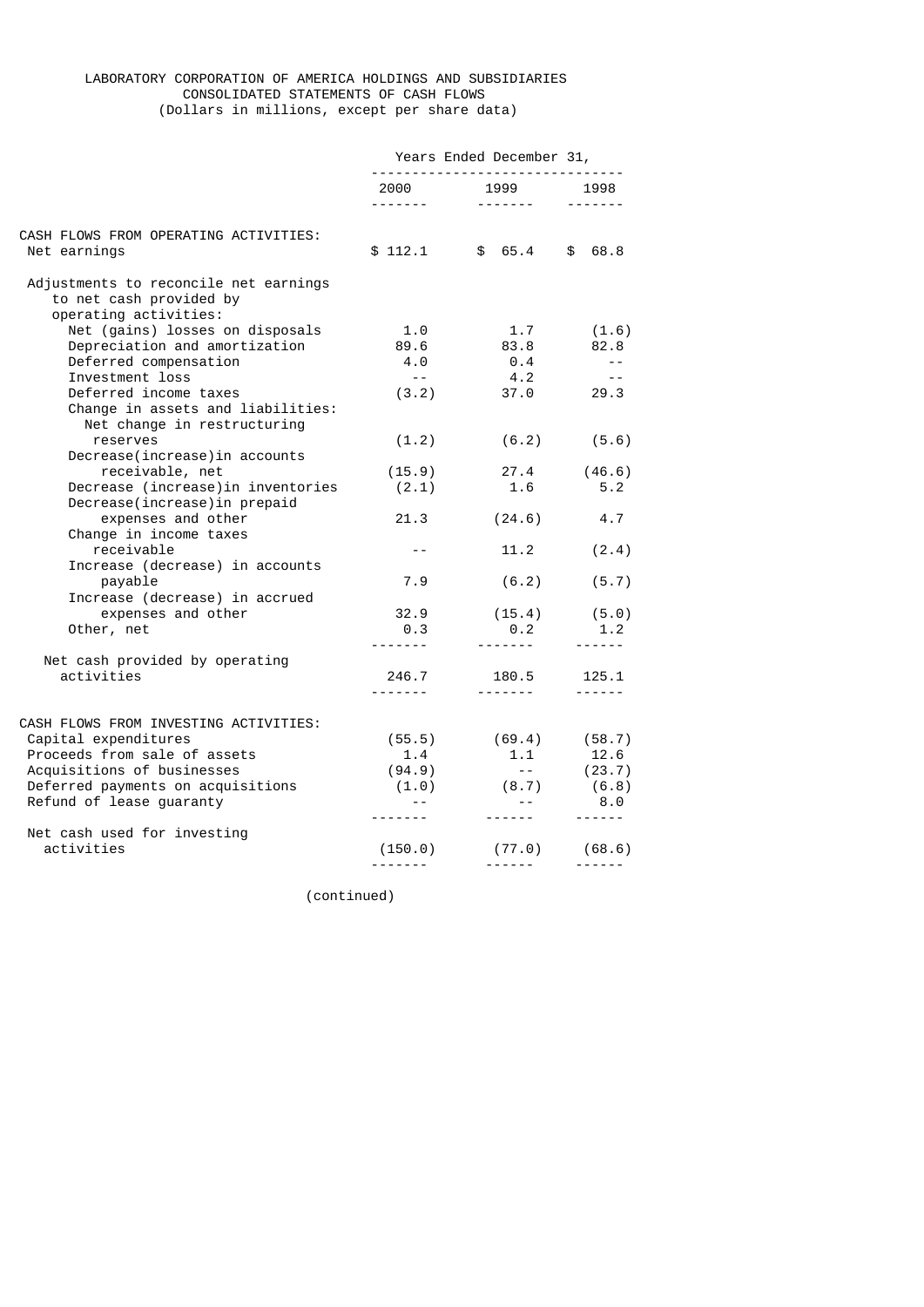### LABORATORY CORPORATION OF AMERICA HOLDINGS AND SUBSIDIARIES CONSOLIDATED STATEMENTS OF CASH FLOWS (Dollars in millions, except per share data)

|                                                                             | Years Ended December 31,<br>------------------------------- |                                 |                             |
|-----------------------------------------------------------------------------|-------------------------------------------------------------|---------------------------------|-----------------------------|
|                                                                             | 2000                                                        | 1999<br><u> - - - - - - - -</u> | 1998<br>-------             |
| CASH FLOWS FROM FINANCING ACTIVITIES:<br>Proceeds from revolving credit     |                                                             |                                 |                             |
| facilities<br>Payments on revolving credit                                  | \$<br>$ -$                                                  | \$<br>40.0                      | \$40.0                      |
| facilities                                                                  | $- -$                                                       | (40.0)                          | (80.0)                      |
| Payments on long-term debt                                                  | (95.0)                                                      | (70.3)                          |                             |
| Payments on long-term lease obligations                                     | (1.2)                                                       | (0.8)                           | (1.5)                       |
| Payment of preferred stock dividends<br>Net proceeds from issuance of stock | (9.5)                                                       | (18.5)                          | (18.5)                      |
| to employees                                                                | 17.8<br><u>.</u>                                            | 3.8                             | 2.9<br>$- - - - - - - -$    |
| Net cash used for<br>financing activities                                   | (87.9)                                                      | (85.8)                          | (57.1)                      |
|                                                                             | <u>.</u>                                                    |                                 |                             |
| Effect of exchange rate changes on<br>cash and cash equivalents             | (0.3)                                                       | (0.1)                           | - -                         |
|                                                                             |                                                             |                                 |                             |
| Net increase (decrease) in cash<br>and cash equivalents                     | 8.5                                                         | 17.6                            | (0.6)                       |
| Cash and cash equivalents at                                                |                                                             |                                 |                             |
| beginning of year                                                           | 40.3<br>-------                                             | 22.7<br>--------                | 23.3<br>- - - - - - -       |
| Cash and cash equivalents at<br>end of year                                 | 48.8<br>\$                                                  | \$40.3                          | 22.7<br>\$                  |
|                                                                             | $=$ $=$ $=$ $=$ $=$ $=$ $=$                                 |                                 | $=$ $=$ $=$ $=$ $=$ $=$ $=$ |
| Supplemental schedule of cash                                               |                                                             |                                 |                             |
| flow information:<br>Cash paid (received) during the year                   |                                                             |                                 |                             |
| for:                                                                        |                                                             |                                 |                             |
| Interest                                                                    | \$<br>40.7                                                  | \$41.8                          | \$47.5                      |
| Income taxes, net of refunds                                                | 48.8                                                        | 23.9                            | (12.2)                      |
| Disclosure of non-cash financing<br>and investing activities:               |                                                             |                                 |                             |
| Preferred stock dividends                                                   | 24.8                                                        | 31.1                            | 25.1                        |
| Accretion of mandatorily redeemable<br>preferred stock                      | 0.3                                                         | 0.8                             | 0.8                         |
| Unrealized loss on securities available-                                    |                                                             |                                 |                             |
| for-sale (net of tax)<br>Conversion of preferred stock into                 | $ -$                                                        |                                 | 2.0                         |
| common stock                                                                | 583.9                                                       | $ -$                            | $ -$                        |

The accompanying notes are an integral part of these consolidated financial statements.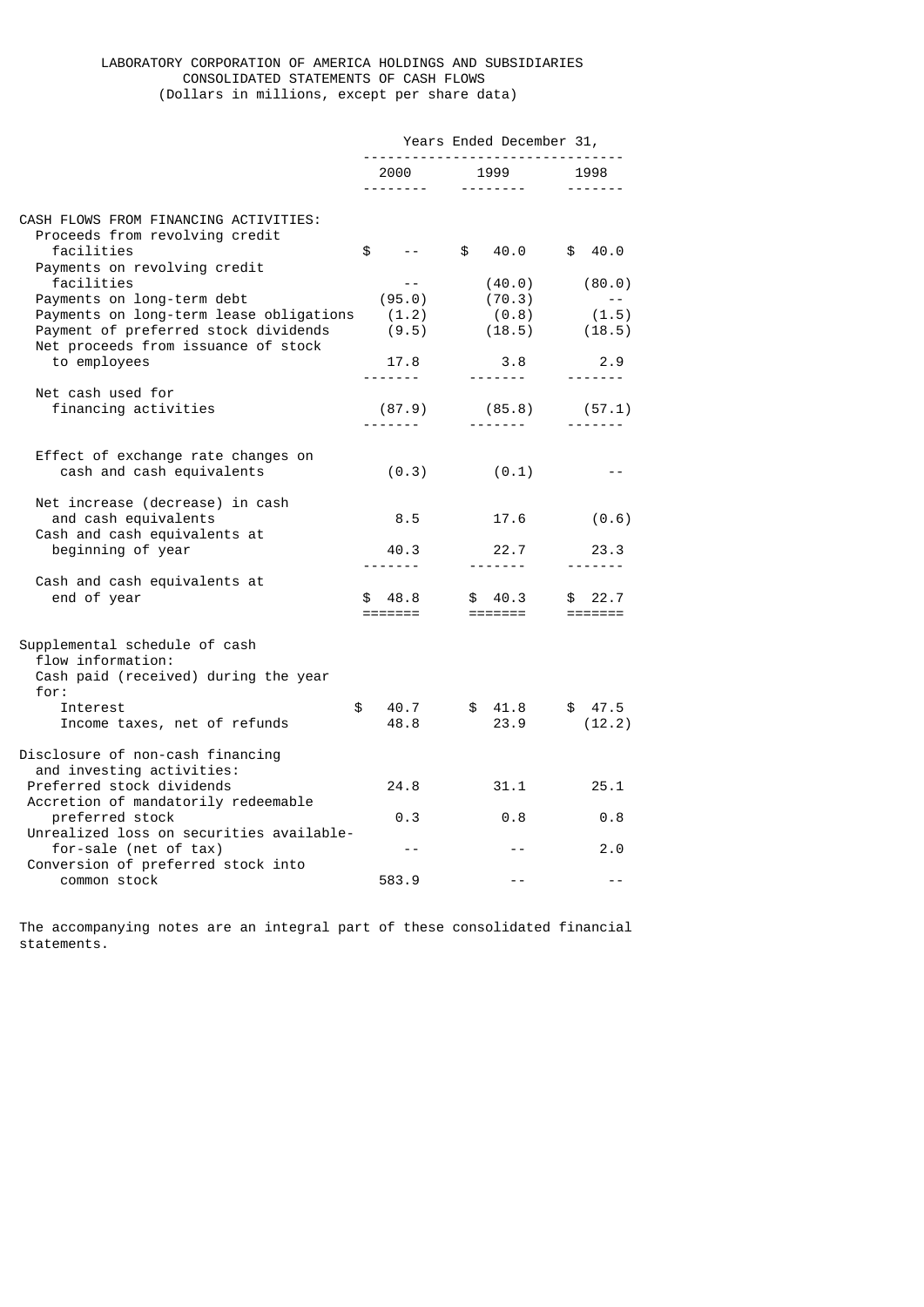#### 1. SUMMARY OF SIGNIFICANT ACCOUNTING POLICIES

Basis of Financial Statement Presentation:

 Laboratory Corporation of America Holdings and its subsidiaries ("Company") is the second largest independent clinical laboratory company in the United States based on 2000 net revenues. Through a national network of laboratories, the Company offers a broad range of testing services used by the medical profession in the diagnosis, monitoring and treatment of disease and other clinical states. Since its founding in 1971, the Company has grown into a network of 24 primary testing facilities and approximately 1,200 service sites consisting of branches, patient service centers and STAT laboratories, serving clients in 50 states.

 The consolidated financial statements include the accounts of Laboratory Corporation of America Holdings and its subsidiaries after elimination of all material intercompany accounts and transactions. During 2000, the Company added two new subsidiaries through acquisitions: POISONLAB, INC. and National Genetics Institute, Inc. (NGI). Disclosure of certain business combination transactions is included in Note 2 - Business Acquisitions.

 The financial statements of the Company's foreign subsidiary are measured using the local currency as the functional currency. Assets and liabilities are translated at exchange rates as of the balance sheet date. Revenues and expenses are translated at average monthly exchange rates prevailing during the year. Resulting translation adjustments are included in "Accumulated other comprehensive loss".

#### Cash Equivalents:

 Cash equivalents (primarily investments in money market funds, time deposits, commercial paper and Eurodollars which have original maturities of three months or less at the date of purchase) are carried at cost which approximates market. As a result of the Company's cash management system, checks issued but not presented to the banks for payment may create negative book cash balances. Such negative balances are included in trade accounts payable and totaled \$11.6 and \$10.7 at December 31, 2000 and 1999, respectively.

### Inventories:

 Inventories, consisting primarily of purchased laboratory supplies, are stated at the lower of cost (first-in, first-out) or market.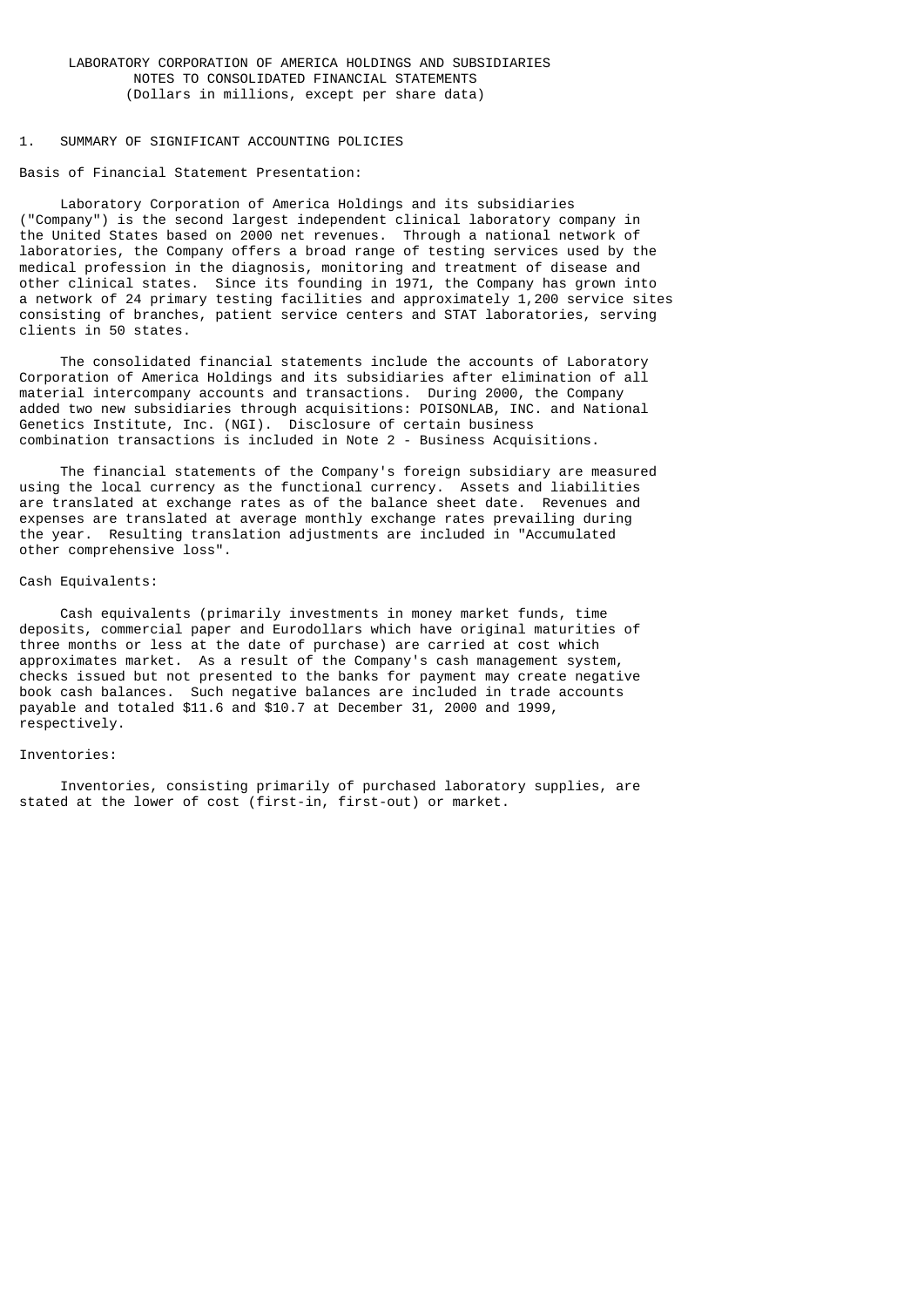Financial Instruments:

 Interest rate swap agreements, which are used by the Company in the management of interest rate exposure, are accounted for on an accrual basis. Amounts to be paid or received under such agreements are recognized as interest income or expense in the periods in which they accrue.

Property, Plant and Equipment:

 Property, plant and equipment are recorded at cost. The cost of properties held under capital leases is equal to the lower of the net present value of the minimum lease payments or the fair value of the leased property at the inception of the lease. Depreciation and amortization expense is computed on all classes of assets based on their estimated useful lives, as indicated below, using principally the straight-line method.

|                                     | Years    |
|-------------------------------------|----------|
|                                     |          |
| Buildings and building improvements | -35      |
| Machinery and equipment             | $3 - 10$ |
| Furniture and fixtures              | $5 - 10$ |

 Leasehold improvements and assets held under capital leases are amortized over the shorter of their estimated lives or the period of the related leases. Expenditures for repairs and maintenance are charged to operations as incurred. Retirements, sales and other disposals of assets are recorded by removing the cost and accumulated depreciation from the related accounts with any resulting gain or loss reflected in operations.

#### Capitalized Software Costs:

 The Company capitalizes purchased software which is ready for service and capitalizes software development costs incurred on significant projects starting from the time that the preliminary project stage is completed and management commits to funding a project until the project is substantially complete and the software is ready for its intended use. Capitalized costs include direct material and service costs and payroll and payroll-related costs. Research and development costs and other computer software maintenance costs related to software development are expensed as incurred. Capitalized software costs are amortized using the straight-line method over the estimated useful life of the underlying system, generally five years.

#### Fair Value of Financial Instruments:

 The carrying amounts of cash and cash equivalents, accounts receivable, income taxes receivable and accounts payable are considered to be representative of their respective fair values due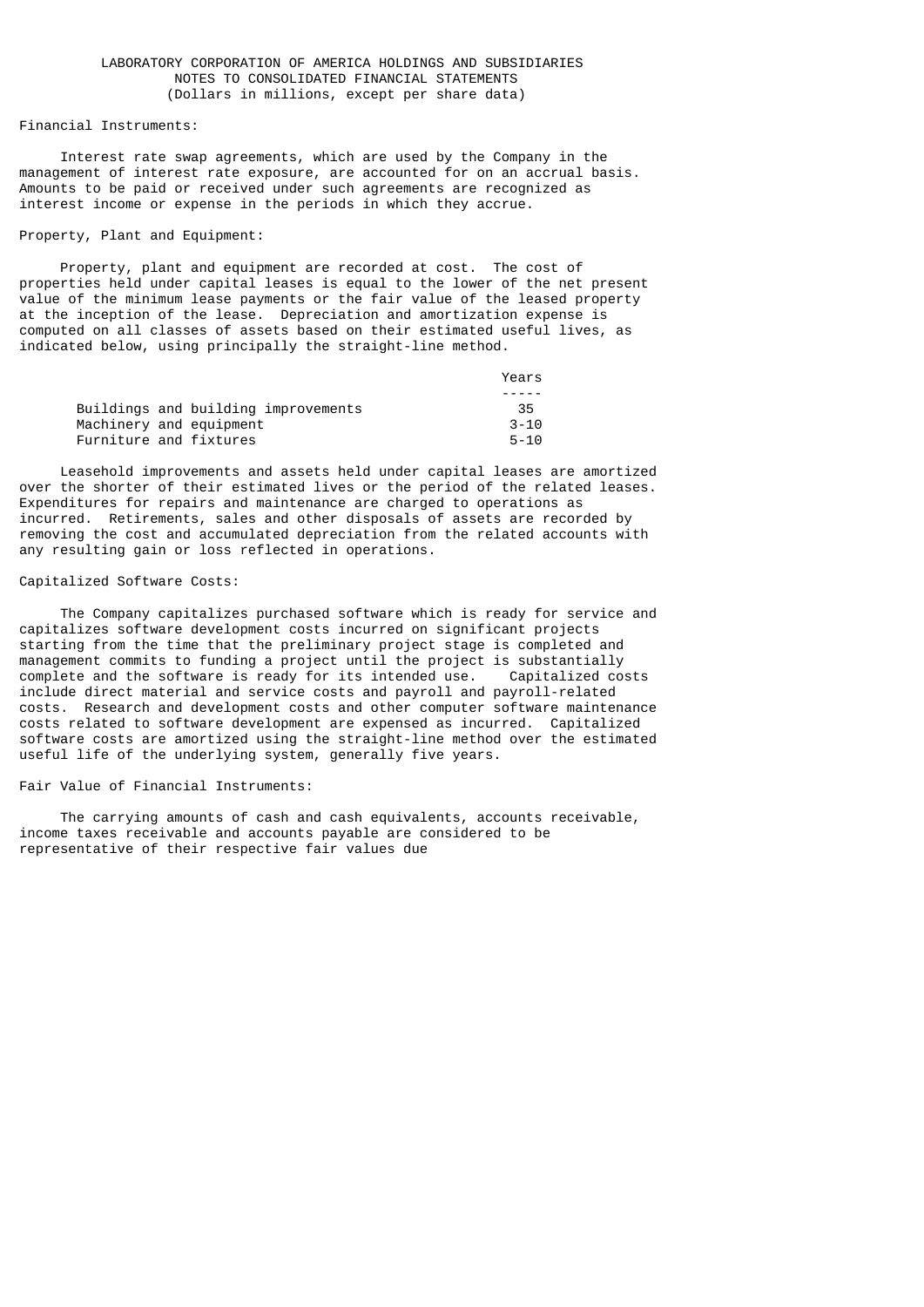to their short-term nature. The carrying amounts of the revolving credit facility and long-term debt are considered to be representative of their respective fair values as their interest rates are based on market rates.

#### Concentration of Credit Risk:

 Financial instruments that potentially subject the Company to concentrations of credit risk consist primarily of cash, cash equivalents and accounts receivable.

 The Company maintains cash and cash equivalents with various major financial institutions. The total cash balances on deposit that exceeded the balances insured by the F.D.I.C., was approximately \$42.0 at December 31, 2000.

 Substantially all of the Company's accounts receivable are with companies and individuals in the health care industry. However, concentrations of credit risk are limited due to the number of the Company's clients as well as their dispersion across many different geographic regions.

### Revenue Recognition:

 Sales are recognized on the accrual basis at the time test results are reported, which approximates when services are provided. Services are provided to certain patients covered by various third-party payor programs including the Medicare and Medicaid programs. Billings for services under third-party payor programs are included in sales net of allowances for contractual discounts and allowances for differences between the amounts billed and estimated program payment amounts. Adjustments to the estimated payment amounts based on final settlement with the programs are recorded upon settlement as an adjustment to revenue. In 2000, 1999 and 1998, approximately 16%, 20% and 22%, respectively, of the Company's revenues were derived from tests performed for beneficiaries of Medicare and Medicaid programs.

#### Income Taxes:

 The Company accounts for income taxes utilizing the asset and liability method. Under this method deferred tax assets and liabilities are recognized for the future tax consequences attributable to differences between the financial statement carrying amounts of existing assets and liabilities and their respective tax bases and for tax loss carryforwards. Deferred tax assets and liabilities are measured using enacted tax rates expected to apply to taxable income in the years in which those temporary differences are expected to be recovered or settled. The effect on deferred tax assets and liabilities of a change in tax rates is recognized in income in the period that includes the enactment date. Future tax benefits, such as net operating loss carryforwards, are recognized to the extent that realization of such benefits are more likely than not.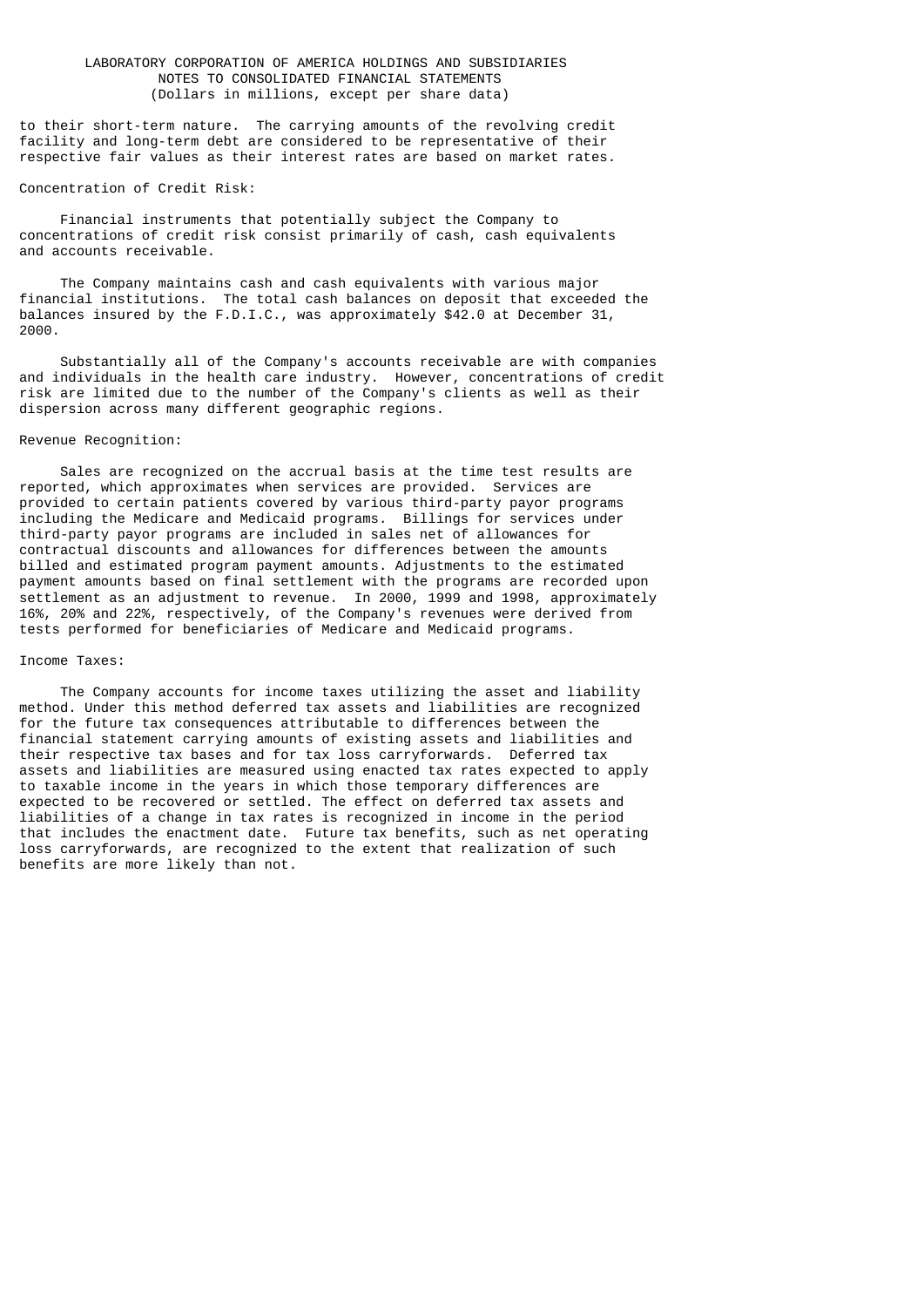## Reverse Stock Split:

 All refereces to common stock, common shares outstanding, average number of common shares outstanding, stock options, restricted shares and per share amounts in the Consolidated Financial Statements and Notes to Consolidated Financial Statements have been restated to reflect the May 2, 2000 1-for-10 common stock split on a retroactive basis.

#### Stock Compensation Plans:

 The Company accounts for its employee stock option plans using the intrinsic method under APB Opinion No. 25 and related Interpretations. Accordingly, compensation for stock options is measured as the excess, if any, of the quoted market price of the Company's stock at the date of grant over the amount an employee must pay to acquire the stock. The Company's employee stock purchase plan is also accounted for under APB Opinion No. 25 and is treated as non-compensatory. The Company provides supplementary disclosures using the fair value method under SFAS No. 123.

 Compensation cost for restricted stock awards is recorded by allocating their aggregate grant date fair value over their vesting period.

#### Earnings per Share:

 Basic earnings per share is computed by dividing net income, less preferred stock dividends and accretion, by the weighted average number of common shares outstanding. Dilutive earnings per share is computed by dividing net income, by the weighted average number of common shares outstanding plus potentially dilutive shares, as if they had been issued at the beginning of the period presented. Potentially dilutive common shares result primarily from the Company's mandatorily redeemable preferred stock, restricted stock awards and outstanding stock options.

 The following represents a reconciliation of the weighted average shares used in the calculation of basic and diluted earnings per share:

|                                                | Years ended December 31,<br>2000<br>1999<br>1998 |                   |            |
|------------------------------------------------|--------------------------------------------------|-------------------|------------|
| Basic<br>Assumed conversion/exercise<br>$0f$ : | 23,540,334                                       | 12,666,188        | 12,484,681 |
| Stock options<br>Restricted stock awards       | 355,250<br>179,179                               | 122,648<br>88,323 |            |
| Diluted                                        | 24,074,763                                       | 12,877,159        | 2,484,681  |

 The effect of conversion of the Company's redeemable preferred stock, or exercise of certain of the Company's stock options was not included in the computation of diluted earnings per common share for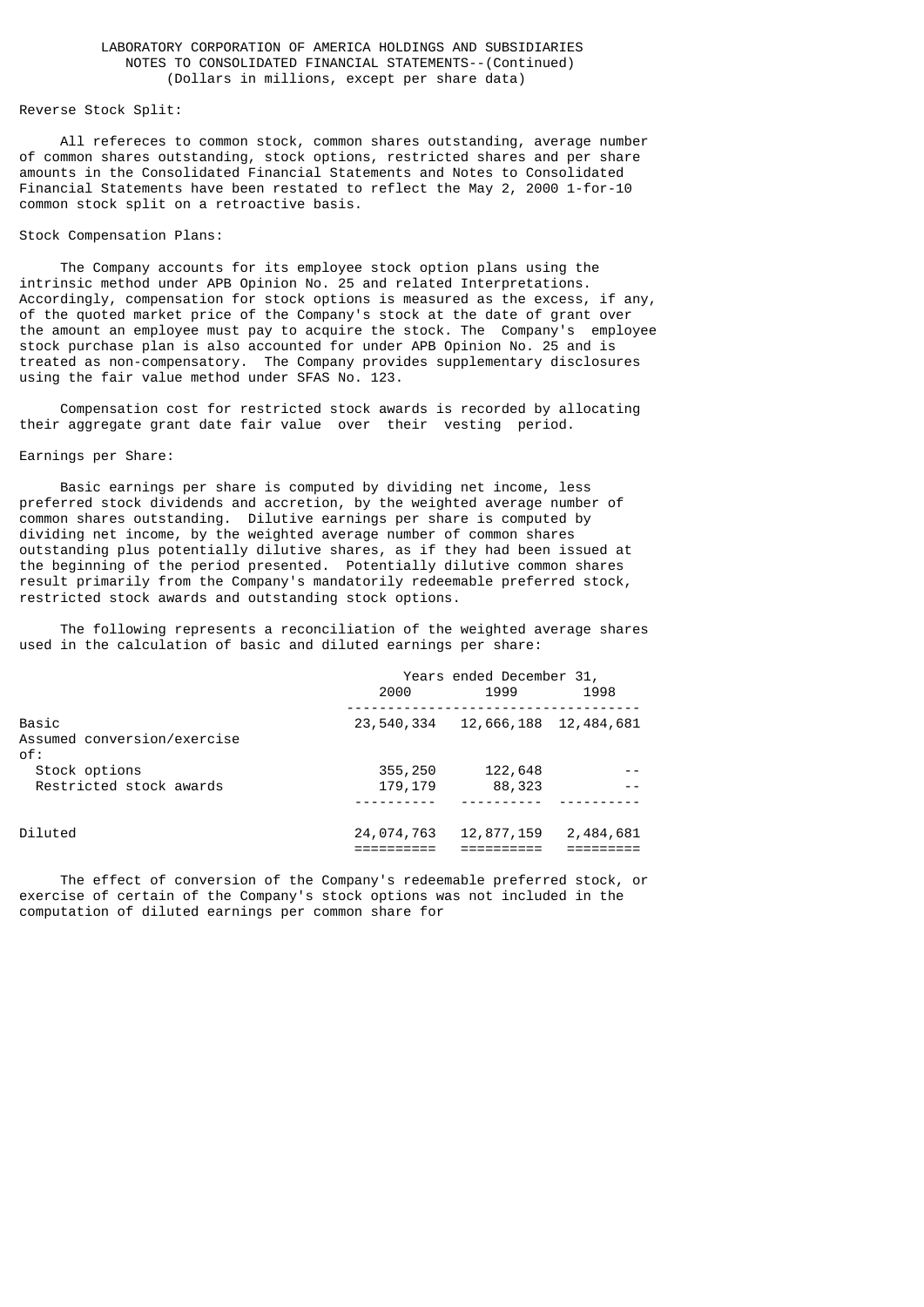the years ended December 31, 2000, 1999 and 1998, as it would have been antidilutive.

 The following table summarizes the potential common shares not included in the computation of diluted earnings per share because their impact would have been antidilutive:

|                                                      |         | December 31,          |                     |
|------------------------------------------------------|---------|-----------------------|---------------------|
|                                                      | 2000    | 1999                  | 1998                |
| Stock Options                                        | 117,462 | 872,921               | 971,471             |
| Series A convertible exchangeable<br>Preferred stock |         |                       | 7,933,043 7,933,043 |
| Series B convertible pay-in-kind<br>Preferred stock  |         | 12,676,296 11,653,712 |                     |
| Investments:                                         |         |                       |                     |

 Investments in equity securities are reported at fair value with unrealized gains or losses, net of tax, recorded as a separate component of shareholders' equity. At December 31, 1998, the Company recorded an unrealized loss on equity investments of \$2.0, net of related deferred tax benefit of \$1.3. During 1999, the Company recorded an other than temporary loss on its investments in equity securities totaling \$4.2.

### Use of Estimates:

 The preparation of financial statements in conformity with generally accepted accounting principles requires management to make estimates and assumptions that affect the reported amounts of assets and liabilities and disclosure of contingent assets and liabilities at the date of the financial statements and the reported amounts of revenues and expenses during the reported periods. Significant estimates include the allowances for doubtful accounts and deferred tax assets, amortization lives for intangible assets and accruals forself-insurance reserves. Actual results could differ from those estimates.

### Long-Lived Assets:

 Long-lived assets, including goodwill, are reviewed for impairment whenever events or changes in circumstances indicate that the carrying amounts may not be recoverable. Recoverability of assets to be held and used is determined by the Company at the entity level by a comparison of the carrying amount of the assets to future undiscounted net cash flows before interest expense and income taxes expected to be generated by the assets. Impairment, if any, is measured by the amount by which the carrying amount of the assets exceed the fair value of the assets (based on market prices in an active market or on discounted cash flows). Assets to be disposed of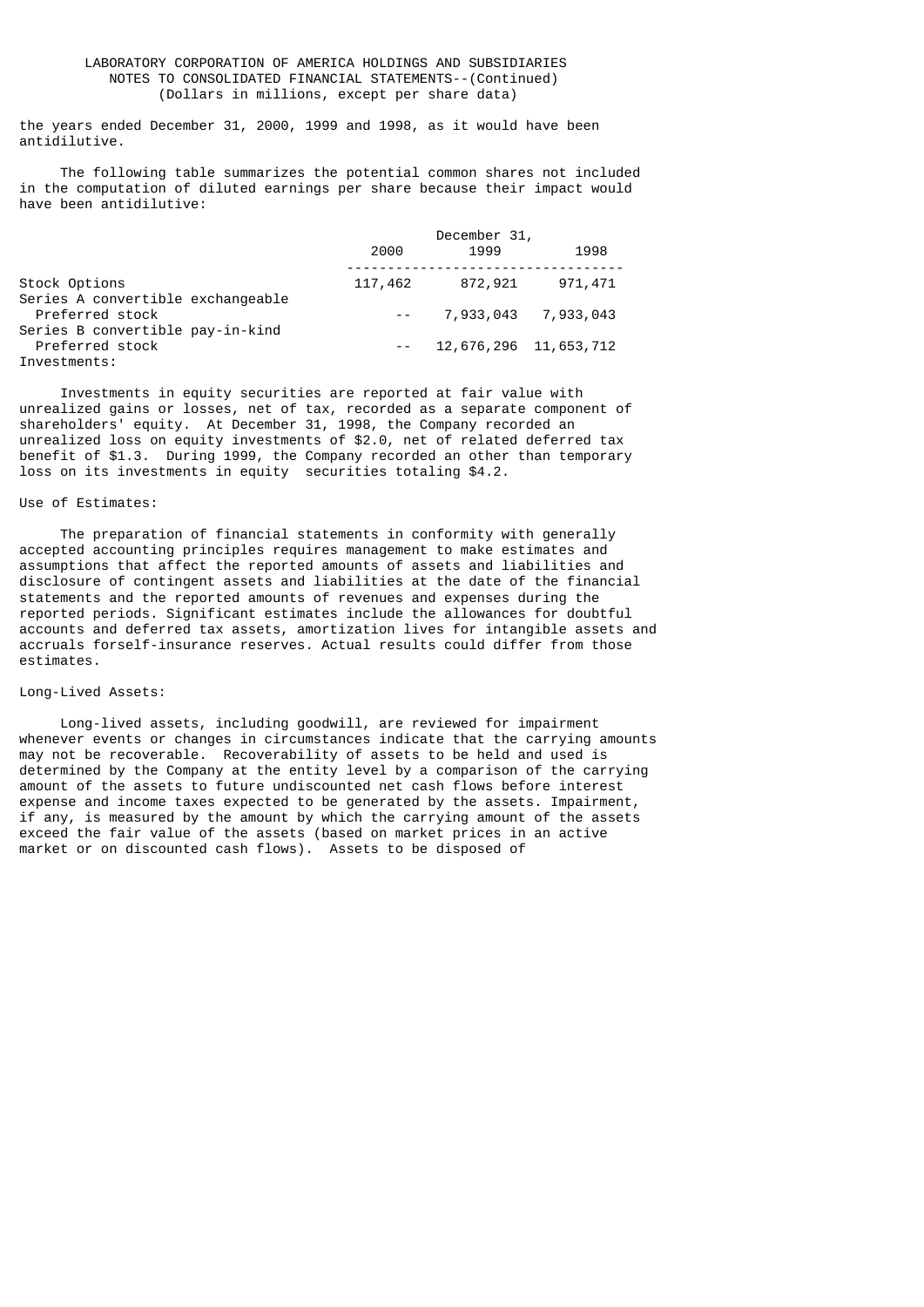are reported at the lower of the carrying amount or net realizable value.

#### Intangible Assets:

 Intangible assets, consisting of goodwill and other intangibles (patents and technological know-how, customer lists and non-compete agreements), are amortized on a straight-line basis over the expected periods to be benefited, generally ranging from 20 to 40 years for goodwill, legal life for patents and technological know-how, 10 to 25 years for customer lists and approximately 3 to 5 years for non-compete agreements.

#### 2. BUSINESS ACQUISITIONS

 The Company acquired several companies in 2000, as described below. All companies acquired have been accounted for as purchases with the excess of the purchase price over the estimated fair value of the net assets acquired recorded as goodwill. Additions to goodwill for current year acquisitions totaled \$49.5 and will be amortized on a straight-line basis over a period of 20 years. The results of each operation have been included in the consolidated financial results of the Company from the date of acquisition.

 On March 6, 2000, the Company completed the acquisition of all of the stock of San Diego-based POISONLAB, Inc.'s ccupational substance abuse and clinical toxicology testing business for \$4.4 in cash and future payments of \$1.8 which are contingent upon performance of the business.

 On April 19, 2000, the Company completed the acquisition of certain clinical testing assets of Bio-Diagnostics Laboratories,which is based in Torrance, California, for approximately \$8.5 in cash and future payments of \$2.1.

 On June 27, 2000, the Company completed the acquisition of the laboratory testing business of San Diego-based Pathology Medical Laboratories for approximately \$14.5 in cash.

 On August 1, 2000, the Company completed the acquisition of all of the stock of National Genetics Institute, Inc. (NGI), which is based in Los Angeles, California, for approximately \$56.0 in cash and future payments of \$16.0.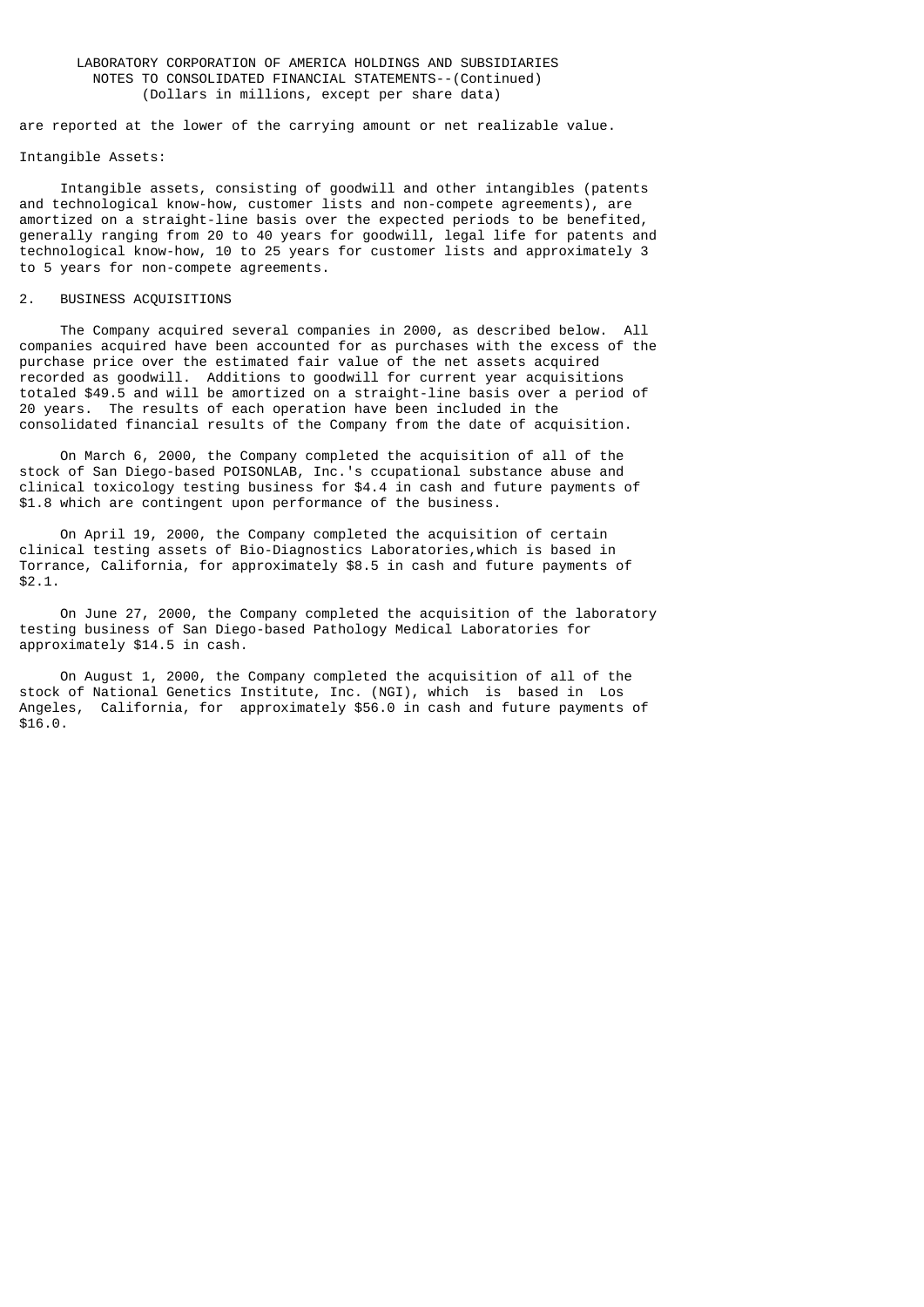## 3. RESTRUCTURING AND NON-RECURRING CHARGES

 The following represents the Company's restructuring activities for the periods indicated:

|                                                                                                               |                              | Lease and<br>Severance other facility<br>costs costs Total<br>_ _ _ _ _ _ _ _ _ _ _ _ _ _ | $- - - - -$          |
|---------------------------------------------------------------------------------------------------------------|------------------------------|-------------------------------------------------------------------------------------------|----------------------|
| Balance at<br>January 1, 1998<br>Cash payments                                                                | \$3.7<br>(1.2)               | $$34.9$ $$38.6$<br>$(4.4)$ $(5.6)$                                                        |                      |
| Balance at<br>December 31, 1998<br>Cash payments                                                              | 2.5<br>(2.0)                 | 30.5<br>(4.2)                                                                             | 33.0<br>(6.2)        |
| Balance at<br>December 31, 1999<br>Memphis closure<br>Reclassification and<br>non-cash items<br>Cash payments | 0.5<br>3.0<br>$- -$<br>(1.6) | 26.3<br>1.5<br>(3.7)<br>$(4.0)$ (5.6)                                                     | 26.8<br>4.5<br>(3.7) |
| Balance at<br>December 31, 2000                                                                               | \$.<br>1.9<br>======         | $$20.1$ $$22.0$<br>======                                                                 | ======               |
| 4. ACCOUNTS RECEIVABLE, NET                                                                                   | 2000 — 100                   | December 31, December 31,<br>1999                                                         |                      |
| Gross accounts receivable<br>Less allowance for doubtful accounts                                             |                              | $$491.0$ $$495.1$<br>$(123.0)$ $(147.1)$                                                  |                      |

 The provision for doubtful accounts was \$195.9, \$191.9 and \$164.7 in 2000, 1999 and 1998, respectively.

 $\frac{1}{368.0}$  \$ 368.0 \$ 348.0 ======= ========

# 5. PROPERTY, PLANT AND EQUIPMENT, NET

|                                                              | December 31,<br>2000 | December 31,<br>1999 |
|--------------------------------------------------------------|----------------------|----------------------|
|                                                              |                      |                      |
| Land                                                         | \$<br>9.5            | \$<br>9.4            |
| Buildings and building improvements                          | 68.5                 | 67.8                 |
| Machinery and equipment                                      | 323.4                | 312.1                |
| Leasehold improvements                                       | 63.0                 | 58.7                 |
| Furniture and fixtures                                       | 17.8                 | 21.4                 |
| Construction in progress                                     | 35.6                 | 48.8                 |
| Buildings under capital leases                               | 5.4                  | 5.4                  |
| Equipment under capital leases                               | 3.8                  | 3.5                  |
|                                                              |                      |                      |
|                                                              | 527.0                | 527.1                |
| Less accumulated depreciation<br>and amortization of capital |                      |                      |
| lease assets                                                 | (254.2)              | (253.9)              |
|                                                              | \$272.8              | \$273.2              |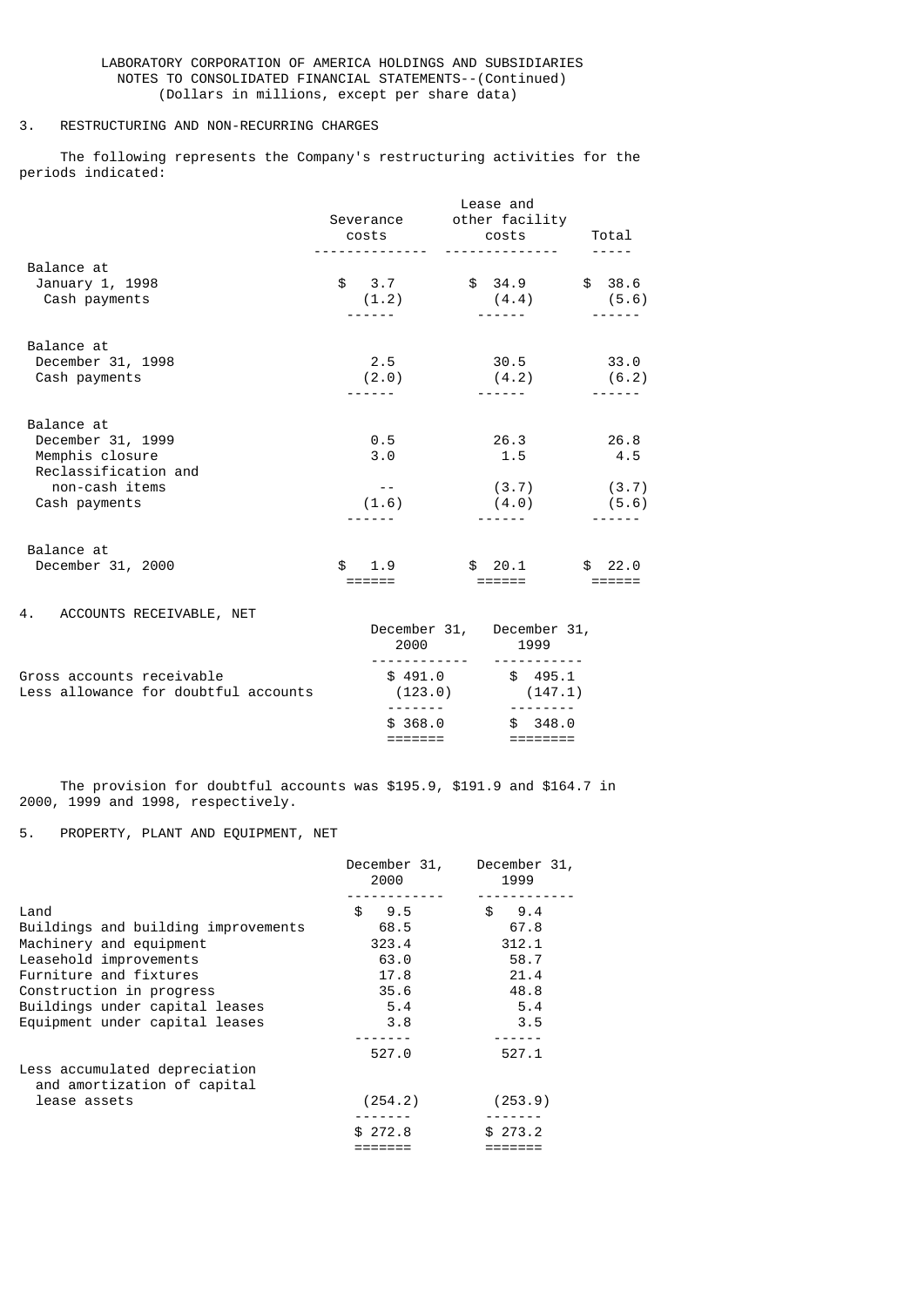Depreciation expense and amortization of capital lease assets was \$56.1, \$52.6 and \$52.0 for 2000, 1999 and 1998, respectively.

| INTANGIBLE ASSETS, NET | 6. |  |  |  |
|------------------------|----|--|--|--|
|------------------------|----|--|--|--|

|                                                                                       | December 31,<br>2000 | December 31,<br>1999 |
|---------------------------------------------------------------------------------------|----------------------|----------------------|
| Goodwill<br>Other intangibles, principally patents,<br>customer lists and non-compete | 860.5<br>\$          | 780.6                |
| agreements                                                                            | 245.6                | 231.2                |
|                                                                                       |                      |                      |
| Less accumulated amortization                                                         | 1,106.1<br>(240.4)   | 1,011.8<br>(207.9)   |
|                                                                                       |                      |                      |
|                                                                                       | \$.<br>865.7         | 803.9                |
|                                                                                       |                      |                      |

 Amortization of intangible assets was \$33.5, \$31.2 and \$30.8 in 2000, 1999 and 1998, respectively.

### 7. ACCRUED EXPENSES AND OTHER

| ACCAMOLO LA LITOLO ATTO CITILITY                                                                                                                                      | December 31,<br>2000                                              | December 31,<br>1999                                               |
|-----------------------------------------------------------------------------------------------------------------------------------------------------------------------|-------------------------------------------------------------------|--------------------------------------------------------------------|
| Employee compensation and benefits<br>Acquisition related accruals<br>Restructuring reserves<br>Accrued taxes<br>Self-insurance reserves<br>Interest payable<br>Other | \$57.5<br>13.3<br>12.4<br>10.1<br>21.1<br>3.7<br>9.0              | \$48.9<br>13.8<br>12.7<br>20.0<br>3.5<br>8.1                       |
| 8.<br>OTHER LIABILITIES                                                                                                                                               | \$127.1<br>December 31,<br>2000                                   | \$107.0<br>December 31,<br>1999                                    |
| Acquisition related accruals<br>Restructuring reserves<br>Deferred income taxes<br>Post-retirement benefit obligation<br>Self-insurance reserves<br>Other             | \$8.8<br>9.6<br>28.5<br>36.9<br>37.8<br>2.3<br>\$123.9<br>======= | \$8.9<br>14.1<br>31.2<br>35.2<br>37.8<br>0.4<br>\$127.6<br>======= |

## 9. LONG-TERM DEBT

 The Company entered into an Amended and Restated Credit Agreement dated as of March 31, 1997 (the "Amended Credit Agreement"), with the banks named therein (the "Banks") and Credit Suisse First Boston, as administrative agent (the "Bank Agent"), under which the Banks made available to the Company a senior term loan facility of \$693.8 (the "Amended Term Loan Facility") and a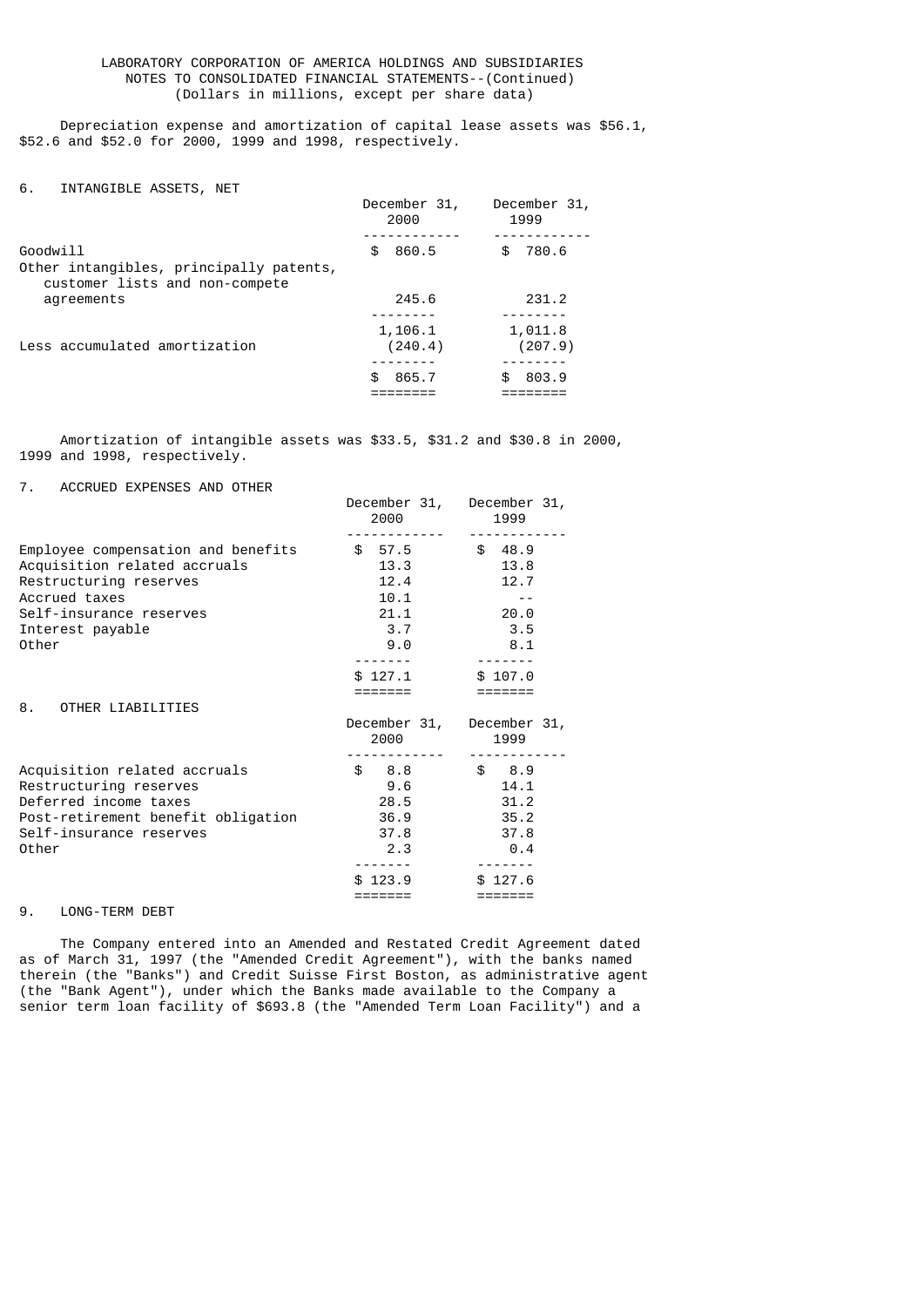revolving credit facility of \$450.0 (the "Amended Revolving Credit Facility" and, together with the Term Loan Facility, the "Bank Facility") which includes a \$50.0 letter of credit sublimit. The Bank Facility is unconditionally and irrevocably guaranteed by certain of the Company's subsidiaries.

 Under the Amended Credit Agreement and a contractual formula contained therein, maturities under the Amended Term Loan Facility are \$132.0 in 2001 (to be paid in quarterly installments), \$132.0 in 2002 and 2003 and \$82.5 in 2004 (all paid in quarterly installments). The Amended Revolving Credit Facility expires in March 31, 2002. The Company repaid approximately \$95.0 during the year ended December 31, 2000 on its Amended Term Loan Facility. The Company also made a special payment on its Amended Term Loan Facility during the second quarter of 2000 of approximately \$6.7, based on a contractual formula contained in the Amended Credit Agreement.

 Both the Amended Term Loan Facility and the Amended Revolving Credit Facility bear interest, at the option of the Company, at (i) the base rate (the higher of the Bank Agent's base commercial loan rate or 50 basis points above the Federal Funds Rate) plus the applicable base rate margin or (ii) the Eurodollar rate plus the applicable Eurodollar rate margin. The Amended Credit Agreement provides that in the event of a reduction of the percentage of Common Stock held by Roche and its affiliates (other than the Company and its subsidiaries) below 25%, the applicable interest margins and facility fees on borrowings outstanding under the Amended Credit Agreement will increase. In addition, pursuant to the Amended Credit Agreement, the applicable interest margins on borrowings outstanding thereunder are based upon the leverage ratio.

 The Amended Credit Agreement contains certain debt covenants, the most restrictive of which limit payment of dividends and place a cap on business acquisitions and capital expenditures. The covenants also require that the Company maintain certain leverage and interest coverage ratios as well as minimum levels of shareholders' equity.

 At December 31, 2000 and 1999 the Company was a party to interest rate swap agreements with certain major financial institutions, rated A or better by Moody's Investor Service, solely to manage its interest rate exposure with respect to \$350.0 and \$500.0, respectively, of its floating rate debt. This effectively fixed the interest rate exposure on the floating rate debt to a weighted-average fixed interest rate of 6.27% and 6.32%, respectively. These swaps require that the Company pay a fixed rate amount in exchange for the financial institutions paying a floating rate amount. The amounts (received) paid by the Company in 2000 and 1999 were (\$3.0) and \$1.9, respectively. The notional amounts of the agreements are used to measure the interest to be paid or received and do not represent the amount of exposure to credit loss. The Company unwound the \$150.0 rate collar transaction on December 20, 2000. The total proceeds received, including quarterly interest, was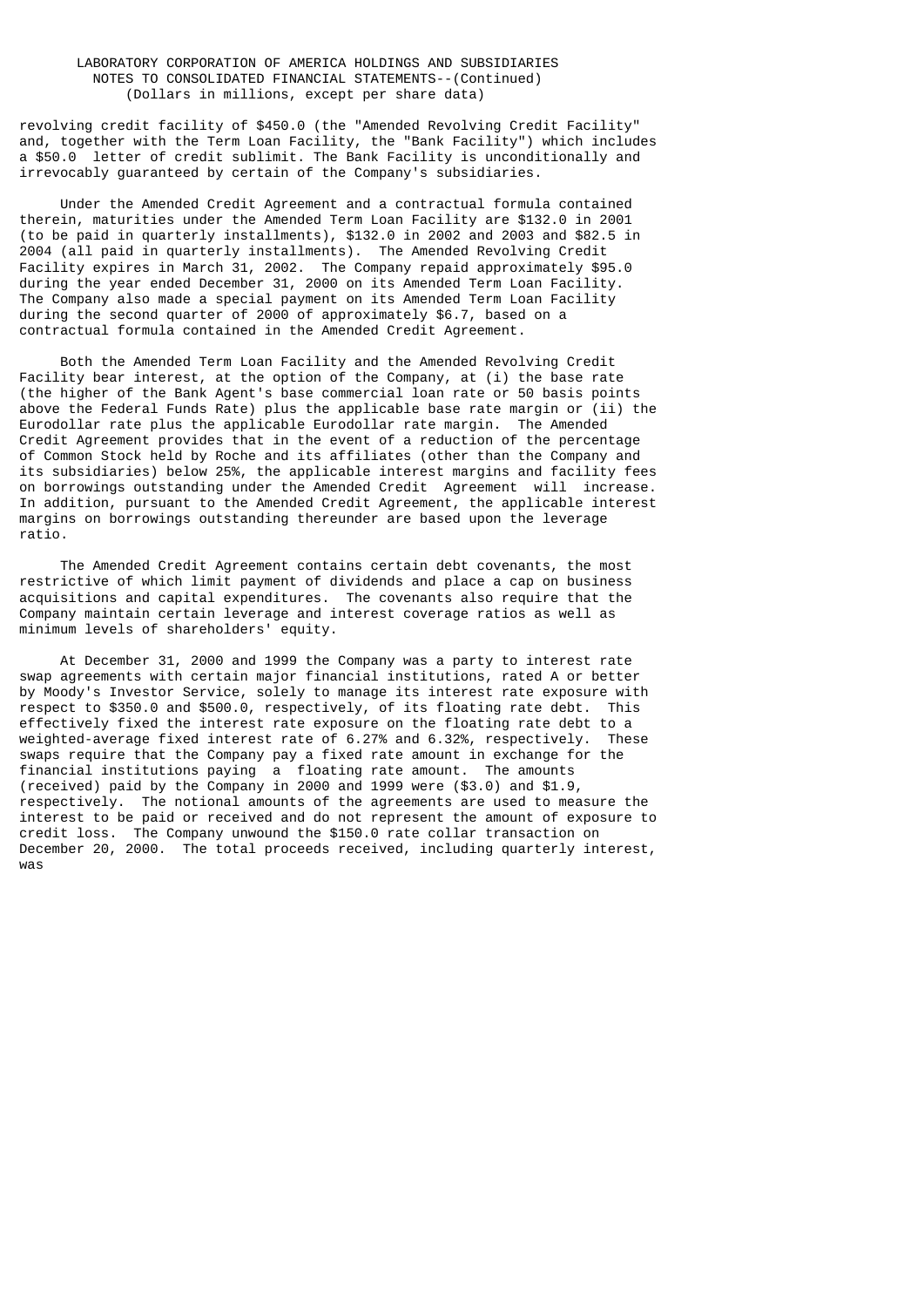\$0.5. The remaining agreement matures in January 2003. The estimated benefit at which the Company could have terminated these agreements as of December 31, 2000 and 1999 was approximately \$1.6 and \$11.0, respectively. This fair value was estimated by discounting the expected cash flows using rates currently available for interest rate swaps with similar terms and maturities. Interest rates in effect for both the long-term and revolving credit agreement as of December 31, 2000 and 1999 were 7.0% and 6.7%, respectively.

## 10. MANDATORILY REDEEMABLE PREFERRED STOCK

 On June 6, 2000, the Company called for redemption all of its outstanding Series A and Series B preferred stock at \$52.83 per share, in accordance with the terms of the Preferred Stock Offering, by July 6, 2000. Substantially all of the holders of the Series A and Series B preferred stock elected to convert their shares into common stock. As of July 31, 2000, the Series A preferred stock was converted into 7,930,174 shares of common stock and the Series B preferred stock was converted into 13,241,576 shares of common stock.

#### 11. INCOME TAXES

 The provisions for income taxes in the accompanying consolidated statements of operations consist of the following:

|                  | Years Ended December 31, |                  |                 |  |
|------------------|--------------------------|------------------|-----------------|--|
|                  | 2000                     | 1999             | 1998            |  |
| Current:         |                          |                  |                 |  |
| Federal<br>State | \$<br>85.2<br>13.5       | \$<br>0.5<br>2.6 | \$(17.6)<br>1.0 |  |
|                  | 98.7                     | 3.1              | (16.6)          |  |
| Deferred:        |                          |                  |                 |  |
| Federal<br>State | (8.6)<br>5.4             | 29.1<br>7.9      | 45.2<br>(15.9)  |  |
|                  | (3.2)                    | 37.0             | 29.3            |  |
|                  | \$<br>95.5               | \$40.1           | \$<br>12.7      |  |

 The tax benefit associated with non-statutory stock options under the Company's stock plan reduced taxes payable by approximately \$19.0 in 2000. Tax benefits related to stock plans in 1999 and 1998 were immaterial. Such benefits are credited to additional paid-in-capital.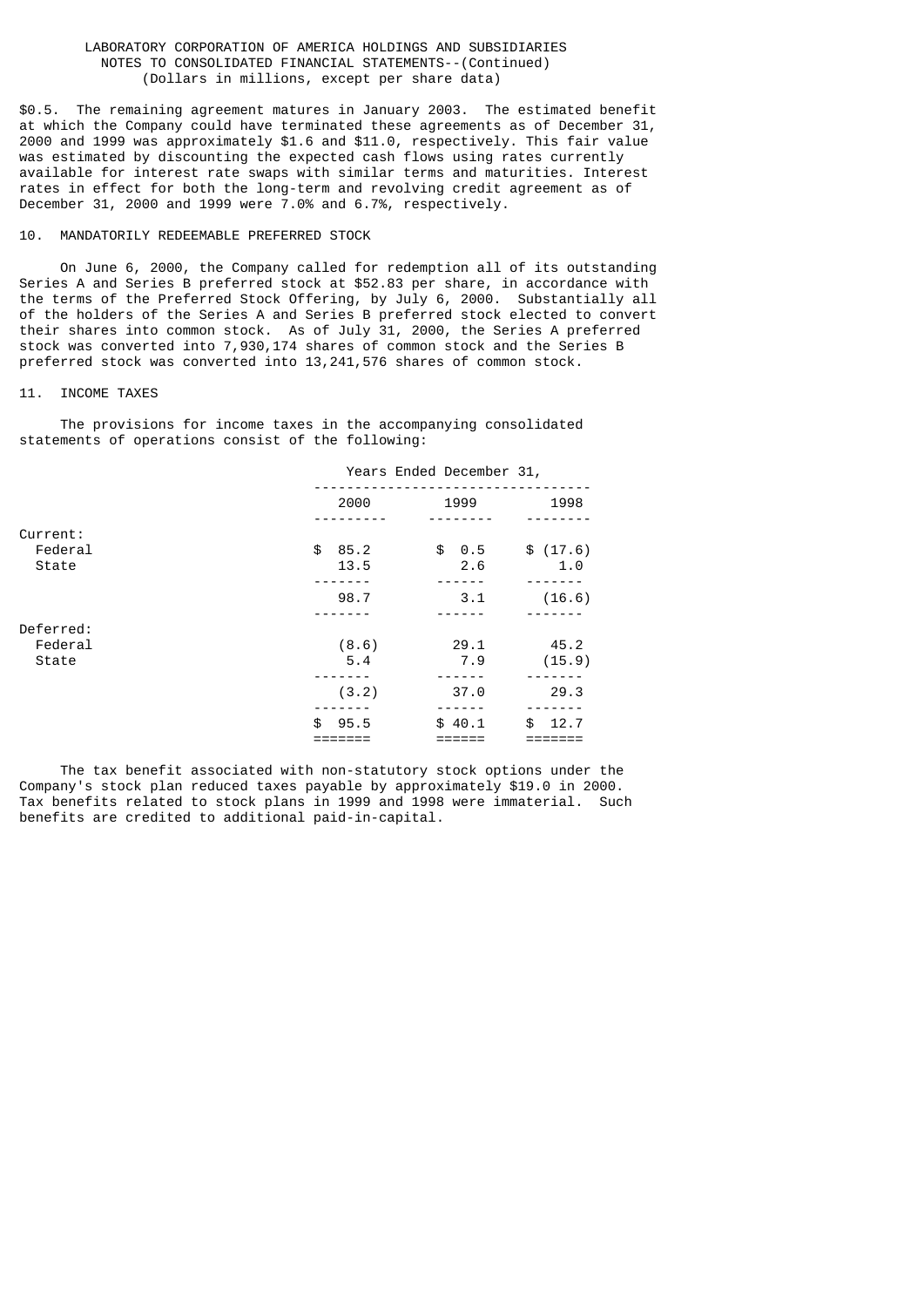The effective tax rates on earnings before income taxes is reconciled to statutory federal income tax rates as follows:

|                                                                    | Years Ended December 31, |       |        |
|--------------------------------------------------------------------|--------------------------|-------|--------|
|                                                                    | 2000                     | 1999  | 1998   |
| Statutory federal rate<br>State and local income taxes,            | 35.0%                    | 35.0% | 35.0%  |
| net of federal income tax effect<br>Non-deductible amortization of | 5.0                      | 5.1   | 8.5    |
| intangible assets                                                  | 3.1                      | 5.7   | 8.6    |
| Change in valuation allowance                                      |                          | (9.5) | (33.8) |
| Other                                                              | 2.9                      | 1.7   | (2.7)  |
|                                                                    |                          |       |        |
| Effective rate                                                     | 46.0%                    | 38.0% | 15.6%  |

 The tax effects of temporary differences that give rise to significant portions of the deferred tax assets and deferred tax liabilities are as follows:

|                                             |             | December 31, December 31, |
|---------------------------------------------|-------------|---------------------------|
|                                             | 2000        | 1999                      |
|                                             |             |                           |
| Deferred tax assets:                        |             |                           |
| Settlement and related expenses             | \$13.0      | \$13.0                    |
| Accounts receivable                         | 12.0        | 2.1                       |
| Self-insurance reserves                     | 8.7         | 7.6                       |
| Postretirement benefit obligation           | 13.9        | 13.9                      |
| Acquisition and restructuring reserves 18.8 |             | 24.4                      |
| State net operating loss carryforwards 6.1  |             | 15.3                      |
| Employee benefits                           | 7.4         | 3.3                       |
| Other                                       | 10.2        | 8.5                       |
|                                             |             |                           |
|                                             | 90.1        | 88.1                      |
| Less valuation allowance                    | (4.5)       | (4.5)                     |
|                                             |             |                           |
| Net deferred tax assets                     | 85.6        | 83.6                      |
|                                             |             |                           |
| Deferred tax liabilities:                   |             |                           |
| Intangible assets                           | (46.9)      | (43.6)                    |
| Property, plant and equipment               | (22.7)      | (26.9)                    |
| Other                                       | (1.2)       | (1.5)                     |
|                                             |             |                           |
| Total gross deferred tax liabilities        | (70.8)      | (72.0)                    |
|                                             |             |                           |
| Net deferred tax assets                     | \$.<br>14.8 | $\mathcal{L}$<br>11.6     |
|                                             | =======     | $=$ ======                |

 Historically, when deferred tax assets were less likely than not to be realized, valuation allowances were established. Based on improved current and projected operating results, the Company reduced its valuation allowance applied against its deferred tax assets relating to state net operating loss carryforwards and certain acquisition and restructuring reserves by approximately \$27.5 during the fourth quarter of 1998 and an additional \$10.0 during 1999. These were reflected as a reduction in the provision for income taxes. These adjustments bring the Company's net deferred tax assets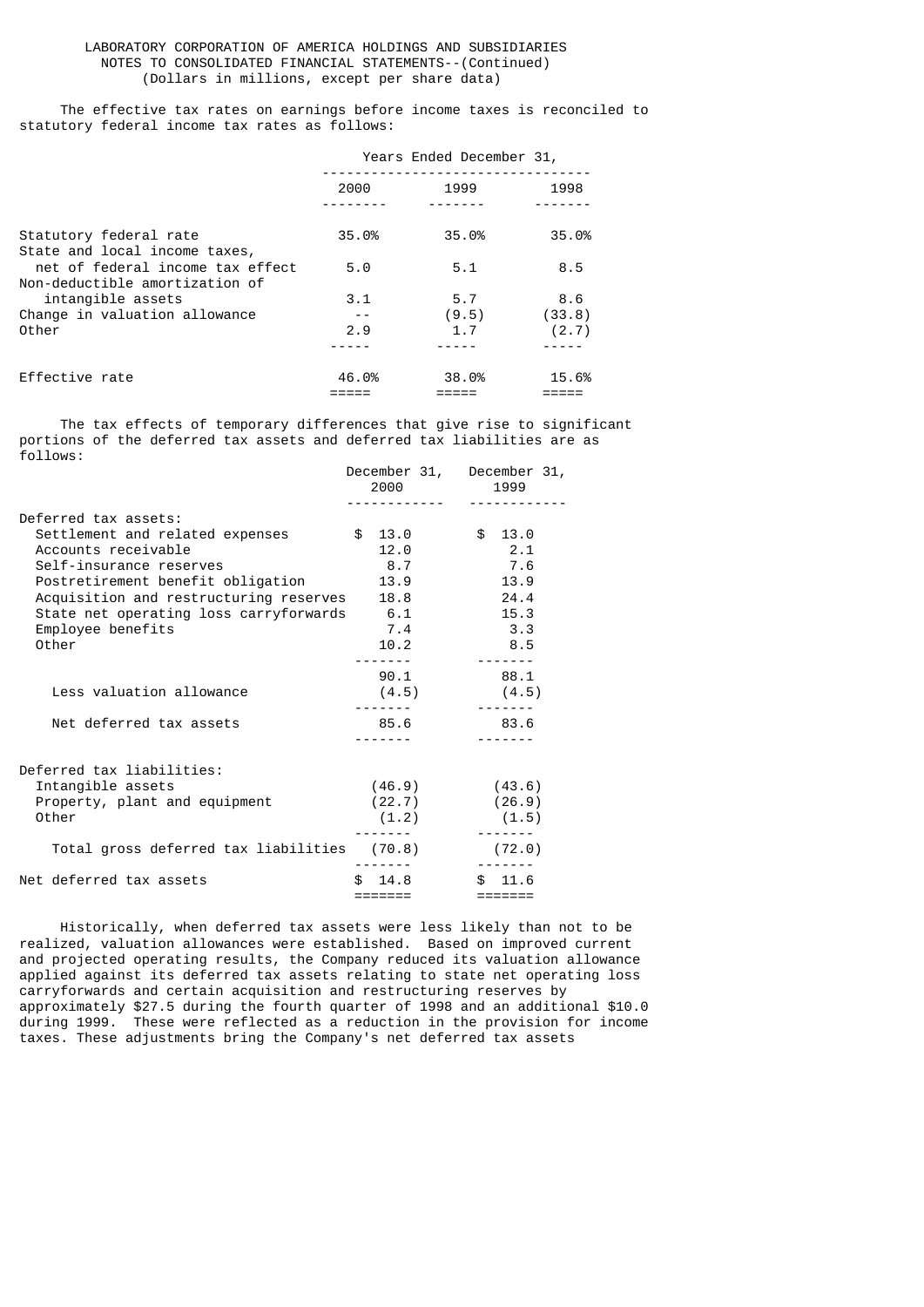to a level where management believes that it is more likely than not the tax benefits will be realized.

 The Internal Revenue Service has concluded their examination of the 1993, 1994, 1995, 1996 and 1997 tax years. All years are currently under review by the Joint Committee on Taxation. Management believes that adequate provisions have been recorded relating to the concluded examinations. The Company has state tax loss carryforwards of approximately \$103.5 which expire, starting in 2001, through 2018.

#### 12. STOCK COMPENSATION PLANS

 The Company has a number of stock option plans which authorize and reserve shares of common stock for issuance pursuant to options and stock appreciation rights that may be granted under these plans.

 In May 2000, the shareholders approved the 2000 Stock Incentive Plan. The principal purpose of the 2000 Stock Incentive Plan was to authorize 1.7 million additional shares for issuance under the plan. The effect of the 2000 Incentive Plan was to increase to an aggregate of 2.6 million shares available for issuance under all stock option plans (the 2000 Stock Incentive Plan, the Amended and Restated 1999 Stock Incentive Plan and the 1994 Stock Option Plan).

 During 2000, there were 414,749 options granted to officers and key employees of the Company. The exercise price for these options ranged from \$41.25 to \$106.81 per share. Also, during 2000, 131,400 shares of restricted stock were issued to senior management under the 2000 Incentive Plan at market values on the dates of grant of \$40.00, \$66.88 and \$106.31. Restrictions limit the sale or transfer of these shares during a six-year period when the restrictions lapse. Upon issuance of stock under the 2000 Incentive Plan, unearned compensation of \$9.3 was recorded as additional paid-in capital and an opposite amount was charged to shareholders' equity as unearned restricted stock compensation. The plan provides for accelerated vesting of outstanding shares in percentages of 33.3%, 66.7% or 100%, if certain predefined profitability targets are achieved as of December 31, 2001 and 2002. The unearned restricted stock compensation is being amortized to expense over the applicable vesting periods. During 2000, total restricted stock compensation expense was \$4.0. At December 31, 2000, there were 1,363,044 additional shares available for grant under the Company's Stock Option Plans.

The proforma weighted average fair values at date of grant for options issued during 2000, 1999 and 1998 were \$44.71, \$16.80 and \$10.97 respectively, and were estimated using the Black-Scholes option pricing model. Weighted average assumptions for the expected life in years, volatility and dividend yield were 7 years (5 years in 1999 and 1998), .5, and 0% for each of the three years ended December 31, 2000. Interest rates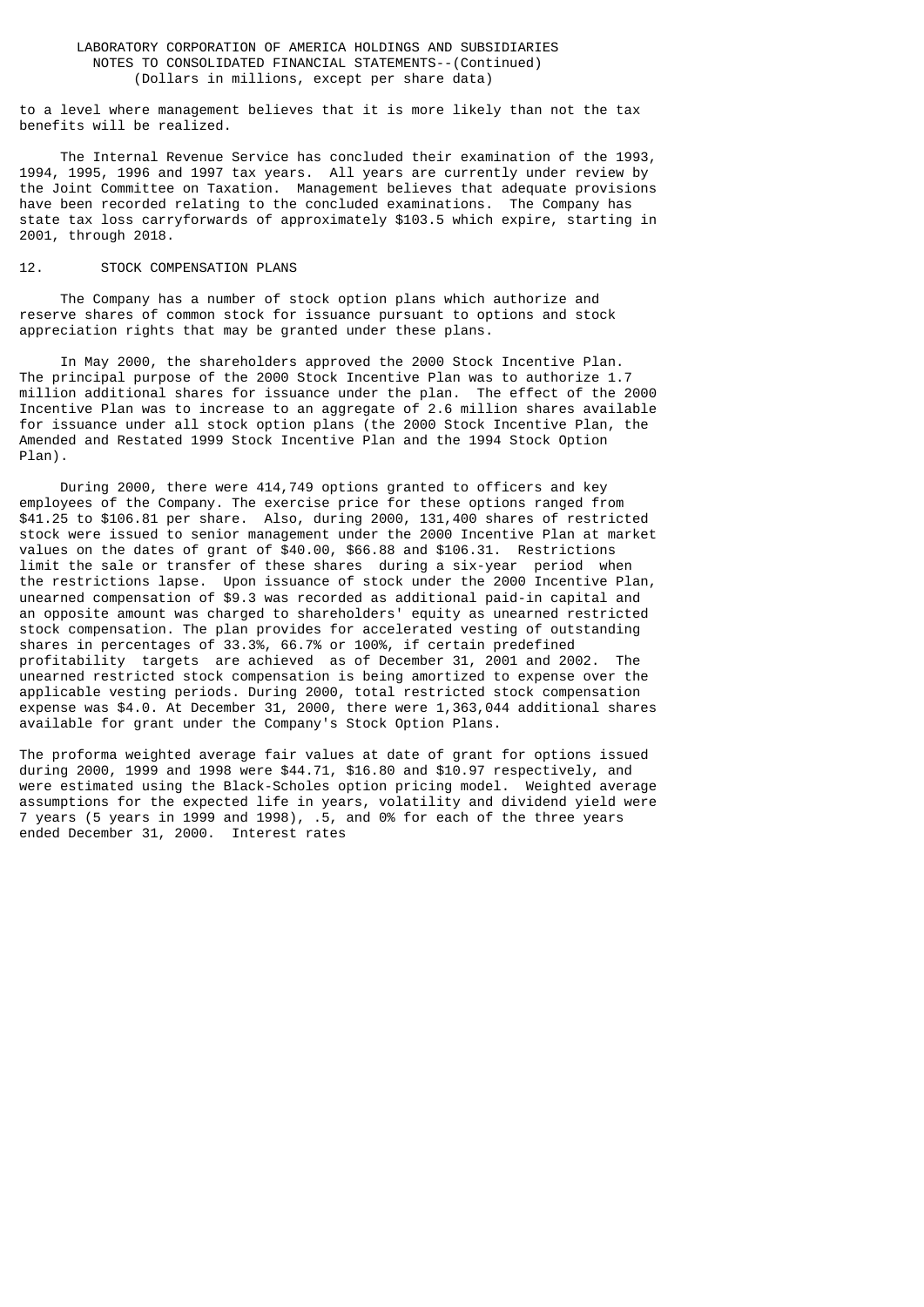assumptions were 5.0%, 6.0% and 4.4% for the years ended December 31, 2000, 1999 and 1998, respectively.

 The Company has an employee stock purchase plan, begun in 1997 and amended in 1999, with 750,000 shares of common stock for authorized issuance. The plan permits substantially all employees to purchase a limited number of shares of the Corporation stock at 85% of market value. The Company issues shares to participating employees semi annually in January and July of each year. A summary of shares issued is as follows:

|         | 1998    | 1999   | 2000    | 2001   |
|---------|---------|--------|---------|--------|
|         | ------- | ------ | ------- |        |
| January | 92,334  | 96,113 | 52,588  | 25,657 |
| July    | 73,020  | 86,774 | 45,522  |        |

 Pro-forma compensation expense is calculated for the fair value of the employee's purchase right using the Black-Scholes model. Assumptions include a weighted average life of approximately one-half year, dividend yield of 0%, risk free interest rates for each six month period as follows: 2000 - 5.5% and 6.1%; 1999 - 5.5% and 4.9%; and 1998 - 5.3% and 5.1% and volatility rates for each of the following six month periods: 2000 - .5 and .5; 1999 - .5 and .4; and 1998 - .6 and .8.

 The per share weighted average grant date fair value of the benefits under the Plan for the first and second six-month periods is as follows:

|                   | 2000    | 1999   | 1998   |
|-------------------|---------|--------|--------|
|                   |         | -----  |        |
| First six months  | \$10.18 | \$3.95 | \$5.00 |
| Second six months | \$20.86 | \$7.48 | \$7.84 |

 The Company applies the provisions of APB Opinion No. 25 in accounting for its plans and, accordingly, no compensation cost has been recognized for its stock compensation plans in the financial statements. Had the Company determined compensation cost based on the fair value method as defined in SFAS No. 123, the impact on the Company's net earnings on a pro forma basis is indicated below:

|                      |             | Years ended<br>December 31, |        |        |
|----------------------|-------------|-----------------------------|--------|--------|
|                      |             | 2000                        | 1999   | 1998   |
|                      |             |                             |        |        |
| Net earnings         | As reported | \$112.1                     | \$65.4 | \$68.8 |
|                      | Pro forma   | 108.0                       | 62.8   | 66.1   |
| Basic earnings per   |             |                             |        |        |
| common share         | As reported | \$3.29                      | \$1.18 | \$1.95 |
|                      | Pro forma   | 3.12                        | 0.98   | 1.74   |
| Diluted earnings per |             |                             |        |        |
| common share         | As reported | \$3.22                      | \$1.16 | \$1.95 |
|                      | Pro forma   | 3.05                        | 0.96   | 1.74   |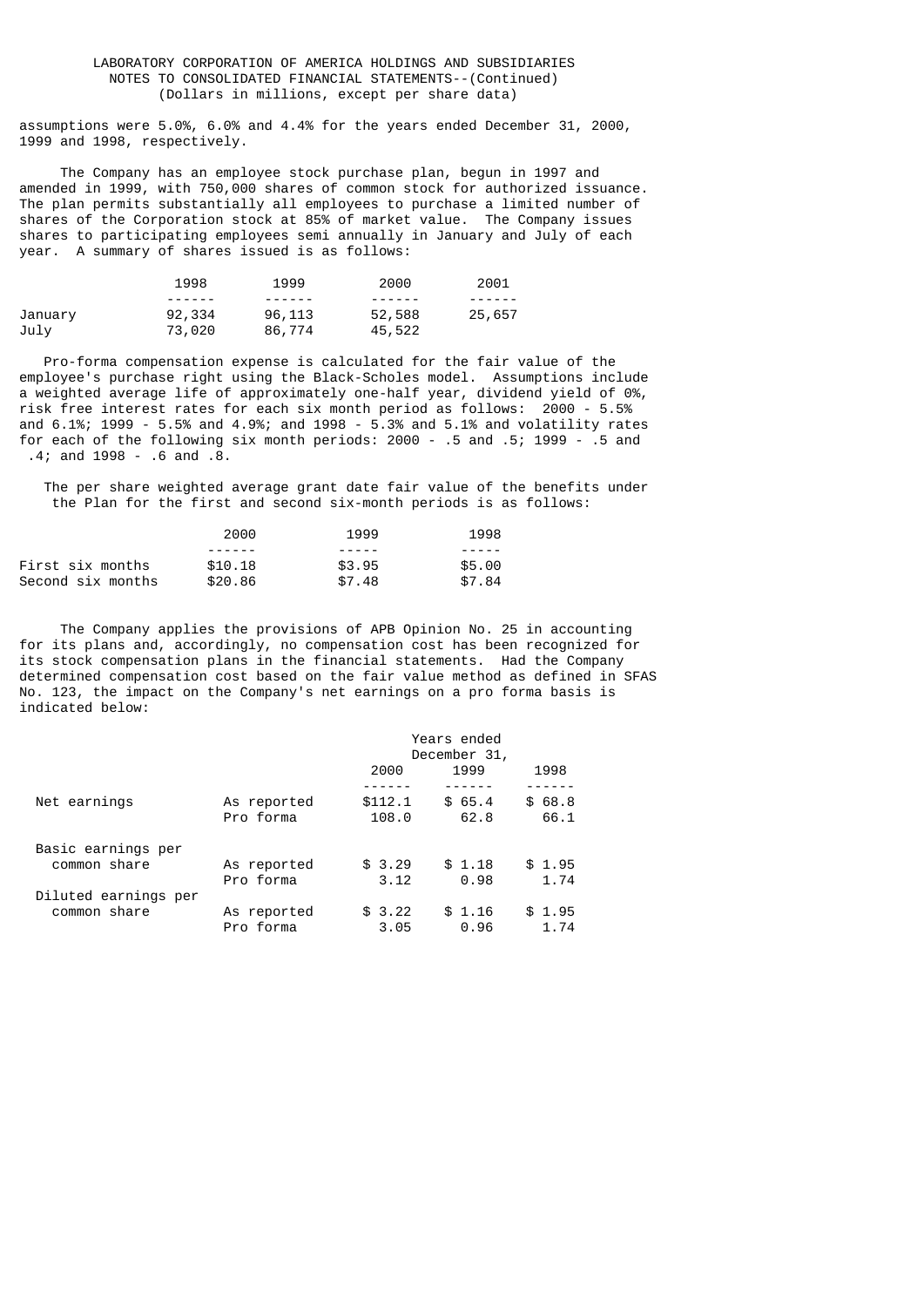Pro forma net earnings reflects options granted in 1997 through 2000. Therefore, the full impact of calculating compensation cost for stock options under SFAS No. 123 is not reflected in the pro forma amounts presented above because compensation cost for options granted prior to January 1, 1996 is not considered.

 The following table summarizes grants of non-qualified options made by the Company to officers and key employees under all plans. Stock options are generally granted at an exercise price equal to or greater than the fair market price per share on the date of grant. Also, for each grant, options vest ratably over a period of two to three years on the anniversaries of the grant date, subject to their earlier expiration or termination.

 Changes in options outstanding under the plans for the periods indicated were as follows:

|                                                                      | Number<br>of Options               | Weighted-Average<br>Exercise Price<br>per Option |
|----------------------------------------------------------------------|------------------------------------|--------------------------------------------------|
| Outstanding at January 1, 1998<br>$(176, 957$ exercisable)           | 478,844                            | \$49,620                                         |
| Options granted<br>Canceled                                          | 524,988<br>(32, 385)               | \$19.389<br>\$71,469                             |
| Outstanding at December 31, 1998 971,447<br>$(282, 496$ exercisable) |                                    | \$32.555                                         |
| Options granted<br>Canceled<br>Exercised                             | 89,236<br>(57, 588)<br>(2, 514)    | \$27.571<br>\$41.626<br>\$22.533                 |
| Outstanding at December 31, 1999<br>$(544,090$ exercisable)          | 1,000,581                          | \$31,613                                         |
| Options granted<br>Canceled<br>Exercised                             | 414,749<br>(35, 363)<br>(597, 281) | \$73.392<br>\$47.778<br>\$25.477                 |
| Outstanding at December 31, 2000 782,686                             | =========                          | \$57.705                                         |
| Exercisable at December 31, 2000                                     | 167,848<br>=========               | \$63.886                                         |

 The weighted-average remaining life of options outstanding at December 31, 2000 is approximately 8.2 years.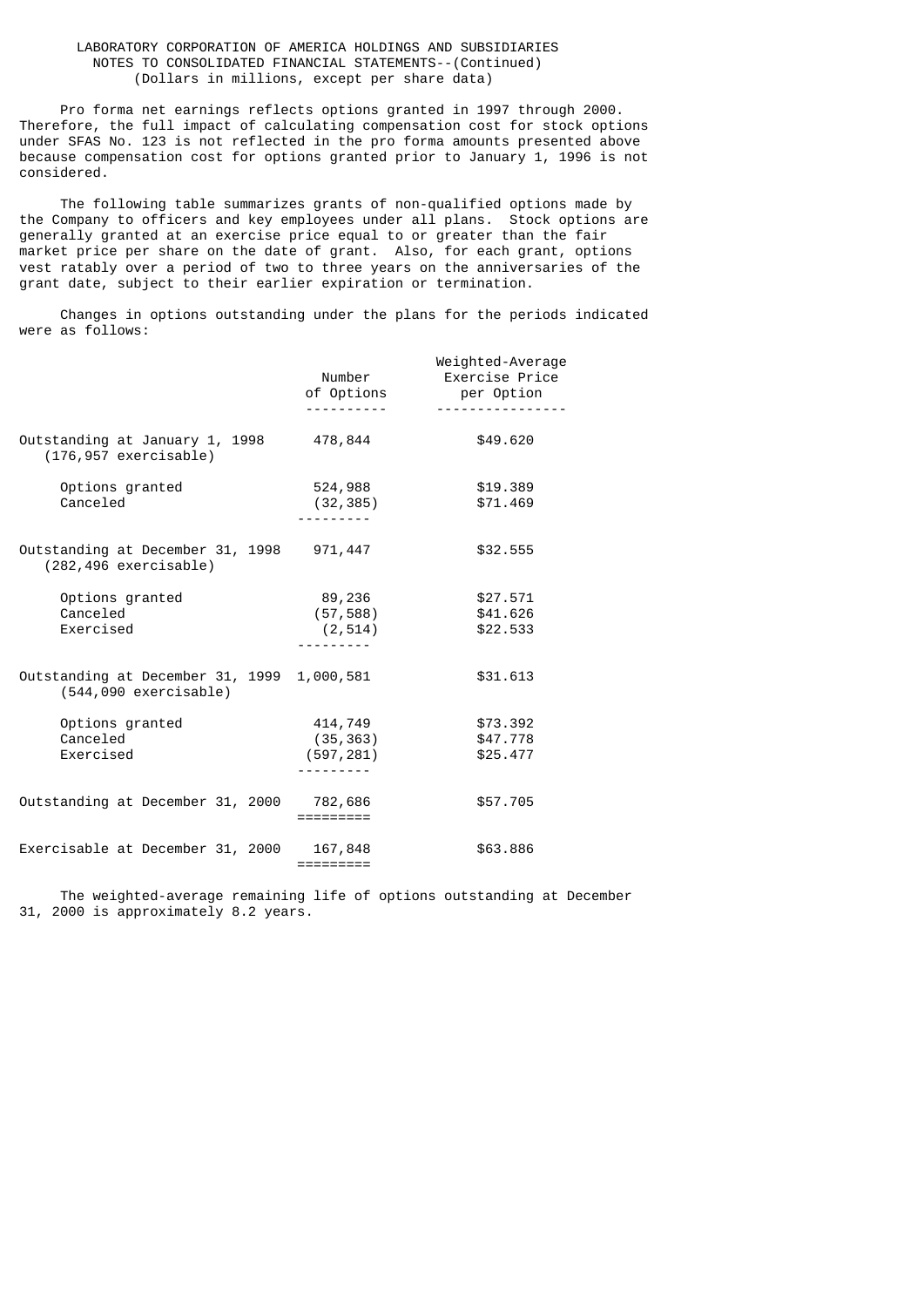The following table summarizes information concerning currently outstanding and exercisable options.

| OPTIONS OUTSTANDING                                                |                |                                                     | OPTIONS EXERCISABLE                                     |                                               |                                              |                                          |
|--------------------------------------------------------------------|----------------|-----------------------------------------------------|---------------------------------------------------------|-----------------------------------------------|----------------------------------------------|------------------------------------------|
| Range of                                                           |                | Number<br>Exercise Prices Outstanding               | Weighted<br>Average<br>Remaining<br>Contractual<br>Life | Weighted<br>Average<br>Exercise<br>Price      | Number<br>Exercisable                        | Weighted<br>Average<br>Exercise<br>Price |
| $$19.38 - 27.50$<br>$$29.38 -$<br>$$63.13 -$<br>$$106.81 - 164.81$ | 41.25<br>70.75 | 302,586<br>130,666<br>159,924<br>189,510<br>782,686 | 7.41<br>8.93<br>9.43<br>7.98                            | \$22.229<br>\$40,359<br>\$70,456<br>\$115.547 | 98,813<br>8,800<br>$ -$<br>60,235<br>167,848 | \$23,888<br>\$31,072<br>- -<br>\$134,294 |

### 13. RELATED PARTY TRANSACTIONS

 At December 31, 2000 and 1999, 11,352,537 and 6,132,926 shares of the Company's outstanding common stock, or approximately 32.6% at December 31, 2000 and 47.6% at December 31, 1999, were owned by Roche Holdings, Inc. (Roche). The reduction in Roche's ownership of the Company's common stock is a result of the sales by Roche of 2.5 million shares in June 2000 and 4.0 million shares in October 2000.

 The Company purchases certain items, primarily laboratory testing supplies from various affiliates of Roche. Total purchases from these affiliates, which are recorded in cost of sales, were \$42.7, \$38.3, and \$33.0 in 2000, 1999 and 1998, respectively. In addition, the Company made royalty payments to Roche in the amounts of \$2.8 in 2000, \$2.9 in 1999 and \$2.9 in 1998. Revenue received from Roche for laboratory services was \$1.3 in 2000, \$0.9 in 1999 and \$0.5 in 1998. Amounts owed to Roche and its affiliates at December 31, 2000 and 1999 were \$1.4 and \$3.5, respectively.

 A member of the Company's Board of Directors is former President and Chief Executive Officer of TriPath Imaging, Inc. and has ownership of approximately 4.0% of TriPath's common stock at December 31, 2000.

 The Company has certain on-going arrangements with TriPath Imaging, Inc. for the purchase by the Company of certain products with an aggregate value of approximately \$0.5 in 2000, \$0.4 in 1999, and \$0.7 in 1998.

 In 1998, TriPath leased a portion of the Company's facility in Elon College, North Carolina and purchased cytology services for total payments of less than \$0.1.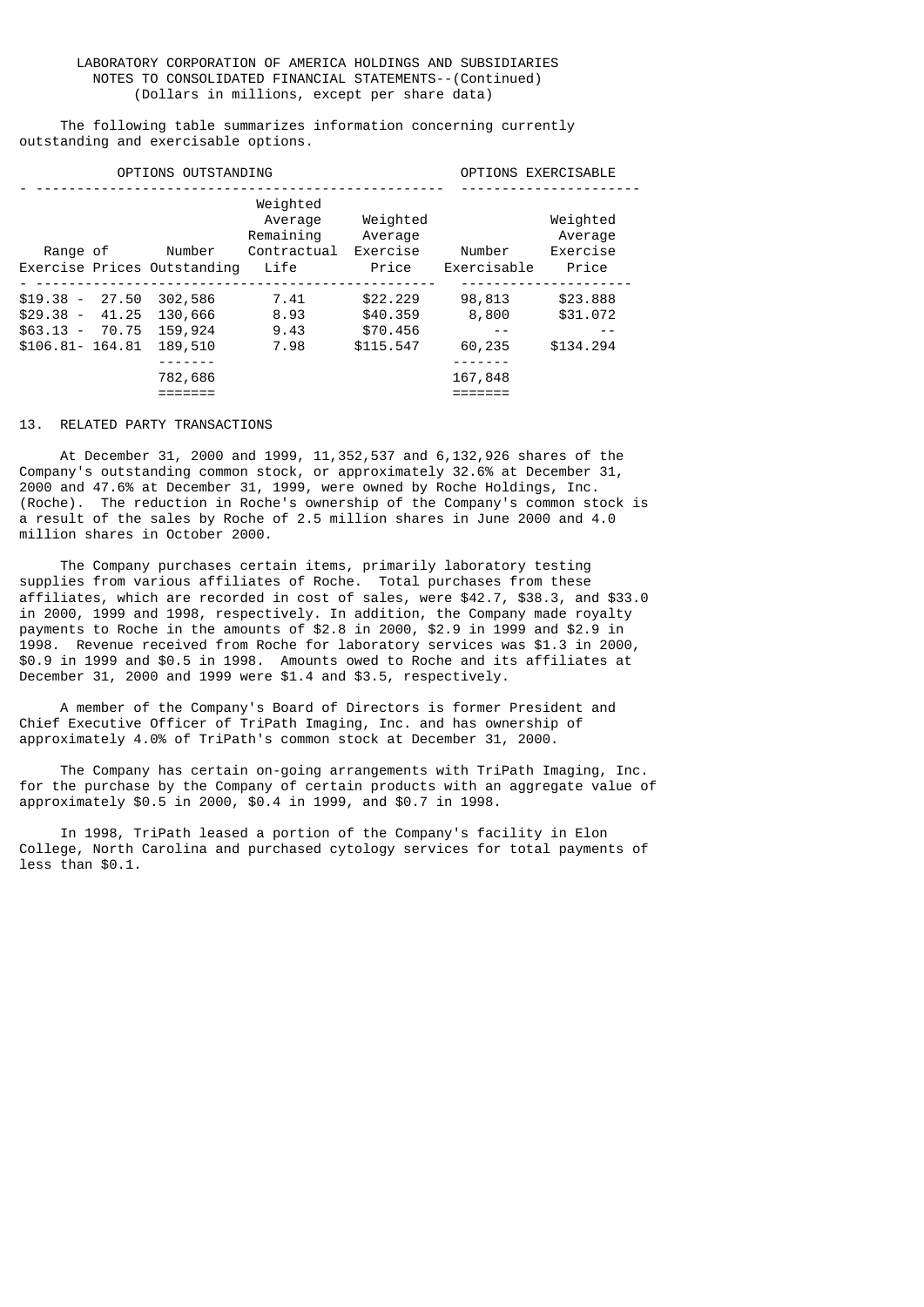# 14. COMMITMENTS AND CONTINGENT LIABILITIES

 The Company is involved in litigation one of which purports to be a class action brought on behalf of certain patients, private insurers and benefit plans that paid for laboratory testing services during the time frame covered by the 1996 government settlement. The Company has also received certain similar claims brought on behalf of certain other insurance companies and individuals, some of which have been resolved for immaterial amounts. These claims for private reimbursement are similar to the government claims settled in 1996. The Company is carefully evaluating these claims and has entered into settlement negotiations with the representatives of the parties. Based upon these discussions, management does not believe that the ultimate outcome of these claims will exceed existing reserves or have a material adverse affect on the Company. On January 9, 2001, the Company was served with a complaint in North Carolina which purports to be a class action and makes claims similar to the cases referred to above. The Company is carefully evaluating this claim. Due to the early stage of the claim, its outcome cannot be presently predicted.

 The Company is also involved in various claims and legal actions arising in the ordinary course of business. These matters include, but are not limited to, professional liability, employee related matters, inquiries from governmental agencies and Medicare or Medicaid carriers requesting comment on allegations of billing irregularities that are brought to their attention through billing audits or third parties. In the opinion of management, based upon the advice of counsel and consideration of all facts available at this time, the ultimate disposition of these matters will not have a material adverse effect on the financial position, results of operations or liquidity of the Company.

 The Company believes that it is in compliance in all material respects with all statutes, regulations and other requirements applicable to its clinical laboratory operations. The clinical laboratory testing industry is, however, subject to extensive regulation, and many of these statutes and regulations have not been interpreted by the courts. There can be no assurance therefore that applicable statutes and regulations might not be interpreted or applied by a prosecutorial, regulatory or judicial authority in a manner that would adversely affect the Company. Potential sanctions for violation of these statutes and regulations include significant fines and the loss of various licenses, certificates and authorizations.

 Under the Company's present insurance programs, coverage is obtained for catastrophic exposures as well as those risks required to be insured by law or contract. The Company is responsible for the uninsured portion of losses related primarily to general, product and vehicle liability, certain medical costs and workers' compensation.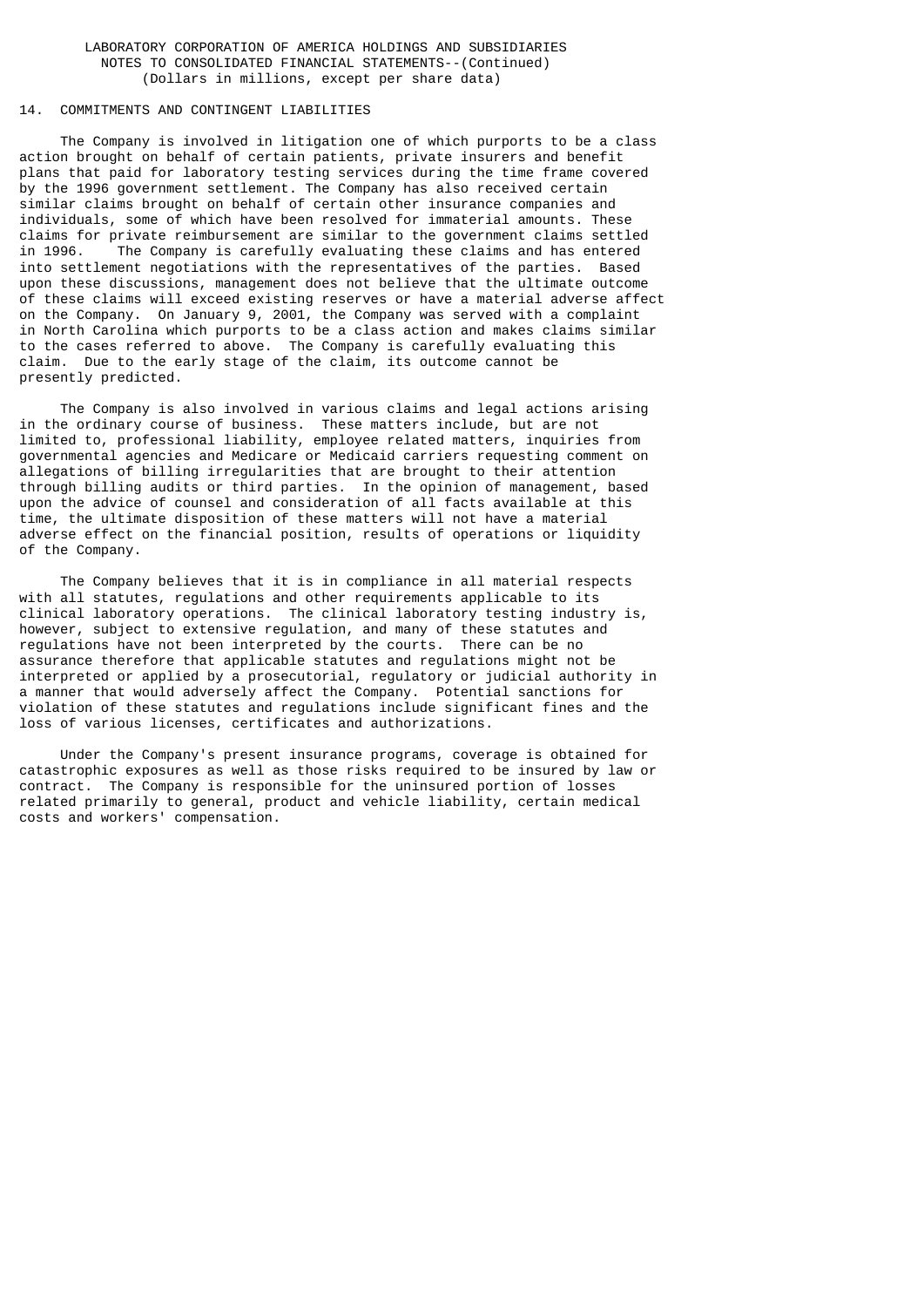The self-insured retentions are on a per occurrence basis without any aggregate annual limit. Provisions for losses expected under these programs are recorded based upon the Company's estimates of the aggregated liability of claims incurred. At December 31, 2000 and 1999, the Company had provided letters of credit aggregating approximately \$28.2 and \$24.0, respectively, primarily in connection with certain insurance programs.

 The Company leases various facilities and equipment under non-cancelable lease arrangements. Future minimum rental commitments for leases with noncancellable terms of one year or more at December 31, 2000 are as follows:

|                              | Operating | Capital    |
|------------------------------|-----------|------------|
|                              |           |            |
| 2001                         | \$41.9    | \$3.0      |
| 2002                         | 32.6      | 3.0        |
| 2003                         | 25.0      | 2.8        |
| 2004                         | 18.8      | 2.6        |
| 2005                         | 14.0      | 2.8        |
| Thereafter                   | 42.3      | 4.4        |
|                              |           |            |
| Total minimum lease payments | 174.6     | 18.6       |
| Less:                        |           |            |
| Amounts included in          |           |            |
| restructuring accruals       |           | 4.6        |
| Amount representing interest |           | 5.8        |
|                              |           |            |
| Total minimum operating      |           |            |
| lease payments and           |           |            |
| present value of minimum     |           |            |
| capital lease payments       | \$174.6   | \$8.2      |
|                              |           | ======     |
| Current                      |           | \$1.0      |
| Non-current                  |           | 7.2        |
|                              |           |            |
|                              |           | \$.<br>8.2 |
|                              |           | ======     |
|                              |           |            |

 Rental expense, which includes rent for real estate, equipment and automobiles under operating leases, amounted to \$71.3, \$67.0 and \$67.5 for the years ended December 31, 2000, 1999 and 1998, respectively.

### 15. PENSION AND POSTRETIREMENT PLANS

 The Company maintains a defined contribution pension plan for all eligible employees. Eligible employees are defined as individuals who are age 21 or older and have been employed by the Company for at least six consecutive months and completed 1,000 hours of service. Company contributions to the plan are based on a percentage of employee contributions. The cost of this plan was \$7.5, \$7.5 and \$7.1 in 2000, 1999 and 1998, respectively.

 In addition, substantially all employees of the Company are covered by a defined benefit retirement plan (the "Company Plan"). The benefits to be paid under the Company Plan are based on years of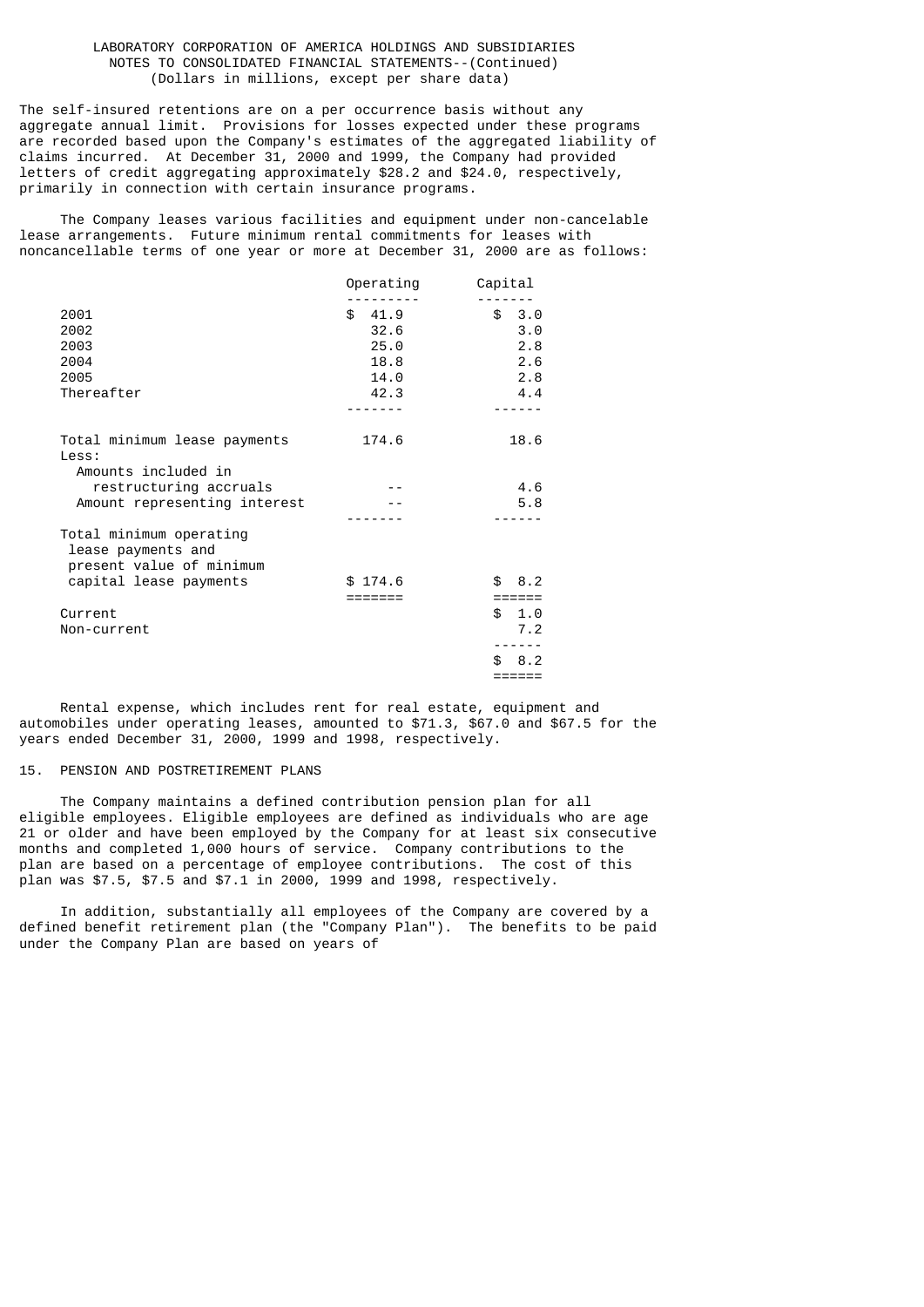credited service and average final compensation. The Company's policy is to fund the Company Plan with at least the minimum amount required by applicable regulations.

 The Company has a second defined benefit plan which covers its senior management group that provides for the payment of the difference, if any, between the amount of any maximum limitation on annual benefit payments under the Employee Retirement Income Security Act of 1974 and the annual benefit that would be payable under the Company Plan but for such limitation. This plan is an unfunded plan.

The components of net periodic pension cost for both of the defined benefit plans are summarized as follows:

|                                         | Company Plans               |                            |            |  |
|-----------------------------------------|-----------------------------|----------------------------|------------|--|
|                                         | Years ended<br>December 31, |                            |            |  |
|                                         | 1999<br>2000<br>1998        |                            |            |  |
|                                         |                             |                            |            |  |
| Components of net periodic benefit cost |                             |                            |            |  |
| Service cost                            | \$10.6                      | \$10.5                     | \$10.5     |  |
| Interest cost                           | 10.6                        | 9.2                        | 8.6        |  |
| Expected return on plan assets          |                             | $(12.3)$ $(12.1)$ $(11.0)$ |            |  |
| Net amortization and deferral           | (1.5)                       | (1.6)                      | (1.6)      |  |
|                                         |                             |                            |            |  |
| Net periodic pension cost               | \$.<br>7.4                  | \$ 6.0                     | 6.5<br>\$. |  |
|                                         |                             |                            |            |  |

|                                                | Company Plans<br><u> - - - - - - - - - - -</u> |                           |
|------------------------------------------------|------------------------------------------------|---------------------------|
|                                                |                                                | December 31,<br>2000 1999 |
| Change in benefit obligation                   | <u>.</u>                                       |                           |
| Benefit obligation at beginning of year        | $$138.3$ $$140.3$                              |                           |
| Service cost                                   |                                                | 10.6 10.5                 |
| Interest cost                                  |                                                | $10.6$ $9.2$              |
| Actuarial (gain) loss                          |                                                | $2.1$ (11.7)              |
| Benefits paid                                  |                                                | $(9.4)$ $(10.0)$          |
|                                                |                                                |                           |
| Benefit obligation at end of year              |                                                | 152.2 138.3               |
| Change in plan assets                          |                                                |                           |
| Fair value of plan assets at beginning of year |                                                | 138.1 135.9               |
| Actual return on plan assets                   |                                                | 13.8 3.5                  |
| Employer contributions                         |                                                | 8.6 8.7                   |
| Benefits paid                                  | $(9.4)$ $(10.0)$                               |                           |
|                                                |                                                |                           |
| Fair value of plan assets at end of year       | 151.1 138.1                                    |                           |
|                                                | <u> - - - - - - - - - - - - -</u>              |                           |
|                                                |                                                |                           |
| Funded status, end of year                     |                                                | $1.2 \t 0.2$              |
| Unrecognized net actuarial loss                |                                                | (11.2) (10.7)             |
| Unrecognized prior service cost                |                                                | $7.0$ 8.6                 |
| Accrued pension asset                          |                                                | \$(3.0) \$(1.9)           |
|                                                |                                                |                           |
|                                                |                                                |                           |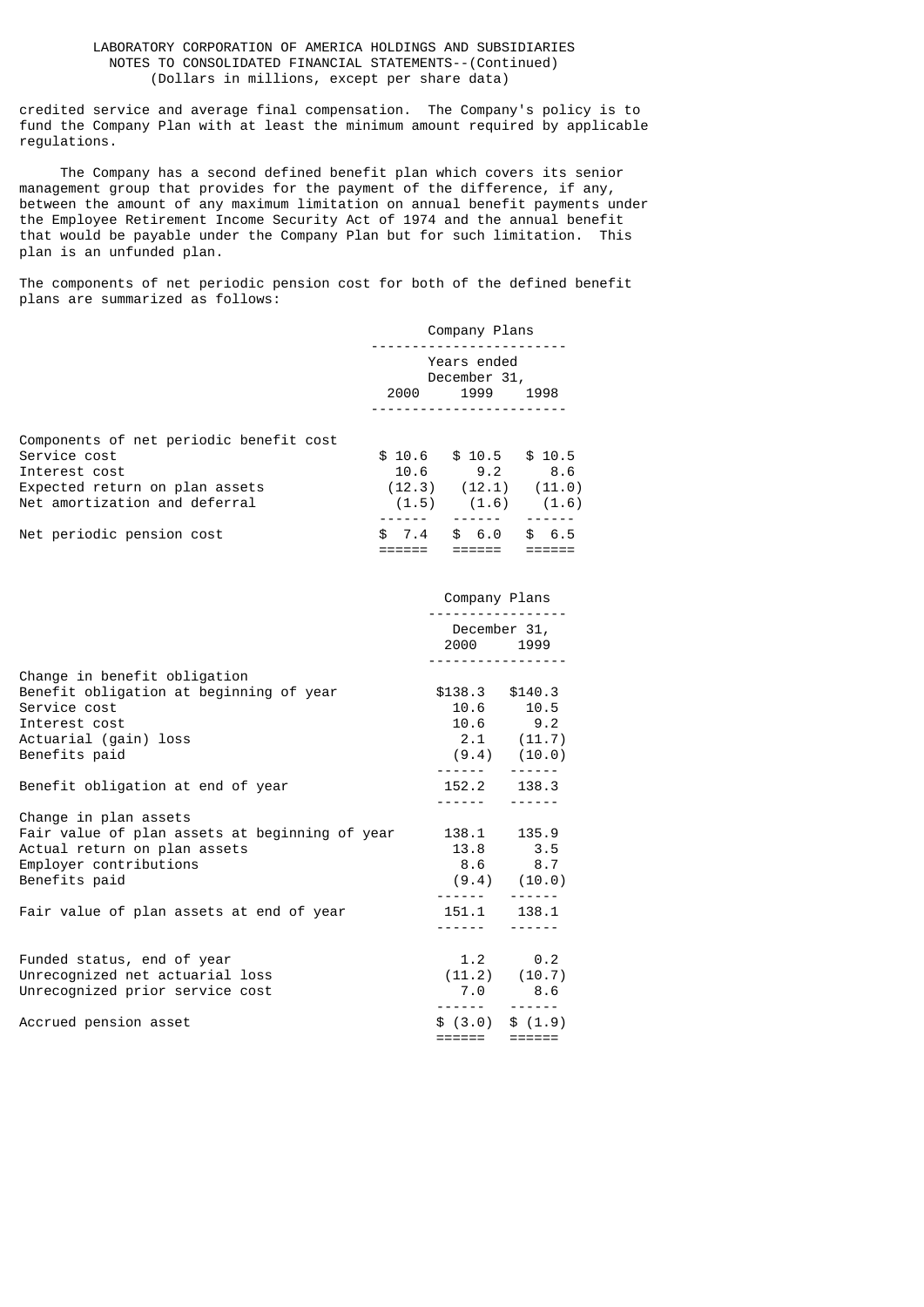Assumptions used in the accounting for the defined benefit plans were as follows:

|                                                                     | Company Plans |             |  |
|---------------------------------------------------------------------|---------------|-------------|--|
|                                                                     | 2000          | 1999        |  |
| Weighted-average discount rate<br>Weighted-average rate of increase |               | 7.75% 7.75% |  |
| in future compensation levels<br>Weighted-average expected long-    | 4.0%          | 4.0%        |  |
| term rate of return                                                 | 9.0%          | $9.0\%$     |  |

 The Company assumed obligations under a subsidiary's postretirement medical plan. Coverage under this plan is restricted to a limited number of existing employees of the subsidiary. This plan is unfunded and the Company's policy is to fund benefits as claims are incurred. The components of postretirement benefit expense are as follows:

|                               | Year ended<br>December 31, | Year ended<br>December 31, | Year ended<br>December 31, |  |
|-------------------------------|----------------------------|----------------------------|----------------------------|--|
|                               | 2000                       | 1999                       | 1998                       |  |
|                               |                            |                            |                            |  |
| Service cost                  | 0.8<br>£.                  | 1.0<br>\$                  | 1.0<br>\$                  |  |
| Interest cost                 | 2.5                        | 2.6                        | 2.7                        |  |
| Net amortization and deferral | (0.6)                      | (0.1)                      | 0.1                        |  |
|                               |                            |                            |                            |  |
| Postretirement benefit costs  | 2.7<br>\$.                 | 3.5<br>£.                  | 3.8<br>£.                  |  |
|                               |                            |                            |                            |  |

A summary of the components of the accumulated postretirement benefit obligation follows:

|                                                                                                                                                   | December 31,<br>2000 1999               |                           |
|---------------------------------------------------------------------------------------------------------------------------------------------------|-----------------------------------------|---------------------------|
| Retirees<br>Fully eligible active plan participants<br>Other active plan participants                                                             | $$11.3$ $$8.0$<br>12.4 9.3<br>19.4 14.6 | ------                    |
|                                                                                                                                                   | $$43.1$ $$31.9$<br>======               | $=$ $=$ $=$ $=$ $=$ $=$   |
|                                                                                                                                                   |                                         | December 31,<br>2000 1999 |
| Reconciliation of the funded status of the<br>postretirement benefit plan and accrued liability<br>Accumulated postretirement benefit obligation, |                                         |                           |
| beginning of year<br>Changes in benefit obligation due to:                                                                                        |                                         | $$31.9$ $$38.8$           |
| Service cost                                                                                                                                      | 0.8                                     | 1.0                       |
| Interest cost                                                                                                                                     |                                         | $2.5$ 2.6                 |
| Plan participants contributions                                                                                                                   |                                         | $0.2$ 0.1                 |
| Actuarial (gain) loss                                                                                                                             |                                         | $11.9$ (9.7)              |
| Amendments                                                                                                                                        | (3.0)                                   | $\sim$ $ -$               |
| Benefits paid                                                                                                                                     |                                         | (1.2) (0.9)               |
|                                                                                                                                                   |                                         |                           |
| Accumulated post retirement benefit obligation,                                                                                                   |                                         |                           |
| end of year                                                                                                                                       |                                         | 43.1 31.9                 |
| Unrecognized net actuarial loss                                                                                                                   |                                         | (12.2) (0.3)              |
| Unrecognized prior service cost                                                                                                                   |                                         | $6.0$ 3.6                 |
|                                                                                                                                                   |                                         |                           |
| Accrued postretirement benefit obligation                                                                                                         |                                         | $$36.9$ $$35.2$           |
|                                                                                                                                                   | ======                                  | $=$ $=$ $=$ $=$ $=$ $=$   |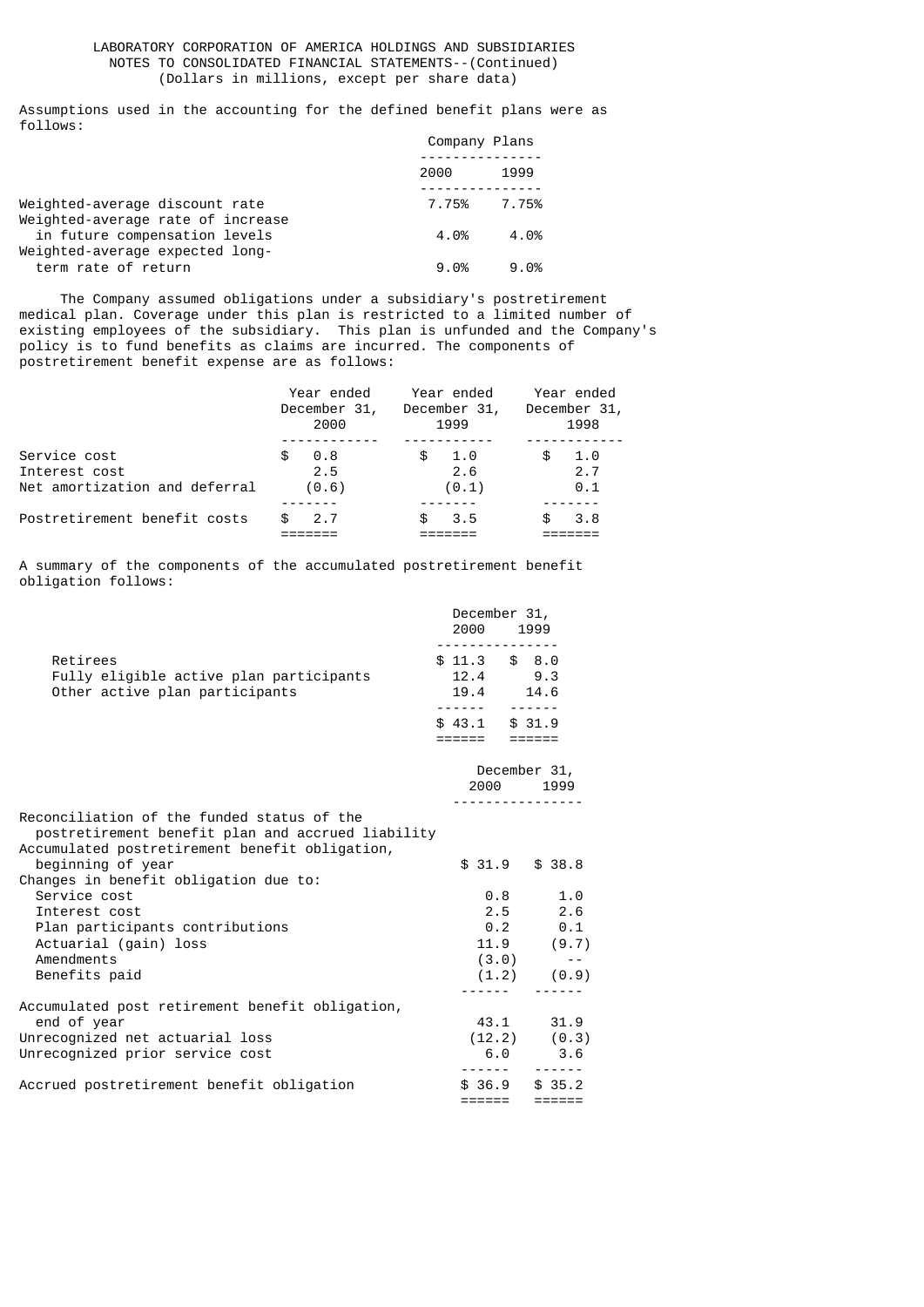The weighted-average discount rates used in the calculation of the accumulated postretirement benefit obligation was 7.8% as of December 31, 2000 and 1999. The health care cost trend rate-medical was assumed to be 7.5% and 6.5% and the trend rate-Rx was assumed to be 12.0% and 6.5%, as of December 31, 2000 and 1999, respectively, declining gradually to 5.0% in the year 2010. The health care cost trend rate has a significant effect on the amounts reported. Increasing the assumed health care cost trend rates by a percentage point in each year would increase the accumulated postretirement benefit obligation as of December 31, 2000 by \$7.2. The impact of a percentage point change on the aggregate of the service cost and interest cost components of the net periodic postretirement benefit cost results in an increase or decrease of \$0.6.

## 16. QUARTERLY DATA (UNAUDITED)

The following is a summary of unaudited quarterly data:

|                                                             | Year ended December 31, 2000 |                |                |                |              |  |
|-------------------------------------------------------------|------------------------------|----------------|----------------|----------------|--------------|--|
|                                                             | 1st<br>Quarter               | 2nd<br>Ouarter | 3rd<br>Quarter | 4th<br>Quarter | Full<br>Year |  |
| Net sales                                                   | \$462.7                      | \$482.4        | \$488.1        | \$486.1        | \$1,919.3    |  |
| Gross profit                                                | 183.5                        | 201.2          | 196.7          | 185.2          | 766.6        |  |
| Net earnings                                                | 25.7                         | 32.7           | 32.8           | 20.9           | 112.1        |  |
| Less preferred dividends                                    | 14.7                         | 19.6           |                |                | 34.3         |  |
| Less accretion of mandatorily<br>redeemable preferred stock | 0.2                          | 0.1            |                |                | 0.3          |  |
| Net earnings attributable<br>to common shareholders         | 10.8                         | 13.0           | 32.8           | 20.9           | 77.5         |  |
| Basic earnings per common<br>share<br>Diluted earnings per  | 0.85                         | 0.97           | 0.98           | 0.61           | 3.29         |  |
| common share                                                | 0.75                         | 0.94           | 0.94           | 0.60           | 3.22         |  |

|                               |         | Year ended December 31, 1999 |         |                   |           |
|-------------------------------|---------|------------------------------|---------|-------------------|-----------|
|                               | 1st     | 2nd                          | 3rd     | 4th               | Full      |
|                               | Quarter | Ouarter                      | Quarter | Ouarter           | Year      |
|                               |         |                              |         |                   |           |
| Net sales                     | \$417.9 | \$429.5                      |         | $$428.6$ $$422.7$ | \$1,698.7 |
| Gross profit                  | 151.4   | 164.3                        | 163.4   | 150.0             | 629.1     |
| Net earnings                  | 14.1    | 19.8                         | 17.2    | 14.3              | 65.4      |
| Less preferred dividends      | 11.0    | 12.5                         | 12.9    | 13.2              | 49.6      |
| Less accretion of mandatorily |         |                              |         |                   |           |
| redeemable preferred stock    | 0.2     | 0.2                          | 0.2     | 0.2               | 0.8       |
| Net earnings attributable     |         |                              |         |                   |           |
| to common shareholders        | 2.9     | 7.1                          | 4.1     | 0.9               | 15.0      |
| Basic earnings per common     |         |                              |         |                   |           |
| share                         | 0.23    | 0.56                         | 0.32    | 0.07              | 1.18      |
| Diluted earnings per common   |         |                              |         |                   |           |
| Share                         | 0.23    | 0.56                         | 0.32    | 0.06              | 1.16      |
|                               |         |                              |         |                   |           |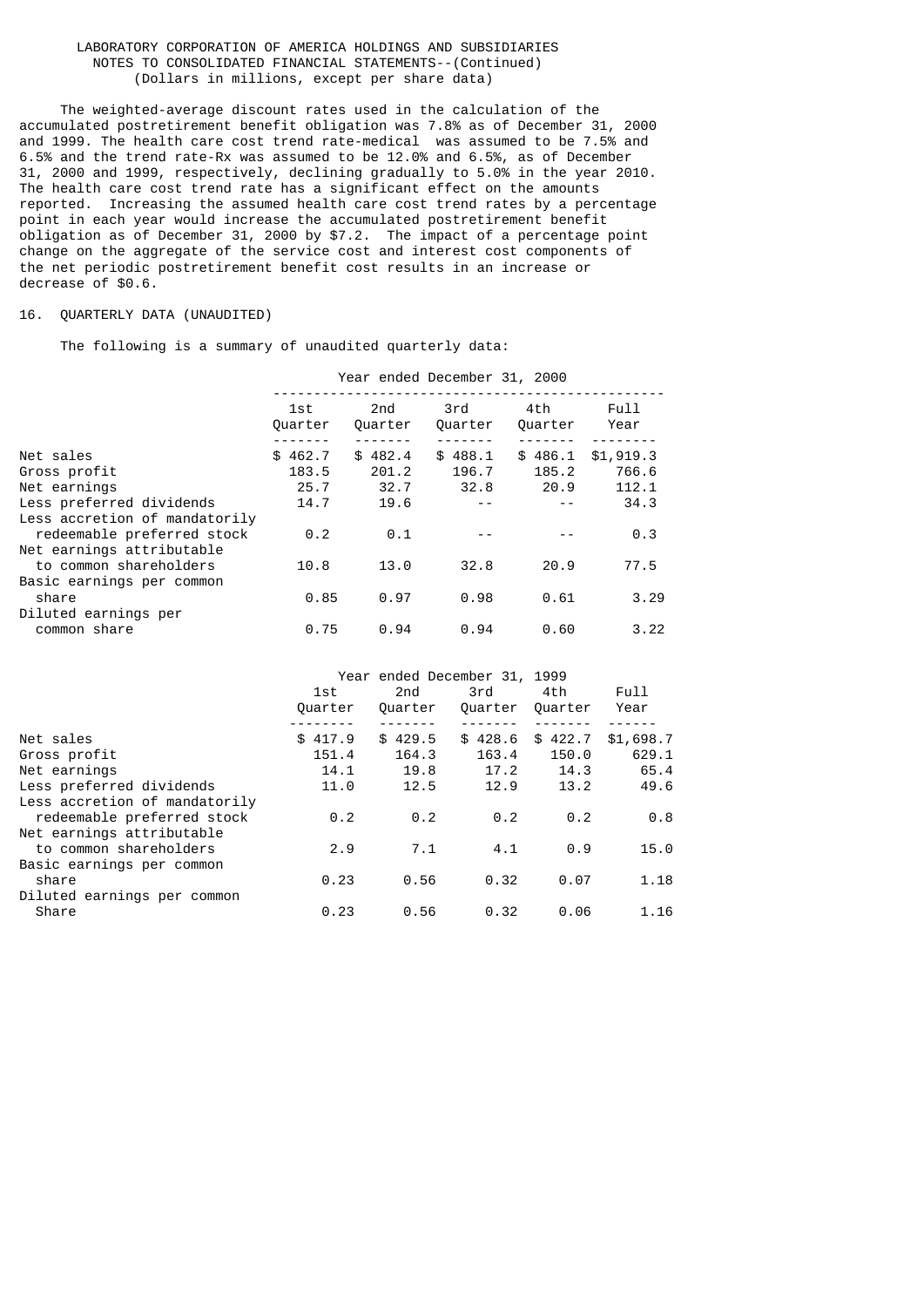### 17. NEW ACCOUNTING PRONOUNCEMENTS

 As of January 1, 2001, the Company adopted Statement of Financial Accounting Standards No. 133, "Accounting for Derivative Instruments and Hedging Activities (SFAS 133). SFAS 133 establishes accounting and reporting standards which require that derivative instruments be recorded as either an asset or liability measured at fair value. Changes in fair value are to be recognized in current earnings or other comprehensive income, depending on the purpose for which the derivative is held. The Company's use of derivative instruments is not significant. Upon adoption of SFAS 133, the Company held one derivative in the form of an interest rate swap. This hedge is considered highly effective resulting in minimal earnings impact.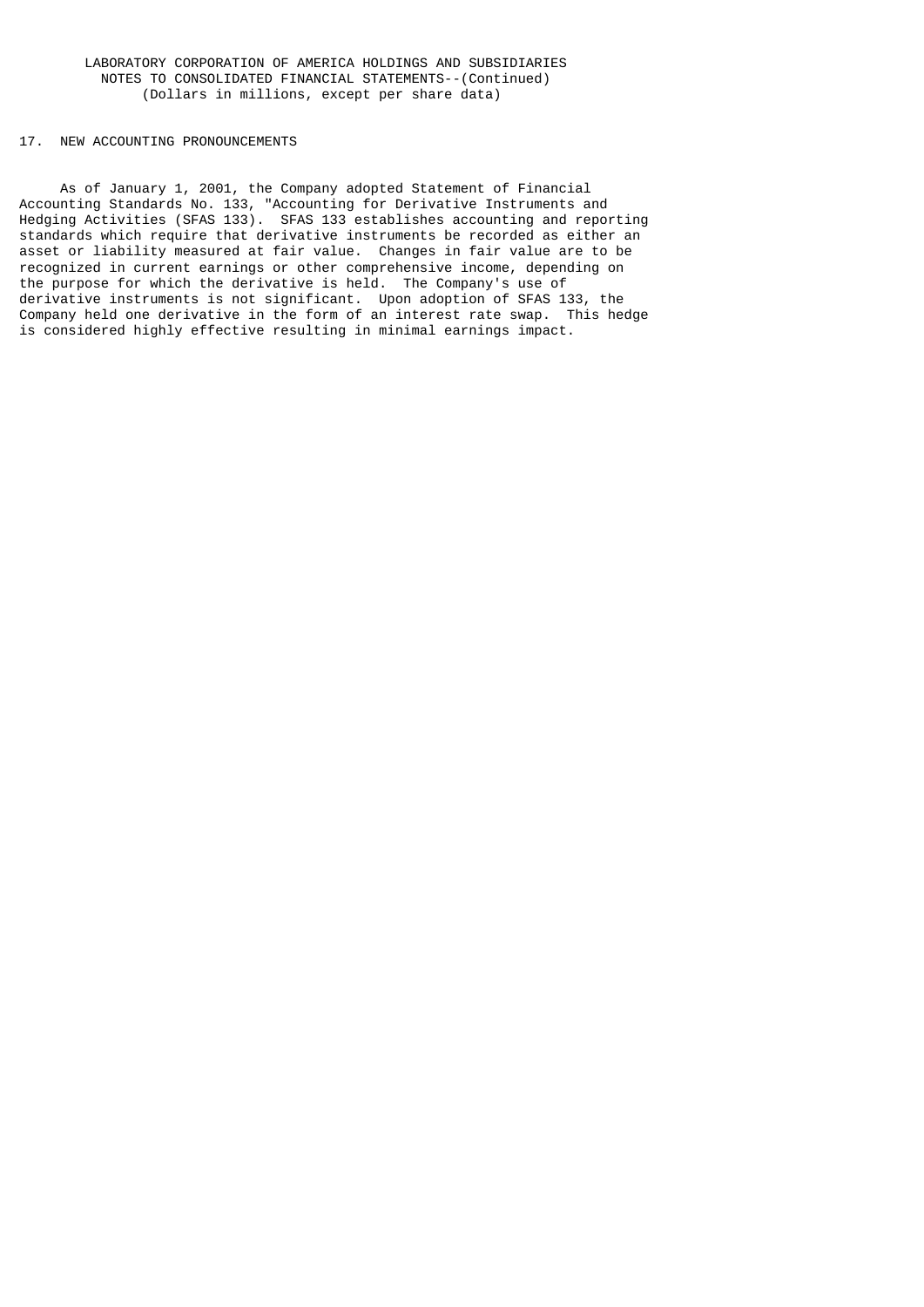# LABORATORY CORPORATION OF AMERICA HOLDINGS AND SUBSIDIARIES

# VALUATION AND QUALIFYING ACCOUNTS AND RESERVES Years Ended December 31, 2000, 1999 and 1998

| (Dollars in Millions)                                               |                                       |                                        |                                         |                                          |  |
|---------------------------------------------------------------------|---------------------------------------|----------------------------------------|-----------------------------------------|------------------------------------------|--|
|                                                                     | Balance<br>at<br>beginning<br>of year | Charged<br>to<br>Costs and<br>Expenses | Other<br>(Deduct-<br>ions)<br>Additions | Balance<br>at end<br>of year             |  |
| Year ended December 31, 2000:<br>Applied against asset<br>accounts: |                                       |                                        |                                         |                                          |  |
| Allowance for<br>doubtful accounts                                  | \$147.1<br>=======                    | \$195.9<br>$=$ $=$ $=$ $=$ $=$ $=$     | \$(220.0)<br>=======                    | \$123.0<br>=======                       |  |
| Valuation allowance-<br>deferred tax assets                         | \$<br>4.5                             | \$                                     | \$<br>=======                           | 4.5<br>\$<br>=======                     |  |
| Year ended December 31, 1999:<br>Applied against asset<br>accounts: |                                       |                                        |                                         |                                          |  |
| Allowance for<br>doubtful accounts                                  | \$194.0                               | \$191.9<br>=======                     | \$(238.8)<br>=======                    | \$147.1<br>$=$ $=$ $=$ $=$ $=$ $=$ $=$   |  |
| Valuation allowance-<br>deferred tax assets                         | \$14.5<br>$=$ $=$ $=$ $=$ $=$ $=$ $=$ | \$(10.0)<br>=======                    | \$                                      | 4.5<br>\$<br>$=$ $=$ $=$ $=$ $=$ $=$ $=$ |  |
| Year ended December 31, 1998:<br>Applied against asset<br>accounts: |                                       |                                        |                                         |                                          |  |
| Allowance for<br>doubtful accounts                                  | \$195.4<br>=======                    | \$164.7<br>$=$ $=$ $=$ $=$ $=$ $=$ $=$ | \$(166.1)<br>=======                    | \$194.0<br>$=$ $=$ $=$ $=$ $=$ $=$ $=$   |  |
| Valuation allowance-<br>deferred tax assets                         | 42.0<br>\$.<br>=======                | \$(27.5)<br>=======                    | £.<br>=======                           | 14.5<br>\$.<br>=======                   |  |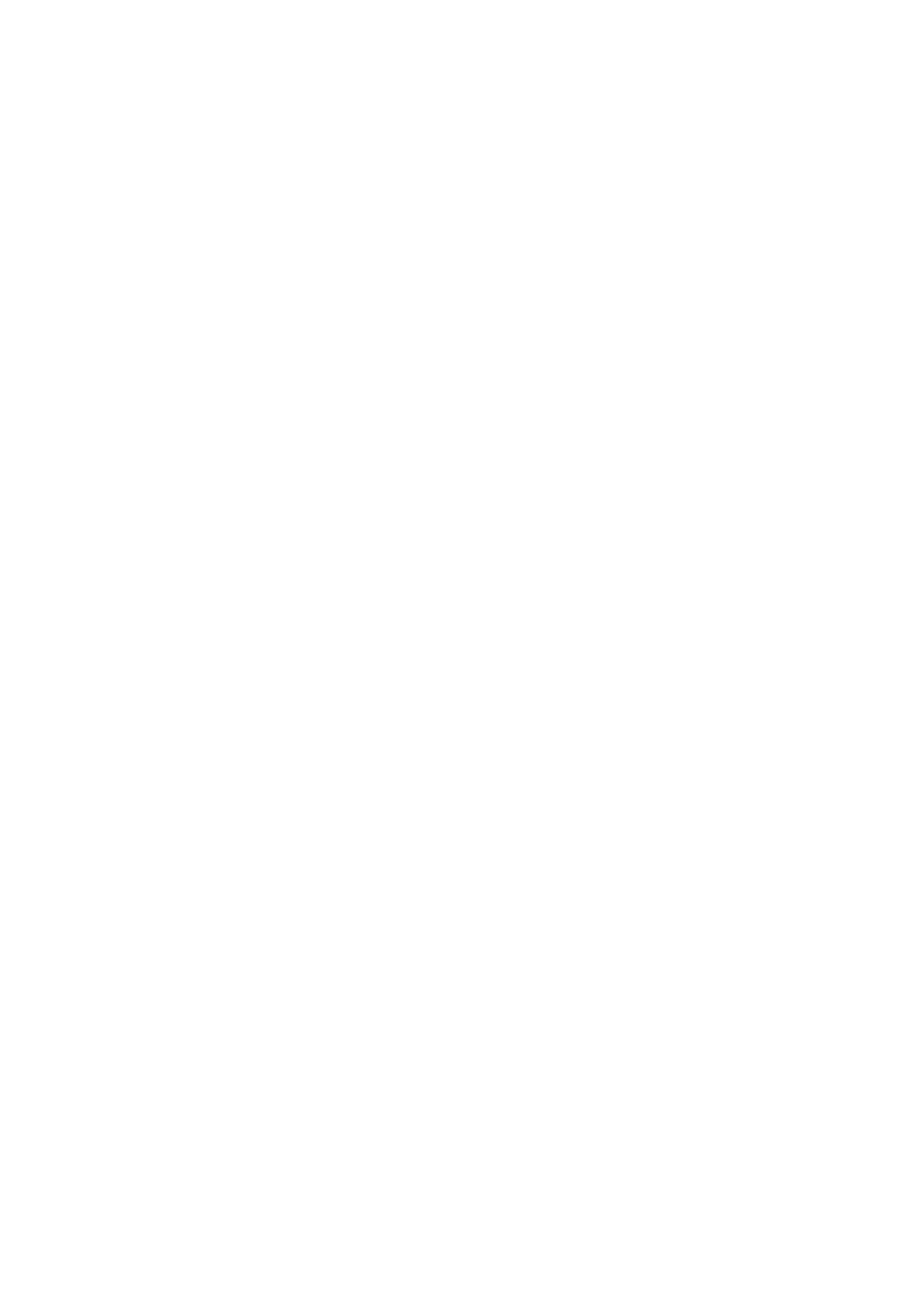# LABORATORY CORPORATION OF AMERICA HOLDINGS AND SUBSIDIARIES SUBSIDIARY LISTING

# EXHIBIT 21

Organized under

The following table sets forth the subsidiaries of Laboratory Corporation of America Holdings on December 31, 2000. The financial statements of all subsidiaries are included in the consolidated statements of Laboratory Corporation of America Holdings and Subsidiaries.

|                                             | the laws of the<br>state of: |  |
|---------------------------------------------|------------------------------|--|
| Laboratory Corporation of America           | Delaware                     |  |
| Tower Collection Center, Inc.               | Delaware                     |  |
| Executive Tower Travel, Inc.                | Delaware                     |  |
| Lab Delivery Service of New York City, Inc. | New York                     |  |
| LabCorp Delaware, Inc.                      | Delaware                     |  |
| LabCorp Limited                             | United Kingdom               |  |
| LabCorp Virco, b.v.b.a.                     | Belgium                      |  |
| POISONLAB, Inc.                             | California                   |  |
| National Genetics Institute, Inc.           | California                   |  |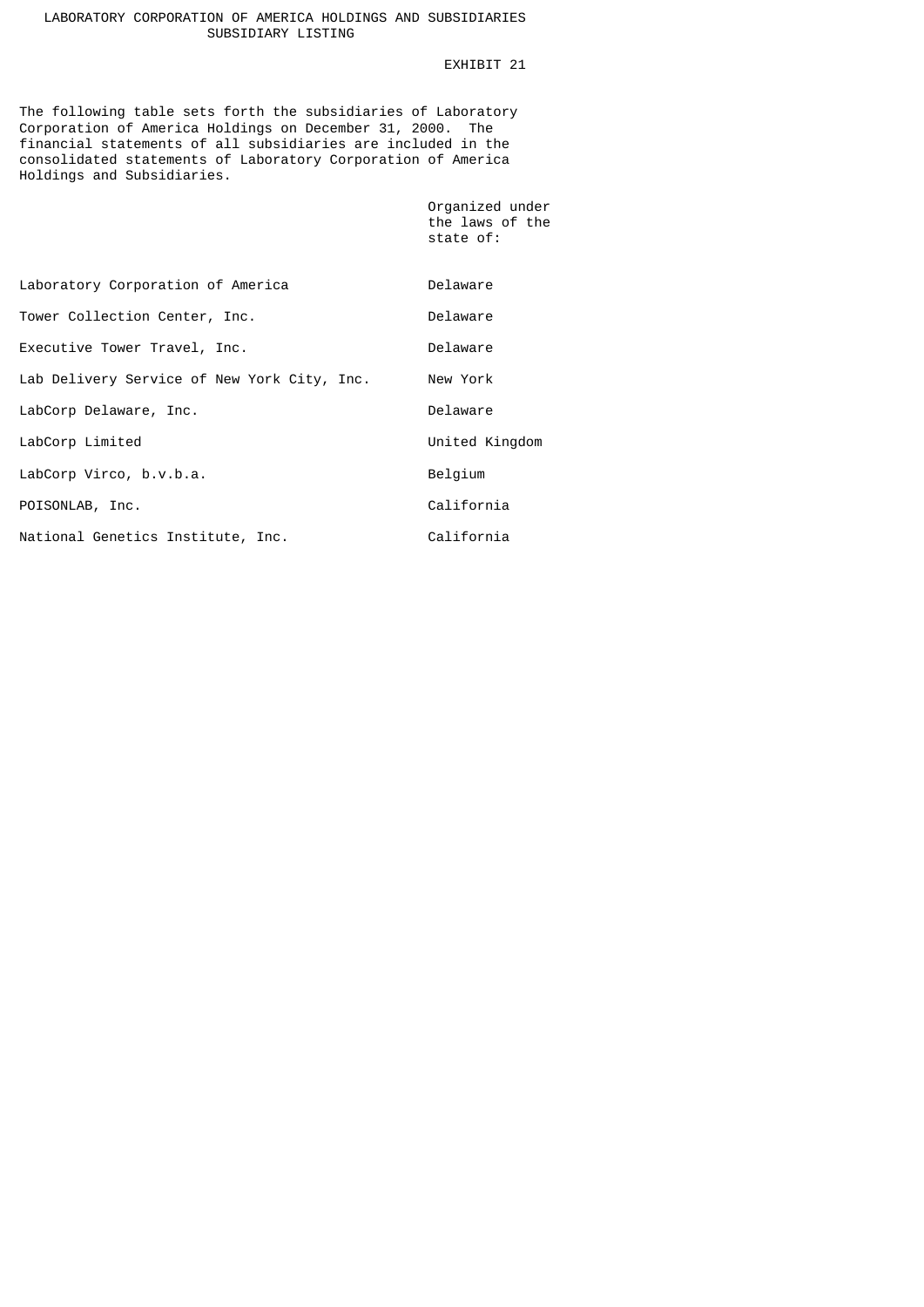### Consent of Independent Accountants

We hereby consent to the incorporation by reference in the Reqistration Statement on Forms  $S-8$  (No. 33-43006. No. 33-Registration Statement on Forms S-8 (No. 33-43006, No. 55065, No. 33-62913, No. 333-17793, No. 333-39731 and No. 333-39735) of Laboratory Corporation of America Holdings and Forms S-3/4 (No. 33-58307 and No. 33-58775) of National Health Laboratories Holdings, Inc. of our report dated February 9, 2001 relating to the financial statements and financial statement schedule, which appear in this Form 10- K.

PricewaterhouseCoopers LLP

Charlotte, North Carolina March 9, 2001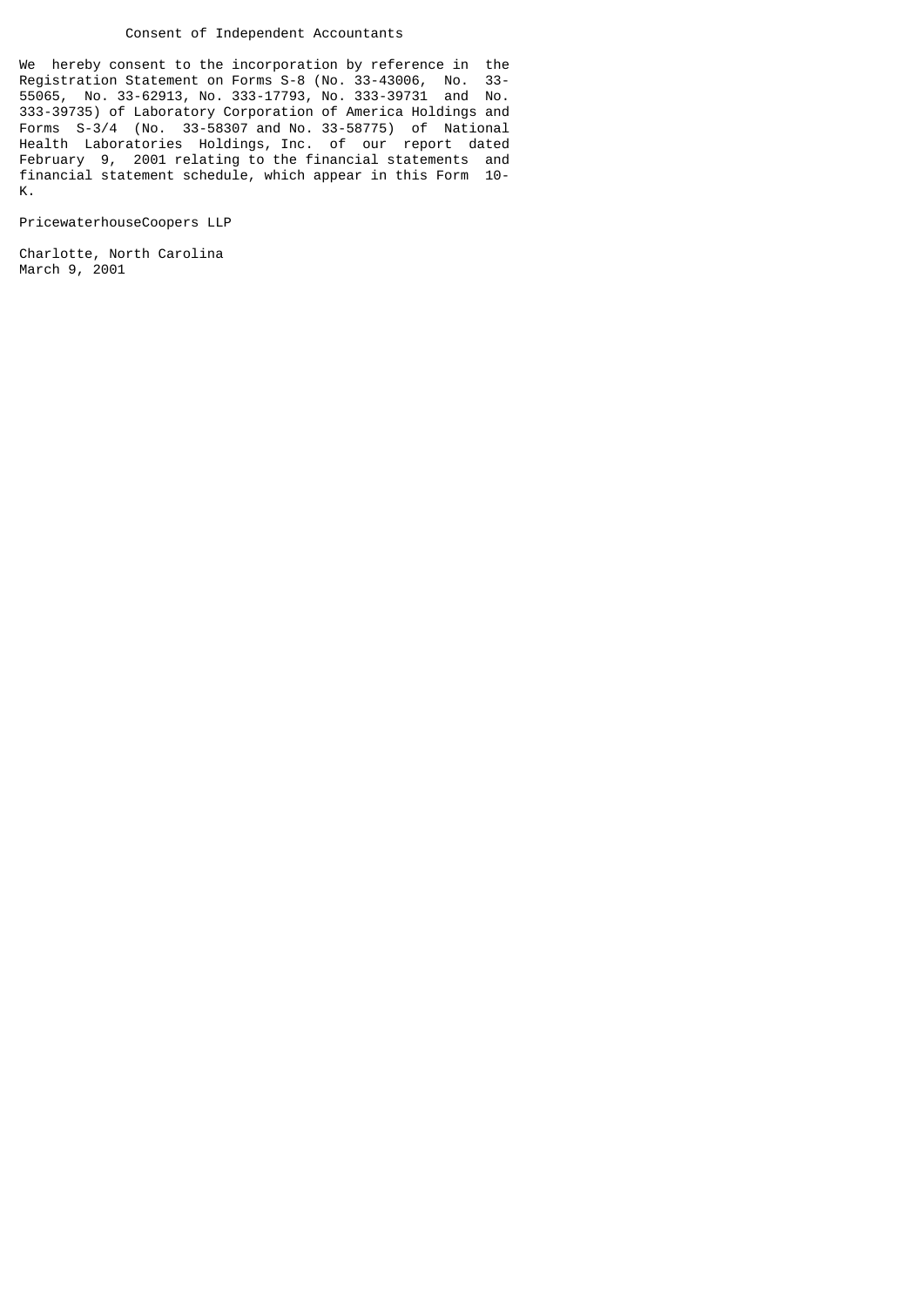KNOWN ALL MEN BY THESE PRESENTS, that the undersigned hereby constitutes and appoints Bradford T. Smith his true and lawful attorney-in-fact and agent, with full power of substitution, for him and in his name, place and stead, in any and all capacities, in connection with the Laboratory Corporation of America Holdings (the "Corporation") Annual Report on Form 10-K for the year ended December 31, 2000 under the Securities Exchange Act of 1934, as amended, including, without limiting the generality of the foregoing, to sign the Form 10-K in the name and on behalf of the Corporation or on behalf of the undersigned as a director or officer of the Corporation, and any amendments to the Form 10-K and any instrument, contract, document or other writing, of or in connection with the Form 10-K or amendments thereto, and to file the same, with all exhibits thereto, and other documents in connection therewith, including this power of attorney, with the Securities and Exchange Commission and any applicable securities exchange or securities self-regulatory body, granting unto said attorneys-in-fact and agents, each acting alone, full power and authority to do and perform each and every act and thing requisite and necessary to be done in and about the premises, as fully to all intents and purposes as he might or could do in person, hereby ratifying and confirming all that said attorney-in-fact and agents, each acting alone, or his substitute or substitutes, may lawfully do or cause to be done by virtue hereof.

 IN WITNESS WHEREOF, the undersigned has signed these presents this 5th day of March, 2001.

> By:/s/ JEAN-LUC BELINGARD -------------------------- Jean-Luc Belingard

> > EXHIBIT 24.2

#### POWER OF ATTORNEY

 KNOWN ALL MEN BY THESE PRESENTS, that the undersigned hereby constitutes and appoints Bradford T. Smith his true and lawful attorney-in-fact and agent, with full power of substitution, for him and in his name, place and stead, in any and all capacities, in connection with the Laboratory Corporation of America Holdings (the "Corporation") Annual Report on Form 10-K for the year ended December 31, 2000 under the Securities Exchange Act of 1934, as amended, including, without limiting the generality of the foregoing, to sign the Form 10-K in the name and on behalf of the Corporation or on behalf of the undersigned as a director or officer of the Corporation, and any amendments to the Form 10-K and any instrument, contract, document or other writing, of or in connection with the Form 10-K or amendments thereto, and to file the same, with all exhibits thereto, and other documents in connection therewith, including this power of attorney, with the Securities and Exchange Commission and any applicable securities exchange or securities self-regulatory body, granting unto said attorneys-in-fact and agents, each acting alone, full power and authority to do and perform each and every act and thing requisite and necessary to be done in and about the premises, as fully to all intents and purposes as he might or could do in person, hereby ratifying and confirming all that said attorney-in-fact and agents, each acting alone, or his substitute or substitutes, may lawfully do or cause to be done by virtue hereof.

 IN WITNESS WHEREOF, the undersigned has signed these presents this 3rd day of March, 2001.

 By:/s/ WENDY E. LANE --------------------- Wendy E. Lane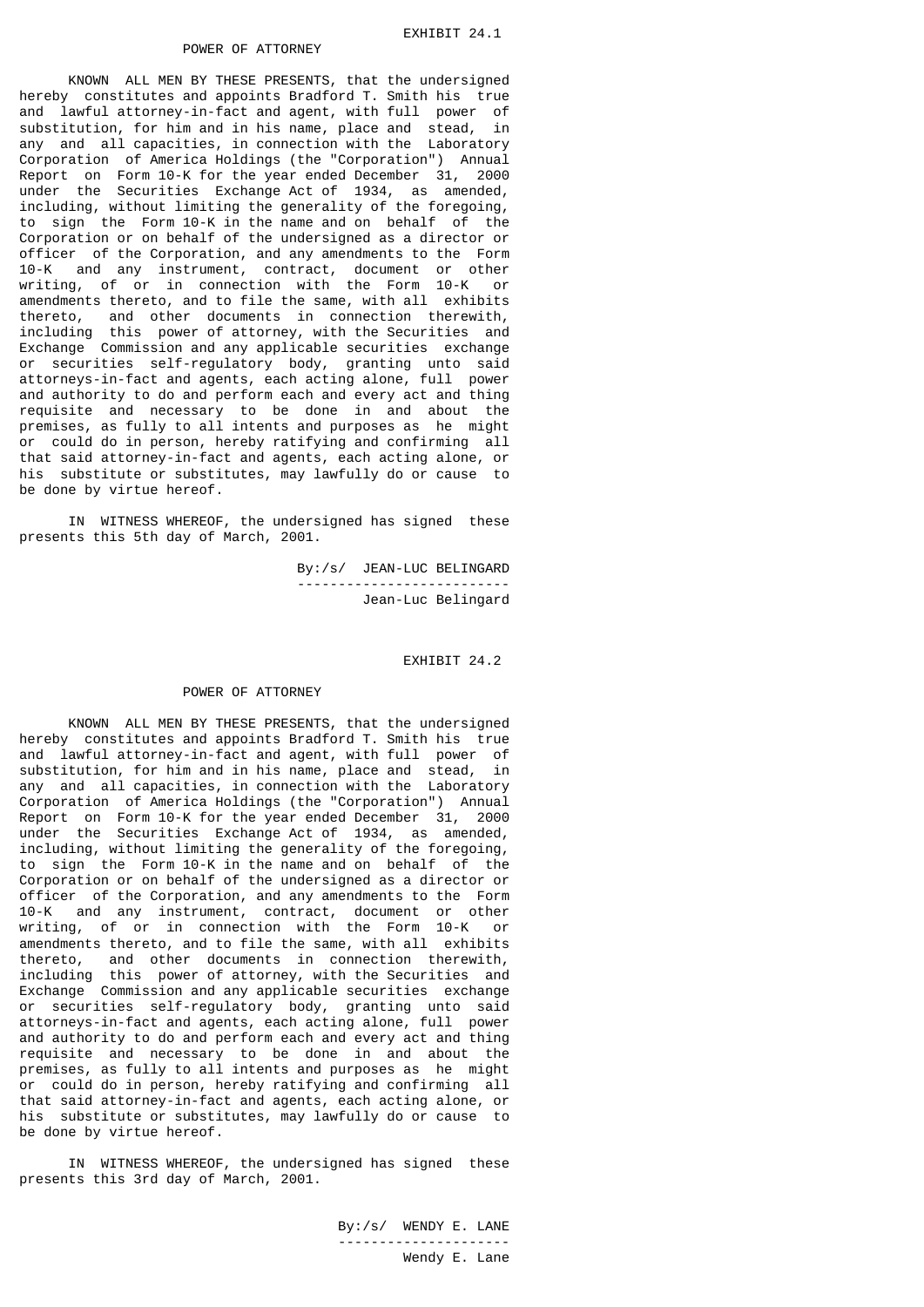KNOWN ALL MEN BY THESE PRESENTS, that the undersigned hereby constitutes and appoints Bradford T. Smith his true and lawful attorney-in-fact and agent, with full power of substitution, for him and in his name, place and stead, in any and all capacities, in connection with the Laboratory Corporation of America Holdings (the "Corporation") Annual Report on Form 10-K for the year ended December 31, 2000 under the Securities Exchange Act of 1934, as amended, including, without limiting the generality of the foregoing, to sign the Form 10-K in the name and on behalf of the Corporation or on behalf of the undersigned as a director or officer of the Corporation, and any amendments to the Form 10-K and any instrument, contract, document or other writing, of or in connection with the Form 10-K or amendments thereto, and to file the same, with all exhibits thereto, and other documents in connection therewith, including this power of attorney, with the Securities and Exchange Commission and any applicable securities exchange or securities self-regulatory body, granting unto said attorneys-in-fact and agents, each acting alone, full power and authority to do and perform each and every act and thing requisite and necessary to be done in and about the premises, as fully to all intents and purposes as he might or could do in person, hereby ratifying and confirming all that said attorney-in-fact and agents, each acting alone, or his substitute or substitutes, may lawfully do or cause to be done by virtue hereof.

 IN WITNESS WHEREOF, the undersigned has signed these presents this 4th day of March, 2001.

> By: /s/ ROBERT E. MITTELSTAEDT ------------------------------- Robert E. Mittelstaedt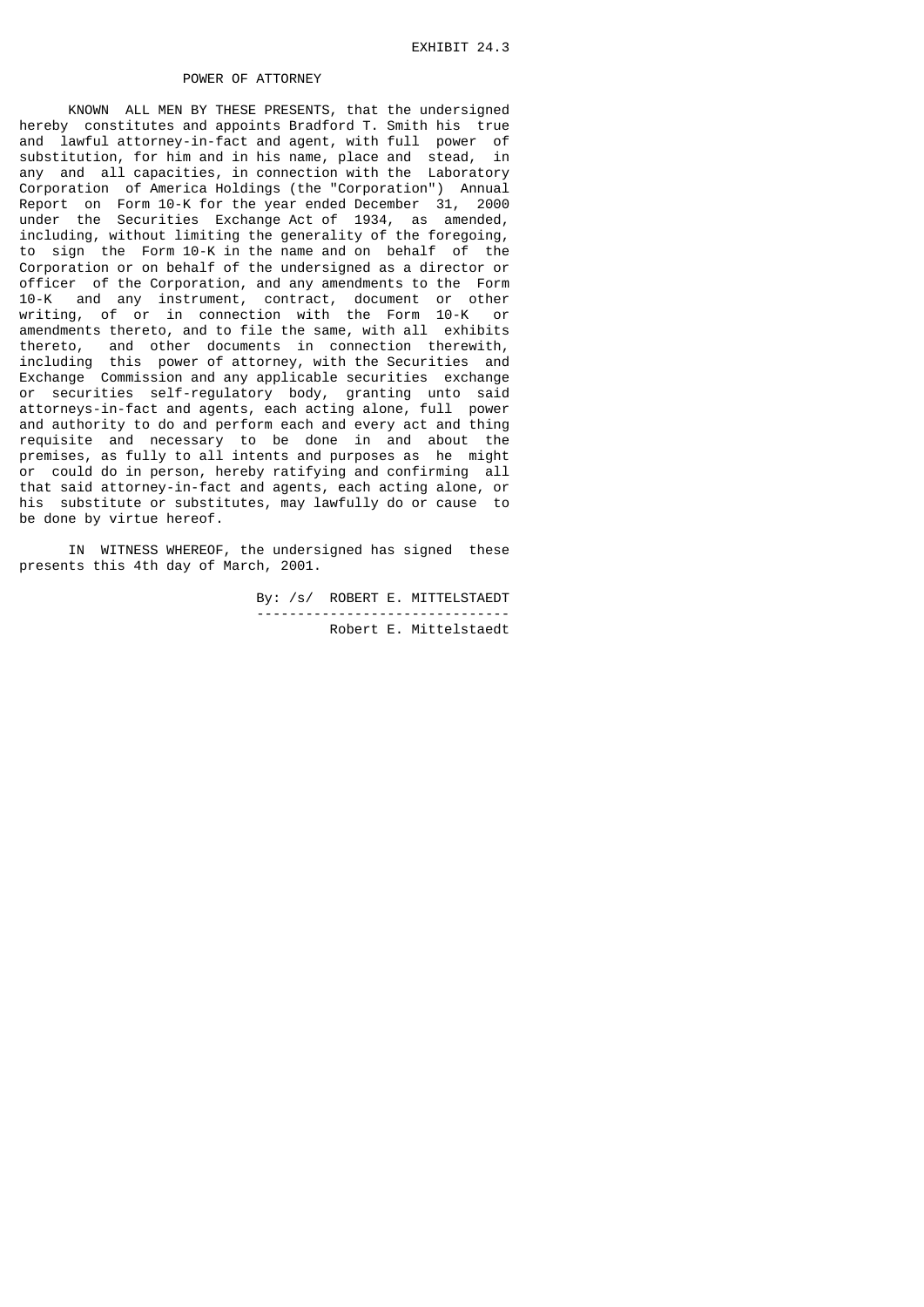KNOWN ALL MEN BY THESE PRESENTS, that the undersigned hereby constitutes and appoints Bradford T. Smith his true and lawful attorney-in-fact and agent, with full power of substitution, for him and in his name, place and stead, in any and all capacities, in connection with the Laboratory Corporation of America Holdings (the "Corporation") Annual Report on Form 10-K for the year ended December 31, 2000 under the Securities Exchange Act of 1934, as amended, including, without limiting the generality of the foregoing, to sign the Form 10-K in the name and on behalf of the Corporation or on behalf of the undersigned as a director or officer of the Corporation, and any amendments to the Form 10-K and any instrument, contract, document or other writing, of or in connection with the Form 10-K or amendments thereto, and to file the same, with all exhibits thereto, and other documents in connection therewith, including this power of attorney, with the Securities and Exchange Commission and any applicable securities exchange or securities self-regulatory body, granting unto said attorneys-in-fact and agents, each acting alone, full power and authority to do and perform each and every act and thing requisite and necessary to be done in and about the premises, as fully to all intents and purposes as he might or could do in person, hereby ratifying and confirming all that said attorney-in-fact and agents, each acting alone, or his substitute or substitutes, may lawfully do or cause to be done by virtue hereof.

 IN WITNESS WHEREOF, the undersigned has signed these presents this 3rd day of March, 2001.

> By:/s/ JAMES B. POWELL, MD --------------------------- James B. Powell, MD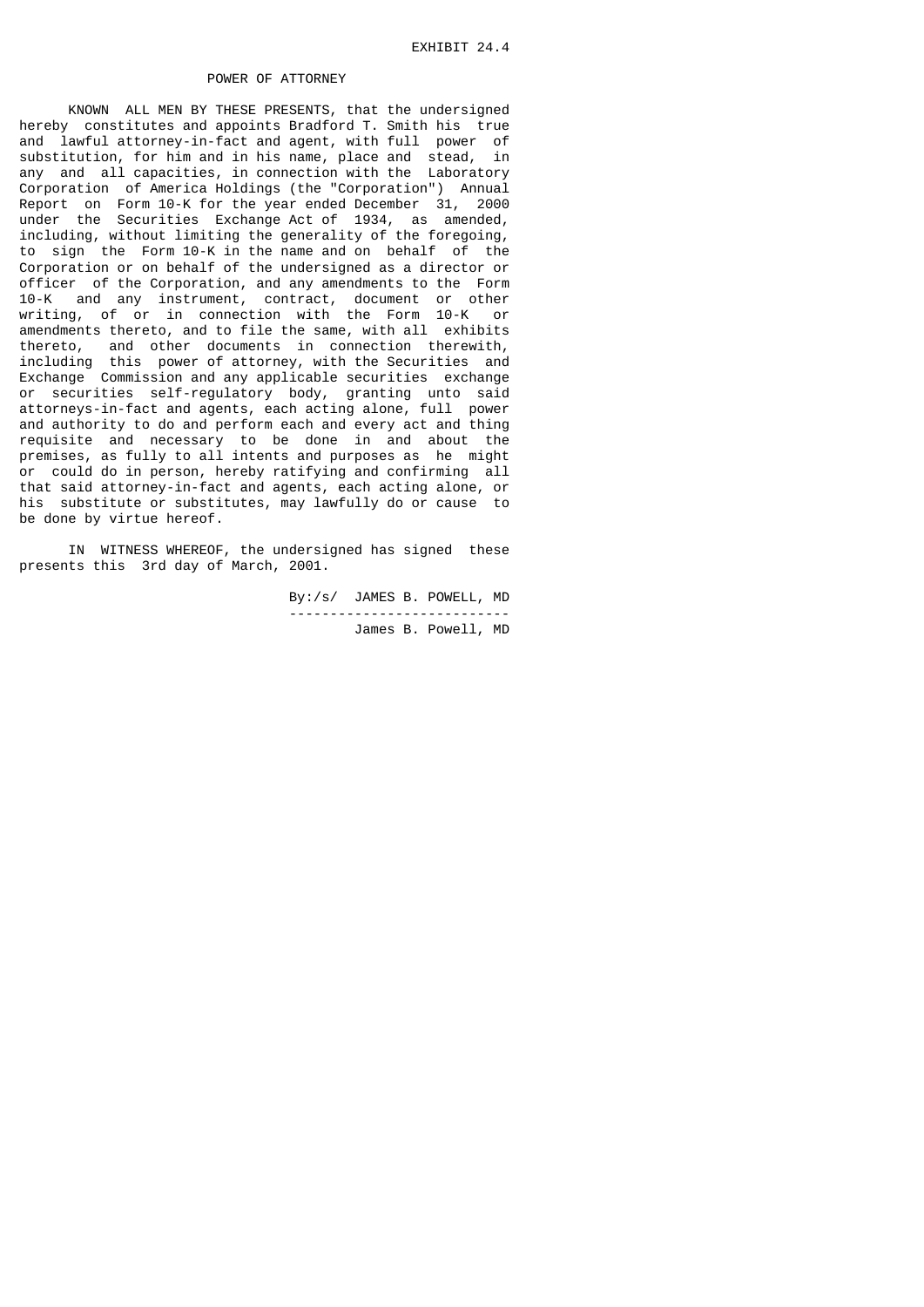KNOWN ALL MEN BY THESE PRESENTS, that the undersigned hereby constitutes and appoints Bradford T. Smith his true and lawful attorney-in-fact and agent, with full power of substitution, for him and in his name, place and stead, in any and all capacities, in connection with the Laboratory Corporation of America Holdings (the "Corporation") Annual Report on Form 10-K for the year ended December 31, 2000 under the Securities Exchange Act of 1934, as amended, including, without limiting the generality of the foregoing, to sign the Form 10-K in the name and on behalf of the Corporation or on behalf of the undersigned as a director or officer of the Corporation, and any amendments to the Form 10-K and any instrument, contract, document or other writing, of or in connection with the Form 10-K or amendments thereto, and to file the same, with all exhibits thereto, and other documents in connection therewith, including this power of attorney, with the Securities and Exchange Commission and any applicable securities exchange or securities self-regulatory body, granting unto said attorneys-in-fact and agents, each acting alone, full power and authority to do and perform each and every act and thing requisite and necessary to be done in and about the premises, as fully to all intents and purposes as he might or could do in person, hereby ratifying and confirming all that said attorney-in-fact and agents, each acting alone, or his substitute or substitutes, may lawfully do or cause to be done by virtue hereof.

 IN WITNESS WHEREOF, the undersigned has signed these presents this 2nd day of March, 2001.

 By:/s/ DAVID B. SKINNER, MD ---------------------------- David B. Skinner, MD